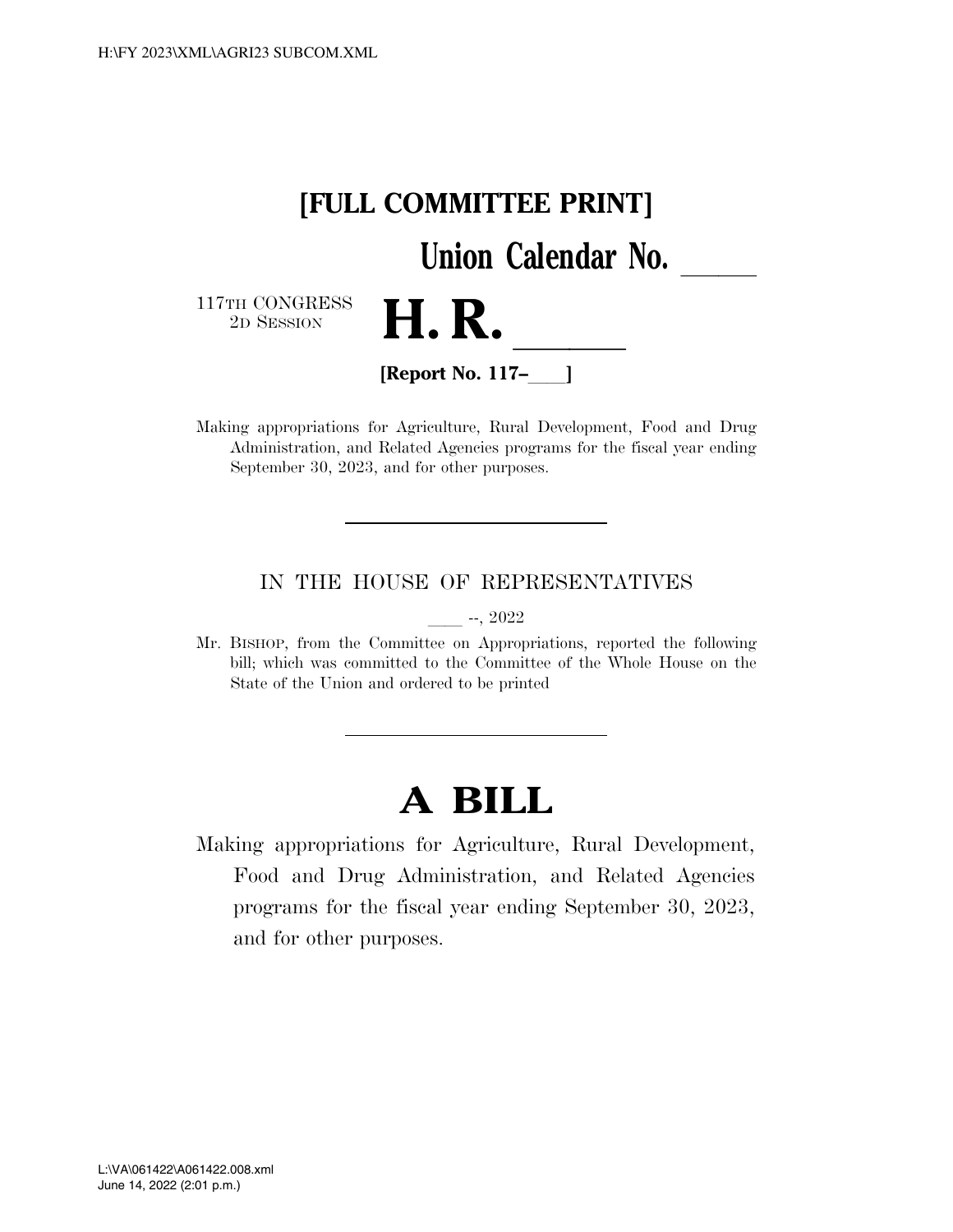| $\mathbf{1}$ | Be it enacted by the Senate and House of Representa-           |
|--------------|----------------------------------------------------------------|
| 2            | tives of the United States of America in Congress assembled,   |
| 3            | That the following sums are appropriated, out of any           |
| 4            | money in the Treasury not otherwise appropriated, for Ag-      |
| 5            | riculture, Rural Development, Food and Drug Administra-        |
| 6            | tion, and Related Agencies programs for fiscal year ending     |
| 7            | September 30, 2023, and for other purposes, namely:            |
| 8            | <b>TITLE I</b>                                                 |
| 9            | AGRICULTURAL PROGRAMS                                          |
| 10           | PROCESSING, RESEARCH, AND MARKETING                            |
| 11           | <b>OFFICE OF THE SECRETARY</b>                                 |
| 12           | (INCLUDING TRANSFERS OF FUNDS)                                 |
| 13           | For necessary expenses of the Office of the Secretary,         |
| 14           | $$69,845,000$ , of which not to exceed $$8,432,000$ shall be   |
| 15           | available for the immediate Office of the Secretary; not       |
| 16           | to exceed $$1,396,000$ shall be available for the Office of    |
| 17           | Homeland Security; not to exceed \$5,190,000 shall be          |
|              | 18 available for the Office of Tribal Relations; not to exceed |
| 19           | $$11,287,000$ shall be available for the Office of Partner-    |
| 20           | ships and Public Engagement, of which \$1,500,000 shall        |
| 21           | be for 7 U.S.C. 2279(c)(5); not to exceed \$28,822,000         |
| 22           | shall be available for the Office of the Assistant Secretary   |
| 23           | for Administration, of which $$27,116,000$ shall be avail-     |
| 24           | able for Departmental Administration to provide for nec-       |
| 25           | essary expenses for management support services to of-         |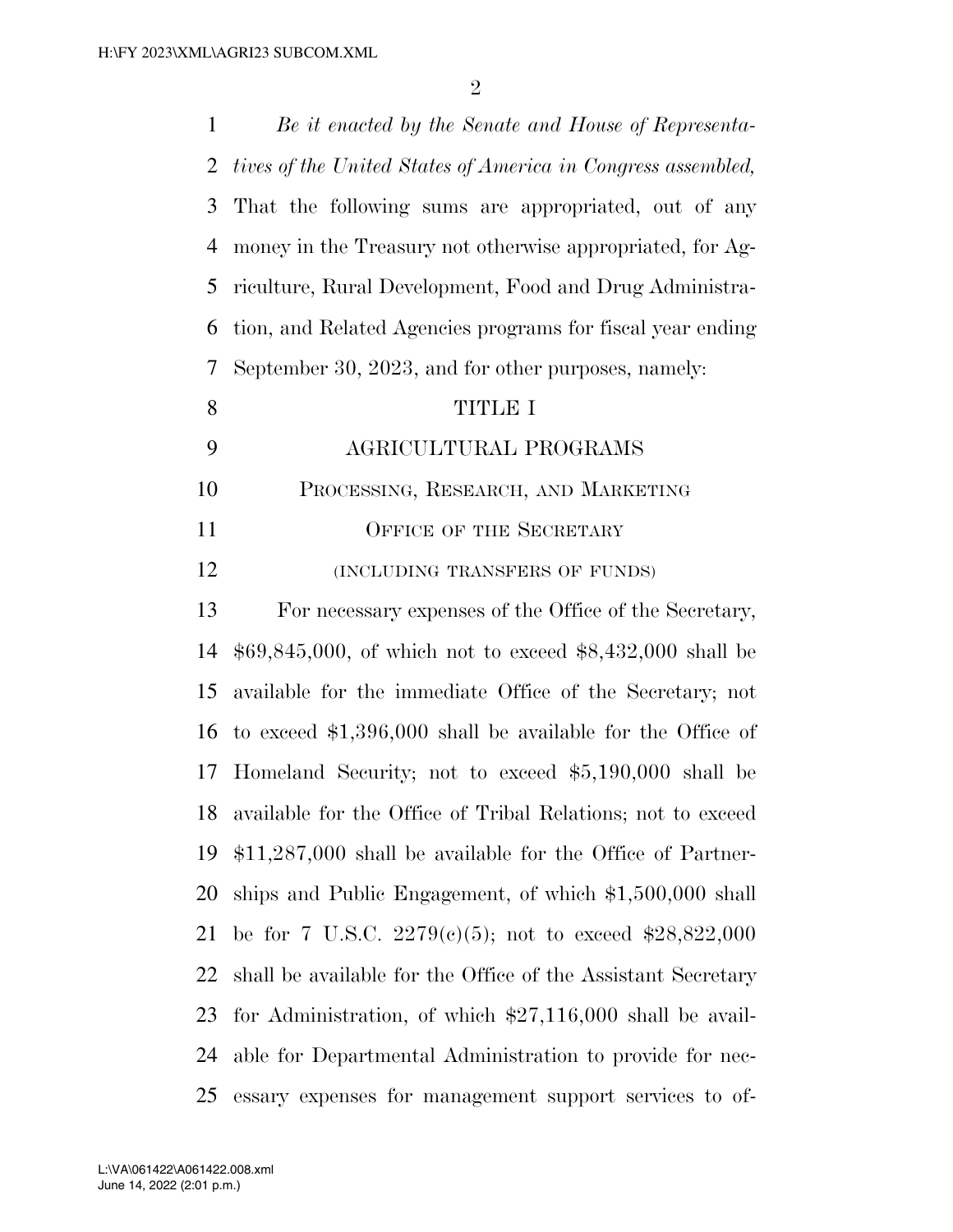fices of the Department and for general administration, security, repairs and alterations, and other miscellaneous supplies and expenses not otherwise provided for and nec- essary for the practical and efficient work of the Depart- ment: *Provided*, That funds made available by this Act to an agency in the Administration mission area for salaries and expenses are available to fund up to one administra- tive support staff for the Office; not to exceed \$4,609,000 shall be available for the Office of Assistant Secretary for Congressional Relations and Intergovernmental Affairs to carry out the programs funded by this Act, including pro- grams involving intergovernmental affairs and liaison within the executive branch; and not to exceed \$10,109,000 shall be available for the Office of Commu- nications: *Provided further*, That the Secretary of Agri- culture is authorized to transfer funds appropriated for any office of the Office of the Secretary to any other office of the Office of the Secretary: *Provided further*, That no appropriation for any office shall be increased or de- creased by more than 5 percent: *Provided further*, That not to exceed \$22,000 of the amount made available under this paragraph for the immediate Office of the Secretary shall be available for official reception and representation expenses, not otherwise provided for, as determined by the Secretary: *Provided further*, That the amount made avail-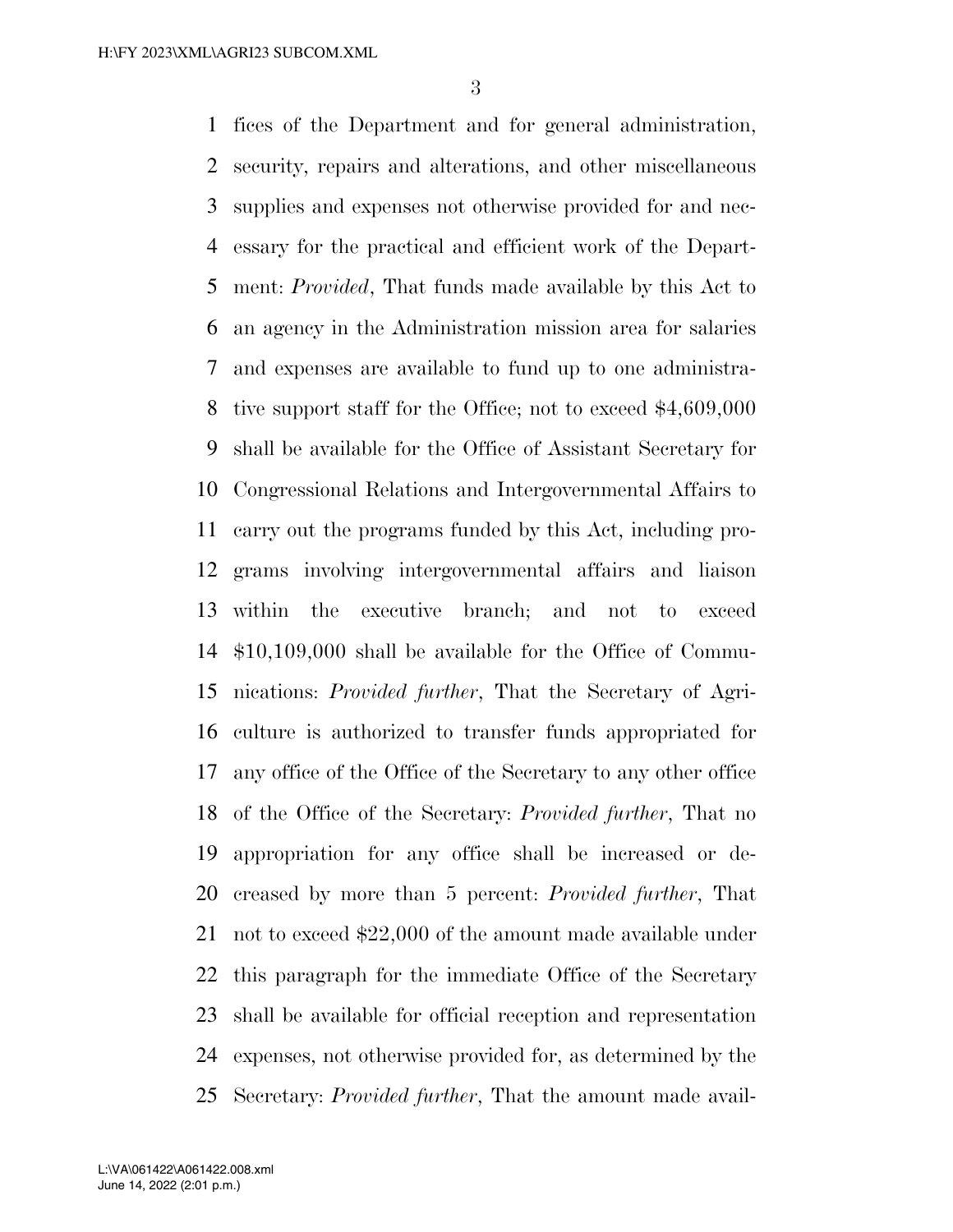able under this heading for Departmental Administration shall be reimbursed from applicable appropriations in this Act for travel expenses incident to the holding of hearings as required by 5 U.S.C. 551–558: *Provided further*, That funds made available under this heading for the Office of the Assistant Secretary for Congressional Relations and Intergovernmental Affairs shall be transferred to agencies of the Department of Agriculture funded by this Act to maintain personnel at the agency level: *Provided further*, That no funds made available under this heading for the Office of Assistant Secretary for Congressional Relations may be obligated after 30 days from the date of enactment of this Act, unless the Secretary has notified the Commit- tees on Appropriations of both Houses of Congress on the allocation of these funds by USDA agency: *Provided fur- ther*, That during any 30 day notification period ref- erenced in section 716 of this Act, the Secretary of Agri- culture shall take no action to begin implementation of the action that is subject to section 716 of this Act or make any public announcement of such action in any form.

- 22 EXECUTIVE OPERATIONS
- 23 OFFICE OF THE CHIEF ECONOMIST

 For necessary expenses of the Office of the Chief Economist, \$30,181,000, of which \$8,000,000 shall be for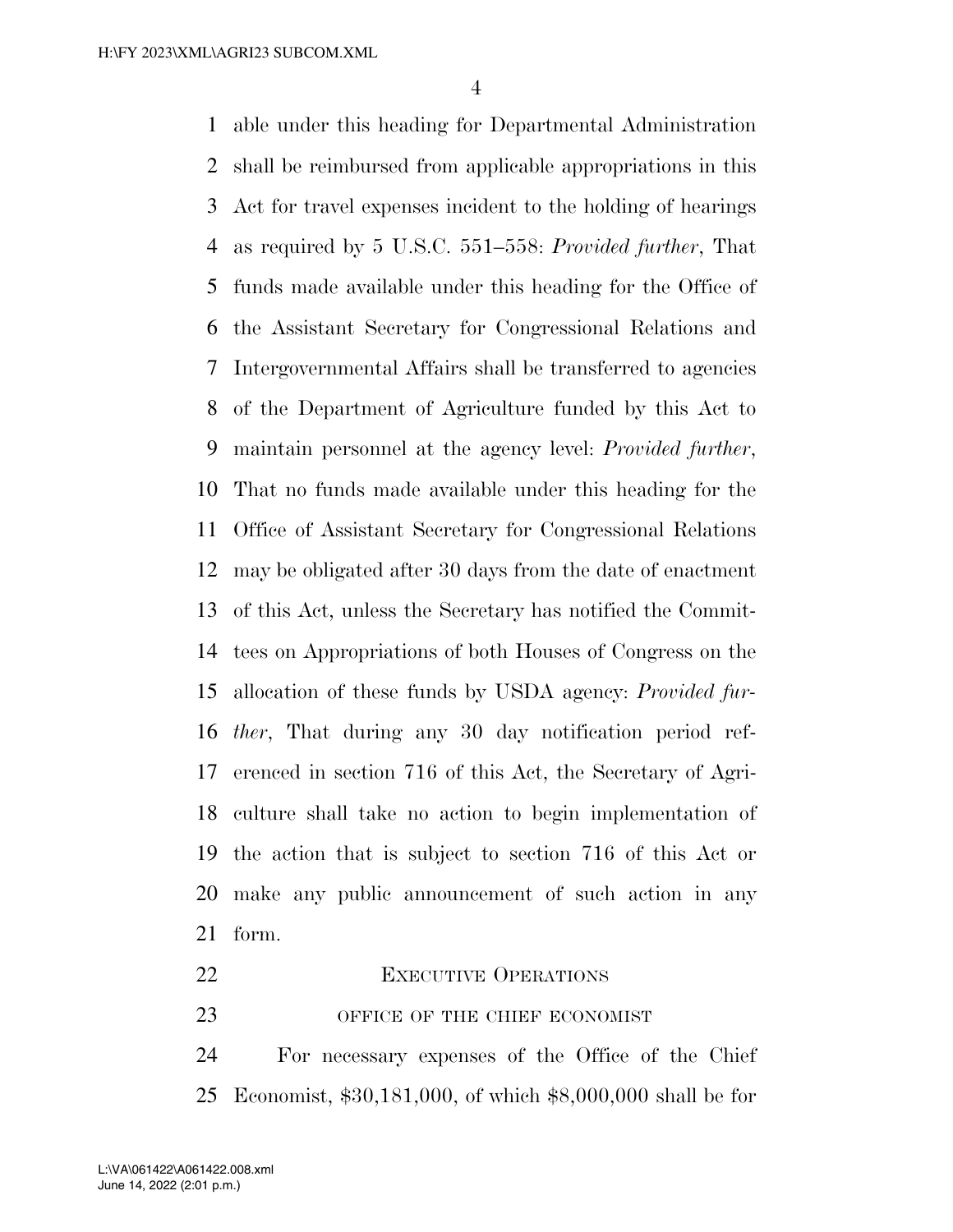| $\mathbf{1}$   | grants or cooperative agreements for policy research under         |
|----------------|--------------------------------------------------------------------|
|                | 2 7 U.S.C. 3155: <i>Provided</i> , That of the amounts made avail- |
| 3              | able under this heading, $$500,000$ shall be available to          |
| $\overline{4}$ | carry out section 224 of subtitle A of the Department of           |
| 5              | Agriculture Reorganization Act of 1994 (7 U.S.C. 6924),            |
| 6              | as amended by section 12504 of Public Law 115-334.                 |
| $\tau$         | OFFICE OF HEARINGS AND APPEALS                                     |
| 8              | For necessary expenses of the Office of Hearings and               |
| 9              | Appeals, \$16,703,000.                                             |
| 10             | OFFICE OF BUDGET AND PROGRAM ANALYSIS                              |
| 11             | For necessary expenses of the Office of Budget and                 |
| 12             | Program Analysis, \$16,967,000.                                    |
| 13             | OFFICE OF THE CHIEF INFORMATION OFFICER                            |
| 14             | For necessary expenses of the Office of the Chief In-              |
| 15             | formation Officer, $$93,284,000$ , of which not less than          |
| 16             | $$77,428,000$ is for cybersecurity requirements of the de-         |
| 17             | partment.                                                          |
| 18             | OFFICE OF THE CHIEF FINANCIAL OFFICER                              |
| 19             | For necessary expenses of the Office of the Chief Fi-              |
| 20             | nancial Officer, \$38,059,000.                                     |
| 21             | OFFICE OF THE ASSISTANT SECRETARY FOR CIVIL                        |
| 22             | <b>RIGHTS</b>                                                      |
| 23             | For necessary expenses of the Office of the Assistant              |
| 24             | Secretary for Civil Rights, \$1,466,000: Provided, That            |
| 25             | funds made available by this Act to an agency in the Civil         |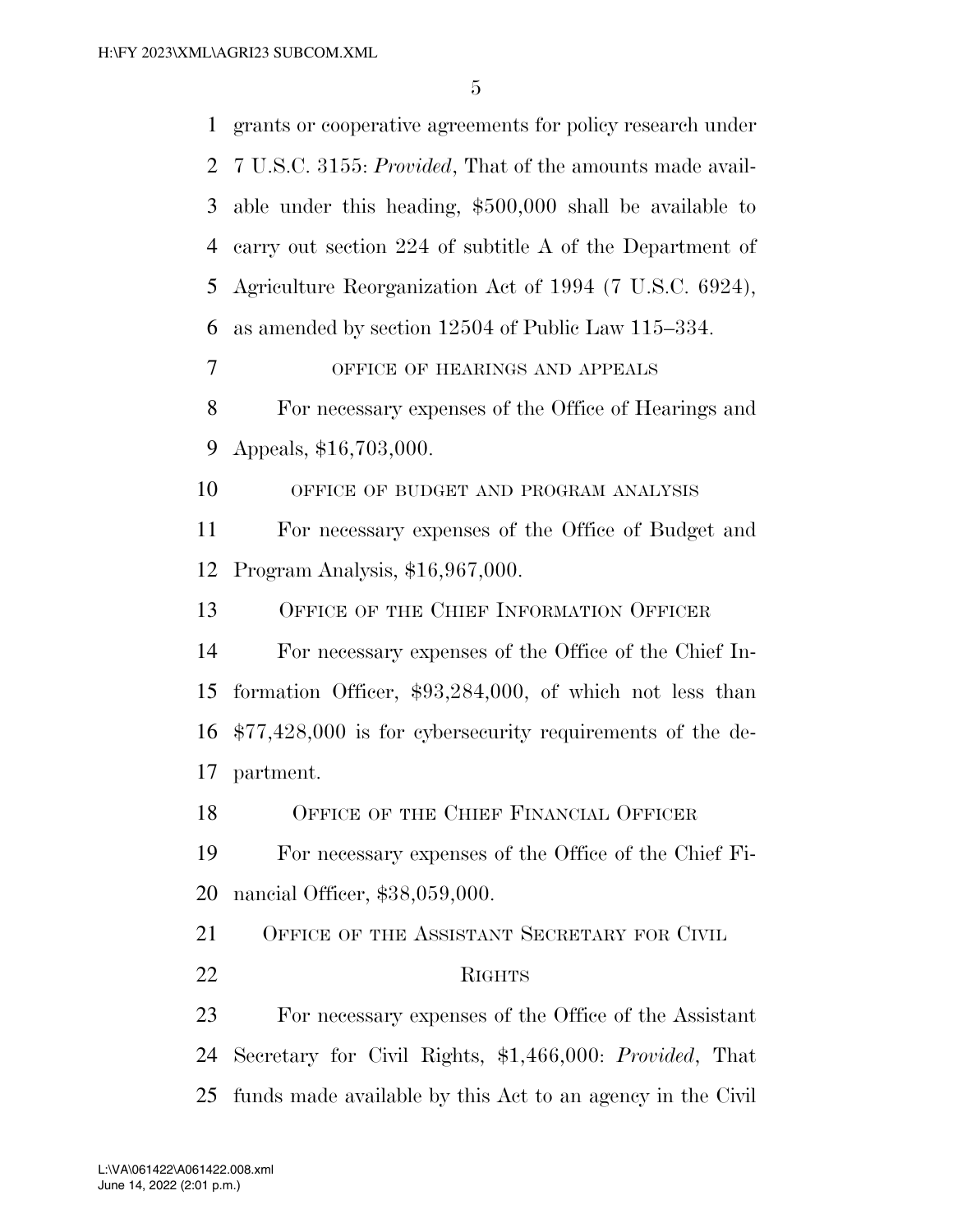Rights mission area for salaries and expenses are available to fund up to one administrative support staff for the Of-fice.

- OFFICE OF CIVIL RIGHTS For necessary expenses of the Office of Civil Rights, \$37,595,000.
- AGRICULTURE BUILDINGS AND FACILITIES **(INCLUDING TRANSFERS OF FUNDS)**

 For payment of space rental and related costs pursu- ant to Public Law 92–313, including authorities pursuant to the 1984 delegation of authority from the Adminis- trator of General Services to the Department of Agri- culture under 40 U.S.C. 121, for programs and activities of the Department which are included in this Act, and for alterations and other actions needed for the Department and its agencies to consolidate unneeded space into con- figurations suitable for release to the Administrator of General Services, and for the operation, maintenance, im- provement, and repair of Agriculture buildings and facili- ties, and for related costs, \$118,858,000, to remain avail-able until expended.

HAZARDOUS MATERIALS MANAGEMENT

**(INCLUDING TRANSFERS OF FUNDS)** 

 For necessary expenses of the Department of Agri-culture, to comply with the Comprehensive Environmental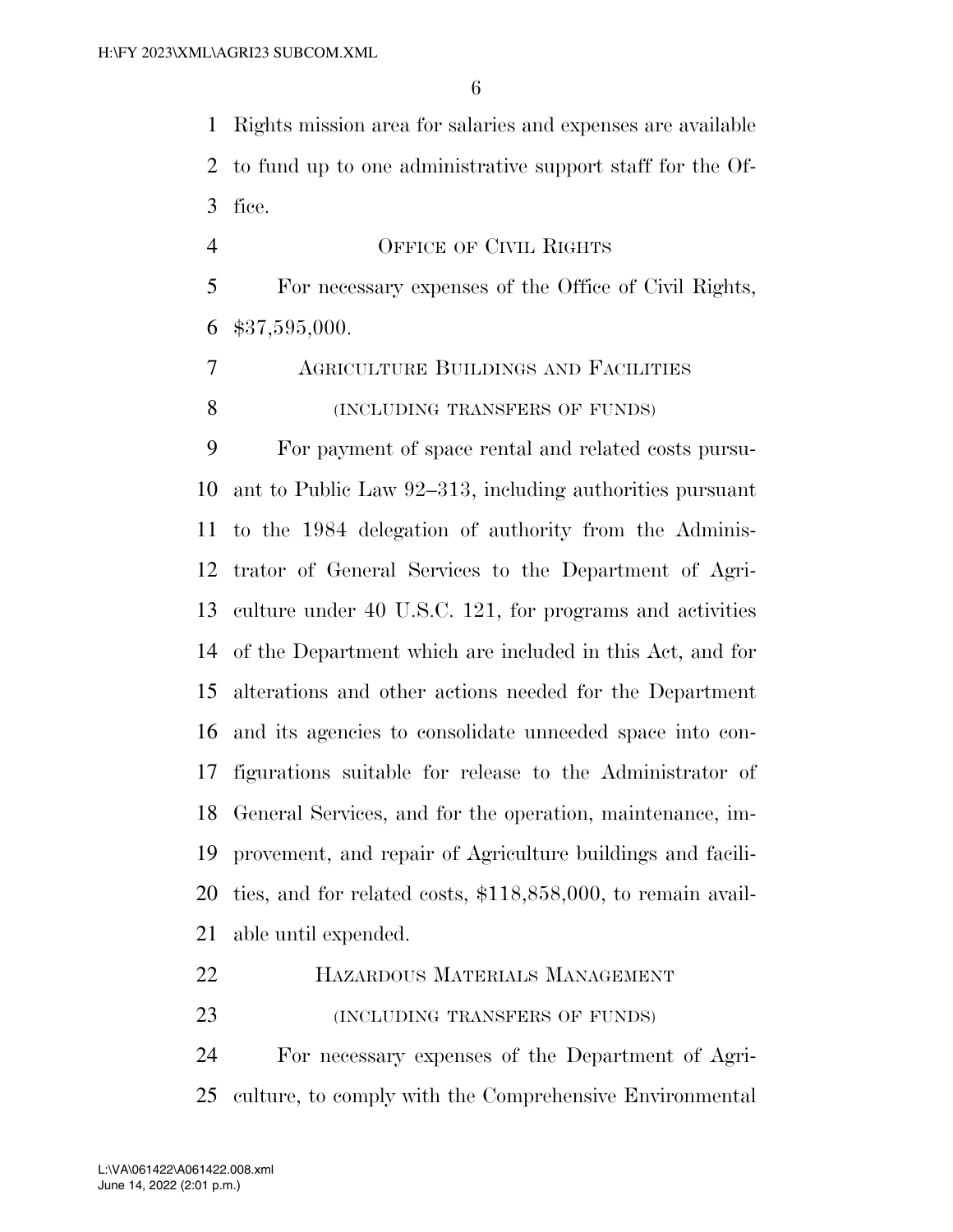Response, Compensation, and Liability Act (42 U.S.C. 9601 et seq.) and the Solid Waste Disposal Act (42 U.S.C. 6901 et seq.), \$8,581,000, to remain available until ex- pended: *Provided*, That appropriations and funds available herein to the Department for Hazardous Materials Man- agement may be transferred to any agency of the Depart- ment for its use in meeting all requirements pursuant to the above Acts on Federal and non-Federal lands. OFFICE OF SAFETY, SECURITY, AND PROTECTION

 For necessary expenses of the Office of Safety, Secu-rity, and Protection, \$21,800,000.

12 OFFICE OF INSPECTOR GENERAL

 For necessary expenses of the Office of Inspector General, including employment pursuant to the Inspector General Act of 1978 (Public Law 95–452; 5 U.S.C. App.), \$111,061,000, including such sums as may be necessary for contracting and other arrangements with public agen-18 cies and private persons pursuant to section  $6(a)(9)$  of the Inspector General Act of 1978 (Public Law 95–452; 5 U.S.C. App.), and including not to exceed \$125,000 for certain confidential operational expenses, including the payment of informants, to be expended under the direction of the Inspector General pursuant to the Inspector Gen-eral Act of 1978 (Public Law 95–452; 5 U.S.C. App.) and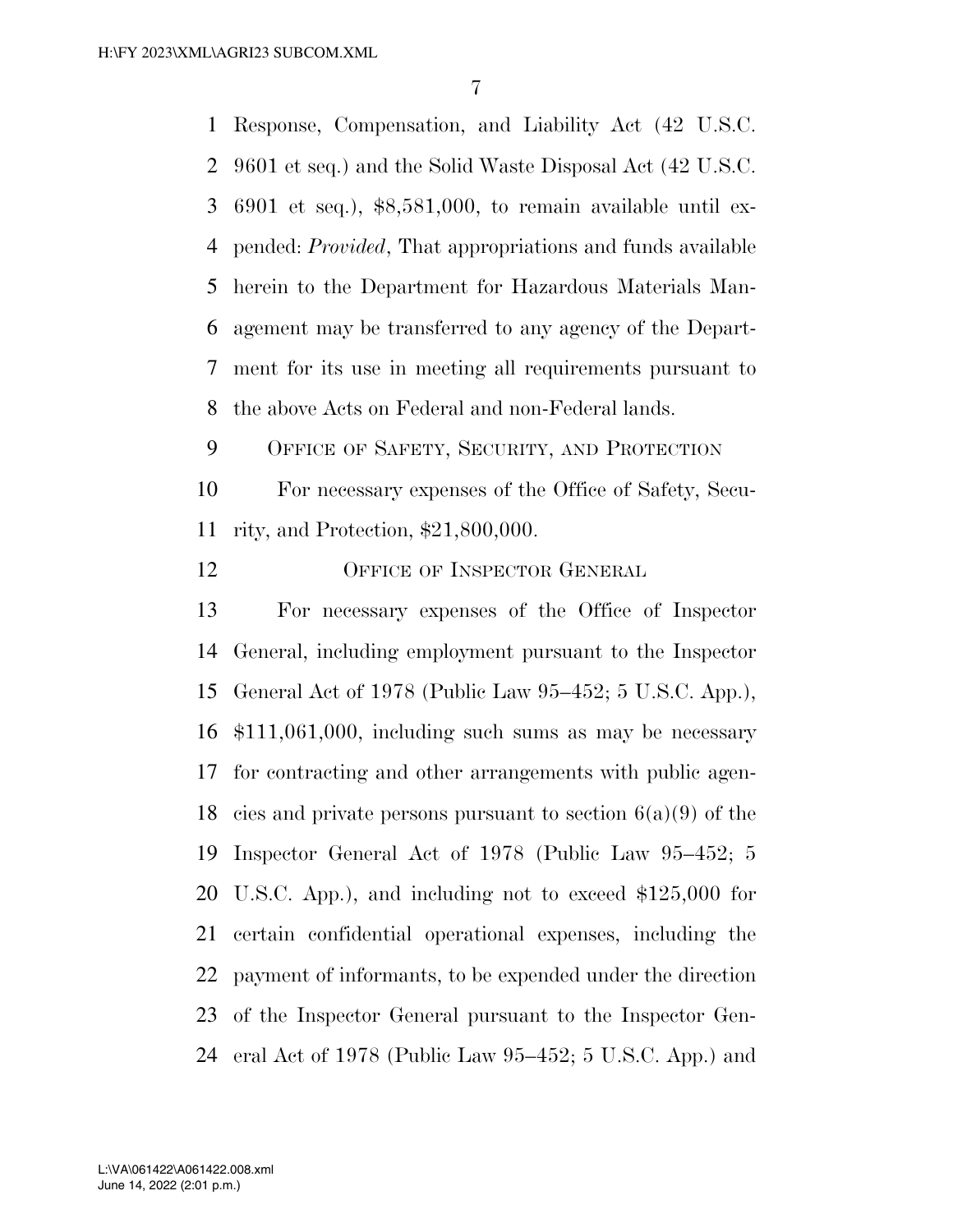section 1337 of the Agriculture and Food Act of 1981 (Public Law 97–98). OFFICE OF THE GENERAL COUNSEL For necessary expenses of the Office of the General Counsel, \$62,137,000. 6 OFFICE OF ETHICS For necessary expenses of the Office of Ethics, \$5,556,000. 9 OFFICE OF THE UNDER SECRETARY FOR RESEARCH, EDUCATION, AND ECONOMICS For necessary expenses of the Office of the Under Secretary for Research, Education, and Economics, \$3,384,000: *Provided*, That funds made available by this Act to an agency in the Research, Education, and Eco-nomics mission area for salaries and expenses are avail-

 able to fund up to one administrative support staff for the Office: *Provided further*, That of the amounts made available under this heading, \$2,000,000 shall be made available for the Office of the Chief Scientist.

**ECONOMIC RESEARCH SERVICE** 

 For necessary expenses of the Economic Research Service, \$90,612,000.

NATIONAL AGRICULTURAL STATISTICS SERVICE

 For necessary expenses of the National Agricultural Statistics Service, \$211,023,000, of which up to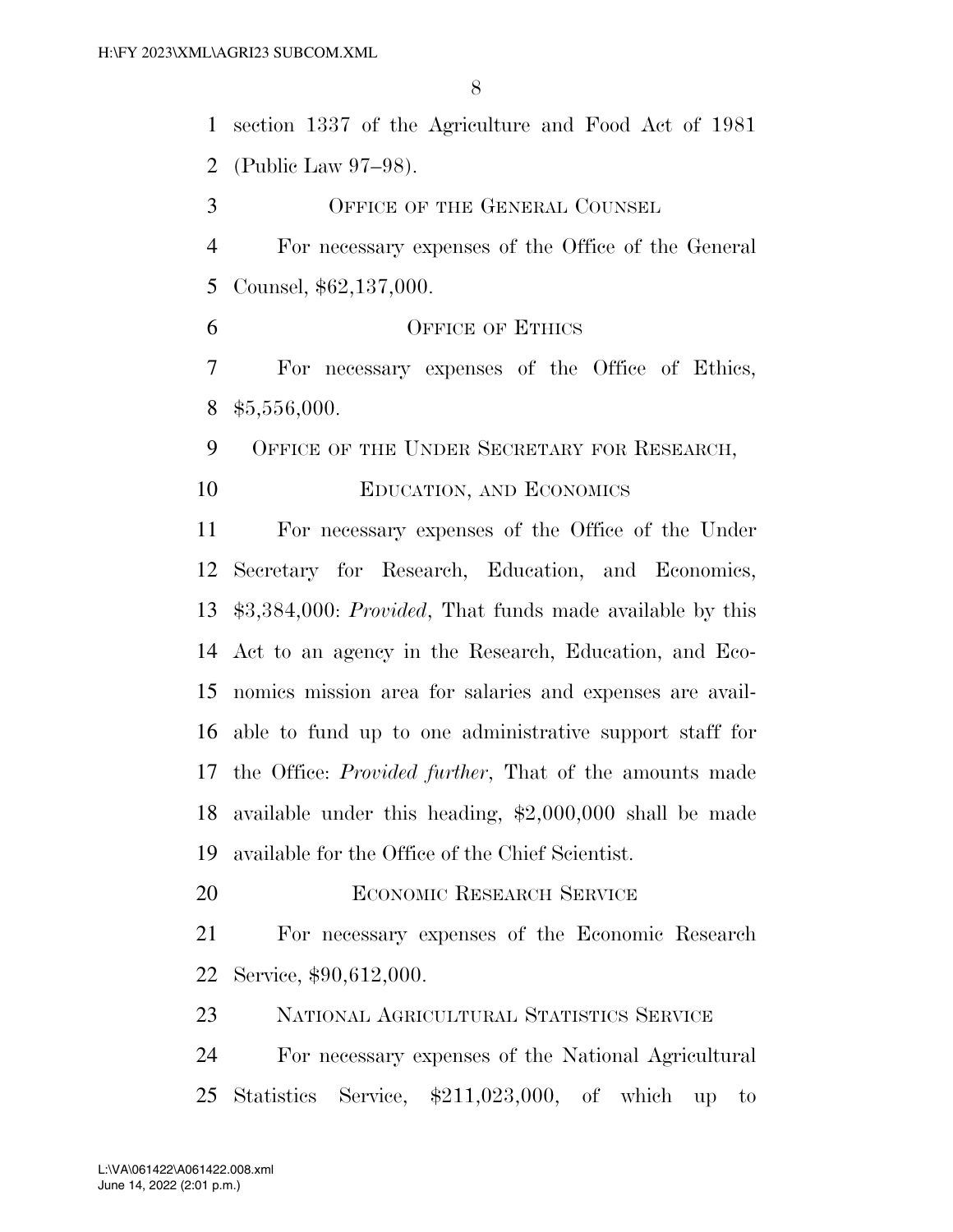\$66,361,000 shall be available until expended for the Cen- sus of Agriculture: *Provided*, That amounts made available for the Census of Agriculture may be used to conduct Cur- rent Industrial Report surveys subject to 7 U.S.C. 5 2204 $g(d)$  and (f).

 AGRICULTURAL RESEARCH SERVICE SALARIES AND EXPENSES

 For necessary expenses of the Agricultural Research Service and for acquisition of lands by donation, exchange, or purchase at a nominal cost not to exceed \$100, and for land exchanges where the lands exchanged shall be of equal value or shall be equalized by a payment of money to the grantor which shall not exceed 25 percent of the total value of the land or interests transferred out of Fed- eral ownership, \$1,736,129,000: *Provided*, That appro- priations hereunder shall be available for the operation and maintenance of aircraft and the purchase of not to exceed one for replacement only: *Provided further*, That appropriations hereunder shall be available pursuant to 7 U.S.C. 2250 for the construction, alteration, and repair of buildings and improvements, but unless otherwise pro- vided, the cost of constructing any one building shall not exceed \$500,000, except for headhouses or greenhouses which shall each be limited to \$1,800,000, except for 10 buildings to be constructed or improved at a cost not to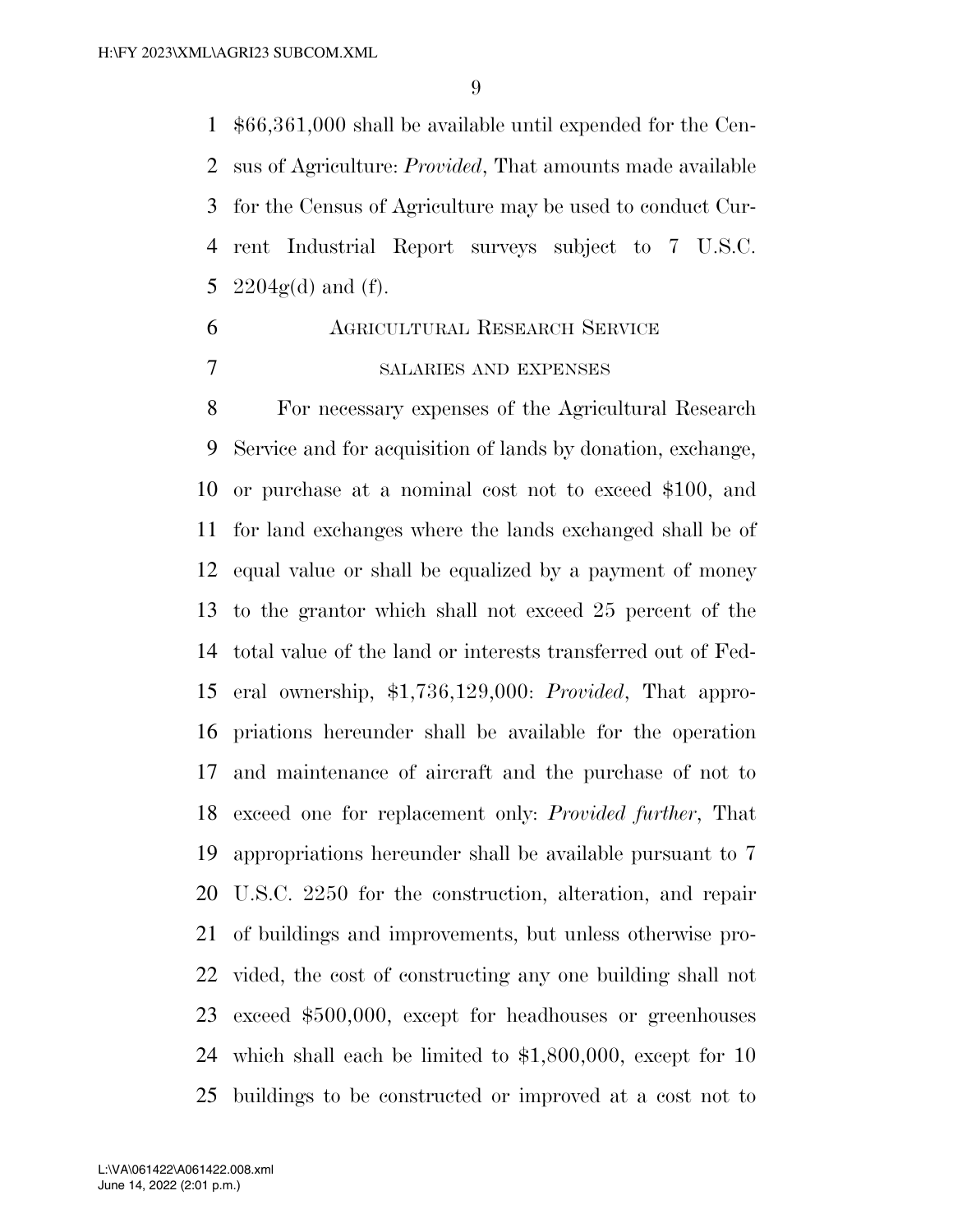exceed \$1,100,000 each, and except for four buildings to be constructed at a cost not to exceed \$5,000,000 each, and the cost of altering any one building during the fiscal year shall not exceed 10 percent of the current replace- ment value of the building or \$500,000, whichever is greater: *Provided further*, That appropriations hereunder shall be available for entering into lease agreements at any Agricultural Research Service location for the construction of a research facility by a non-Federal entity for use by the Agricultural Research Service and a condition of the lease shall be that any facility shall be owned, operated, and maintained by the non-Federal entity and shall be re- moved upon the expiration or termination of the lease agreement: *Provided further*, That the limitations on alter- ations contained in this Act shall not apply to moderniza- tion or replacement of existing facilities at Beltsville, Maryland: *Provided further*, That appropriations here- under shall be available for granting easements at the Beltsville Agricultural Research Center: *Provided further*, That the foregoing limitations shall not apply to replace- ment of buildings needed to carry out the Act of April 24, 1948 (21 U.S.C. 113a): *Provided further*, That appro- priations hereunder shall be available for granting ease- ments at any Agricultural Research Service location for the construction of a research facility by a non-Federal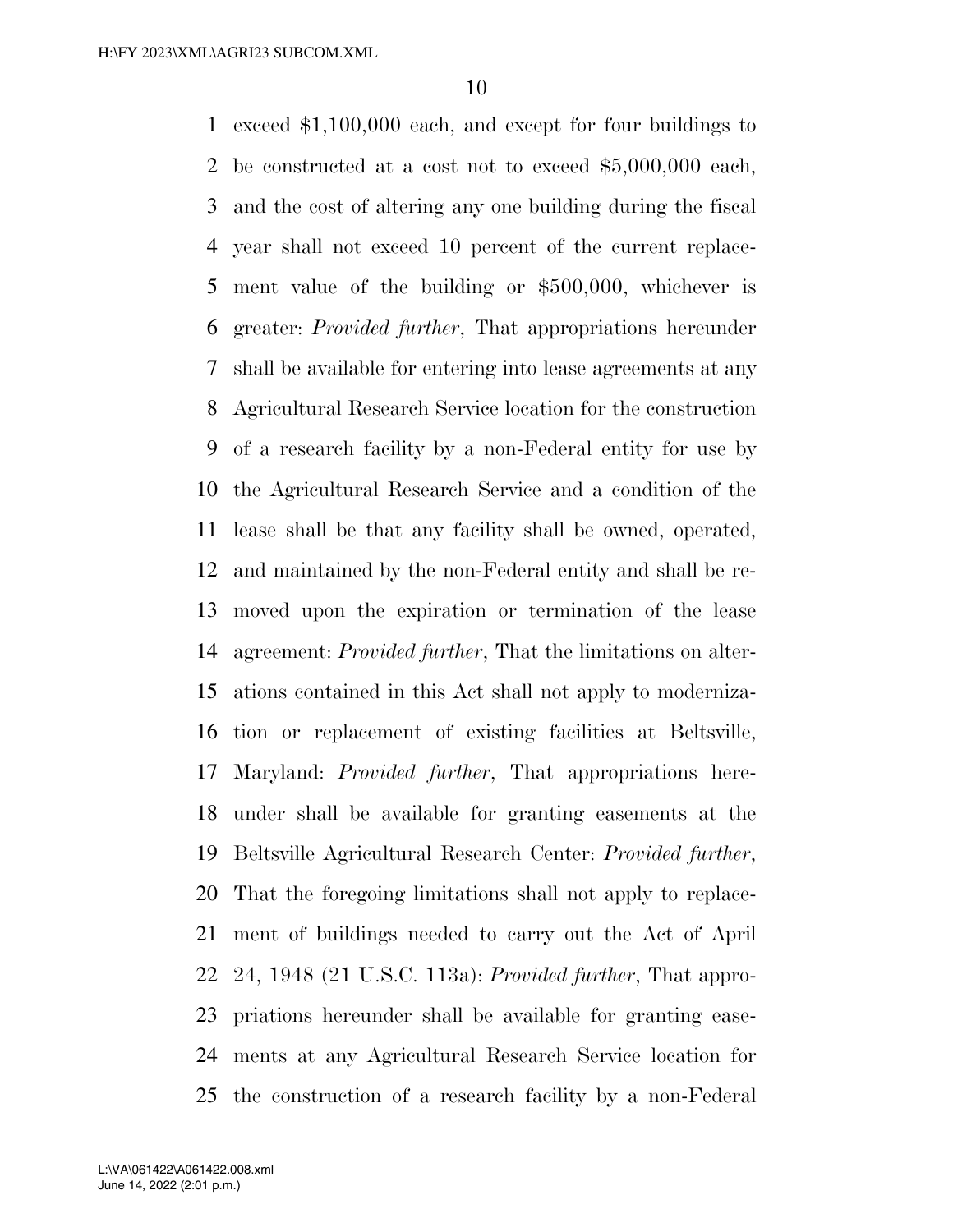entity for use by, and acceptable to, the Agricultural Re- search Service and a condition of the easements shall be that upon completion the facility shall be accepted by the Secretary, subject to the availability of funds herein, if the Secretary finds that acceptance of the facility is in the interest of the United States: *Provided further*, That funds may be received from any State, other political subdivi- sion, organization, or individual for the purpose of estab- lishing or operating any research facility or research project of the Agricultural Research Service, as authorized by law.

#### 12 BUILDINGS AND FACILITIES

 For the acquisition of land, construction, repair, im- provement, extension, alteration, and purchase of fixed equipment or facilities as necessary to carry out the agri- cultural research programs of the Department of Agri- culture, where not otherwise provided, \$71,305,000 to re- main available until expended, of which \$25,900,000 shall be for the purposes, and in the amounts, specified for this account in the table titled ''Community Project Funding'' in the report accompanying this Act.

NATIONAL INSTITUTE OF FOOD AND AGRICULTURE

#### 23 RESEARCH AND EDUCATION ACTIVITIES

 For payments to agricultural experiment stations, for cooperative forestry and other research, for facilities, and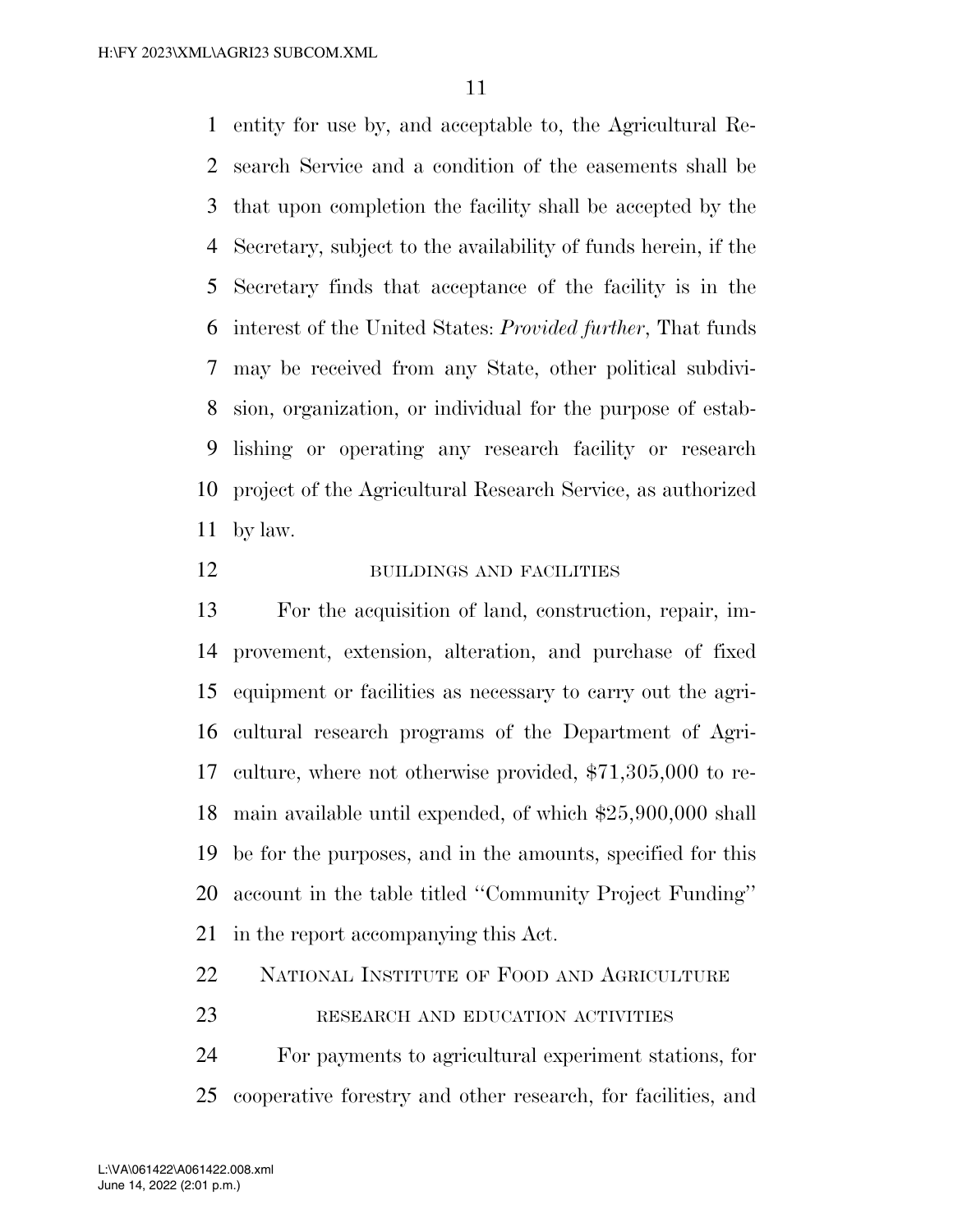for other expenses, \$1,142,021,000, which shall be for the purposes, and in the amounts, specified in the table titled ''National Institute of Food and Agriculture, Research and Education Activities'' in the report accompanying this Act: *Provided*, That funds for research grants for 1994 institutions, education grants for 1890 institutions, His- panic serving institutions education grants, capacity build- ing for non-land-grant colleges of agriculture, the agri- culture and food research initiative, veterinary medicine loan repayment, multicultural scholars, graduate fellow- ship and institution challenge grants, grants management systems, tribal colleges education equity grants, and schol- arships at 1890 institutions shall remain available until expended: *Provided further*, That each institution eligible to receive funds under the Evans-Allen program receives no less than \$1,000,000: *Provided further*, That funds for education grants for Alaska Native and Native Hawaiian- serving institutions be made available to individual eligible institutions or consortia of eligible institutions with funds awarded equally to each of the States of Alaska and Ha- waii: *Provided further*, That funds for providing grants for food and agricultural sciences for Alaska Native and Na- tive Hawaiian-Serving institutions and for Insular Areas shall remain available until September 30, 2024: *Provided further*, That funds for education grants for 1890 institu-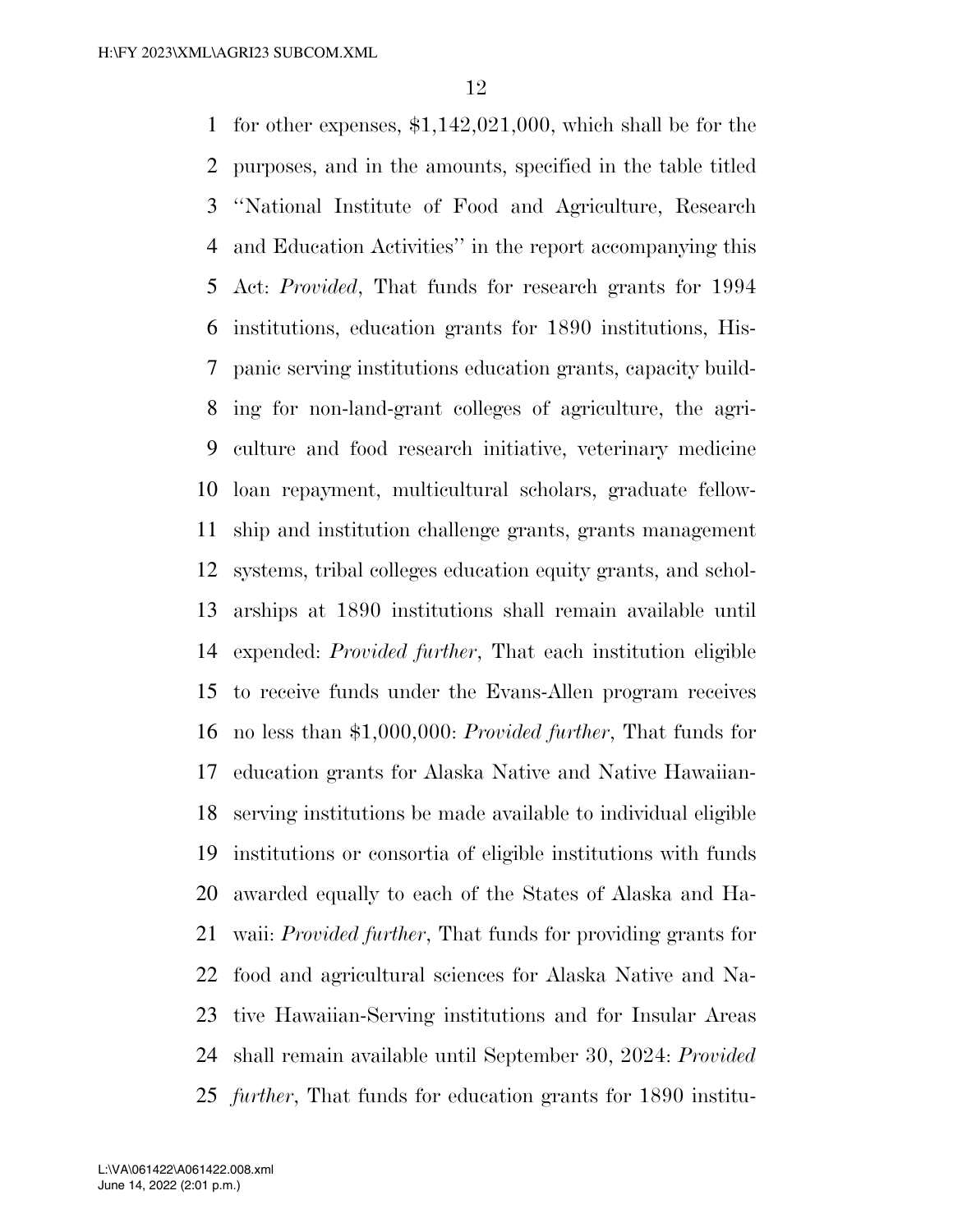tions shall be made available to institutions eligible to re- ceive funds under 7 U.S.C. 3221 and 3222: *Provided fur- ther*, That not more than 5 percent of the amounts made available by this or any other Act to carry out the Agri- culture and Food Research Initiative under 7 U.S.C. 3157 may be retained by the Secretary of Agriculture to pay administrative costs incurred by the Secretary in carrying out that authority.

NATIVE AMERICAN INSTITUTIONS ENDOWMENT FUND

 For the Native American Institutions Endowment Fund authorized by Public Law 103–382 (7 U.S.C. 301 note), \$11,880,000, to remain available until expended.

13 EXTENSION ACTIVITIES

 For payments to States, the District of Columbia, Puerto Rico, Guam, the Virgin Islands, Micronesia, the Northern Marianas, and American Samoa, \$586,502,000, which shall be for the purposes, and in the amounts, speci- fied in the table titled ''National Institute of Food and Agriculture, Extension Activities'' in the report accom- panying this Act: *Provided*, That funds for extension serv- ices at 1994 institutions and for facility improvements at 1890 institutions shall remain available until expended: *Provided further*, That institutions eligible to receive funds under 7 U.S.C. 3221 for cooperative extension receive no less than \$1,000,000: *Provided further*, That funds for co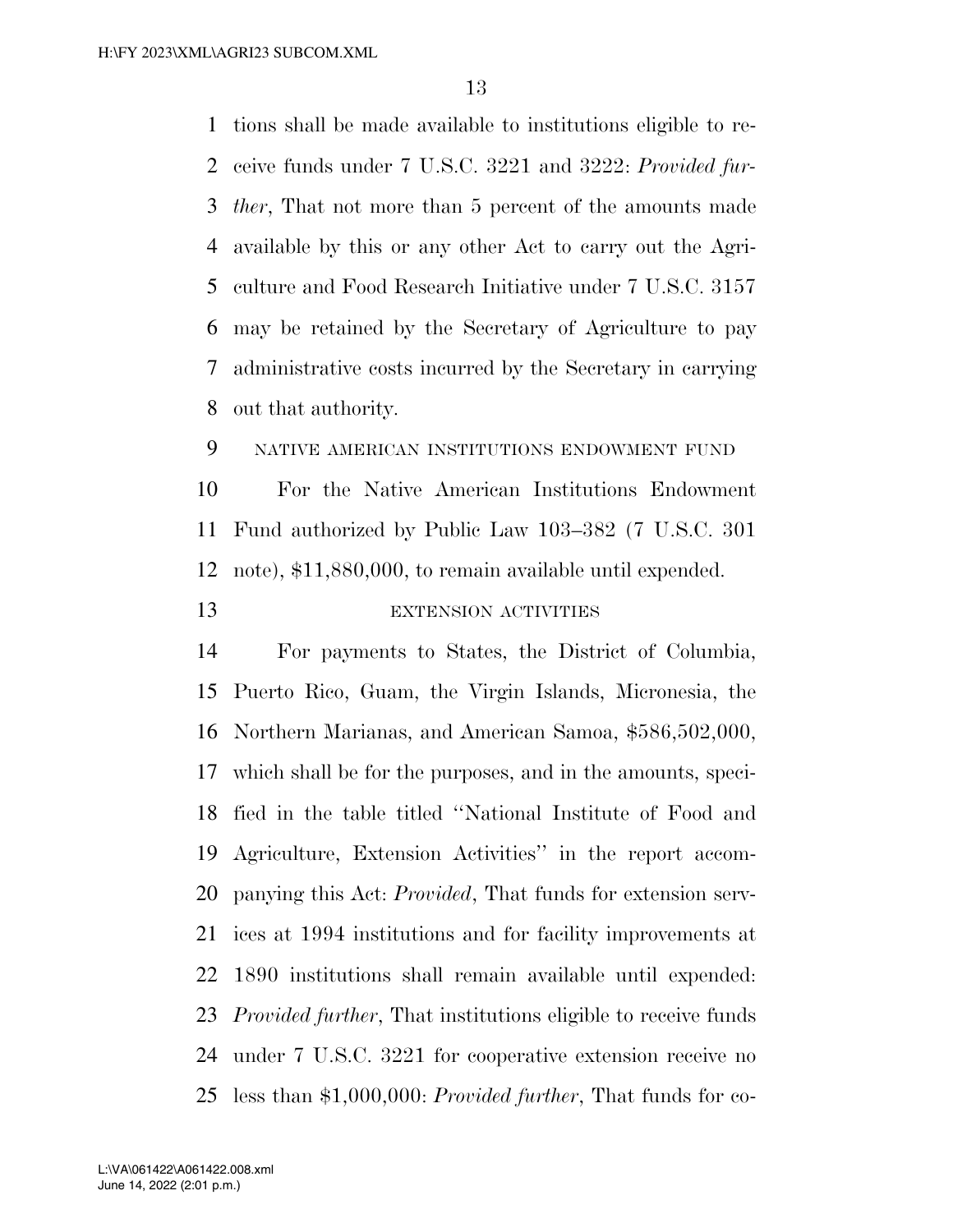operative extension under sections 3(b) and (c) of the Smith-Lever Act (7 U.S.C. 343(b) and (c)) and section 208(c) of Public Law 93–471 shall be available for retire- ment and employees' compensation costs for extension agents.

#### INTEGRATED ACTIVITIES

 For the integrated research, education, and extension grants programs, including necessary administrative ex- penses, \$39,500,000, which shall be for the purposes, and in the amounts, specified in the table titled ''National In- stitute of Food and Agriculture, Integrated Activities'' in the report accompanying this Act: *Provided*, That funds for the Food and Agriculture Defense Initiative shall re- main available until September 30, 2024: *Provided further*, That notwithstanding any other provision of law, indirect costs shall not be charged against any Extension Imple- mentation Program Area grant awarded under the Crop Protection/Pest Management Program (7 U.S.C. 7626). OFFICE OF THE UNDER SECRETARY FOR MARKETING

20 AND REGULATORY PROGRAMS

 For necessary expenses of the Office of the Under Secretary for Marketing and Regulatory Programs, \$1,617,000: *Provided*, That funds made available by this Act to an agency in the Marketing and Regulatory Pro-grams mission area for salaries and expenses are available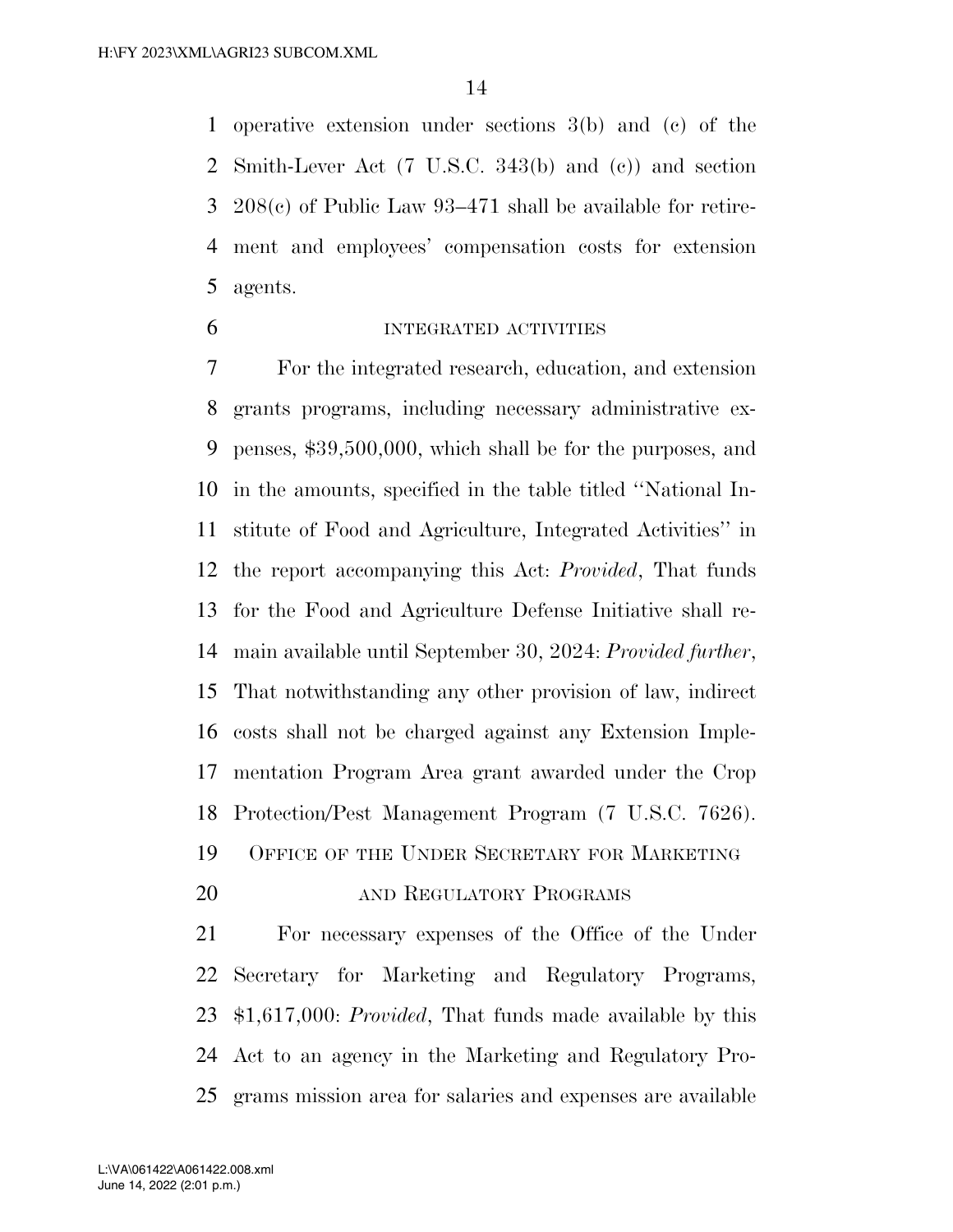to fund up to one administrative support staff for the Of-fice.

#### ANIMAL AND PLANT HEALTH INSPECTION SERVICE

#### SALARIES AND EXPENSES

(INCLUDING TRANSFERS OF FUNDS)

 For necessary expenses of the Animal and Plant Health Inspection Service, including up to \$30,000 for representation allowances and for expenses pursuant to the Foreign Service Act of 1980 (22 U.S.C. 4085), \$1,164,209,000, of which \$530,000, to remain available until expended, shall be available for the control of out- breaks of insects, plant diseases, animal diseases and for control of pest animals and birds (''contingency fund'') to the extent necessary to meet emergency conditions; of which \$15,950,000, to remain available until expended, shall be used for the cotton pests program, including for cost share purposes or for debt retirement for active eradi- cation zones; of which \$39,183,000, to remain available until expended, shall be for Animal Health Technical Serv- ices; of which \$4,096,000 shall be for activities under the authority of the Horse Protection Act of 1970, as amend- ed (15 U.S.C. 1831); of which \$64,930,000, to remain available until expended, shall be used to support avian health; of which \$4,251,000, to remain available until ex-pended, shall be for information technology infrastructure;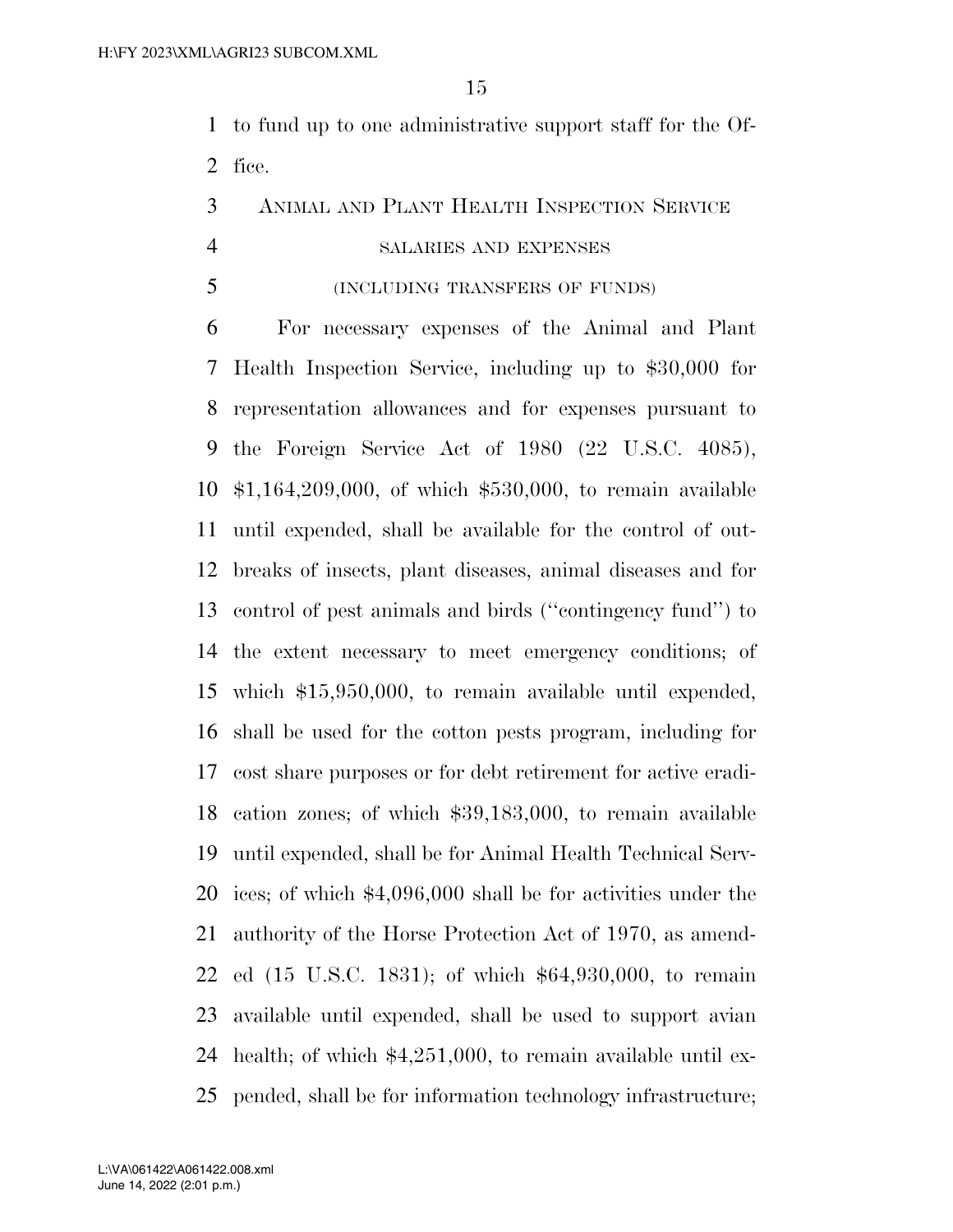of which \$219,698,000, to remain available until ex- pended, shall be for specialty crop pests; of which, \$14,986,000, to remain available until expended, shall be for field crop and rangeland ecosystem pests; of which \$24,067,000, to remain available until expended, shall be for zoonotic disease management; of which \$44,117,000, to remain available until expended, shall be for emergency preparedness and response; of which \$62,562,000, to re- main available until expended, shall be for tree and wood pests; of which \$6,528,000, to remain available until ex- pended, shall be for the National Veterinary Stockpile; of which up to \$1,500,000, to remain available until ex- pended, shall be for the scrapie program for indemnities; of which \$2,500,000, to remain available until expended, shall be for the wildlife damage management program for aviation safety: *Provided*, That of amounts available under this heading for wildlife services methods development, \$1,000,000 shall remain available until expended: *Pro- vided further*, That of amounts available under this head- ing for the screwworm program, \$4,990,000 shall remain available until expended; of which \$24,527,000, to remain available until expended, shall be used to carry out the science program and transition activities for the National Bio and Agro-defense Facility located in Manhattan, Kan-sas: *Provided further*, That no funds shall be used to for-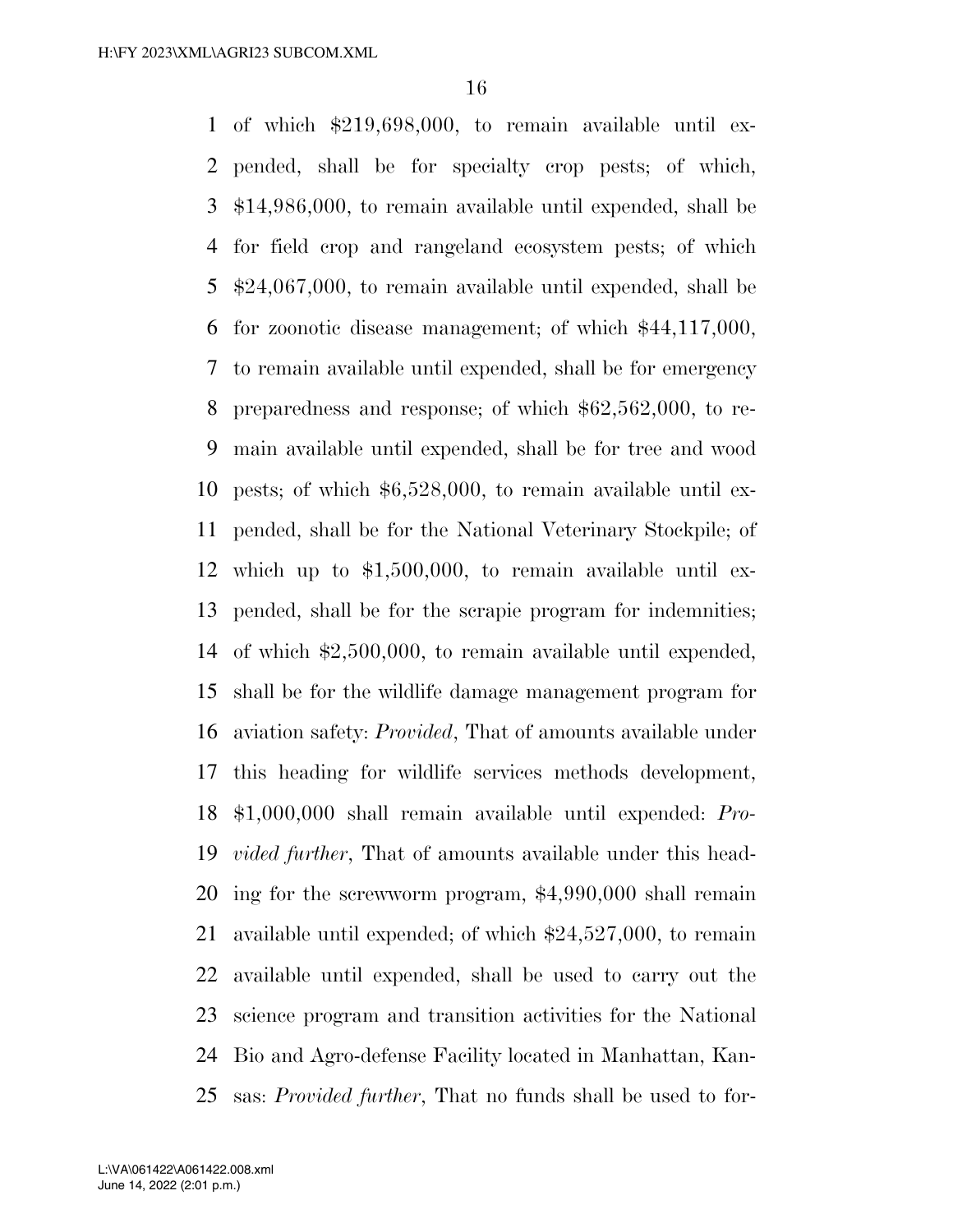mulate or administer a brucellosis eradication program for the current fiscal year that does not require minimum matching by the States of at least 40 percent: *Provided further*, That this appropriation shall be available for the purchase, replacement, operation, and maintenance of air- craft: *Provided further*, That in addition, in emergencies which threaten any segment of the agricultural production industry of the United States, the Secretary may transfer from other appropriations or funds available to the agen- cies or corporations of the Department such sums as may be deemed necessary, to be available only in such emer- gencies for the arrest and eradication of contagious or in- fectious disease or pests of animals, poultry, or plants, and for expenses in accordance with sections 10411 and 10417 of the Animal Health Protection Act (7 U.S.C. 8310 and 8316) and sections 431 and 442 of the Plant Protection Act (7 U.S.C. 7751 and 7772), and any unexpended bal- ances of funds transferred for such emergency purposes in the preceding fiscal year shall be merged with such transferred amounts: *Provided further*, That appropria- tions hereunder shall be available pursuant to law (7 U.S.C. 2250) for the repair and alteration of leased build- ings and improvements, but unless otherwise provided the cost of altering any one building during the fiscal year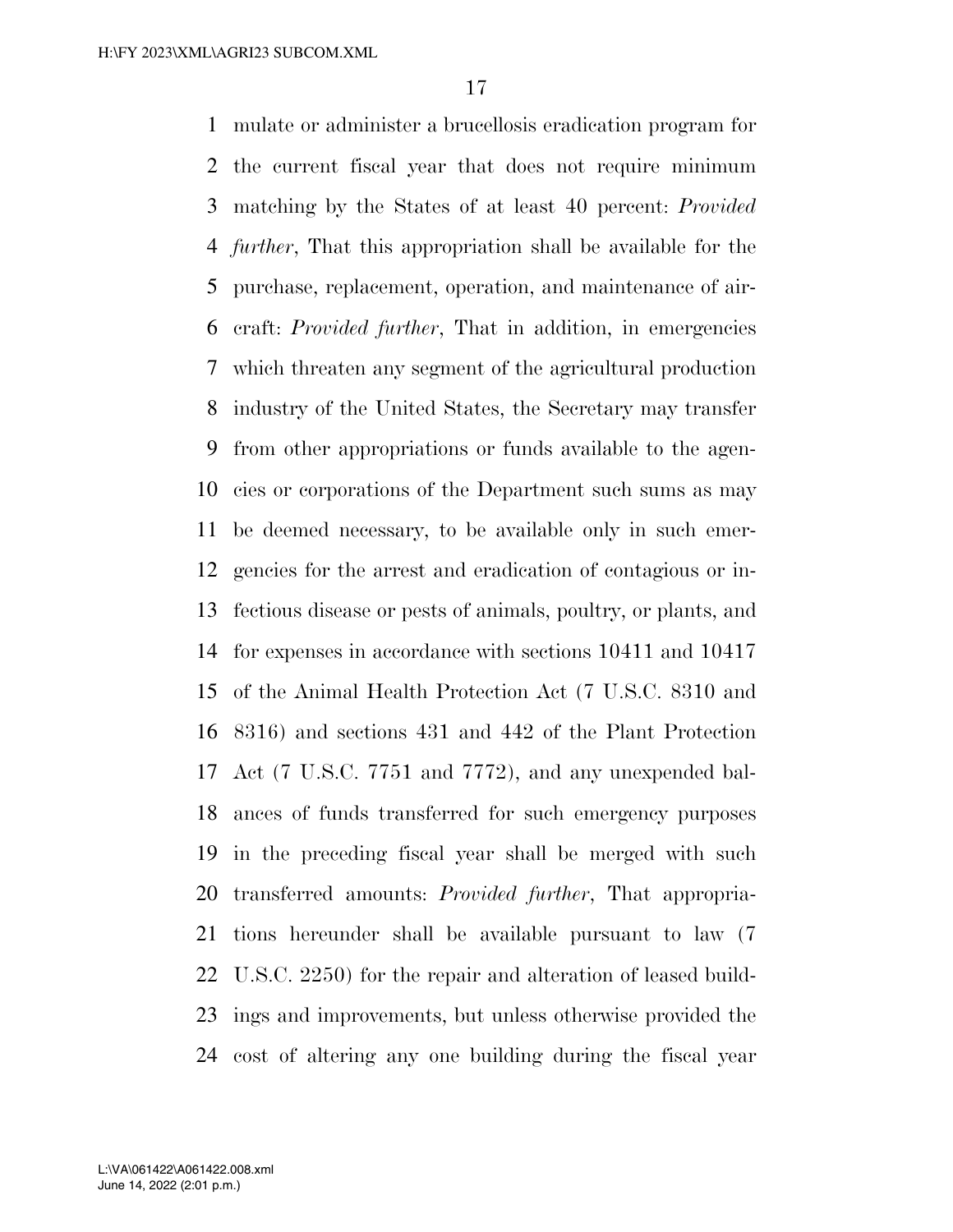shall not exceed 10 percent of the current replacement value of the building.

 In fiscal year 2023, the agency is authorized to collect fees to cover the total costs of providing technical assist- ance, goods, or services requested by States, other political subdivisions, domestic and international organizations, foreign governments, or individuals, provided that such fees are structured such that any entity's liability for such fees is reasonably based on the technical assistance, goods, or services provided to the entity by the agency, and such fees shall be reimbursed to this account, to remain avail- able until expended, without further appropriation, for providing such assistance, goods, or services.

#### BUILDINGS AND FACILITIES

 For plans, construction, repair, preventive mainte- nance, environmental support, improvement, extension, al- teration, and purchase of fixed equipment or facilities, as authorized by 7 U.S.C. 2250, and acquisition of land as authorized by 7 U.S.C. 2268a, \$3,175,000, to remain available until expended.

AGRICULTURAL MARKETING SERVICE

### 22 MARKETING SERVICES

 For necessary expenses of the Agricultural Marketing Service, \$242,913,000, of which \$7,504,000 shall be avail-able for the purposes of section 12306 of Public Law 113–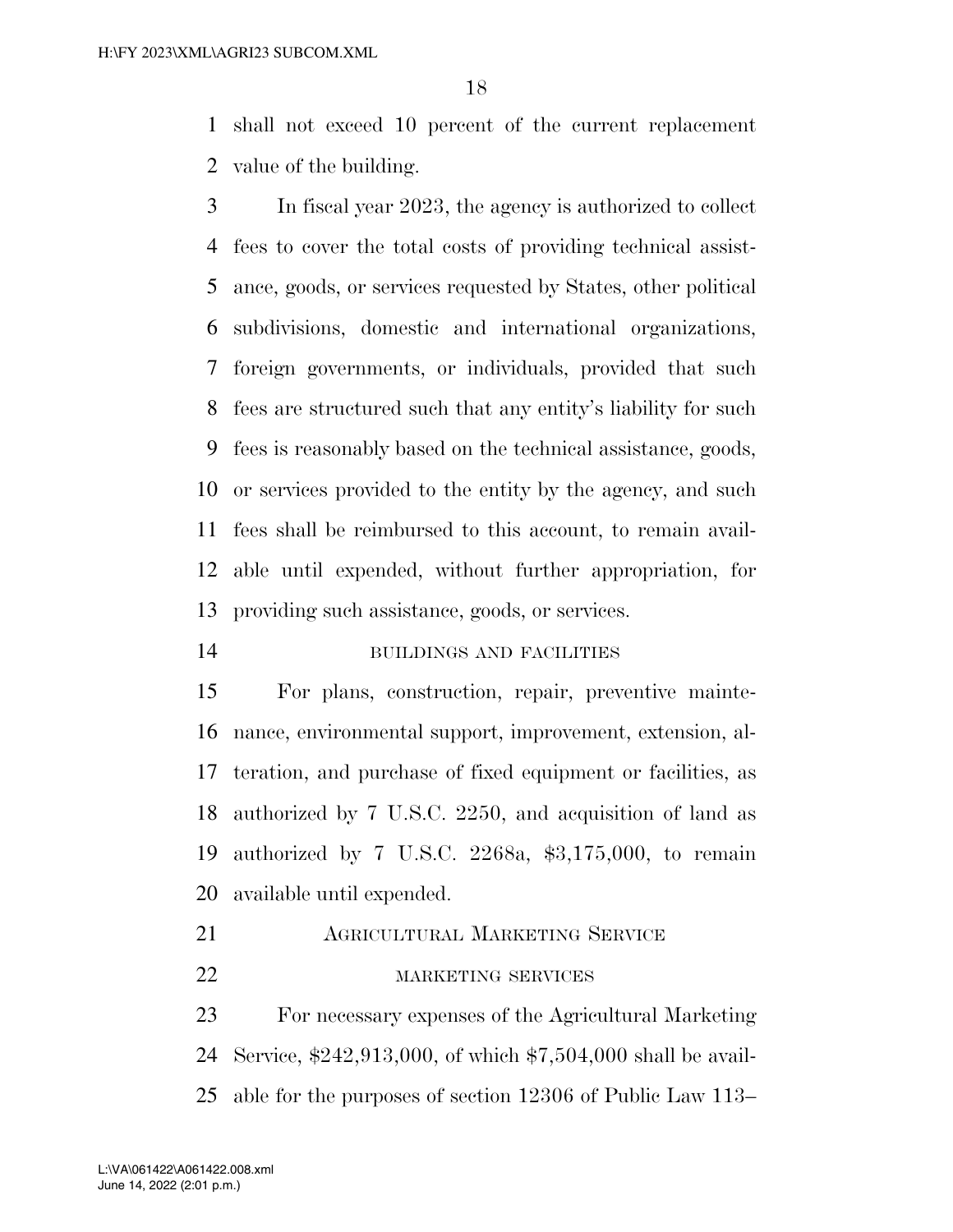79: *Provided*, That of the amounts made available under this heading, \$25,000,000, to remain available until ex- pended, shall be to carry out section 12513 of Public Law 115–334: *Provided further*, That this appropriation shall be available pursuant to law (7 U.S.C. 2250) for the alter- ation and repair of buildings and improvements, but the cost of altering any one building during the fiscal year shall not exceed 10 percent of the current replacement value of the building.

 Fees may be collected for the cost of standardization activities, as established by regulation pursuant to law (31 U.S.C. 9701), except for the cost of activities relating to the development or maintenance of grain standards under the United States Grain Standards Act, 7 U.S.C. 71 et seq.

#### LIMITATION ON ADMINISTRATIVE EXPENSES

17 Not to exceed \$62,596,000 (from fees collected) shall be obligated during the current fiscal year for administra- tive expenses: *Provided*, That if crop size is understated and/or other uncontrollable events occur, the agency may exceed this limitation by up to 10 percent with notification to the Committees on Appropriations of both Houses of Congress.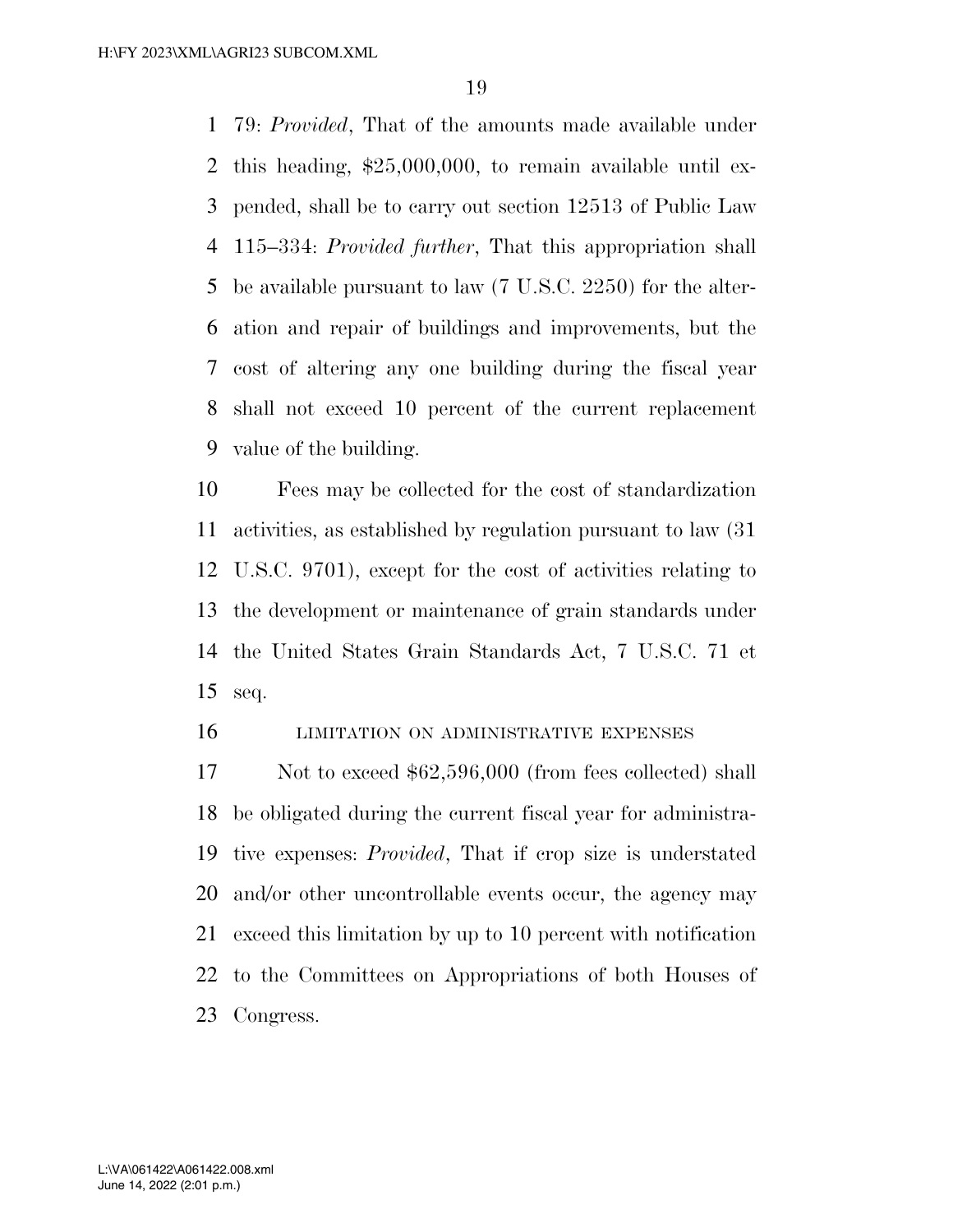|                | ∠∪                                                            |
|----------------|---------------------------------------------------------------|
| $\mathbf{1}$   | FUNDS FOR STRENGTHENING MARKETS, INCOME, AND                  |
| $\overline{2}$ | SUPPLY (SECTION 32)                                           |
| 3              | (INCLUDING TRANSFERS OF FUNDS)                                |
| $\overline{4}$ | Funds available under section 32 of the Act of Au-            |
| 5              | gust 24, 1935 (7 U.S.C. $612c$ ), shall be used only for com- |
| 6              | modity program expenses as authorized therein, and other      |
| 7              | related operating expenses, except for: (1) transfers to the  |
| 8              | Department of Commerce as authorized by the Fish and          |
| 9              | Wildlife Act of $1956$ (16 U.S.C. 742a et seq.); (2) trans-   |
| 10             | fers otherwise provided in this Act; and (3) not more than    |
| 11             | $$21,501,000$ for formulation and administration of mar-      |
| 12             | keting agreements and orders pursuant to the Agricultural     |
| 13             | Marketing Agreement Act of 1937 and the Agricultural          |
| 14             | Act of 1961 (Public Law 87–128).                              |
| 15             | PAYMENTS TO STATES AND POSSESSIONS                            |
| 16             | For payments to departments of agriculture, bureaus           |
| 17             | and departments of markets, and similar agencies for          |
| 18             | marketing activities under section 204(b) of the Agricul-     |
| 19             | tural Marketing Act of $1946$ (7 U.S.C. $1623(b)$ ),          |
| 20             | \$1,235,000.                                                  |
| 21             | LIMITATION ON INSPECTION AND WEIGHING SERVICES                |
| 22             | <b>EXPENSES</b>                                               |
| 23             | Not to exceed $$55,000,000$ (from fees collected) shall       |
|                |                                                               |

 be obligated during the current fiscal year for inspection and weighing services: *Provided*, That if grain export ac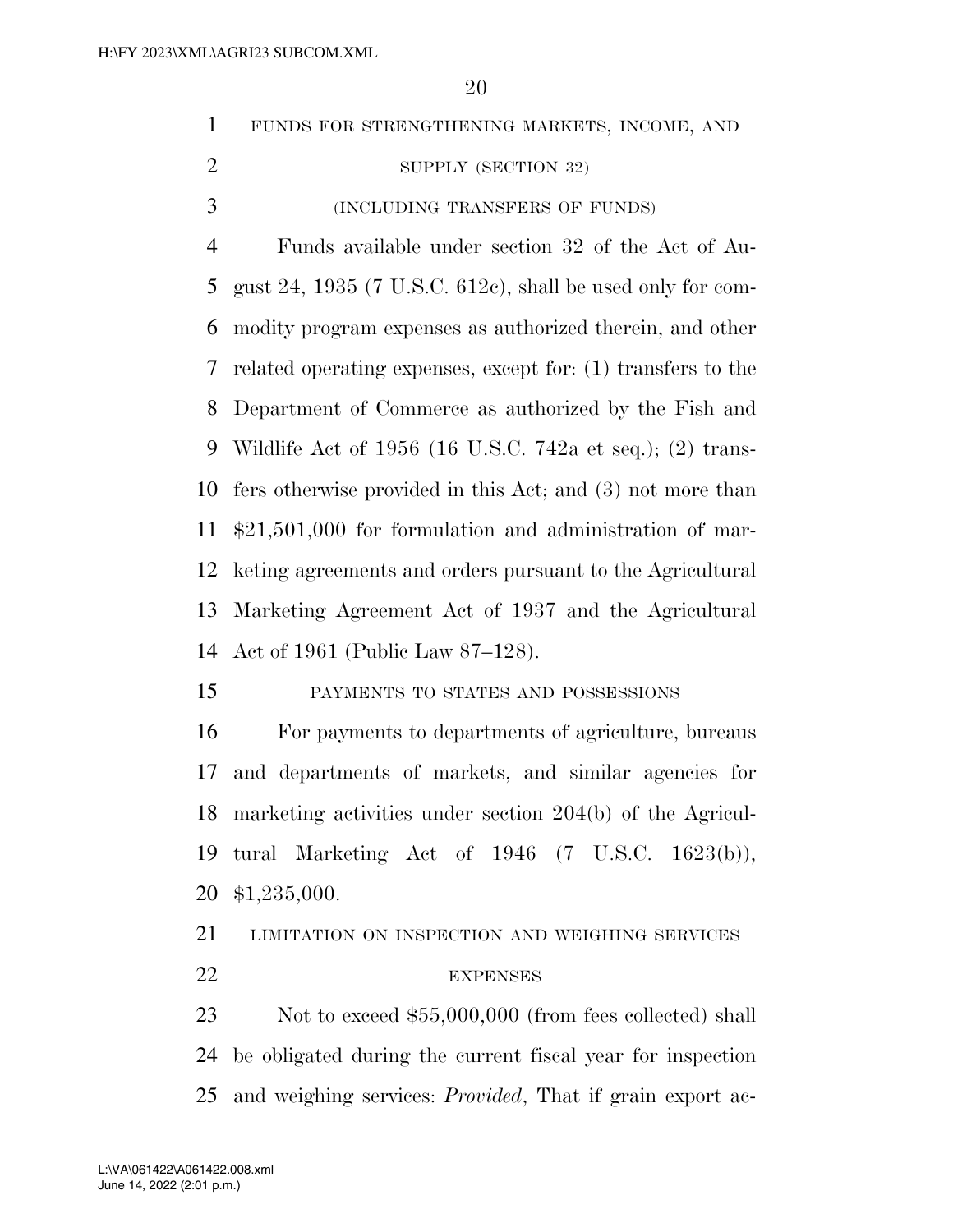tivities require additional supervision and oversight, or other uncontrollable factors occur, this limitation may be exceeded by up to 10 percent with notification to the Com-mittees on Appropriations of both Houses of Congress.

OFFICE OF THE UNDER SECRETARY FOR FOOD SAFETY

 For necessary expenses of the Office of the Under Secretary for Food Safety, \$1,117,000: *Provided*, That funds made available by this Act to an agency in the Food Safety mission area for salaries and expenses are available to fund up to one administrative support staff for the Of-fice.

FOOD SAFETY AND INSPECTION SERVICE

 For necessary expenses to carry out services author- ized by the Federal Meat Inspection Act, the Poultry Products Inspection Act, and the Egg Products Inspection Act, including not to exceed \$10,000 for representation allowances and for expenses pursuant to section 8 of the Act approved August 3, 1956 (7 U.S.C. 1766), \$1,180,364,000; and in addition, \$1,000,000 may be cred- ited to this account from fees collected for the cost of lab- oratory accreditation as authorized by section 1327 of the Food, Agriculture, Conservation and Trade Act of 1990 (7 U.S.C. 138f): *Provided*, That funds provided for the Public Health Data Communication Infrastructure system shall remain available until expended: *Provided further*,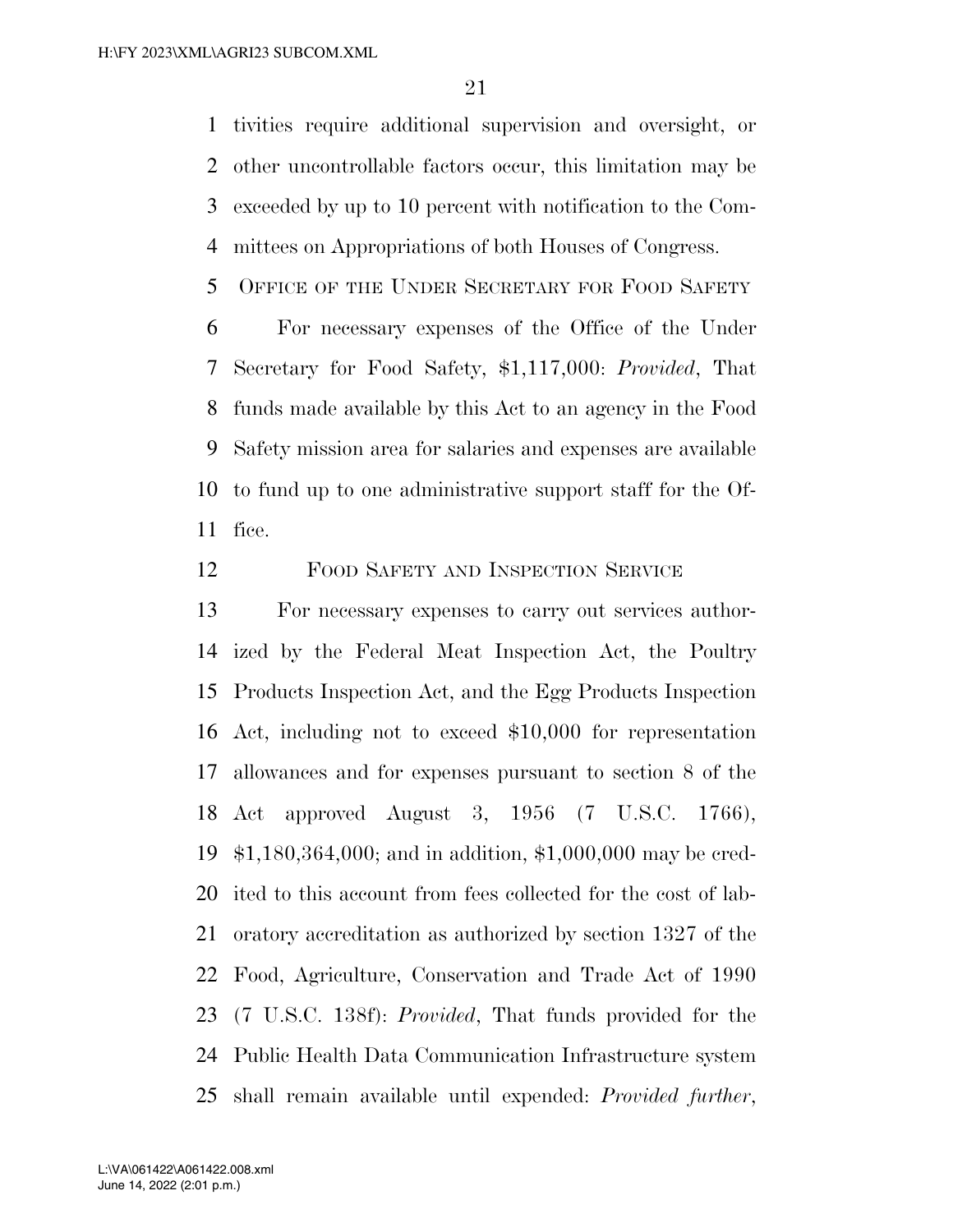That no fewer than 148 full-time equivalent positions shall be employed during fiscal year 2023 for purposes dedi- cated solely to inspections and enforcement related to the Humane Methods of Slaughter Act (7 U.S.C. 1901 et seq.): *Provided further*, That this appropriation shall be available pursuant to law (7 U.S.C. 2250) for the alter- ation and repair of buildings and improvements, but the cost of altering any one building during the fiscal year shall not exceed 10 percent of the current replacement value of the building. TITLE II

## FARM PRODUCTION AND CONSERVATION PROGRAMS

14 OFFICE OF THE UNDER SECRETARY FOR FARM

#### PRODUCTION AND CONSERVATION

 For necessary expenses of the Office of the Under Secretary for Farm Production and Conservation, \$1,727,000: *Provided*, That funds made available by this Act to an agency in the Farm Production and Conserva- tion mission area for salaries and expenses are available to fund up to one administrative support staff for the Of-fice.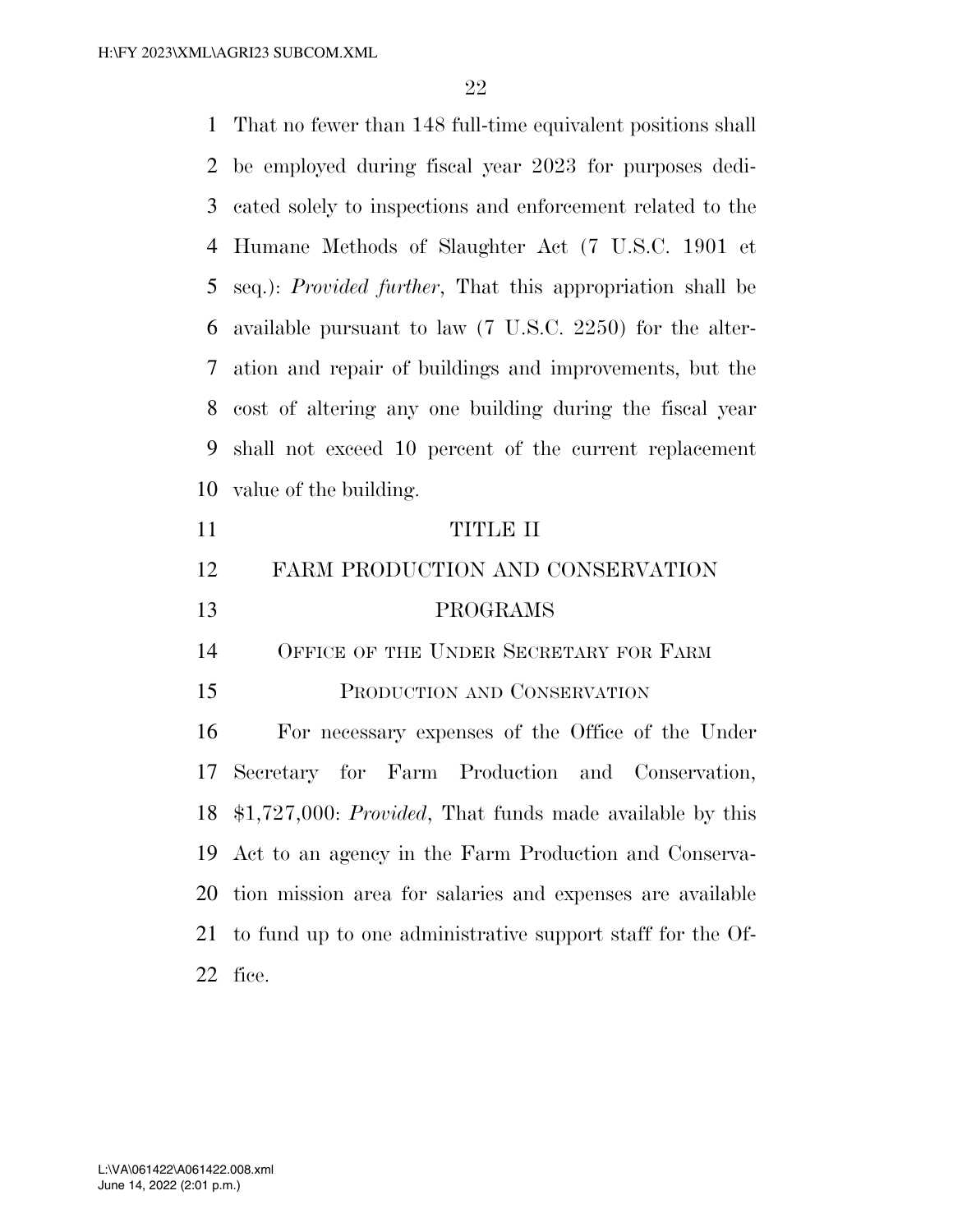| $\mathbf{1}$   | FARM PRODUCTION AND CONSERVATION BUSINESS                     |
|----------------|---------------------------------------------------------------|
| $\overline{2}$ | <b>CENTER</b>                                                 |
| 3              | SALARIES AND EXPENSES                                         |
| $\overline{4}$ | (INCLUDING TRANSFERS OF FUNDS)                                |
| 5              | For necessary expenses of the Farm Production and             |
| 6              | Conservation Business Center, \$257,684,000: Provided,        |
| 7              | That $$60,228,000$ of amounts appropriated for the cur-       |
| 8              | rent fiscal year pursuant to section $1241(a)$ of the Farm    |
| 9              | Security and Rural Investment Act of 1985 (16 U.S.C.          |
| 10             | $3841(a)$ ) shall be transferred to and merged with this ac-  |
| 11             | count.                                                        |
| 12             | FARM SERVICE AGENCY                                           |
| 13             | SALARIES AND EXPENSES                                         |
| 14             | (INCLUDING TRANSFERS OF FUNDS)                                |
| 15             | For necessary expenses of the Farm Service Agency,            |
| 16             | $$1,229,396,000: Provided, That not more than 50 percent$     |
| 17             | of the funding made available under this heading for infor-   |
| 18             | mation technology related to farm program delivery may        |
| 19             | be obligated until the Secretary submits to the Committees    |
| 20             | on Appropriations of both Houses of Congress, and re-         |
| 21             | ceives written or electronic notification of receipt from     |
| 22             | such Committees of, a plan for expenditure that (1) identi-   |
| 23             | fies for each project/investment over $$25,000$ (a) the func- |
| 24             | tional and performance capabilities to be delivered and the   |
| 25             | mission benefits to be realized, (b) the estimated lifecycle  |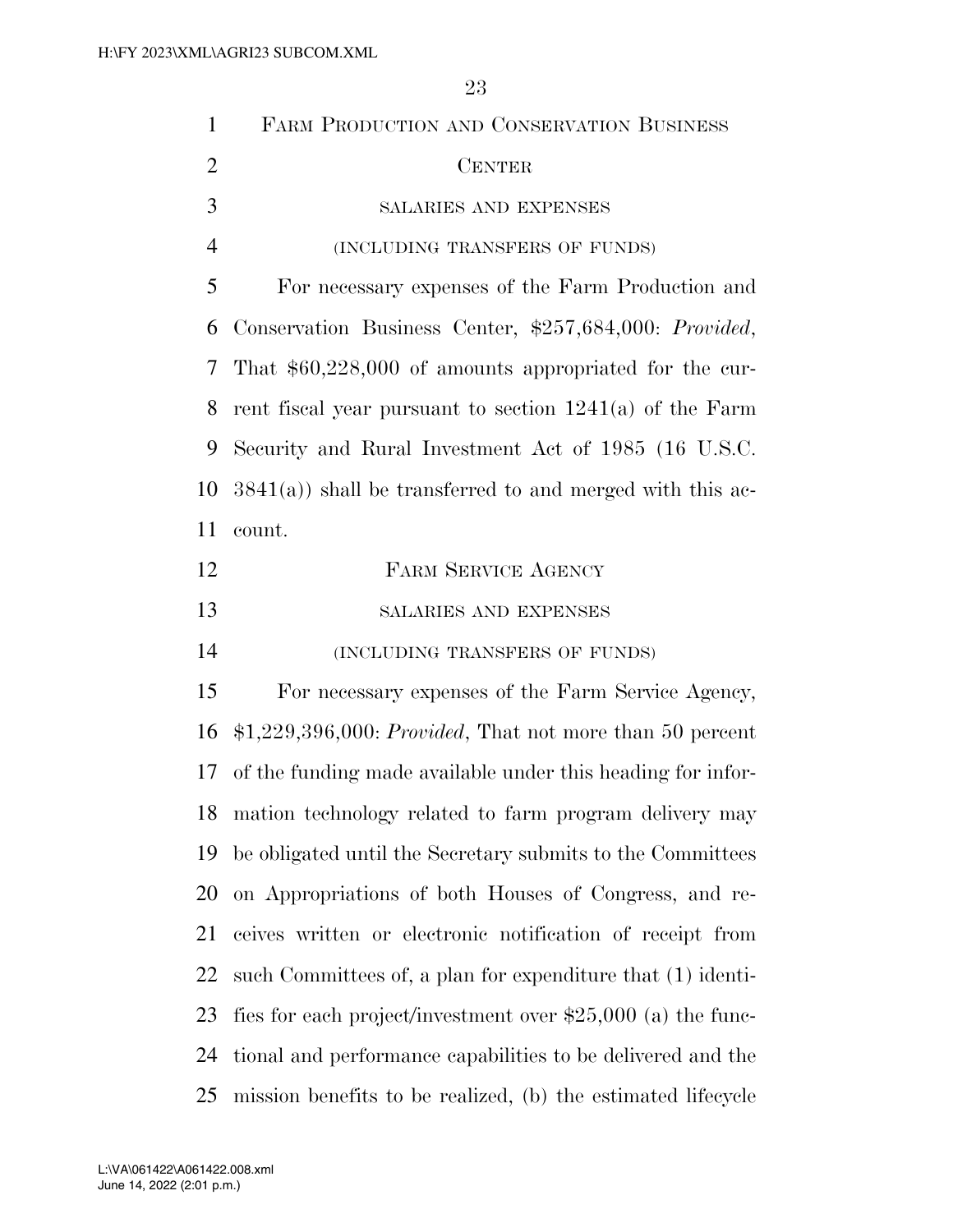cost for the entirety of the project/investment, including estimates for development as well as maintenance and op- erations, and (c) key milestones to be met; (2) dem- onstrates that each project/investment is, (a) consistent with the Farm Service Agency Information Technology Roadmap, (b) being managed in accordance with applica- ble lifecycle management policies and guidance, and (c) subject to the applicable Department's capital planning and investment control requirements; and (3) has been re- viewed by the Government Accountability Office and ap- proved by the Committees on Appropriations of both Houses of Congress: *Provided further*, That the agency shall submit a report by the end of the fourth quarter of fiscal year 2023 to the Committees on Appropriations of both Houses of Congress and the Government Account- ability Office, that identifies for each project/investment that is operational (a) current performance against key indicators of customer satisfaction, (b) current perform- ance of service level agreements or other technical metrics, (c) current performance against a pre-established cost baseline, (d) a detailed breakdown of current and planned spending on operational enhancements or upgrades, and (e) an assessment of whether the investment continues to meet business needs as intended as well as alternatives to the investment: *Provided further*, That the Secretary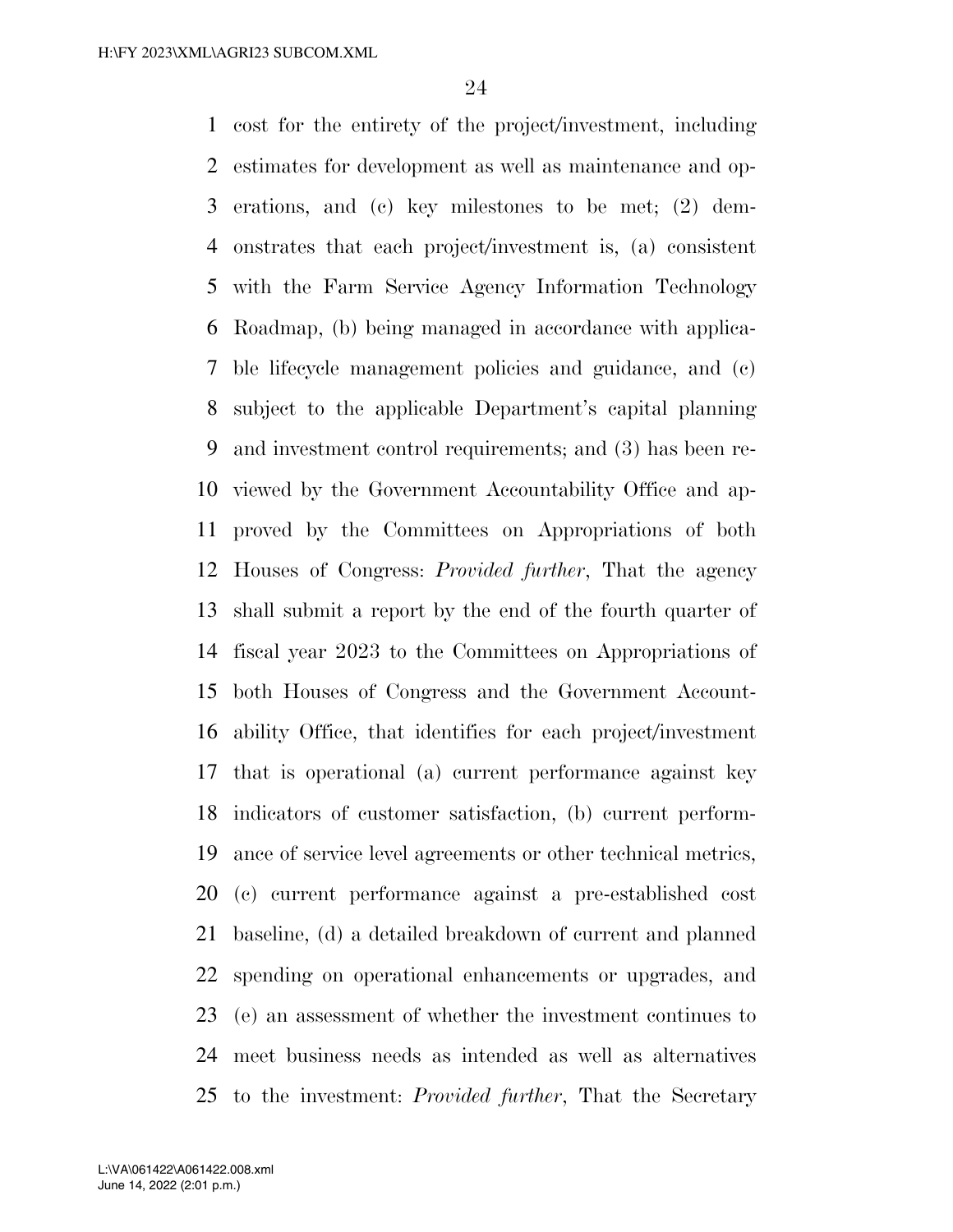is authorized to use the services, facilities, and authorities (but not the funds) of the Commodity Credit Corporation to make program payments for all programs administered by the Agency: *Provided further*, That other funds made available to the Agency for authorized activities may be advanced to and merged with this account: *Provided fur- ther*, That of the amount appropriated under this heading, \$696,594,000 shall be made available to county commit- tees, to remain available until expended: *Provided further*, That, notwithstanding the preceding proviso, any funds made available to county committees in the current fiscal year that the Administrator of the Farm Service Agency deems to exceed or not meet the amount needed for the county committees may be transferred to or from the Farm Service Agency for necessary expenses: *Provided further*, That none of the funds available to the Farm Service Agency shall be used to close Farm Service Agency county offices: *Provided further*, That none of the funds available to the Farm Service Agency shall be used to per- manently relocate county based employees that would re- sult in an office with two or fewer employees without prior notification and approval of the Committees on Appropria-tions of both Houses of Congress.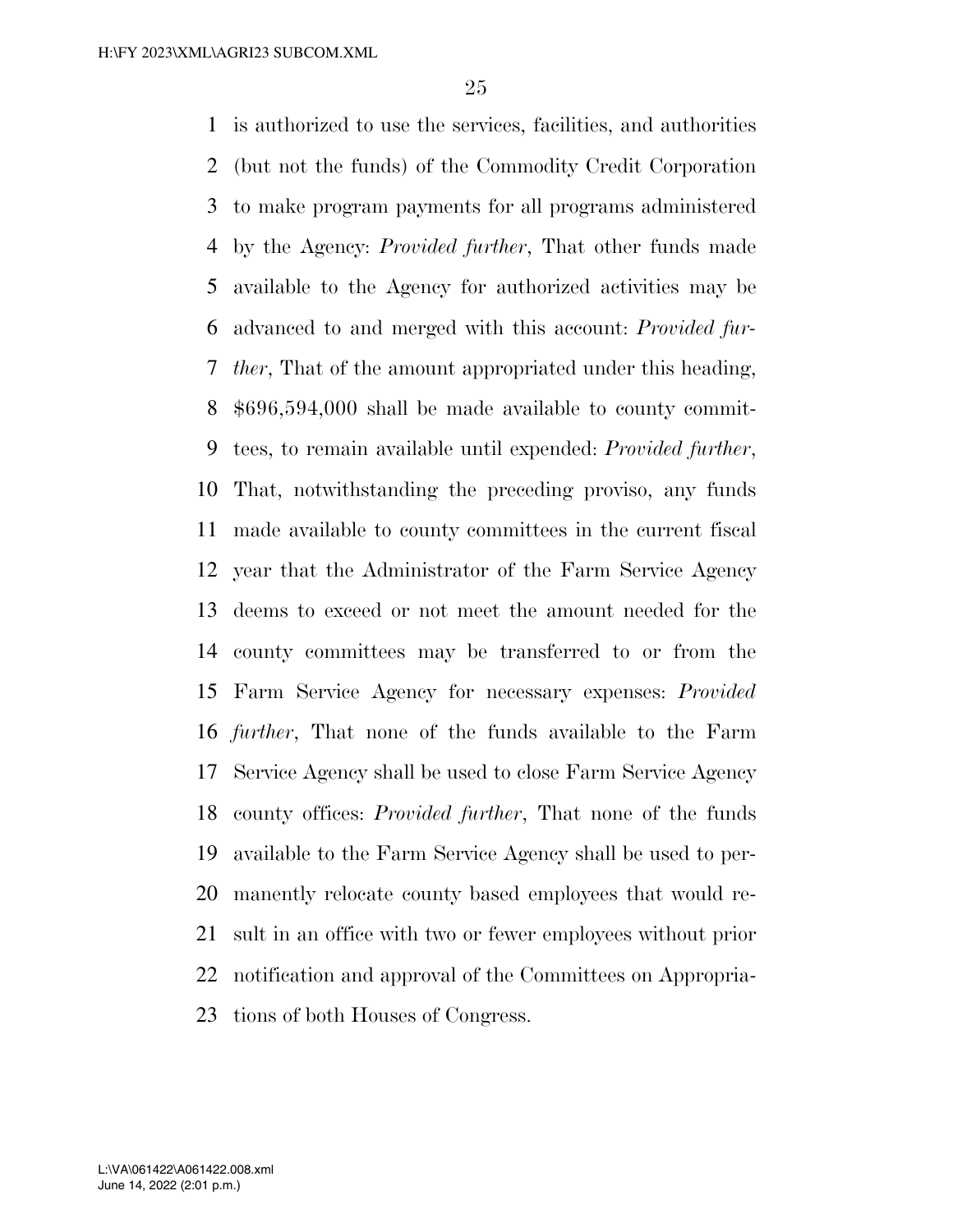1 STATE MEDIATION GRANTS For grants pursuant to section 502(b) of the Agricul- tural Credit Act of 1987, as amended (7 U.S.C. 5101– 5106), \$7,000,000. GRASSROOTS SOURCE WATER PROTECTION PROGRAM For necessary expenses to carry out wellhead or groundwater protection activities under section 1240O of the Food Security Act of 1985 (16 U.S.C. 3839bb–2), \$6,500,000, to remain available until expended. 10 DAIRY INDEMNITY PROGRAM 11 (INCLUDING TRANSFER OF FUNDS) For necessary expenses involved in making indemnity payments to dairy farmers and manufacturers of dairy products under a dairy indemnity program, such sums as may be necessary, to remain available until expended: *Pro- vided*, That such program is carried out by the Secretary in the same manner as the dairy indemnity program de- scribed in the Agriculture, Rural Development, Food and Drug Administration, and Related Agencies Appropria- tions Act, 2001 (Public Law 106–387, 114 Stat. 1549A– 12). GEOGRAPHICALLY DISADVANTAGED FARMERS AND 23 RANCHERS For necessary expenses to carry out direct reimburse-

ment payments to geographically disadvantaged farmers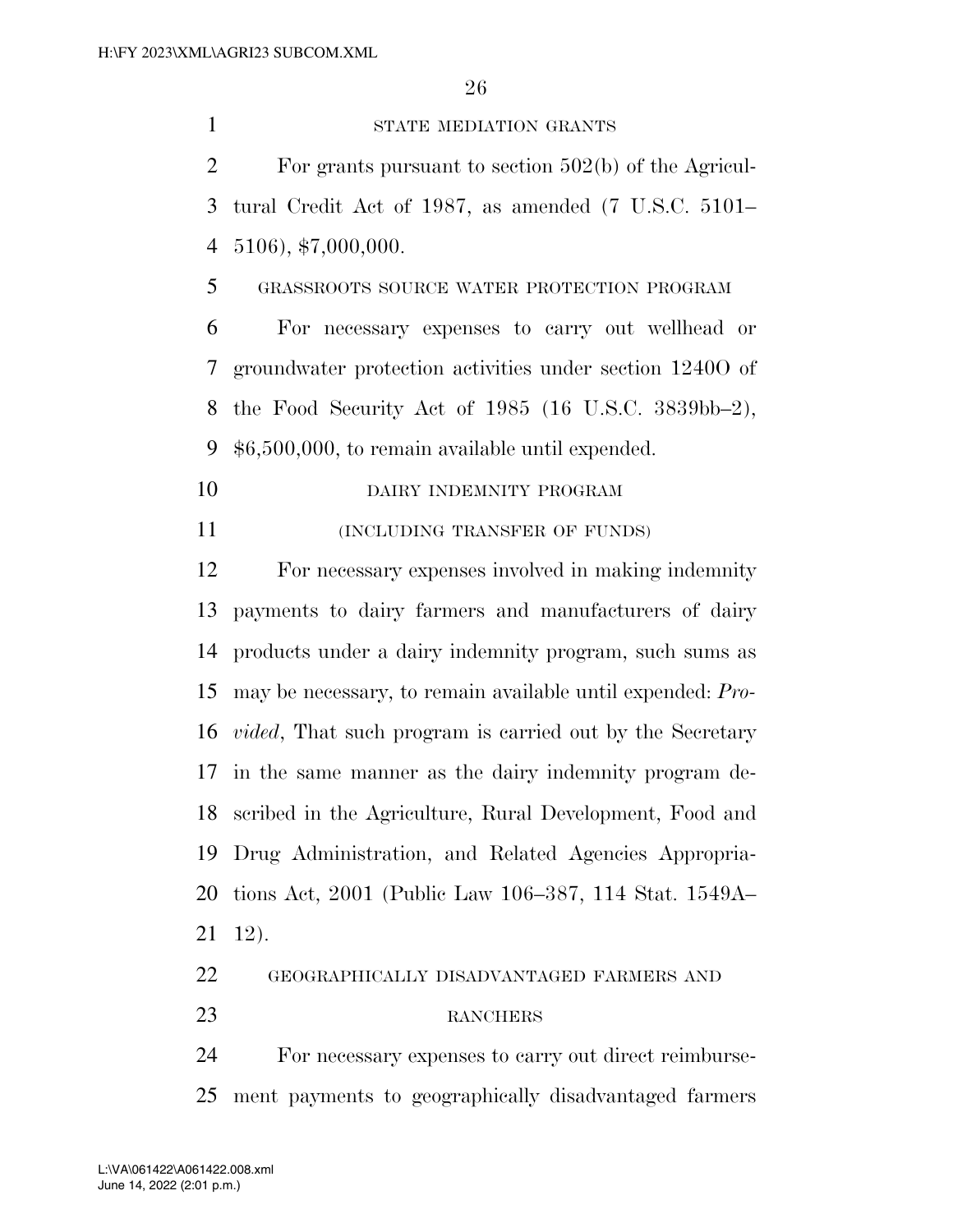and ranchers under section 1621 of the Food Conserva- tion, and Energy Act of 2008 (7 U.S.C. 8792), \$3,000,000, to remain available until expended. AGRICULTURAL CREDIT INSURANCE FUND PROGRAM ACCOUNT (INCLUDING TRANSFERS OF FUNDS) For gross obligations for the principal amount of di- rect and guaranteed farm ownership (7 U.S.C. 1922 et seq.) and operating (7 U.S.C. 1941 et seq.) loans, emer- gency loans (7 U.S.C. 1961 et seq.), Indian tribe land ac- quisition loans (25 U.S.C. 5136), boll weevil loans (7 U.S.C. 1989), guaranteed conservation loans (7 U.S.C. 1924 et seq.), relending program (7 U.S.C. 1936c), and Indian highly fractionated land loans (25 U.S.C. 5136) to be available from funds in the Agricultural Credit In- surance Fund, as follows: \$3,500,000,000 for guaranteed farm ownership loans and \$3,100,000,000 for farm owner- ship direct loans; \$2,118,491,000 for unsubsidized guar- anteed operating loans and \$1,633,333,000 for direct op- erating loans; emergency loans, \$4,062,000; Indian tribe land acquisition loans, \$20,000,000; guaranteed conserva- tion loans, \$150,000,000; relending program, \$61,426,000; Indian highly fractionated land loans, \$5,000,000; and for boll weevil eradication program loans, \$60,000,000: *Provided*, That the Secretary shall deem the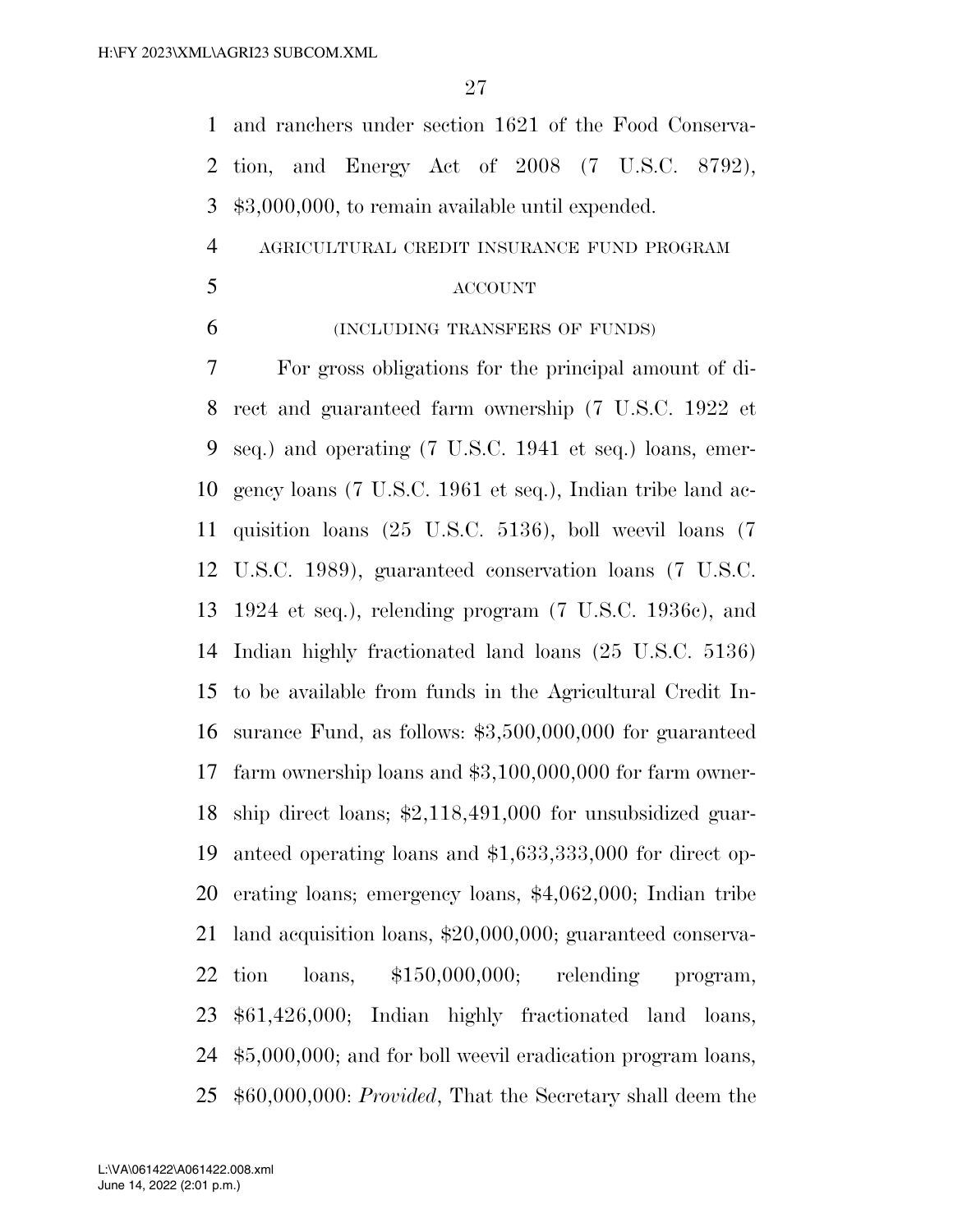pink bollworm to be a boll weevil for the purpose of boll weevil eradication program loans.

 For the cost of direct and guaranteed loans and grants, including the cost of modifying loans as defined in section 502 of the Congressional Budget Act of 1974, as follows: \$249,000 for emergency loans, to remain avail- able until expended; and \$23,520,000 for direct farm op- erating loans, \$11,228,000 for unsubsidized guaranteed farm operating loans, \$10,983,000 for the relending pro- gram, and \$894,000 for Indian highly fractionated land loans.

 In addition, for administrative expenses necessary to carry out the direct and guaranteed loan programs, \$326,461,000: *Provided*, That of this amount, \$305,803,000 shall be transferred to and merged with the appropriation for ''Farm Service Agency, Salaries and Ex-penses''.

 Funds appropriated by this Act to the Agricultural Credit Insurance Program Account for farm ownership, operating and conservation direct loans and guaranteed loans may be transferred among these programs: *Pro- vided*, That the Committees on Appropriations of both Houses of Congress are notified at least 15 days in ad-vance of any transfer.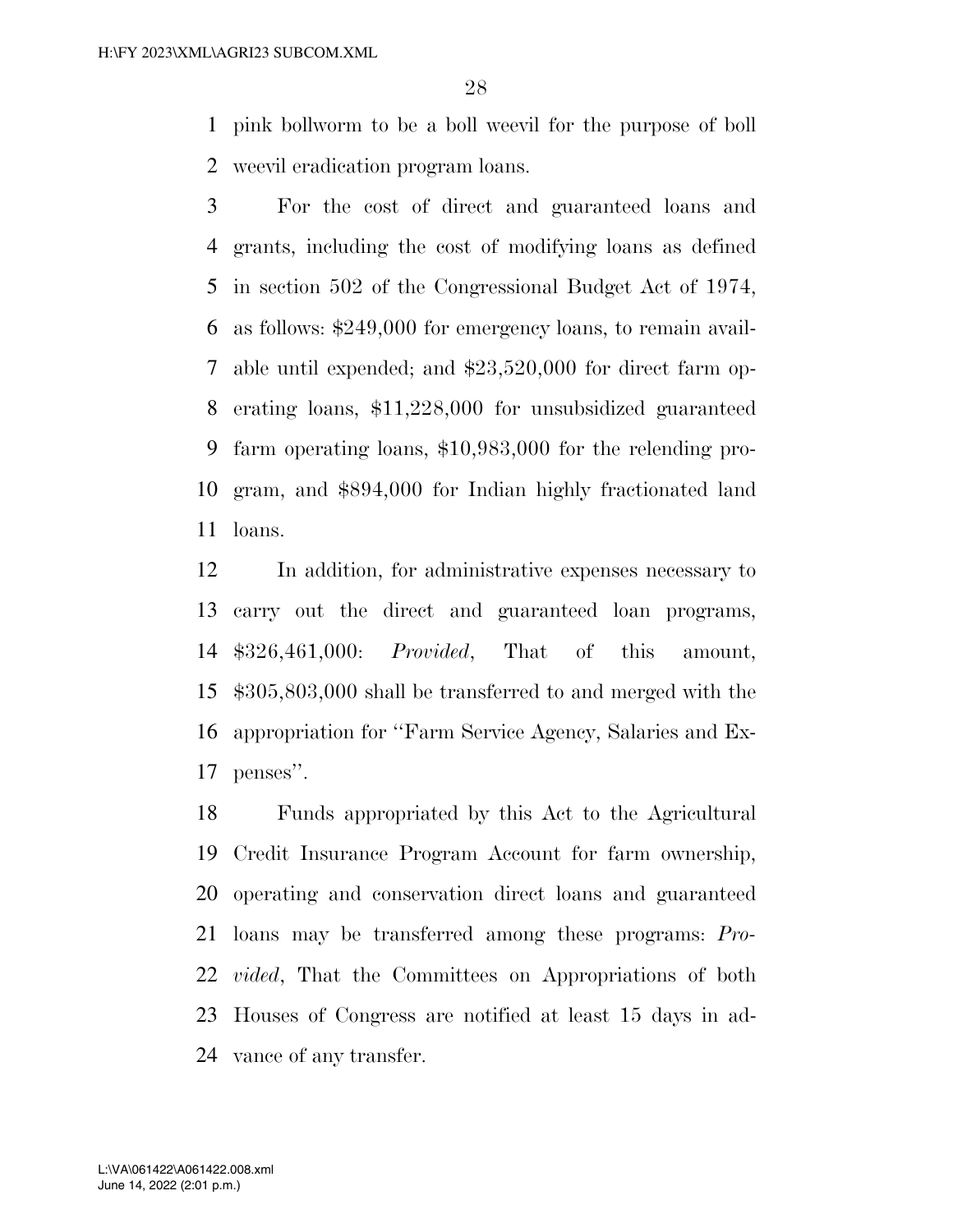1 RISK MANAGEMENT AGENCY

#### SALARIES AND EXPENSES

 For necessary expenses of the Risk Management Agency, \$75,443,000; of which \$4,500,000 shall be avail- able to conduct research and development and carry out contracting and partnerships as described under sub- sections 522(c) and (d) of the Federal Crop Insurance 8 Act, as amended  $(7 \text{ U.S.C. } 1522(e) \text{ and } (d))$ , in addition to amounts otherwise provided for such purposes: *Pro- vided*, That \$1,000,000 of the amount appropriated under this heading in this Act shall be available for compliance and integrity activities required under section  $516(b)(2)(C)$  of the Federal Crop Insurance Act of 1938 14 (7 U.S.C.  $1516(b)(2)(C)$ ), and shall be in addition to amounts otherwise provided for such purpose: *Provided further*, That not to exceed \$1,000 shall be available for official reception and representation expenses, as author-ized by 7 U.S.C. 1506(i).

NATURAL RESOURCES CONSERVATION SERVICE

#### 20 CONSERVATION OPERATIONS

 For necessary expenses for carrying out the provi- sions of the Act of April 27, 1935 (16 U.S.C. 590a–f), including preparation of conservation plans and establish- ment of measures to conserve soil and water (including farm irrigation and land drainage and such special meas-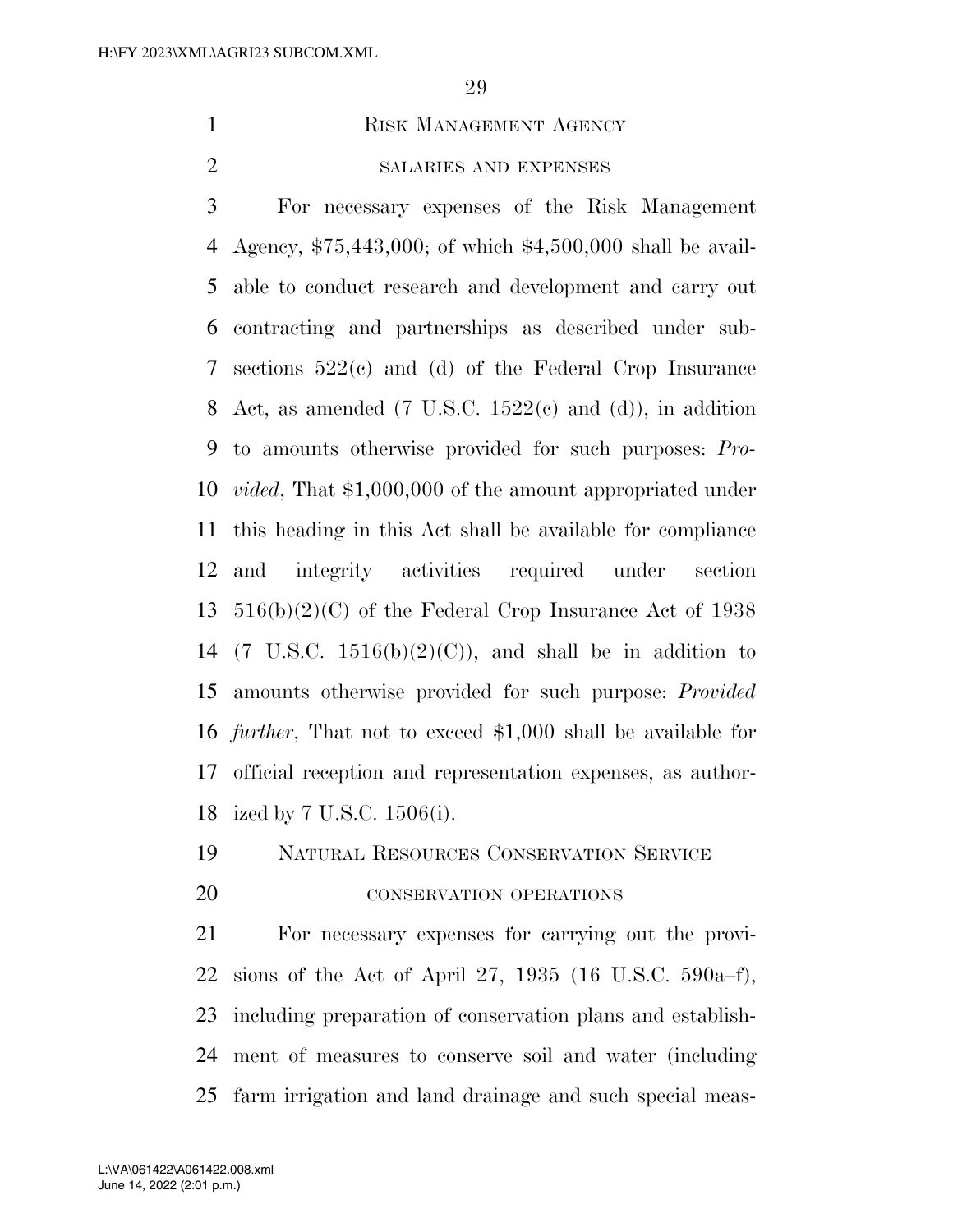ures for soil and water management as may be necessary to prevent floods and the siltation of reservoirs and to con- trol agricultural related pollutants); operation of conserva- tion plant materials centers; classification and mapping of soil; dissemination of information; acquisition of lands, water, and interests therein for use in the plant materials program by donation, exchange, or purchase at a nominal cost not to exceed \$100 pursuant to the Act of August 3, 1956 (7 U.S.C. 2268a); purchase and erection or alter- ation or improvement of permanent and temporary build- ings; and operation and maintenance of aircraft, \$1,023,777,000, to remain available until September 30, 2024, of which up to \$22,973,000 shall be for the pur- poses, and in the amounts, specified for this account in the table titled ''Community Project Funding'' in the re- port accompanying this Act: *Provided further*, That appro- priations hereunder shall be available pursuant to 7 U.S.C. 2250 for construction and improvement of build- ings and public improvements at plant materials centers, except that the cost of alterations and improvements to other buildings and other public improvements shall not exceed \$250,000: *Provided further*, That when buildings or other structures are erected on non-Federal land, that the right to use such land is obtained as provided in 7 U.S.C. 2250a.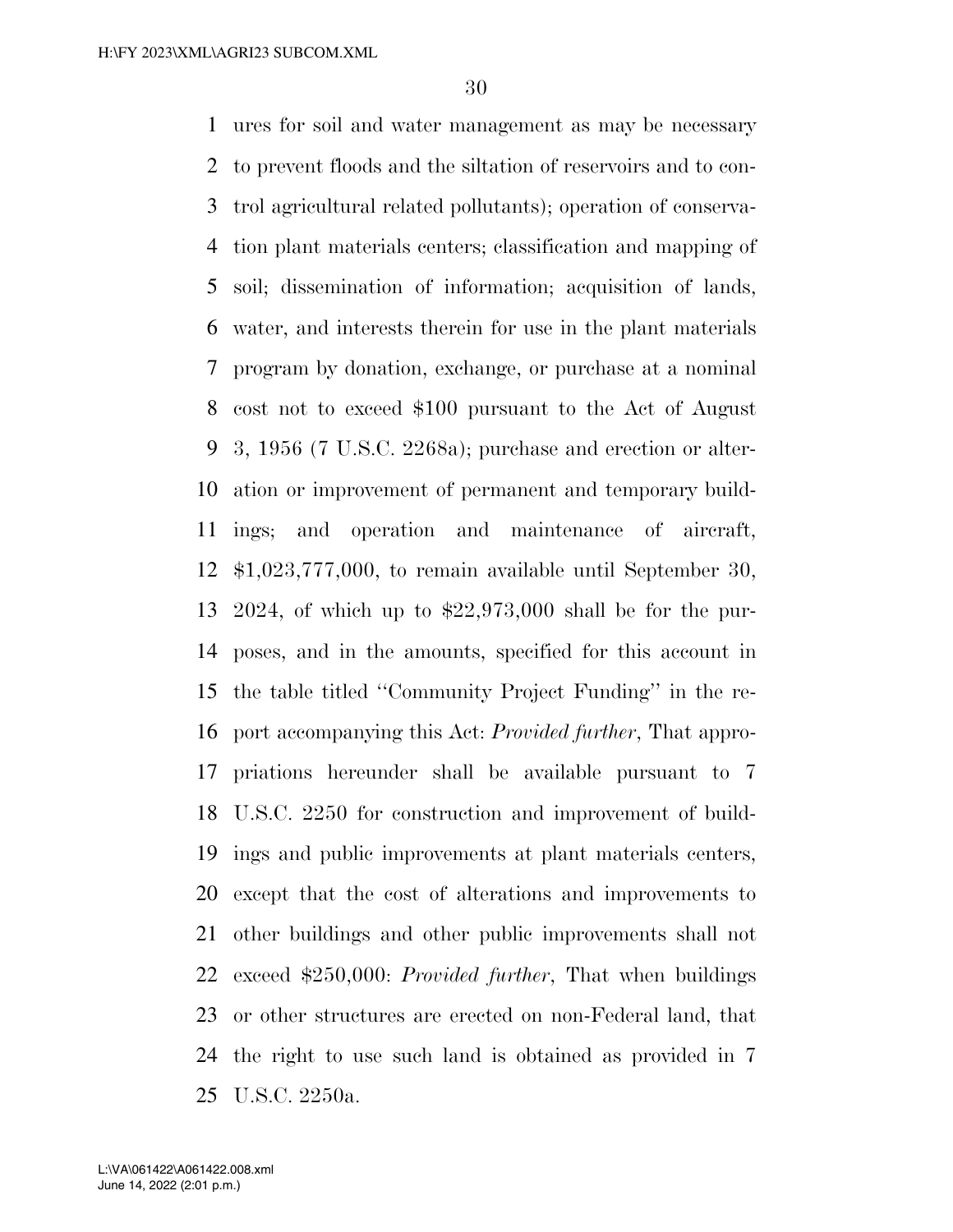WATERSHED AND FLOOD PREVENTION OPERATIONS

 For necessary expenses to carry out preventive meas- ures, including but not limited to surveys and investiga- tions, engineering operations, works of improvement, and changes in use of land, in accordance with the Watershed Protection and Flood Prevention Act (16 U.S.C. 1001– 1005 and 1007–1009) and in accordance with the provi- sions of laws relating to the activities of the Department, \$115,000,000, to remain available until expended: *Pro- vided*, That for funds provided by this Act or any other prior Act, the limitation regarding the size of the water- shed or subwatershed exceeding two hundred and fifty thousand acres in which such activities can be undertaken shall only apply for activities undertaken for the primary purpose of flood prevention (including structural and land treatment measures): *Provided further*, That of the amounts made available under this heading, \$10,000,000 shall be allocated to projects and activities that can com- mence promptly following enactment; that address re- gional priorities for flood prevention, agricultural water management, inefficient irrigation systems, fish and wild- life habitat, or watershed protection; or that address au- thorized ongoing projects under the authorities of section 13 of the Flood Control Act of December 22, 1944 (Public Law 78–534) with a primary purpose of watershed protec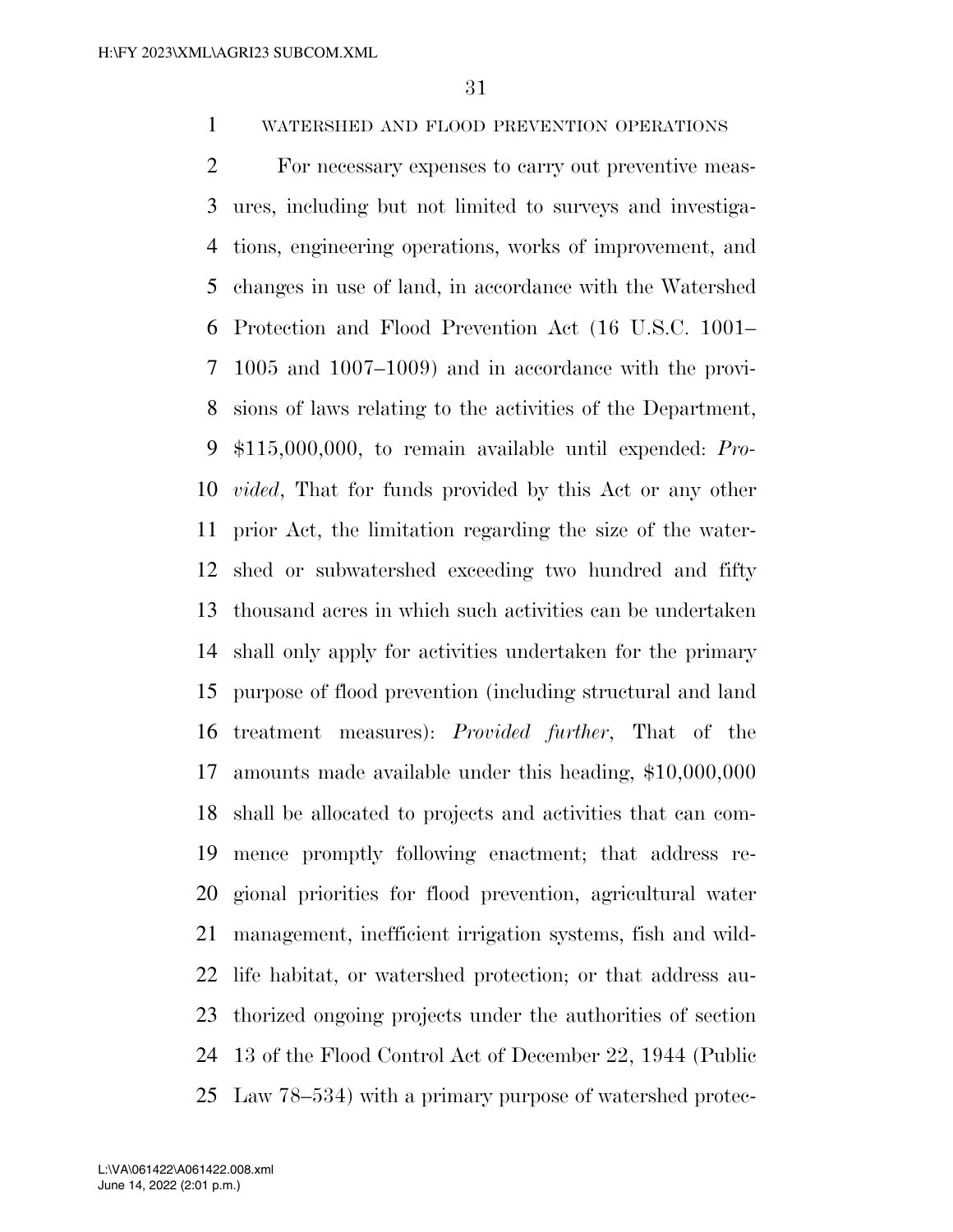tion by preventing floodwater damage and stabilizing stream channels, tributaries, and banks to reduce erosion and sediment transport.

WATERSHED REHABILITATION PROGRAM

 Under the authorities of section 14 of the Watershed Protection and Flood Prevention Act, \$5,000,000 is pro-vided.

**HEALTHY FORESTS RESERVE PROGRAM** 

 For necessary expenses to carry out the Healthy For- ests Reserve Program under the Healthy Forests Restora- tion Act of 2003 (16 U.S.C. 6571-6578), \$10,000,000, to remain available until expended.

URBAN AGRICULTURE AND INNOVATIVE PRODUCTION

 For necessary expenses to carry out the Urban Agri- culture and Innovative Production Program under section 222 of subtitle A of the Department of Agriculture Reor- ganization Act of 1994 (7 U.S.C. 6923), as added by sec-tion 12302 of Public Law 115–334, \$13,500,000.

CORPORATIONS

 The following corporations and agencies are hereby authorized to make expenditures, within the limits of funds and borrowing authority available to each such cor- poration or agency and in accord with law, and to make contracts and commitments without regard to fiscal year limitations as provided by section 104 of the Government

June 14, 2022 (2:01 p.m.) L:\VA\061422\A061422.008.xml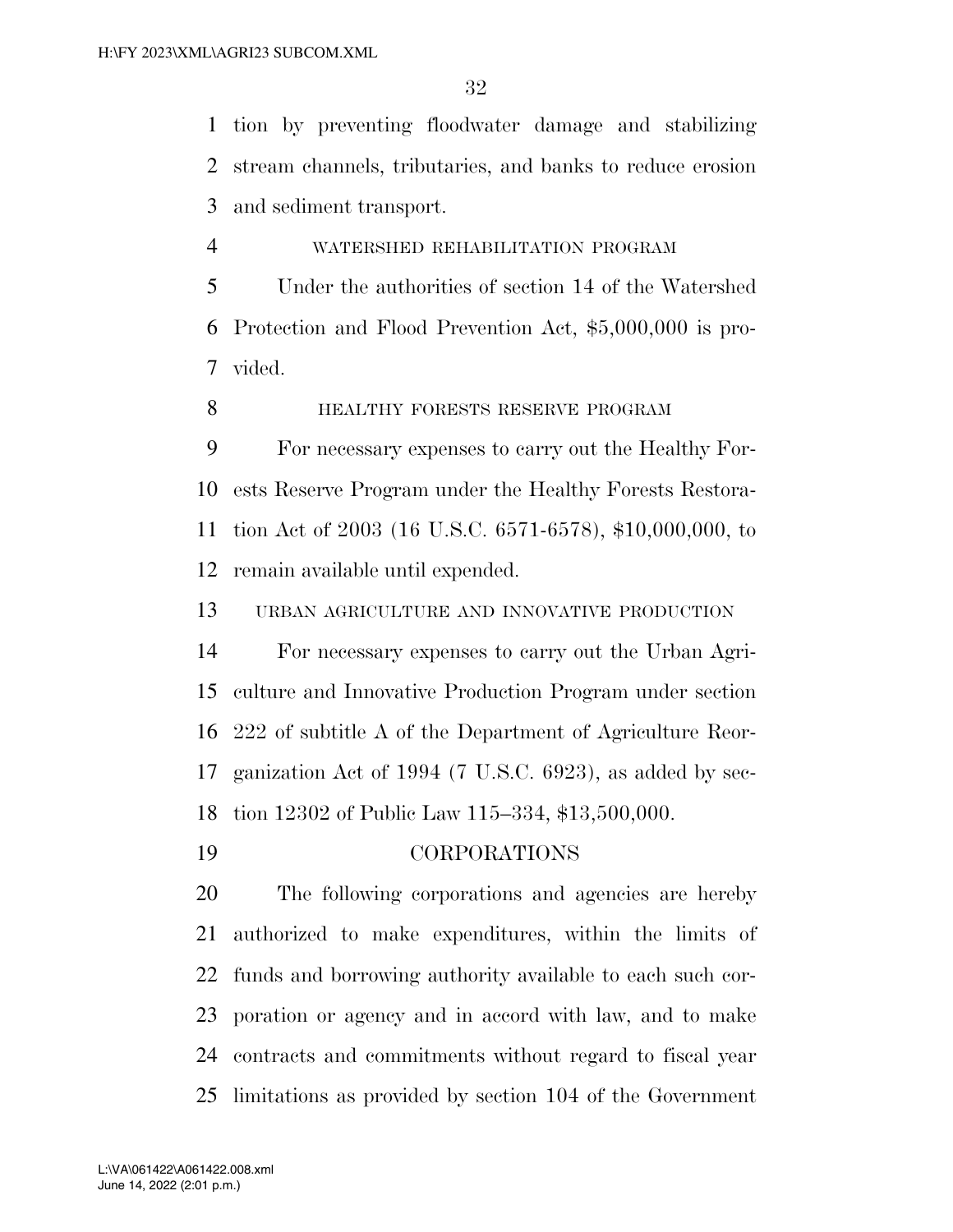Corporation Control Act as may be necessary in carrying out the programs set forth in the budget for the current fiscal year for such corporation or agency, except as here-inafter provided.

FEDERAL CROP INSURANCE CORPORATION FUND

 For payments as authorized by section 516 of the Federal Crop Insurance Act (7 U.S.C. 1516), such sums as may be necessary, to remain available until expended.

- COMMODITY CREDIT CORPORATION FUND
- REIMBURSEMENT FOR NET REALIZED LOSSES
- 11 (INCLUDING TRANSFERS OF FUNDS)

 For the current fiscal year, such sums as may be nec- essary to reimburse the Commodity Credit Corporation for net realized losses sustained, but not previously reim- bursed, pursuant to section 2 of the Act of August 17, 1961 (15 U.S.C. 713a–11): *Provided*, That of the funds available to the Commodity Credit Corporation under sec- tion 11 of the Commodity Credit Corporation Charter Act (15 U.S.C. 714i) for the conduct of its business with the Foreign Agricultural Service, up to \$5,000,000 may be transferred to and used by the Foreign Agricultural Serv- ice for information resource management activities of the Foreign Agricultural Service that are not related to Com-modity Credit Corporation business.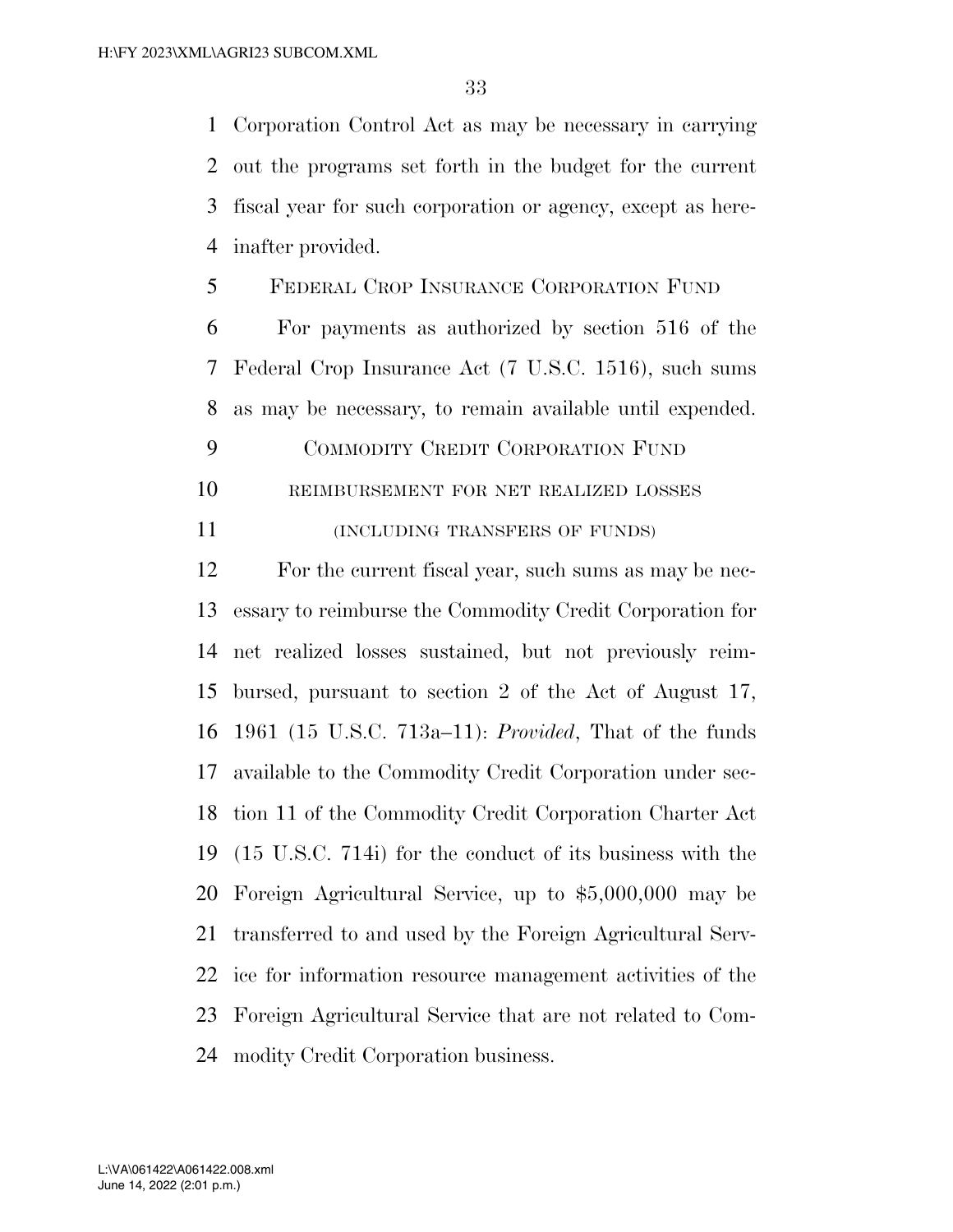| $\mathbf{1}$ | HAZARDOUS WASTE MANAGEMENT                                 |
|--------------|------------------------------------------------------------|
| 2            | (LIMITATION ON EXPENSES)                                   |
| 3            | For the current fiscal year, the Commodity Credit          |
| 4            | Corporation shall not expend more than $$15,000,000$ for   |
| 5            | site investigation and cleanup expenses, and operations    |
| 6            | and maintenance expenses to comply with the requirement    |
|              | 7 of section $107(g)$ of the Comprehensive Environmental   |
| 8            | Response, Compensation, and Liability Act (42 U.S.C.       |
| 9            | $9607(g)$ , and section 6001 of the Solid Waste Disposal   |
| 10           | Act $(42 \text{ U.S.C. } 6961)$ .                          |
| 11           | <b>TITLE III</b>                                           |
| 12           | RURAL DEVELOPMENT PROGRAMS                                 |
| 13           | OFFICE OF THE UNDER SECRETARY FOR RURAL                    |
| 14           | DEVELOPMENT                                                |
| 15           | For necessary expenses of the Office of the Under          |
| 16           | Secretary for Rural Development, \$1,620,000: Provided,    |
| 17           | That funds made available by this Act to an agency in      |
|              | 18 the Rural Development mission area for salaries and ex- |
| 19           | penses are available to fund up to one administrative sup- |
| 20           | port staff for the Office.                                 |
| 21           | <b>RURAL DEVELOPMENT</b>                                   |
| 22           | SALARIES AND EXPENSES                                      |
| 23           | (INCLUDING TRANSFERS OF FUNDS)                             |
| 24           | For necessary expenses for carrying out the adminis-       |
| 25           | tration and implementation of Rural Development pro-       |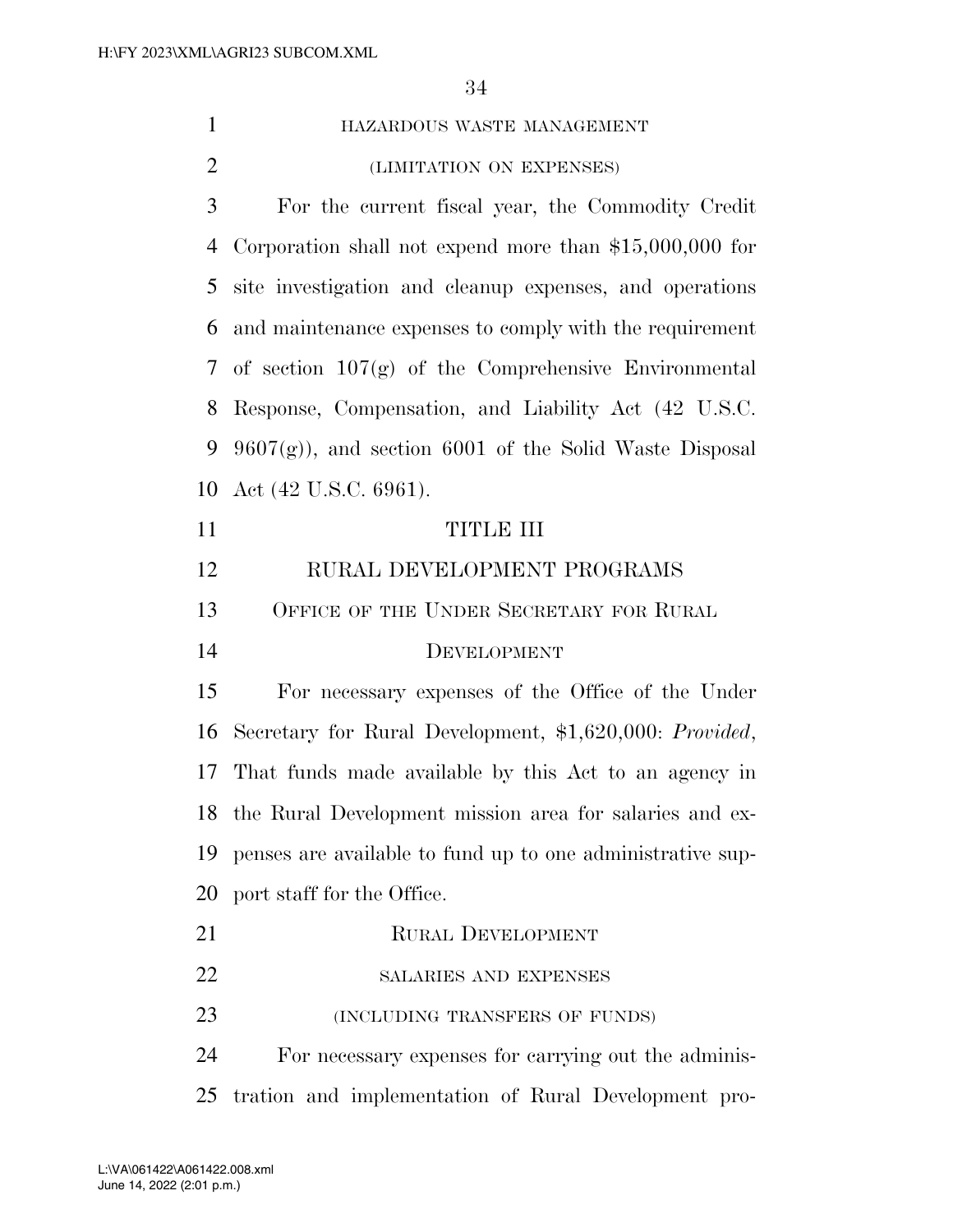grams, including activities with institutions concerning the development and operation of agricultural cooperatives; and for cooperative agreements; \$401,976,000: *Provided*, That of the amount made available under this heading, up to \$5,000,000, to remain available until September 30, 2024, shall be for the Rural Partners Network activities of the Department of Agriculture, and may be transferred to other agencies of the Department for such purpose, con- sistent with the missions and authorities of such agencies: *Provided further*, That notwithstanding any other provi- sion of law, funds appropriated under this heading may be used for advertising and promotional activities that support Rural Development programs: *Provided further*, That in addition to any other funds appropriated for pur- poses authorized by section 502(i) of the Housing Act of 1949 (42 U.S.C. 1472(i)), any amounts collected under such section, as amended by this Act, will immediately be credited to this account and will remain available until ex-pended for such purposes.

20 RURAL HOUSING SERVICE

RURAL HOUSING INSURANCE FUND PROGRAM ACCOUNT

**(INCLUDING TRANSFERS OF FUNDS)** 

 For gross obligations for the principal amount of di- rect and guaranteed loans as authorized by title V of the Housing Act of 1949, to be available from funds in the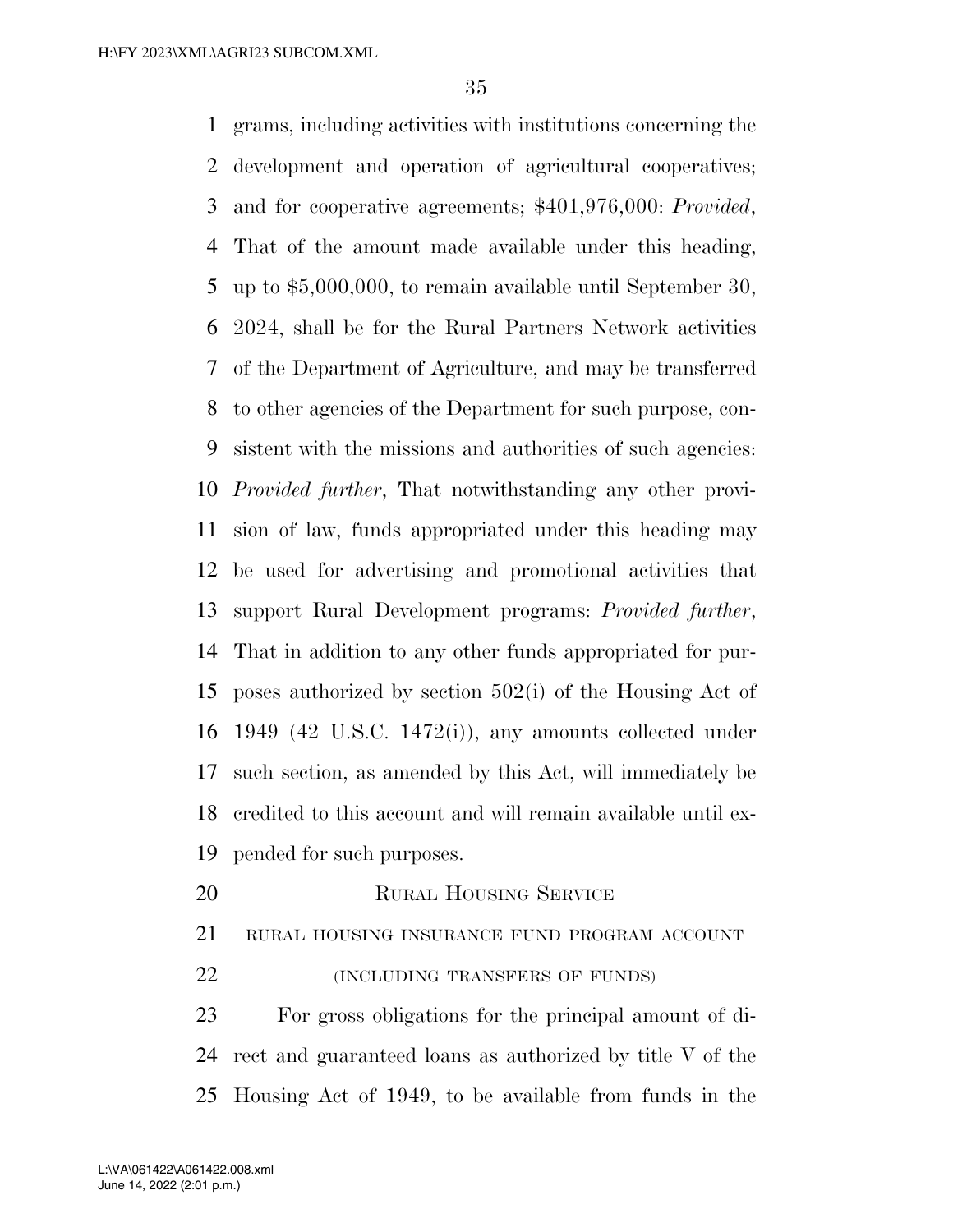rural housing insurance fund, as follows: \$1,500,000,000 shall be for direct loans, \$12,000,000 shall be for a single family housing relending demonstration program for Na- tive American Tribes, and \$30,000,000,000 shall be for unsubsidized guaranteed loans; \$28,000,000 for section 504 housing repair loans; \$150,000,000 for section 515 rental housing; \$300,000,000 for section 538 guaranteed multi-family housing loans; \$10,000,000 for credit sales of single family housing acquired property; \$5,000,000 for section 523 self-help housing land development loans; and \$5,000,000 for section 524 site development loans.

 For the cost of direct and guaranteed loans, including the cost of modifying loans, as defined in section 502 of the Congressional Budget Act of 1974, as follows: section 502 loans, \$55,650,000 shall be for direct loans; \$3,948,000 shall be for a single family housing relending demonstration program for Native American Tribes; sec- tion 504 housing repair loans, \$2,324,000; section 523 self-help housing land development loans, \$267,000; sec- tion 524 site development loans, \$208,000; and repair, re- habilitation, and new construction of section 515 rental housing, \$28,665,000: *Provided*, That to support the loan program level for section 538 guaranteed loans made available under this heading the Secretary may charge or adjust any fees to cover the projected cost of such loan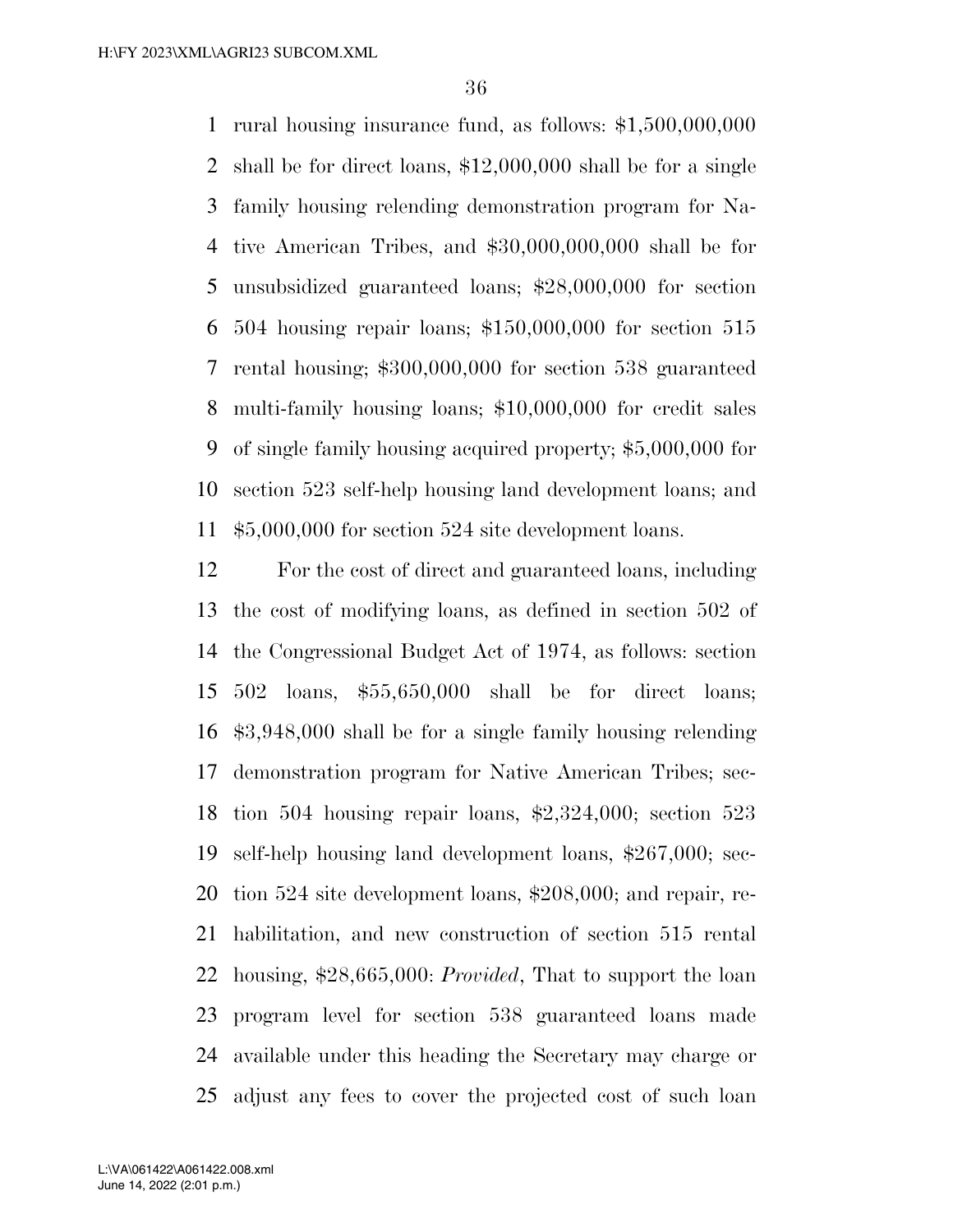guarantees pursuant to the provisions of the Credit Re- form Act of 1990 (2 U.S.C. 661 et seq.), and the interest on such loans may not be subsidized: *Provided further*, That applicants in communities that have a current rural area waiver under section 541 of the Housing Act of 1949 (42 U.S.C. 1490q) shall be treated as living in a rural area for purposes of section 502 guaranteed loans pro- vided under this heading: *Provided further*, That of the amounts available under this paragraph for section 502 direct loans, no less than \$5,000,000 shall be available for direct loans for individuals whose homes will be built pur- suant to a program funded with a mutual and self-help housing grant authorized by section 523 of the Housing Act of 1949 until June 1, 2023: *Provided further*, That the Secretary shall implement provisions to provide incen- tives to nonprofit organizations and public housing au- thorities to facilitate the acquisition of Rural Housing Service (RHS) multifamily housing properties by such nonprofit organizations and public housing authorities that commit to keep such properties in the RHS multi- family housing program for a period of time as determined by the Secretary, with such incentives to include, but not be limited to, the following: allow such nonprofit entities and public housing authorities to earn a Return on Invest-ment on their own resources to include proceeds from low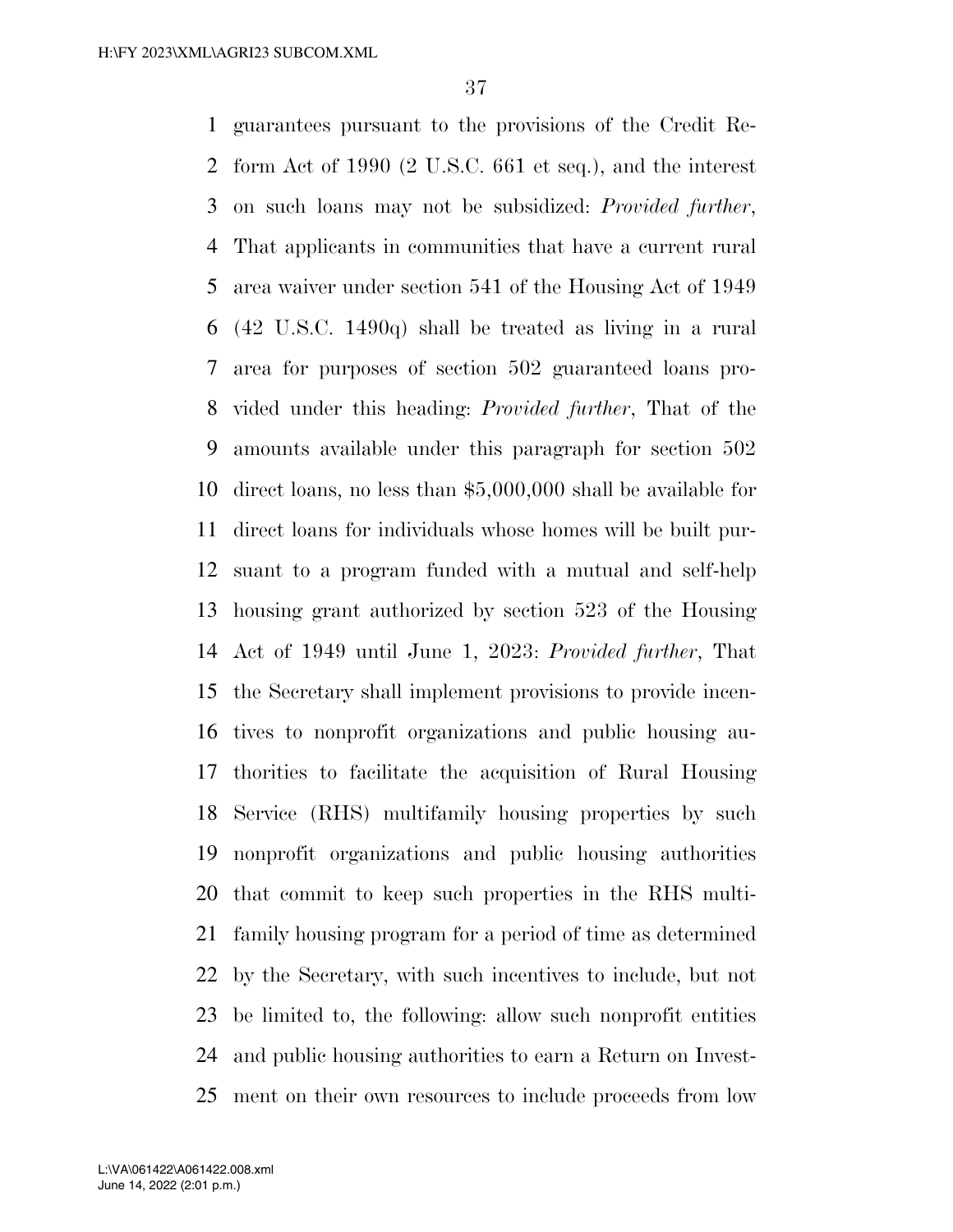income housing tax credit syndication, own contributions, grants, and developer loans at favorable rates and terms, invested in a deal; and allow reimbursement of organiza- tional costs associated with owner's oversight of asset re- ferred to as ''Asset Management Fee'' of up to \$7,500 per property.

 In addition, for the cost of direct loans and grants, including the cost of modifying loans, as defined in section 502 of the Congressional Budget Act of 1974, \$40,000,000, to remain available until expended, for a demonstration program for the preservation and revital- ization of the sections 514, 515, and 516 multi-family rental housing properties to restructure existing USDA multi-family housing loans, as the Secretary deems appro- priate, expressly for the purposes of ensuring the project has sufficient resources to preserve the project for the pur- pose of providing safe and affordable housing for low-in- come residents and farm laborers including reducing or eliminating interest; deferring loan payments, subordi- nating, reducing or re-amortizing loan debt; and other fi- nancial assistance including advances, payments and in- centives (including the ability of owners to obtain reason- able returns on investment) required by the Secretary: *Provided*, That the Secretary shall, as part of the preser-vation and revitalization agreement, obtain a restrictive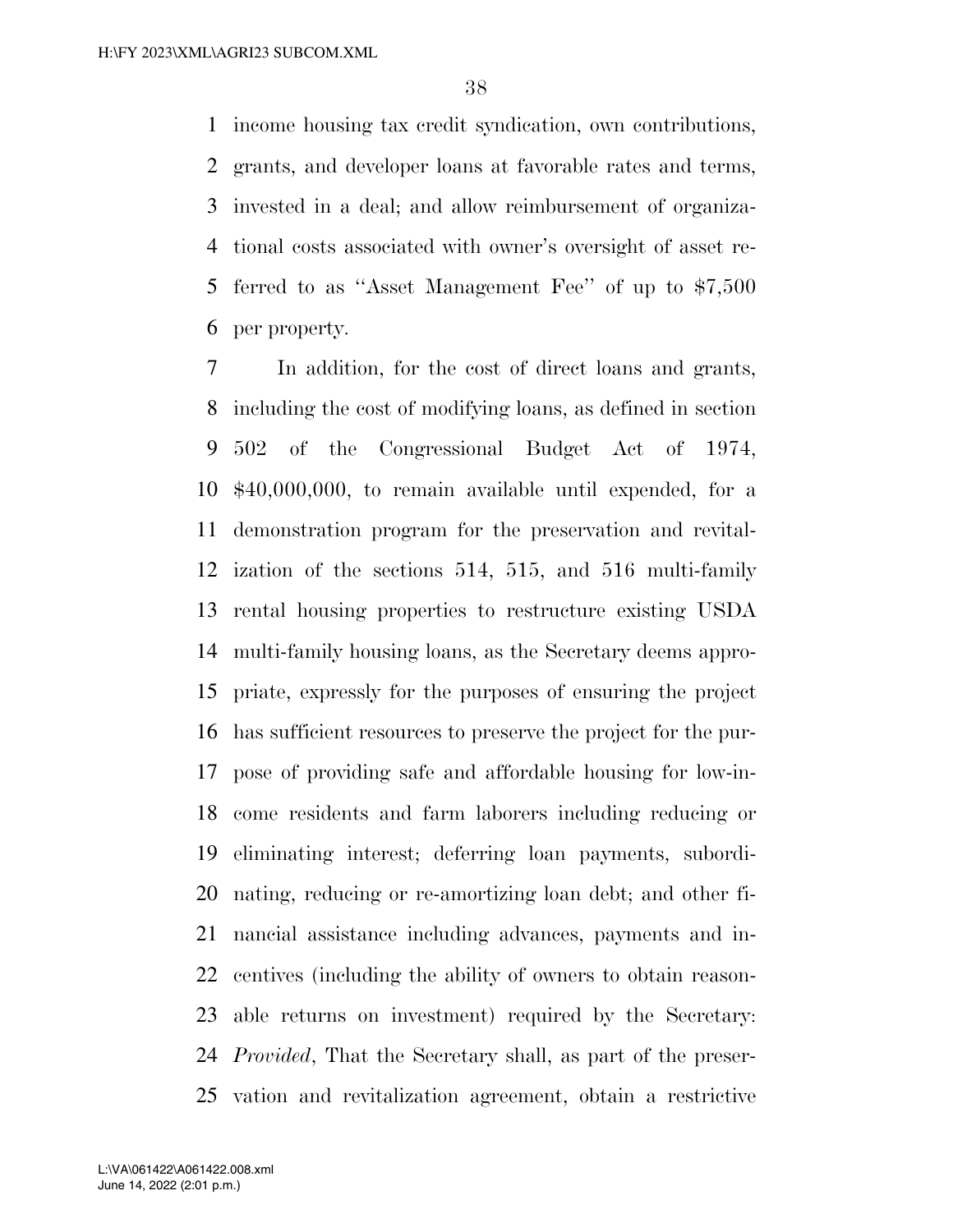use agreement consistent with the terms of the restruc- turing: *Provided further*, That any balances, including ob- ligated balances, available for all demonstration programs for the preservation and revitalization of sections 514, 515, and 516 multi-family rental housing properties in the ''Multi-Family Housing Revitalization Program Account'' shall be transferred to and merged with this account, and shall also be available for the preservation and revitaliza- tion of sections 514, 515, and 516 multi-family rental housing properties, including the restructuring of existing USDA multi-family housing loans: *Provided further*, That following the transfer of balances described in the pre- ceding proviso, any adjustments to obligations for dem- onstration programs for the preservation and revitaliza- tion of sections 514, 515, and 516 multi-family rental housing properties that would otherwise be incurred in the ''Multi-Family Housing Revitalization Program Account'' shall be made in this account from amounts transferred to this account under the preceding proviso.

 In addition, for the cost of direct loans, grants, and contracts, as authorized by sections 514 and 516 of the Housing Act of 1949 (42 U.S.C. 1484, 1486), \$18,126,000, to remain available until expended, for direct farm labor housing loans and domestic farm labor housing grants and contracts: *Provided*, That any balances avail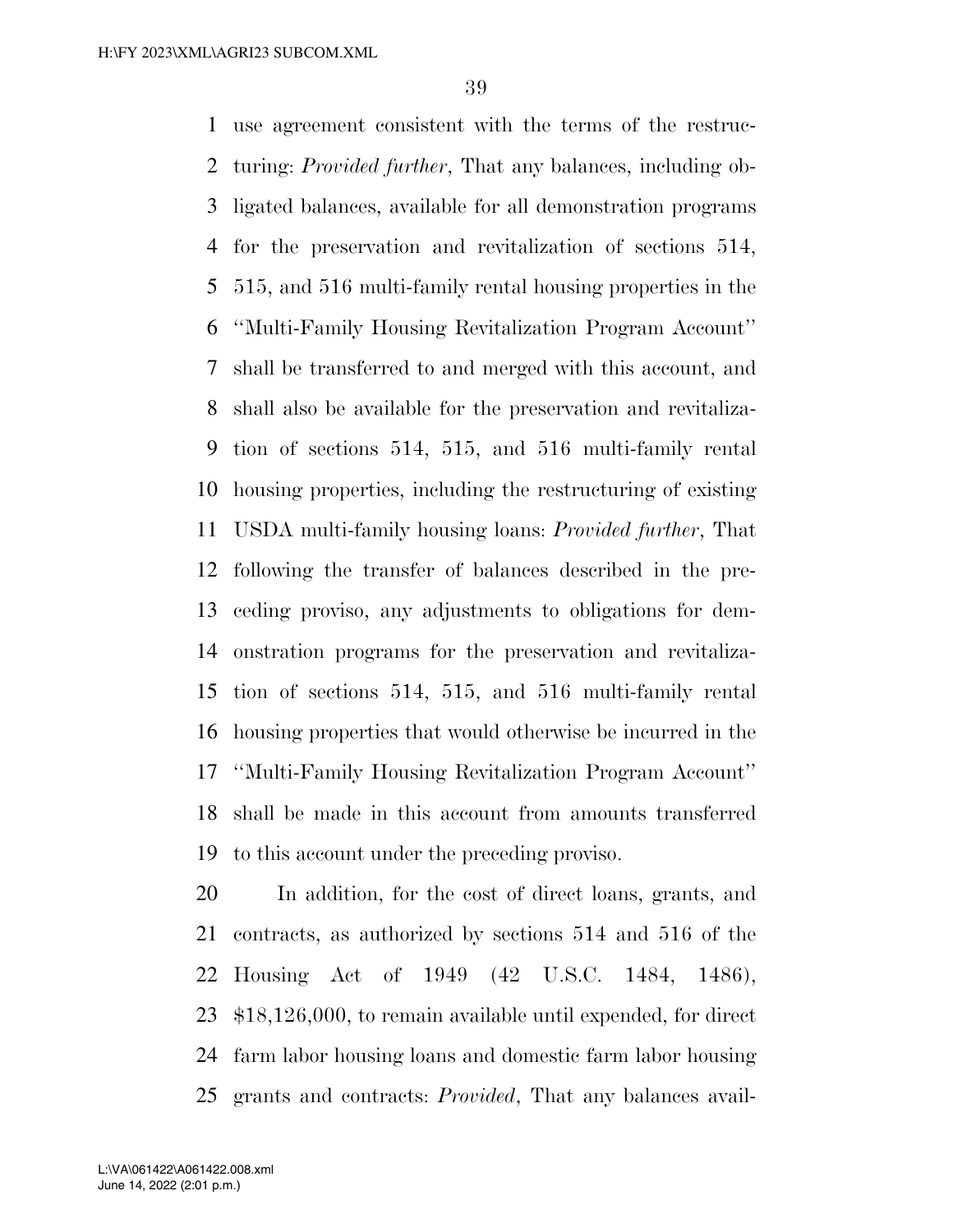able for the Farm Labor Program Account shall be trans-ferred to and merged with this account.

 In addition, for administrative expenses necessary to carry out the direct and guaranteed loan programs, \$412,254,000 shall be transferred to and merged with the appropriation for ''Rural Development, Salaries and Ex-penses''.

RENTAL ASSISTANCE PROGRAM

 For rental assistance agreements entered into or re-10 newed pursuant to the authority under section  $521(a)(2)$  of the Housing Act of 1949 or agreements entered into in lieu of debt forgiveness or payments for eligible house-13 holds as authorized by section  $502(c)(5)(D)$  of the Hous- ing Act of 1949, \$1,493,926,000, of which \$40,000,000 shall be available until September 30, 2024; and in addi- tion such sums as may be necessary, as authorized by sec- tion 521(c) of the Act, to liquidate debt incurred prior to fiscal year 1992 to carry out the rental assistance program under section 521(a)(2) of the Act: *Provided*, That rental assistance agreements entered into or renewed during the current fiscal year shall be funded for a one-year period: *Provided further*, That of the amounts made available under this heading, not less than \$8,000,000 shall be available for newly constructed units financed under sec-tion 514 and 516 of the Housing Act of 1949: *Provided* 

June 14, 2022 (2:01 p.m.) L:\VA\061422\A061422.008.xml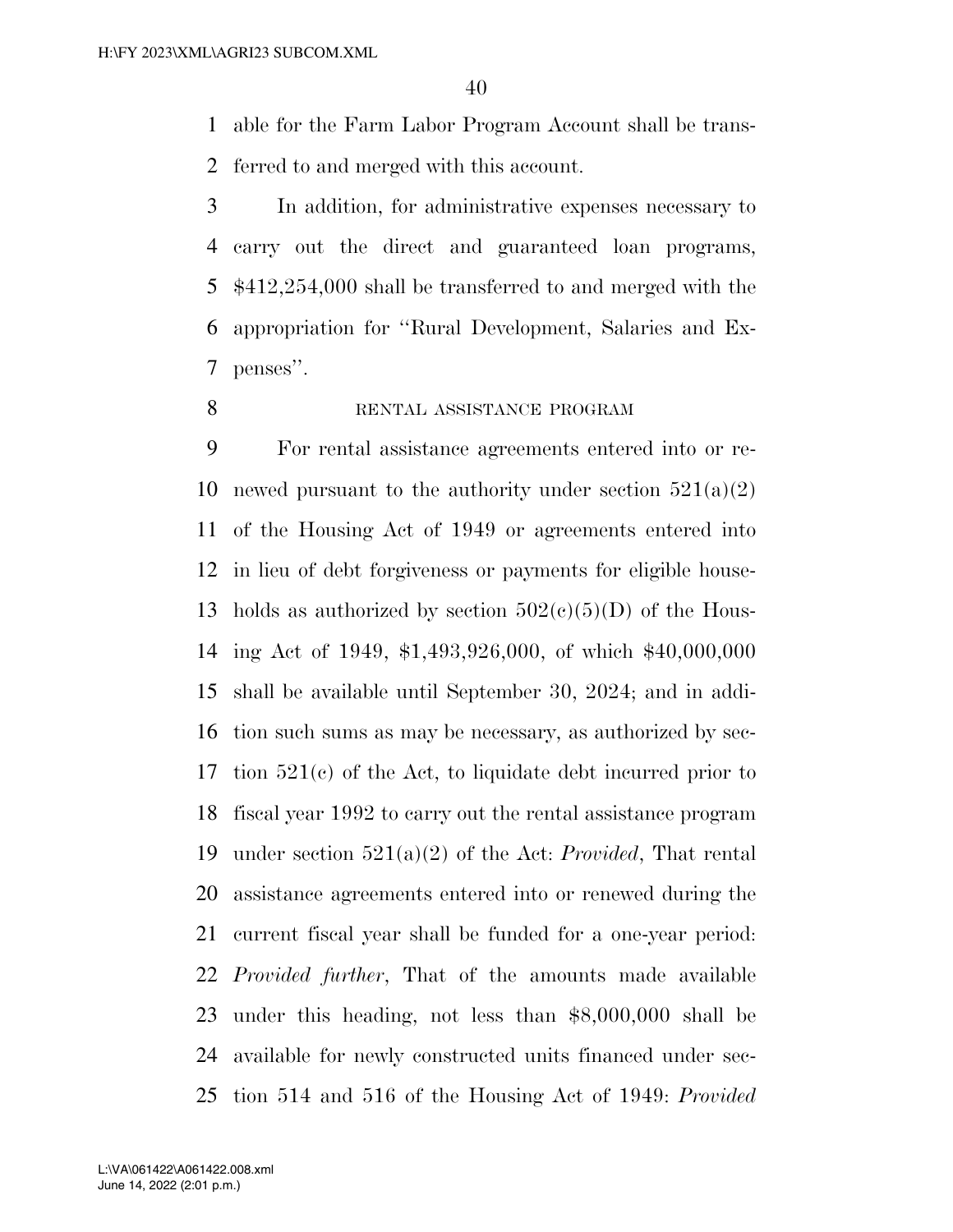*further*, That upon request by an owner of a project fi- nanced by an existing loan under section 514 or 515 of the Act, the Secretary may renew the rental assistance agreement for a period of 20 years or until the term of such loan has expired, subject to annual appropriations: *Provided further*, That any unexpended balances remain- ing at the end of such one-year agreements may be trans- ferred and used for purposes of any debt reduction, main- tenance, repair, or rehabilitation of any existing projects; preservation; and rental assistance activities authorized under title V of the Act: *Provided further*, That rental as- sistance provided under agreements entered into prior to fiscal year 2023 for a farm labor multi-family housing project financed under section 514 or 516 of the Act may not be recaptured for use in another project until such assistance has remained unused for a period of 12 con- secutive months, if such project has a waiting list of ten- ants seeking such assistance or the project has rental as- sistance eligible tenants who are not receiving such assist- ance: *Provided further*, That such recaptured rental assist- ance shall, to the extent practicable, be applied to another farm labor multi-family housing project financed under section 514 or 516 of the Act: *Provided further*, That ex- cept as provided in the fourth proviso under this heading and notwithstanding any other provision of the Act, the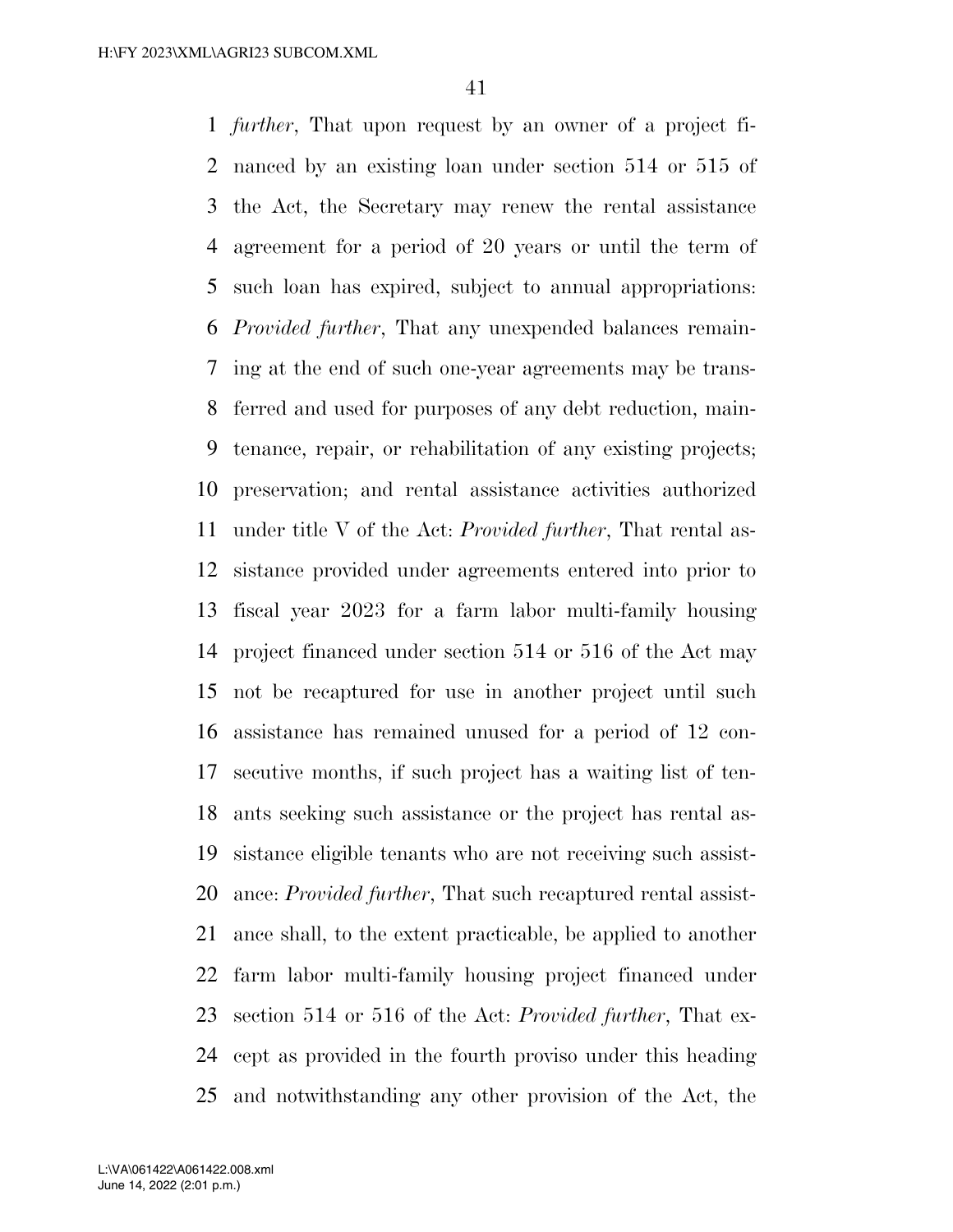Secretary may recapture rental assistance provided under agreements entered into prior to fiscal year 2023 for a project that the Secretary determines no longer needs rental assistance and use such recaptured funds for cur-rent needs.

# RURAL HOUSING VOUCHER ACCOUNT

 For the rural housing voucher program as authorized under section 542 of the Housing Act of 1949, but not- withstanding subsection (b) of such section, \$38,000,000, to remain available until expended: *Provided*, That the funds made available under this heading shall be available for rural housing vouchers to any low-income household (including those not receiving rental assistance) residing in a property financed with a section 515 loan which has been prepaid or otherwise paid off after September 30, 2005: *Provided further*, That the amount of such voucher shall be the difference between comparable market rent for the section 515 unit and the tenant paid rent for such unit: *Provided further*, That funds made available for such vouchers shall be subject to the availability of annual ap- propriations: *Provided further*, That the Secretary shall, to the maximum extent practicable, administer such vouchers with current regulations and administrative guid- ance applicable to section 8 housing vouchers administered by the Secretary of the Department of Housing and Urban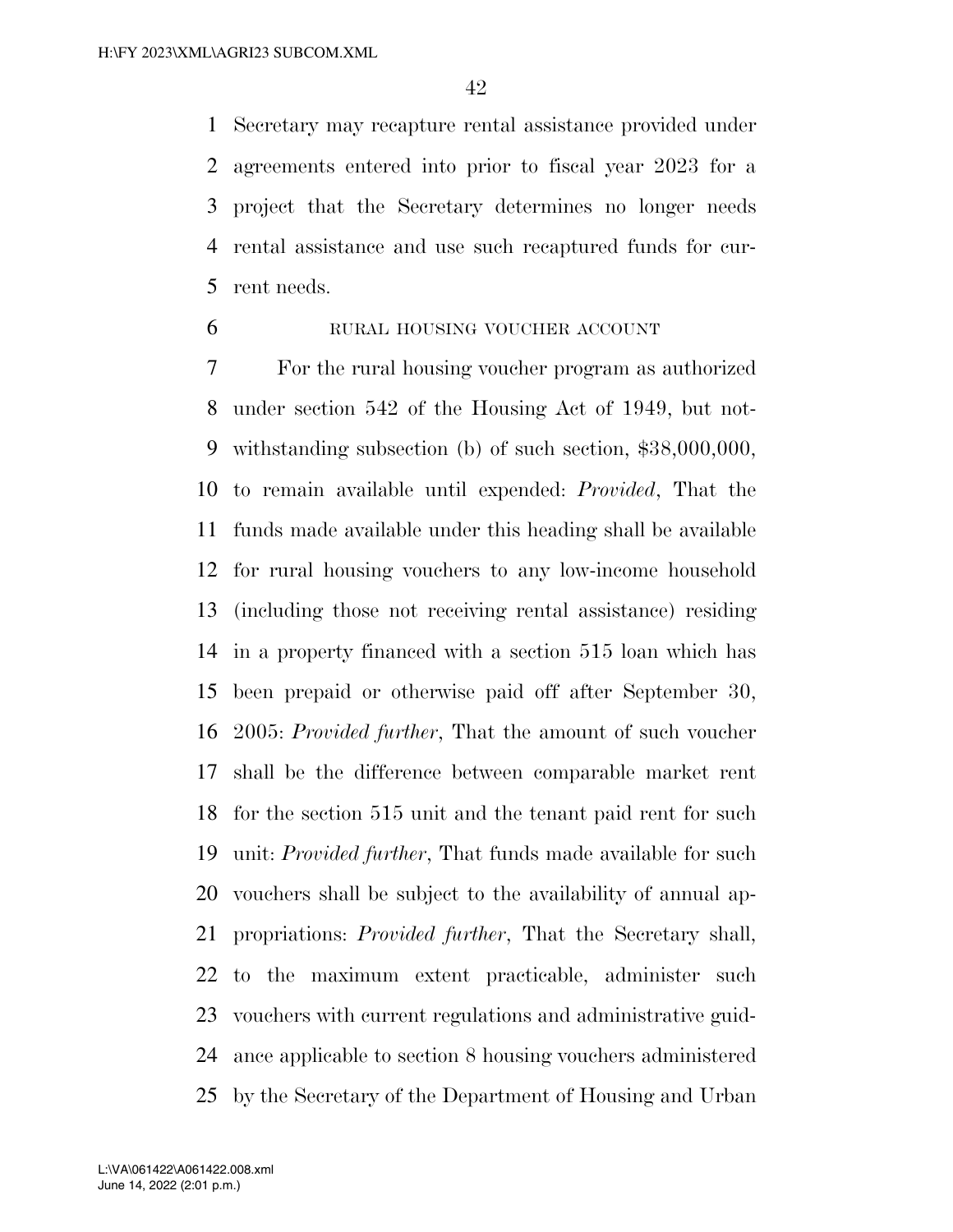Development: *Provided further*, That in addition to any other available funds, the Secretary may expend not more than \$1,000,000 total, from the program funds made available under this heading, for administrative expenses for activities funded under this heading.

MUTUAL AND SELF-HELP HOUSING GRANTS

 For grants and contracts pursuant to section 8  $523(b)(1)(A)$  of the Housing Act of 1949 (42 U.S.C. 1490c), \$33,000,000, to remain available until expended.

10 RURAL HOUSING ASSISTANCE GRANTS

 For grants for very low-income housing repair and rural housing preservation made by the Rural Housing Service, as authorized by 42 U.S.C. 1474, and 1490m, \$48,000,000, to remain available until expended.

 RURAL COMMUNITY FACILITIES PROGRAM ACCOUNT 16 (INCLUDING TRANSFERS OF FUNDS)

 For gross obligations for the principal amount of di- rect and guaranteed loans as authorized by section 306 and described in section 381E(d)(1) of the Consolidated Farm and Rural Development Act, \$2,800,000,000 for di-rect loans and \$650,000,000 for guaranteed loans.

 For the cost of direct loans, loan guarantees and grants, including the cost of modifying loans, as defined in section 502 of the Congressional Budget Act of 1974, for rural community facilities programs as authorized by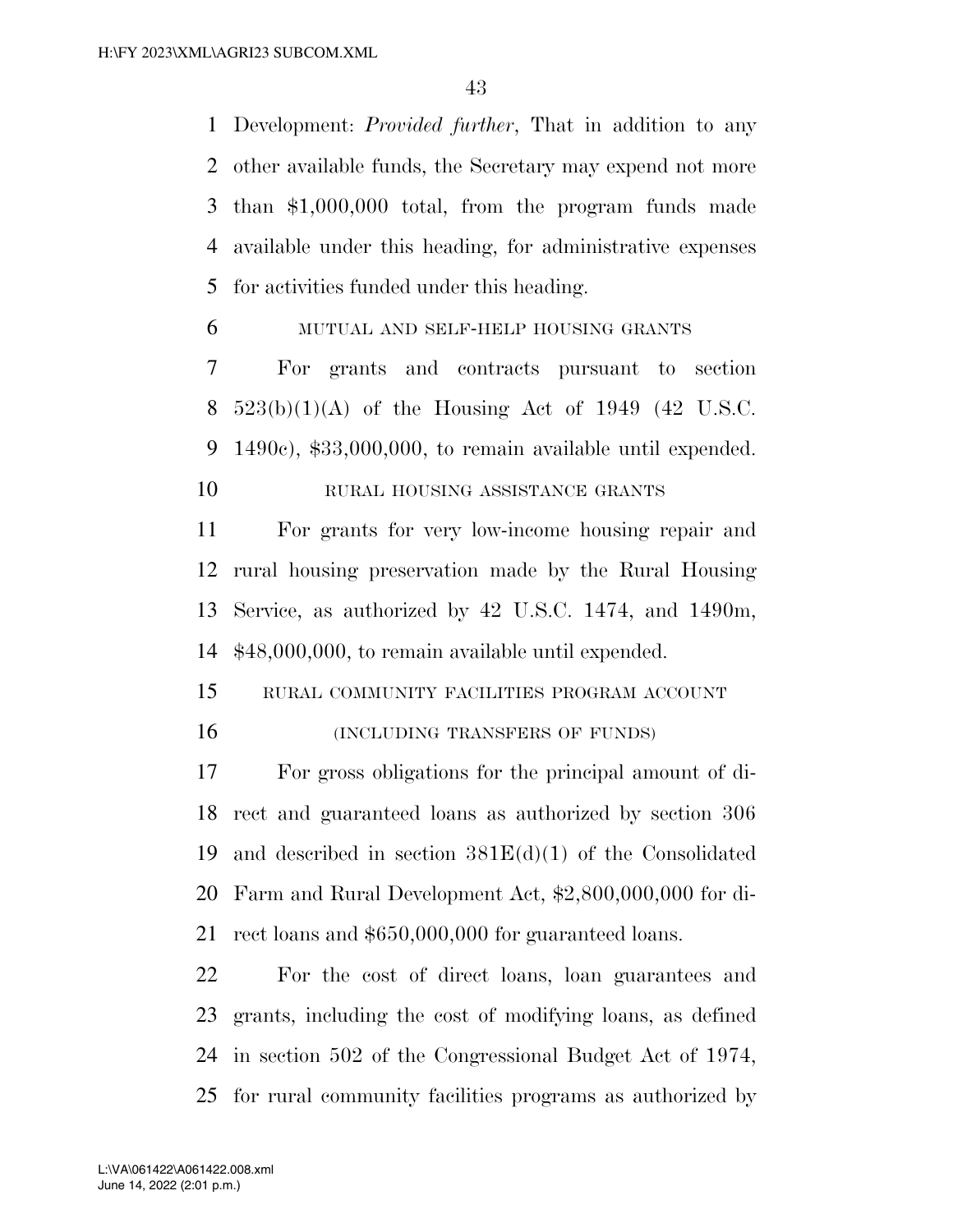1 section 306 and described in section  $381E(d)(1)$  of the Consolidated Farm and Rural Development Act, \$194,865,000, to remain available until expended, of which up to \$126,865,000 shall be for the purposes, and in the amounts, specified for this account in the table ti- tled ''Community Project Funding'' in the report accom- panying this Act: *Provided*, That \$8,000,000 of the amount appropriated under this heading shall be available for a Rural Community Development Initiative: *Provided further*, That such funds shall be used solely to develop the capacity and ability of private, nonprofit community- based housing and community development organizations, low-income rural communities, and Federally Recognized Native American Tribes to undertake projects to improve housing, community facilities, community and economic development projects in rural areas: *Provided further*, That such funds shall be made available to qualified pri- vate, nonprofit and public intermediary organizations pro- posing to carry out a program of financial and technical assistance: *Provided further*, That such intermediary orga- nizations shall provide matching funds from other sources, including Federal funds for related activities, in an amount not less than funds provided: *Provided further*, That any unobligated balances from prior year appropria-tions under this heading for the cost of direct loans, loan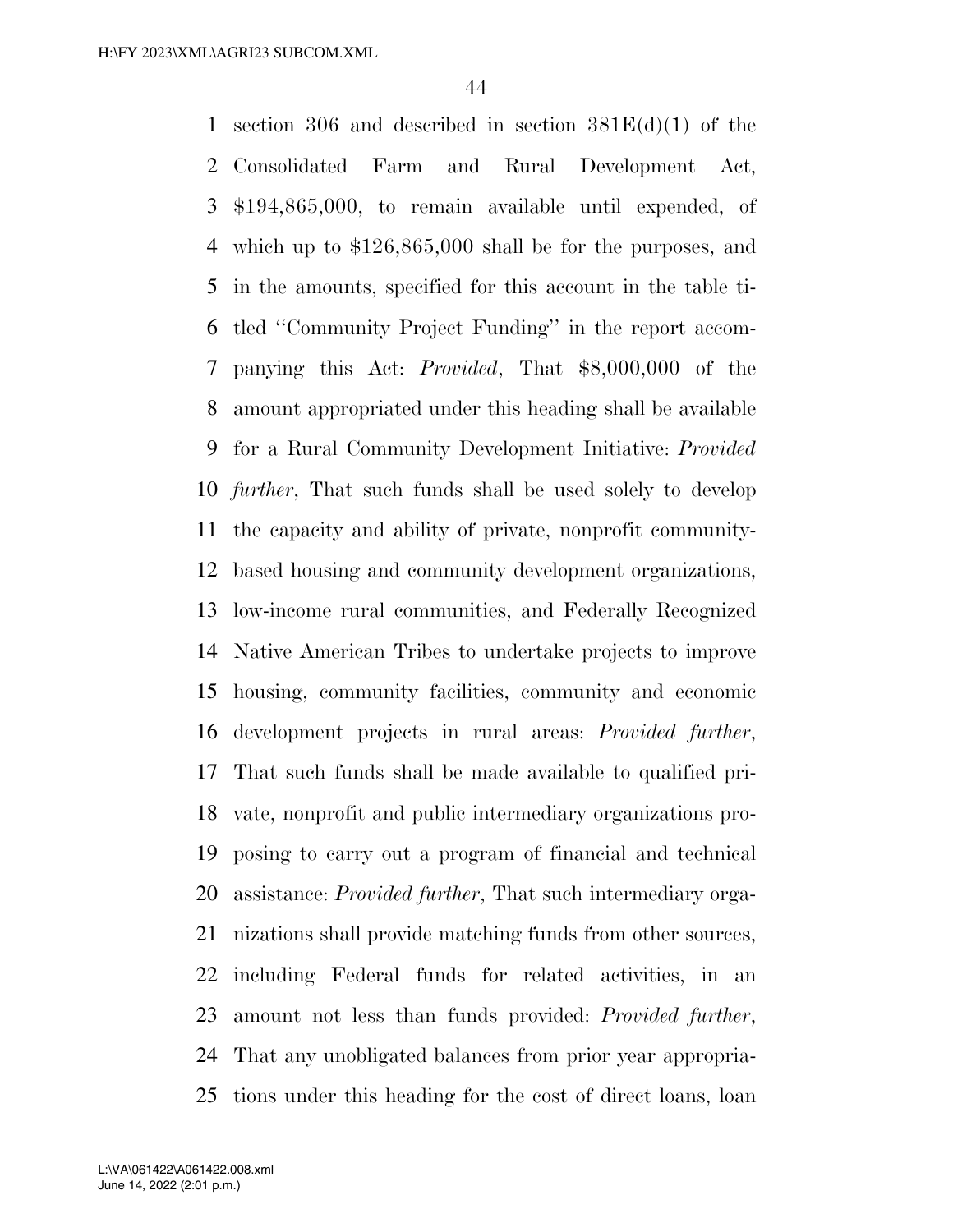guarantees and grants, including amounts deobligated or cancelled, may be made available to cover the subsidy costs for direct loans and or loan guarantees under this heading in this fiscal year: *Provided further*, That no amounts may be made available pursuant to the preceding proviso from amounts that were designated by the Congress as an emergency requirement pursuant to a Concurrent Resolu- tion on the Budget or the Balanced Budget and Emer- gency Deficit Control Act of 1985, or that were specified in the table titled ''Community Project Funding/Congres- sionally Directed Spending'' in the explanatory statement for Division A of Public Law 117–103 described in section 4 in the matter preceding such division A: *Provided fur- ther*, That \$10,000,000 of the amount appropriated under this heading shall be available for community facilities grants to tribal colleges, as authorized by section 306(a)(19) of such Act: *Provided further*, That sections 381E–H and 381N of the Consolidated Farm and Rural Development Act are not applicable to the funds made available under this heading.

- 21 RURAL BUSINESS—COOPERATIVE SERVICE
- 22 RURAL BUSINESS PROGRAM ACCOUNT
- (INCLUDING TRANSFERS OF FUNDS)

 For the cost of loan guarantees and grants, for the rural business development programs authorized by sec-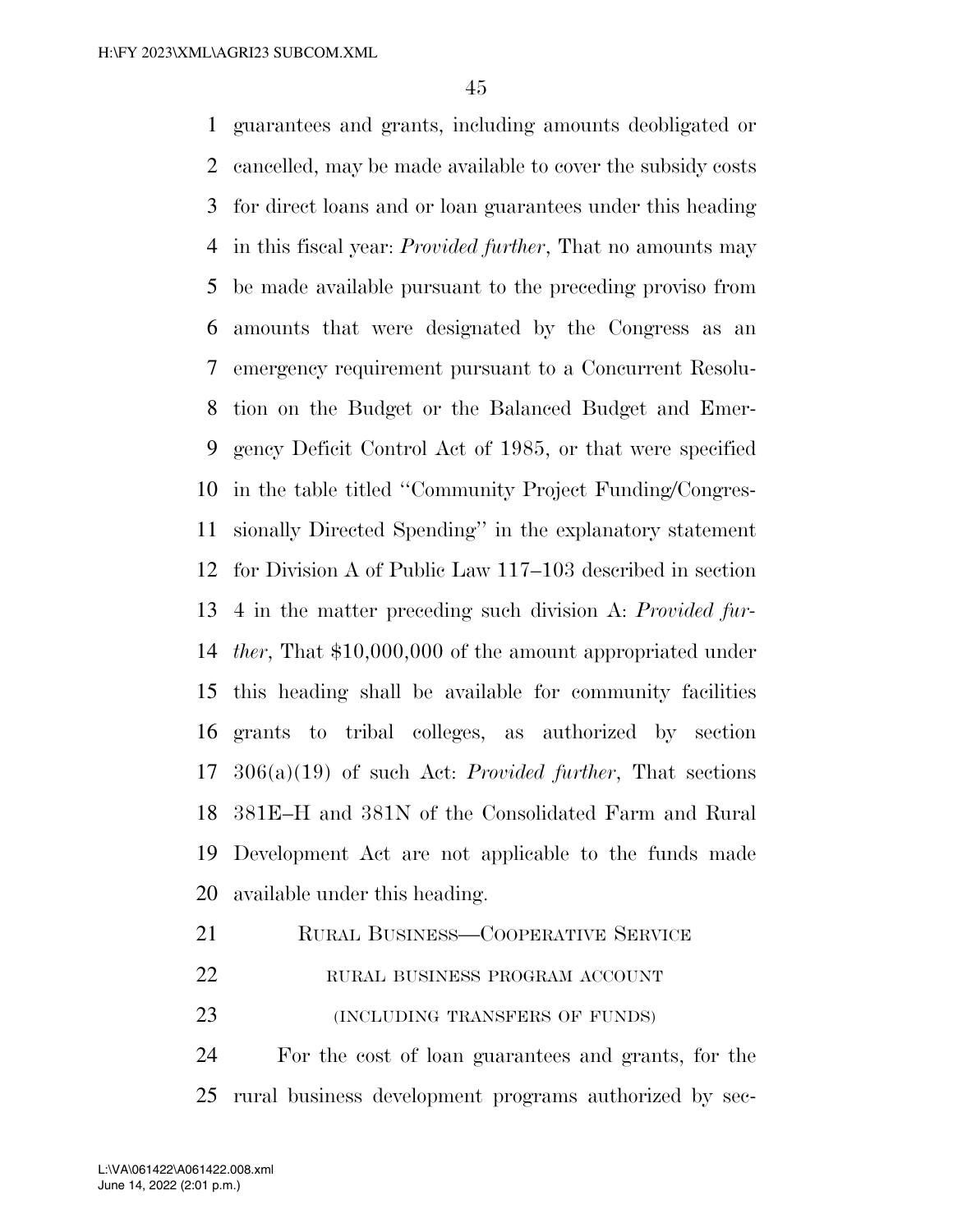tion 310B and described in subsections (a), (c), (f) and (g) of section 310B of the Consolidated Farm and Rural Development Act, \$88,800,000, to remain available until expended: *Provided*, That of the amount appropriated under this heading, not to exceed \$500,000 shall be made available for one grant to a qualified national organization to provide technical assistance for rural transportation in order to promote economic development and \$9,000,000 shall be for grants to the Delta Regional Authority (7 U.S.C. 2009aa et seq.), the Northern Border Regional Commission (40 U.S.C. 15101 et seq.), and the Appa- lachian Regional Commission (40 U.S.C. 14101 et seq.) for any Rural Community Advancement Program purpose as described in section 381E(d) of the Consolidated Farm and Rural Development Act, of which not more than 5 percent may be used for administrative expenses: *Provided further*, That \$4,000,000 of the amount appropriated under this heading shall be for business grants to benefit Federally Recognized Native American Tribes, including \$250,000 for a grant to a qualified national organization to provide technical assistance for rural transportation in order to promote economic development: *Provided further*, That sections 381E–H and 381N of the Consolidated Farm and Rural Development Act are not applicable to funds made available under this heading.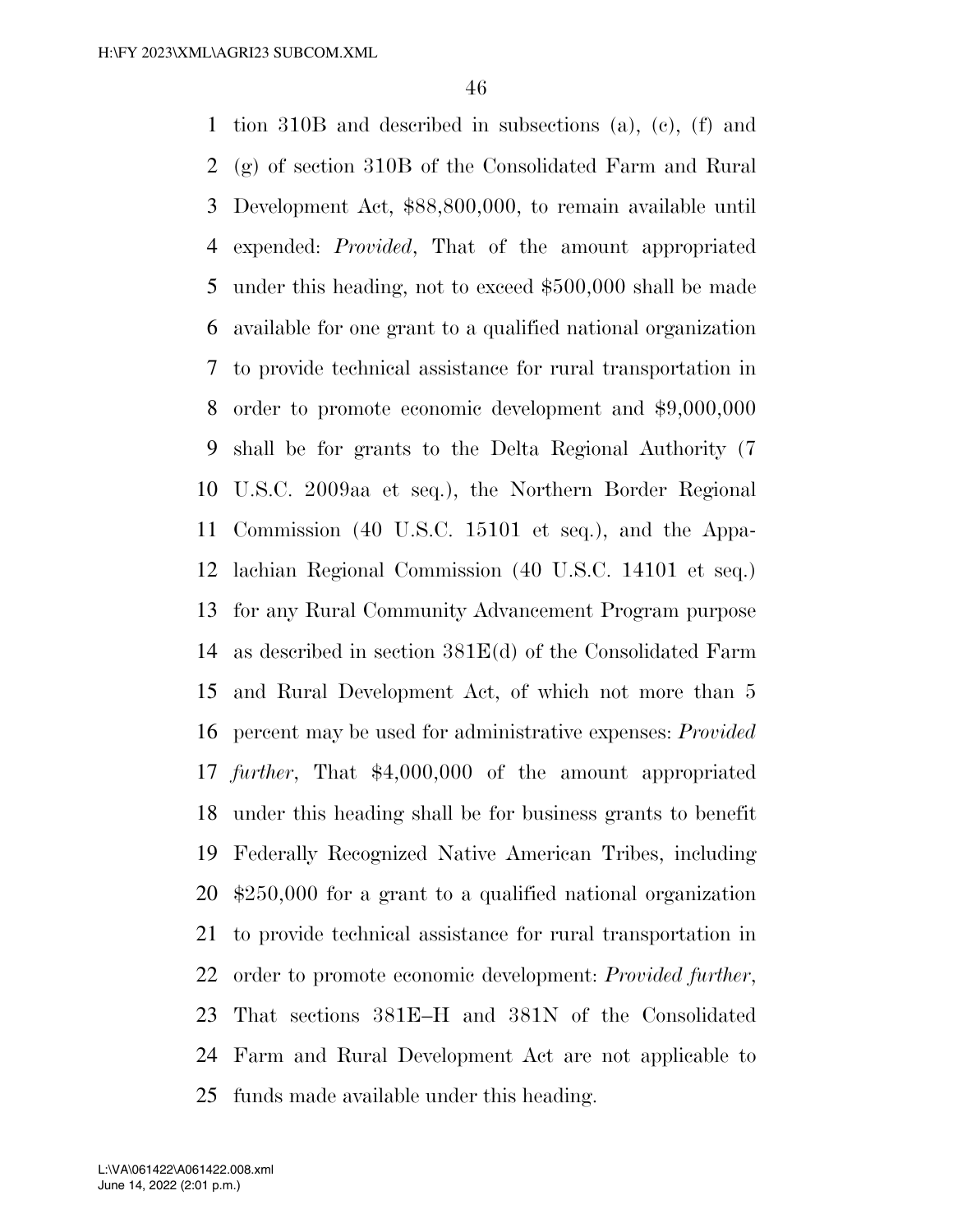INTERMEDIARY RELENDING PROGRAM FUND ACCOUNT

(INCLUDING TRANSFER OF FUNDS)

 For the principal amount of direct loans, as author- ized by the Intermediary Relending Program Fund Ac-count (7 U.S.C. 1936b), \$18,889,000.

 For the cost of direct loans, \$3,313,000, as author- ized by the Intermediary Relending Program Fund Ac- count (7 U.S.C. 1936b), of which \$331,000 shall be avail- able through June 30, 2023, for Federally Recognized Na- tive American Tribes; and of which \$663,000 shall be available through June 30, 2023, for Mississippi Delta Re- gion counties (as determined in accordance with Public Law 100–460): *Provided*, That such costs, including the cost of modifying such loans, shall be as defined in section 502 of the Congressional Budget Act of 1974.

 In addition, for administrative expenses to carry out the direct loan programs, \$4,468,000 shall be transferred to and merged with the appropriation for ''Rural Develop-ment, Salaries and Expenses''.

RURAL ECONOMIC DEVELOPMENT LOANS PROGRAM

## ACCOUNT

 For the principal amount of direct loans, as author- ized under section 313B(a) of the Rural Electrification Act, for the purpose of promoting rural economic develop-ment and job creation projects, \$50,000,000.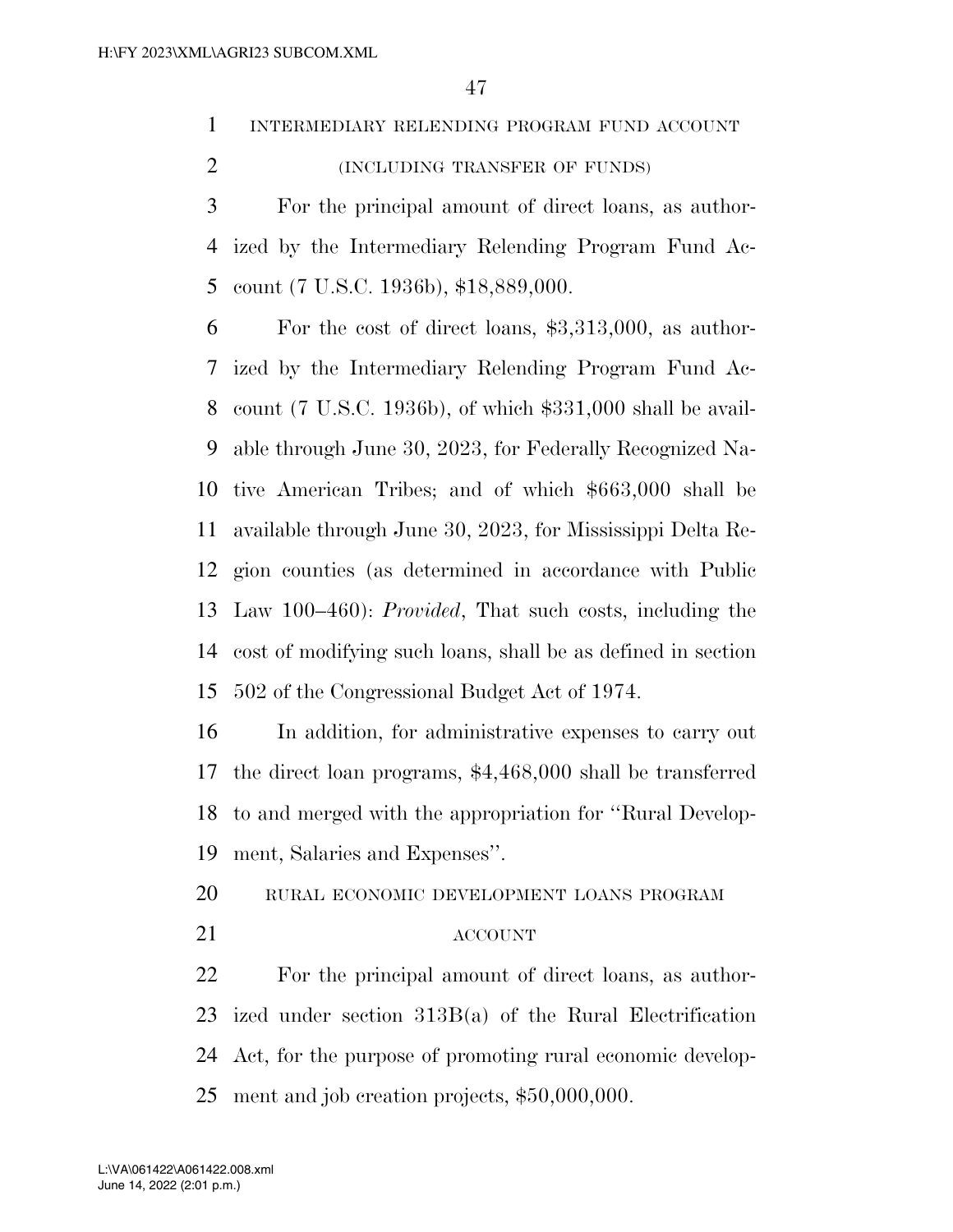The cost of grants authorized under section 313B(a) of the Rural Electrification Act, for the purpose of pro- moting rural economic development and job creation projects shall not exceed \$10,000,000.

## RURAL COOPERATIVE DEVELOPMENT GRANTS

 For rural cooperative development grants authorized under section 310B(e) of the Consolidated Farm and Rural Development Act (7 U.S.C. 1932), \$27,600,000, of which \$2,800,000 shall be for cooperative agreements for the appropriate technology transfer for rural areas pro- gram: *Provided*, That not to exceed \$3,000,000 shall be for grants for cooperative development centers, individual cooperatives, or groups of cooperatives that serve socially disadvantaged groups and a majority of the boards of di- rectors or governing boards of which are comprised of in- dividuals who are members of socially disadvantaged groups; and of which \$16,000,000, to remain available until expended, shall be for value-added agricultural prod- uct market development grants, as authorized by section 210A of the Agricultural Marketing Act of 1946, of which \$3,000,000, to remain available until expended, shall be for Agriculture Innovation Centers authorized pursuant to section 6402 of Public Law 107–171.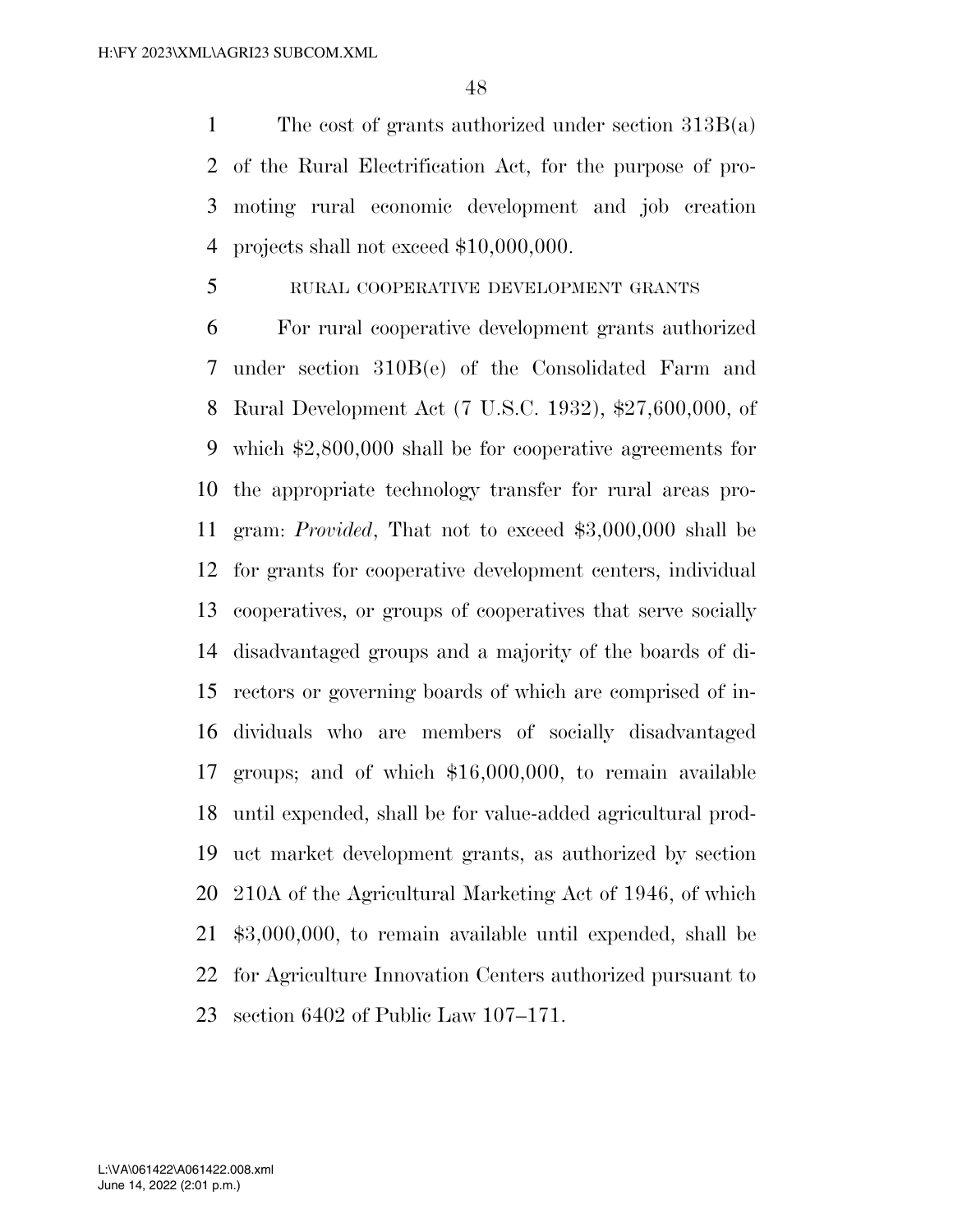RURAL MICROENTREPRENEUR ASSISTANCE PROGRAM

 For the principal amount of direct loans authorized by section 379E of the Consolidated Farm and Rural De-velopment Act (U.S.C. 2008s), \$25,000,000.

 For the cost of loans and grants, \$6,000,000 under the same terms and conditions as authorized by section 379E of the Consolidated Farm and Rural Development Act (7 U.S.C. 2008s).

RURAL ENERGY FOR AMERICA PROGRAM

 For the cost of a program of loan guarantees and grants, under the same terms and conditions as authorized by section 9007 of the Farm Security and Rural Invest- ment Act of 2002 (7 U.S.C. 8107), \$10,045,000: *Pro- vided*, That the cost of loan guarantees, including the cost of modifying such loans, shall be as defined in section 502 of the Congressional Budget Act of 1974.

HEALTHY FOOD FINANCING INITIATIVE

 For the cost of loans and grants that is consistent with section 243 of subtitle D of title II of the Department of Agriculture Reorganization Act of 1994 (7 U.S.C. 6953), as added by section 4206 of the Agricultural Act of 2014, for necessary expenses of the Secretary to sup- port projects that provide access to healthy food in under- served areas, to create and preserve quality jobs, and to revitalize low-income communities, \$5,000,000, to remain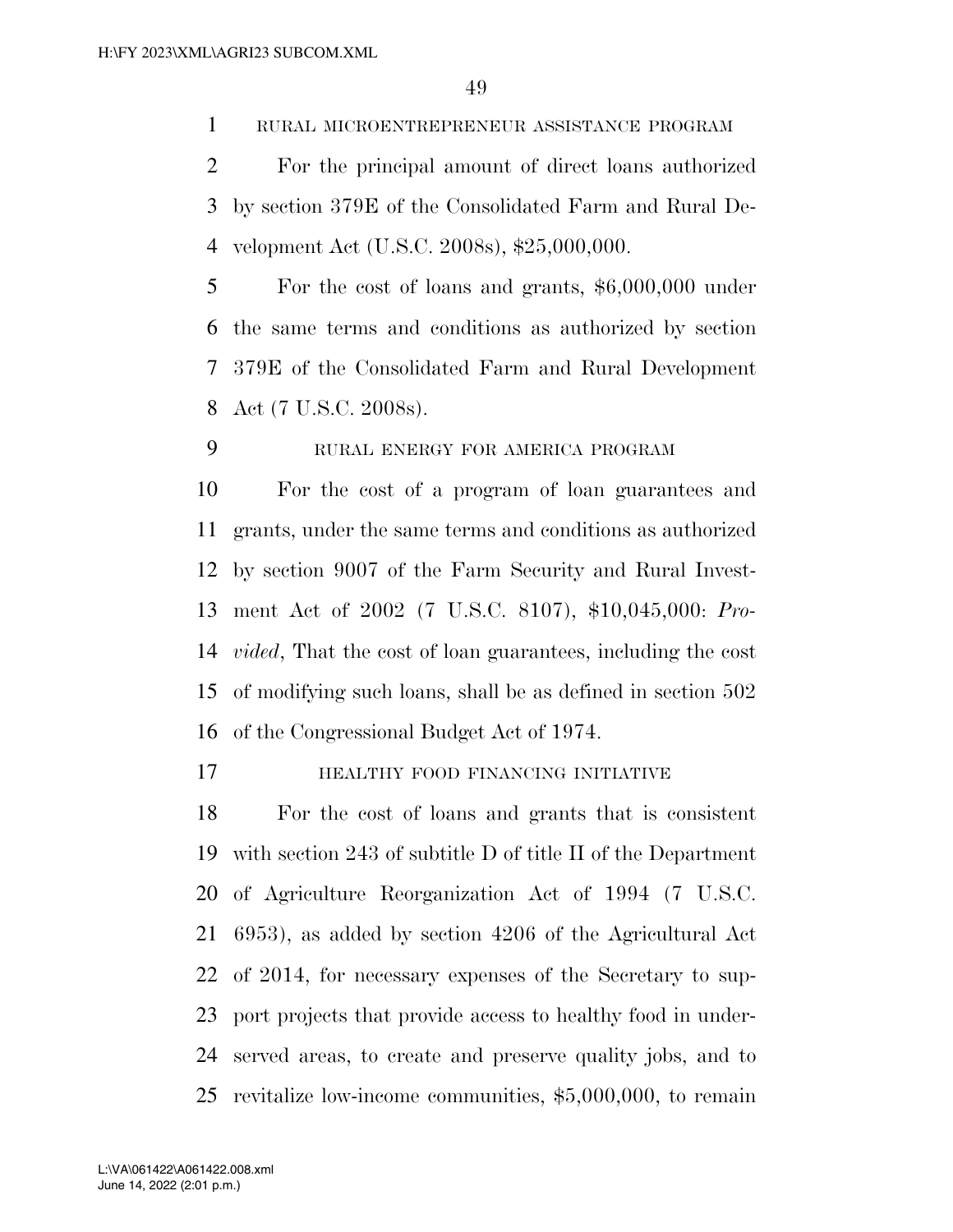available until expended: *Provided*, That such costs of loans, including the cost of modifying such loans, shall be as defined in section 502 of the Congressional Budget Act of 1974.

 RURAL UTILITIES SERVICE RURAL WATER AND WASTE DISPOSAL PROGRAM ACCOUNT (INCLUDING TRANSFERS OF FUNDS)

 For gross obligations for the principal amount of di- rect and guaranteed loans as authorized by section 306 10 and described in section  $381E(d)(2)$  of the Consolidated Farm and Rural Development Act, as follows: \$1,450,000,000 for direct loans; and \$50,000,000 for guaranteed loans.

 For the cost of loan guarantees and grants, including the cost of modifying loans, as defined in section 502 of the Congressional Budget Act of 1974, for rural water, waste water, waste disposal, and solid waste management programs authorized by sections 306, 306A, 306C, 306D, 19 306E, and 310B and described in sections  $306C(a)(2)$ , 20 306D, 306E, and  $381E(d)(2)$  of the Consolidated Farm and Rural Development Act, \$685,072,000, to remain available until expended, of which not to exceed \$1,000,000 shall be available for the rural utilities pro-24 gram described in section  $306(a)(2)(B)$  of such Act, and of which not to exceed \$5,000,000 shall be available for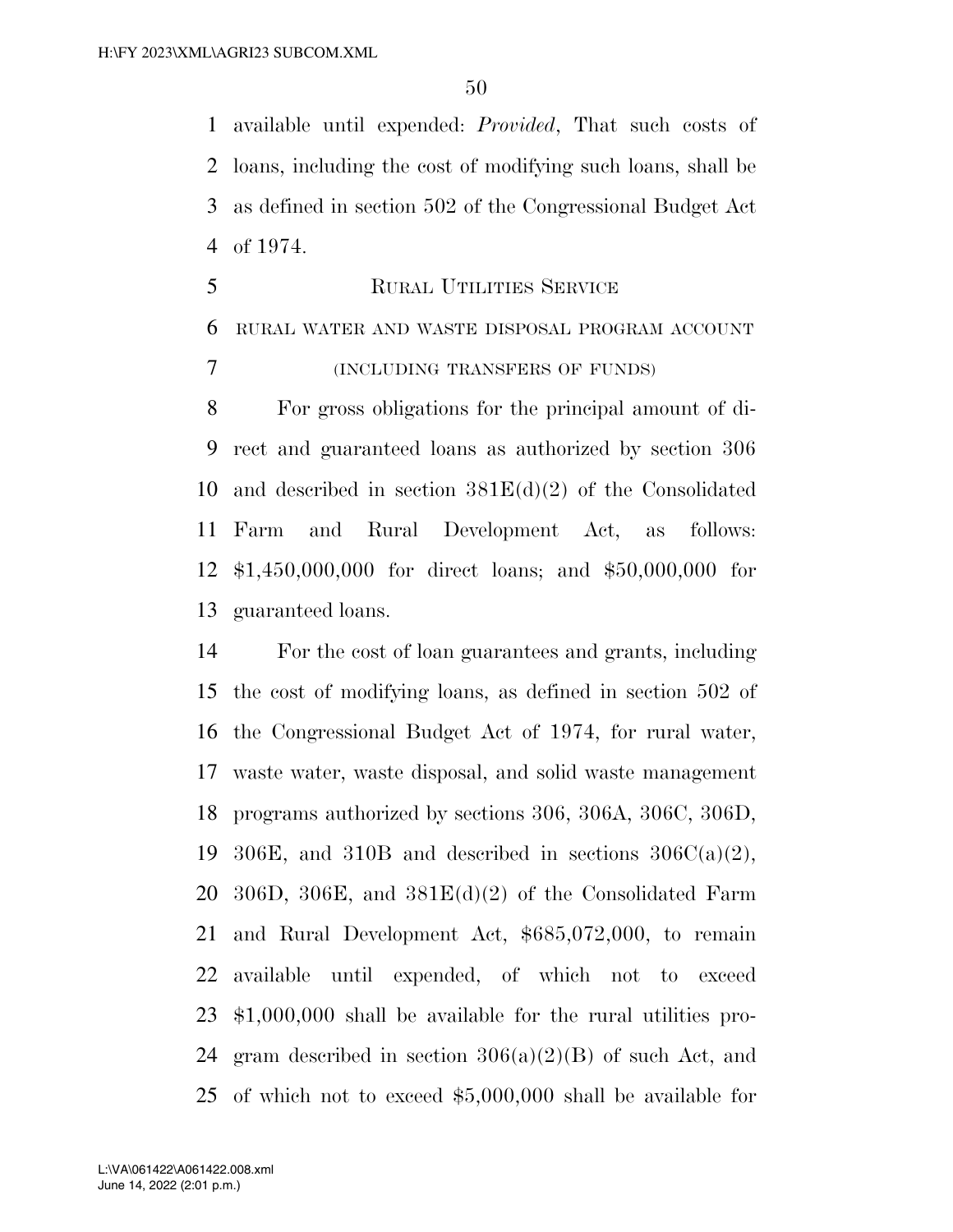the rural utilities program described in section 306E of such Act: *Provided*, That not to exceed \$15,000,000 of the amount appropriated under this heading shall be for grants authorized by section 306A(i)(2) of the Consoli- dated Farm and Rural Development Act in addition to funding authorized by section 306A(i)(1) of such Act: *Pro- vided further*, That \$70,000,000 of the amount appro- priated under this heading shall be for loans and grants including water and waste disposal systems grants author-10 ized by section  $306C(a)(2)(B)$  and section 306D of the Consolidated Farm and Rural Development Act, and Fed- erally Recognized Native American Tribes authorized by 306C(a)(1) of such Act: *Provided further*, That funding provided for section 306D of the Consolidated Farm and Rural Development Act may be provided to a consortium formed pursuant to section 325 of Public Law 105–83: *Provided further*, That not more than 2 percent of the funding provided for section 306D of the Consolidated Farm and Rural Development Act may be used by the State of Alaska for training and technical assistance pro- grams and not more than 2 percent of the funding pro- vided for section 306D of the Consolidated Farm and Rural Development Act may be used by a consortium formed pursuant to section 325 of Public Law 105–83 for training and technical assistance programs: *Provided fur-*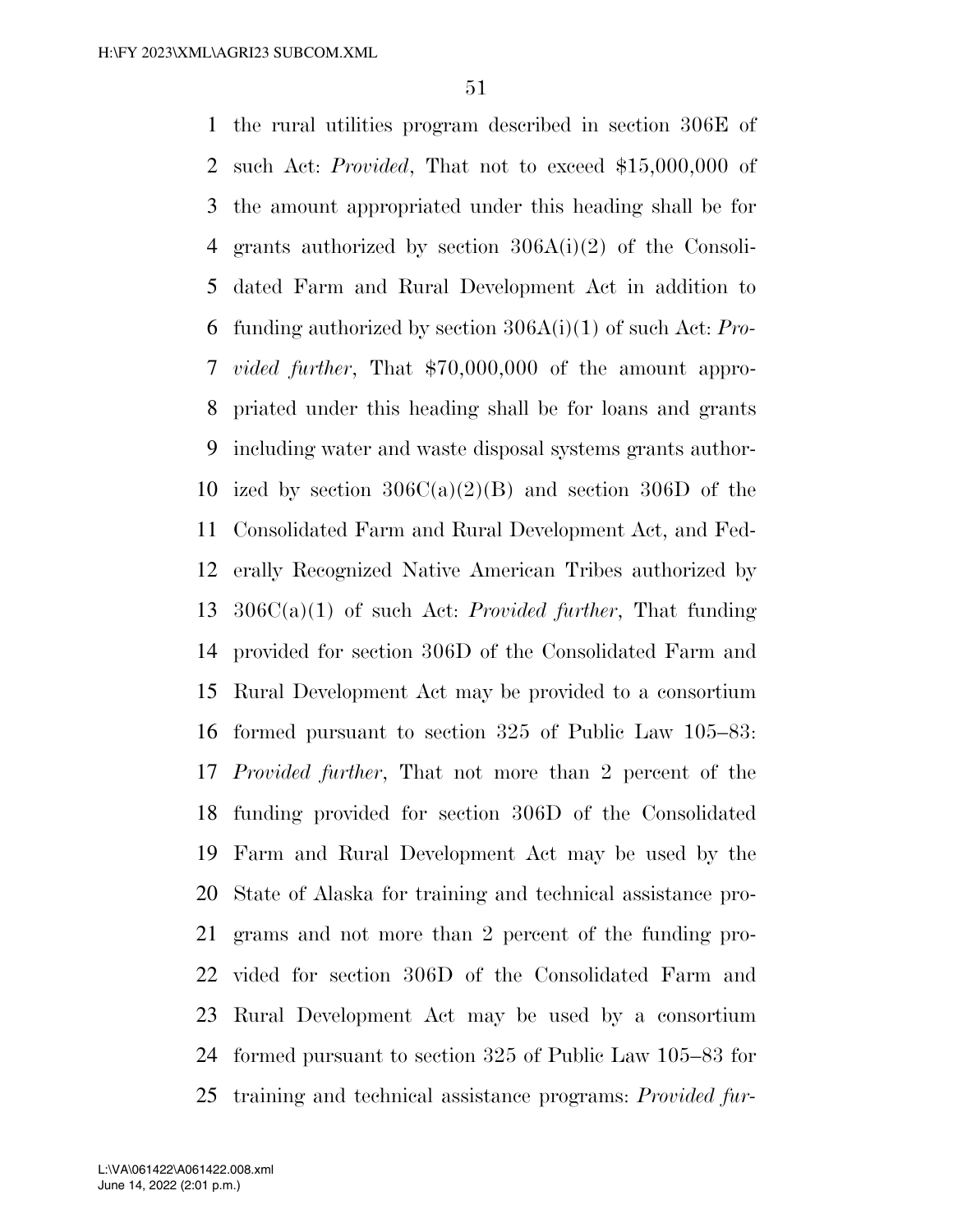*ther*, That not to exceed \$37,500,000 of the amount ap- propriated under this heading shall be for technical assist- ance grants for rural water and waste systems pursuant to section 306(a)(14) of such Act, unless the Secretary makes a determination of extreme need, of which \$8,500,000 shall be made available for a grant to a quali- fied nonprofit multi-State regional technical assistance or- ganization, with experience in working with small commu- nities on water and waste water problems, the principal purpose of such grant shall be to assist rural communities with populations of 3,300 or less, in improving the plan- ning, financing, development, operation, and management of water and waste water systems, and of which not less than \$800,000 shall be for a qualified national Native American organization to provide technical assistance for rural water systems for tribal communities: *Provided fur- ther*, That not to exceed \$20,762,000 of the amount ap- propriated under this heading shall be for contracting with qualified national organizations for a circuit rider program to provide technical assistance for rural water systems: *Provided further*, That not to exceed \$4,000,000 of the amounts made available under this heading shall be for solid waste management grants: *Provided further*, That \$10,000,000 of the amount appropriated under this head-ing shall be transferred to, and merged with, the Rural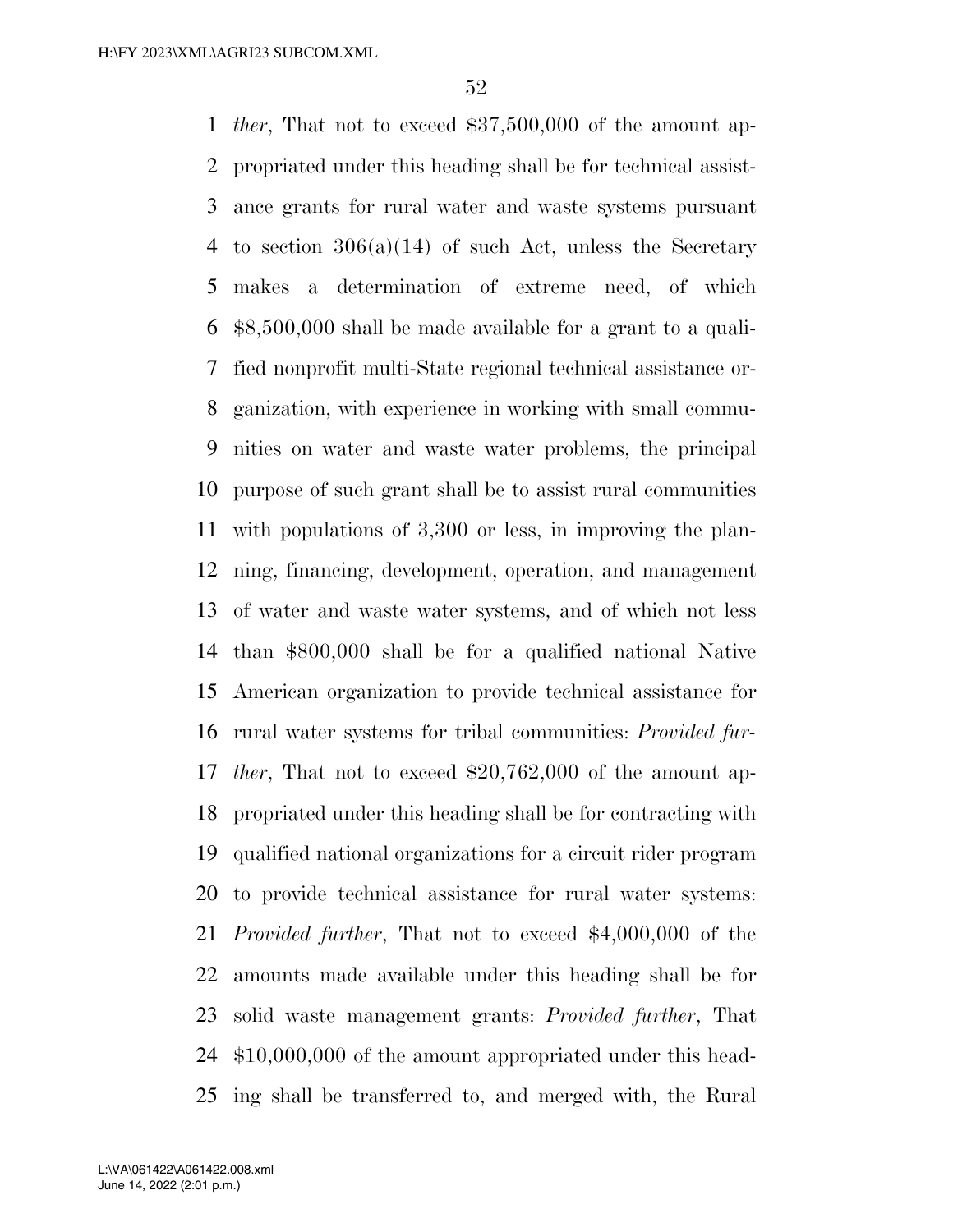Utilities Service, High Energy Cost Grants Account to provide grants authorized under section 19 of the Rural Electrification Act of 1936 (7 U.S.C. 918a): *Provided fur- ther*, That any prior year balances for high-energy cost grants authorized by section 19 of the Rural Electrifica- tion Act of 1936 (7 U.S.C. 918a) shall be transferred to and merged with the Rural Utilities Service, High Energy Cost Grants Account: *Provided further*, That not to exceed \$6,810,000 of the amounts appropriated under this head- ing shall be available as the Secretary deems appropriate for water and waste direct one percent loans for distressed communities: *Provided further*, That if the Secretary de- termines that any portion of the amount made available for one percent loans is not needed for such loans, the Secretary may use such amounts, for grants authorized by section 306(a)(2) of the Consolidated Farm and Rural Development Act: *Provided further*, That if any funds made available for the direct loan subsidy costs remain unobligated after July 31, 2024, such unobligated bal- ances may be used for grant programs funded under this heading: *Provided further*, That sections 381E–H and 381N of the Consolidated Farm and Rural Development Act are not applicable to the funds made available under this heading.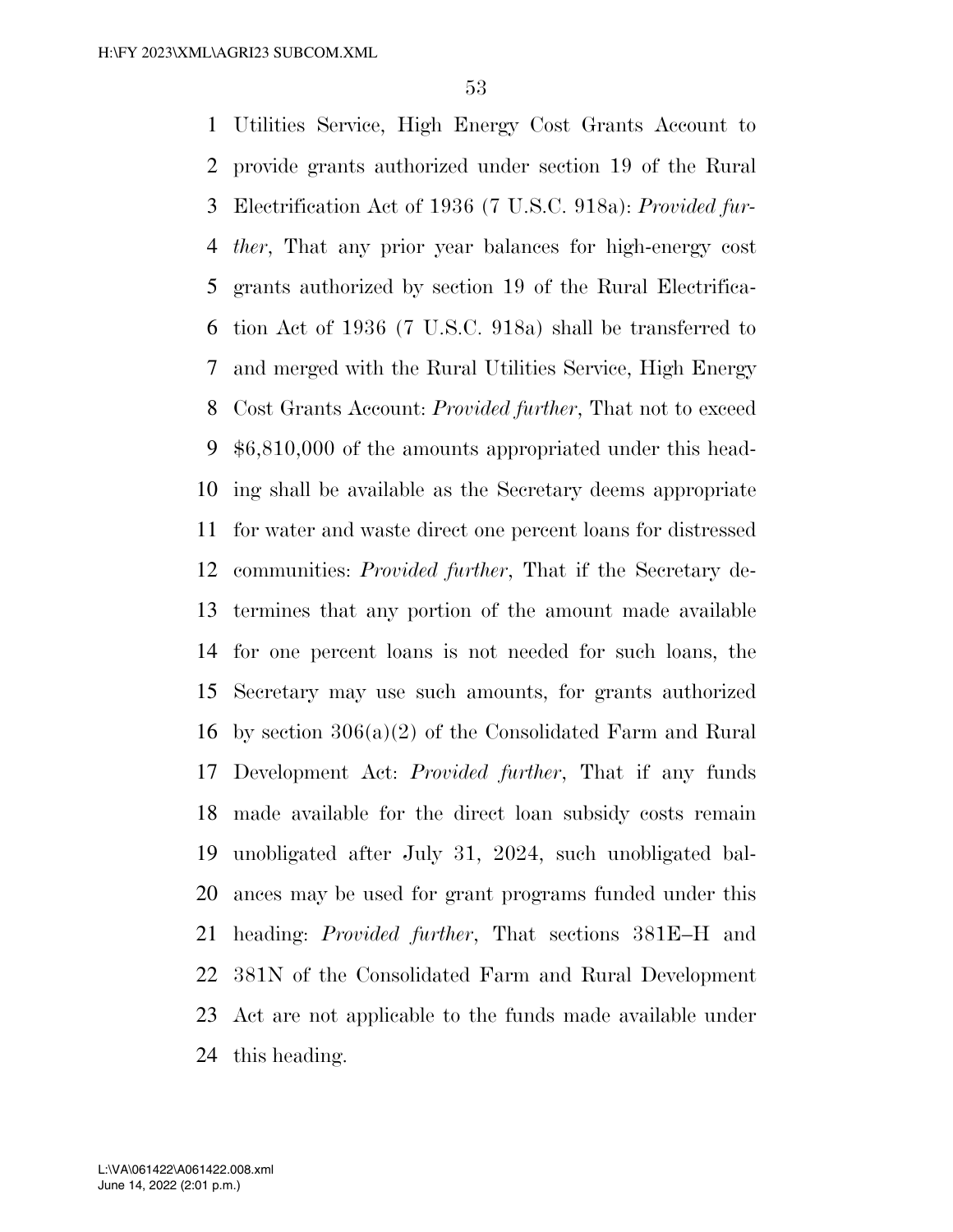|  |  | RURAL ELECTRIFICATION AND TELECOMMUNICATIONS |
|--|--|----------------------------------------------|
|  |  |                                              |

- 2 LOANS PROGRAM ACCOUNT
- (INCLUDING TRANSFER OF FUNDS)

 The principal amount of direct and guaranteed loans as authorized by sections 4, 305, 306, and 317 of the Rural Electrification Act of 1936 (7 U.S.C. 904, 935, 936, and 940g) shall be made as follows: loans made pursuant to section 306, guaranteed electric loans, \$2,167,000,000; loans made pursuant to sections 4, notwithstanding  $4(e)(2)$ , of that Act, and 317, notwithstanding 317(c), of that Act, cost-of-money direct loans, \$4,333,000,000; loans made pursuant to section 313A of that Act, guaran- teed underwriting loans, \$800,000,000; and for loans 14 made pursuant to section  $305(d)(2)$  of that Act, cost of money telecommunications loans, \$690,000,000.

 For the cost of direct loans as authorized by section 305(d)(2) of the Rural Electrification Act of 1936 (7 18 U.S.C.  $935(d)(2)$ , including the cost of modifying loans, as defined in section 502 of the Congressional Budget Act of 1974, cost of money rural telecommunications loans, \$3,726,000.

22 In addition, \$11,500,000 to remain available until ex- pended, to carry out section 6407 of the Farm Security and Rural Investment Act of 2002 (7 U.S.C. 8107a): *Pro-vided*, That the energy efficiency measures supported by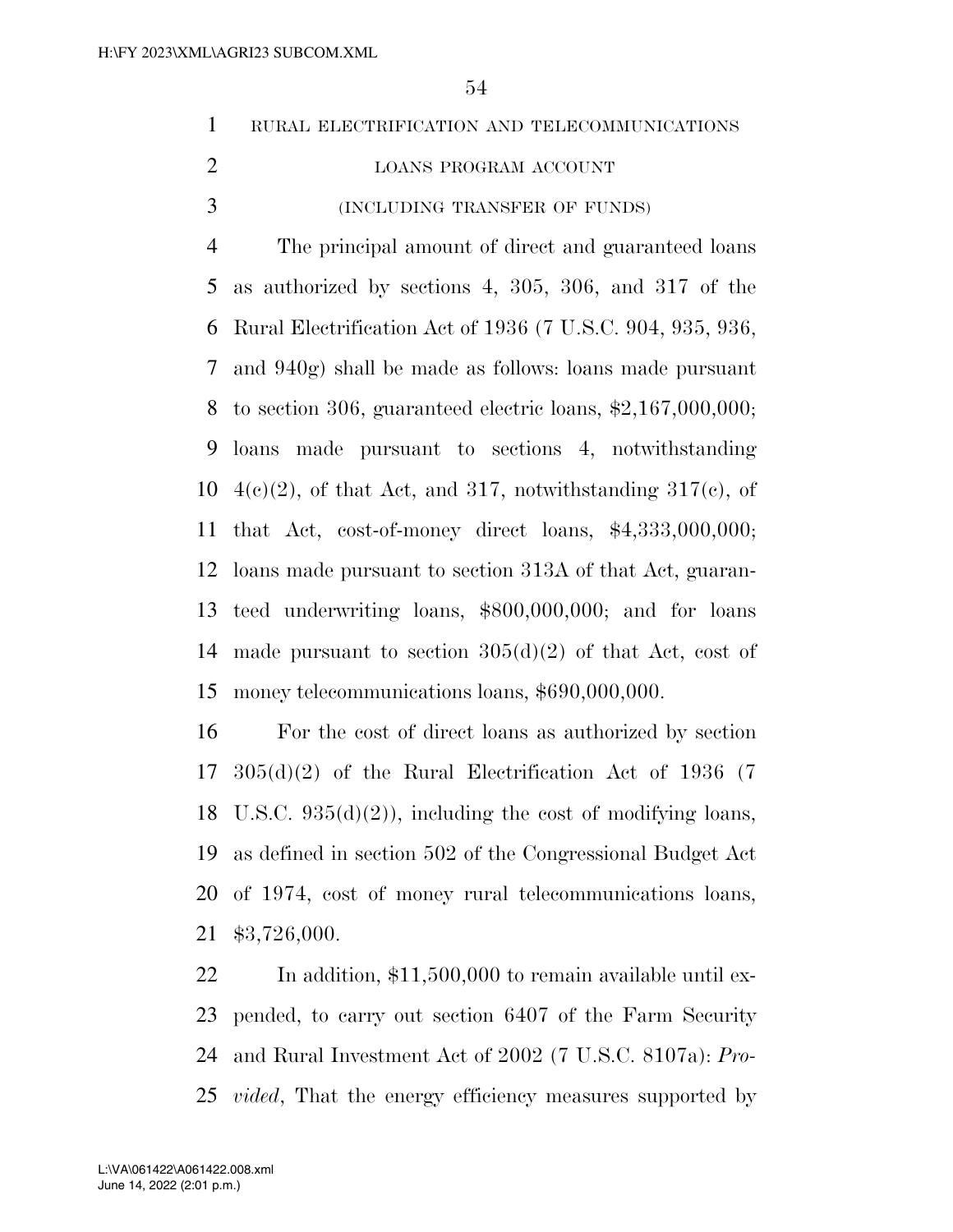the funding in this paragraph shall contribute in a demon-strable way to the reduction of greenhouse gases.

 In addition, for administrative expenses necessary to carry out the direct and guaranteed loan programs, \$33,270,000, which shall be transferred to and merged with the appropriation for ''Rural Development, Salaries and Expenses''.

# DISTANCE LEARNING, TELEMEDICINE, AND BROADBAND PROGRAM

 For grants for telemedicine and distance learning services in rural areas, as authorized by 7 U.S.C. 950aaa et seq., \$60,000,000, to remain available until expended: *Provided*, That \$3,000,000 shall be made available for grants authorized by section 379G of the Consolidated Farm and Rural Development Act: *Provided further*, That funding provided under this heading for grants under sec- tion 379G of the Consolidated Farm and Rural Develop- ment Act may only be provided to entities that meet all of the eligibility criteria for a consortium as established by this section.

 For the cost of broadband loans, as authorized by sections 601 and 602 of the Rural Electrification Act, \$2,000,000, to remain available until expended: *Provided*, That the cost of direct loans shall be as defined in section 502 of the Congressional Budget Act of 1974.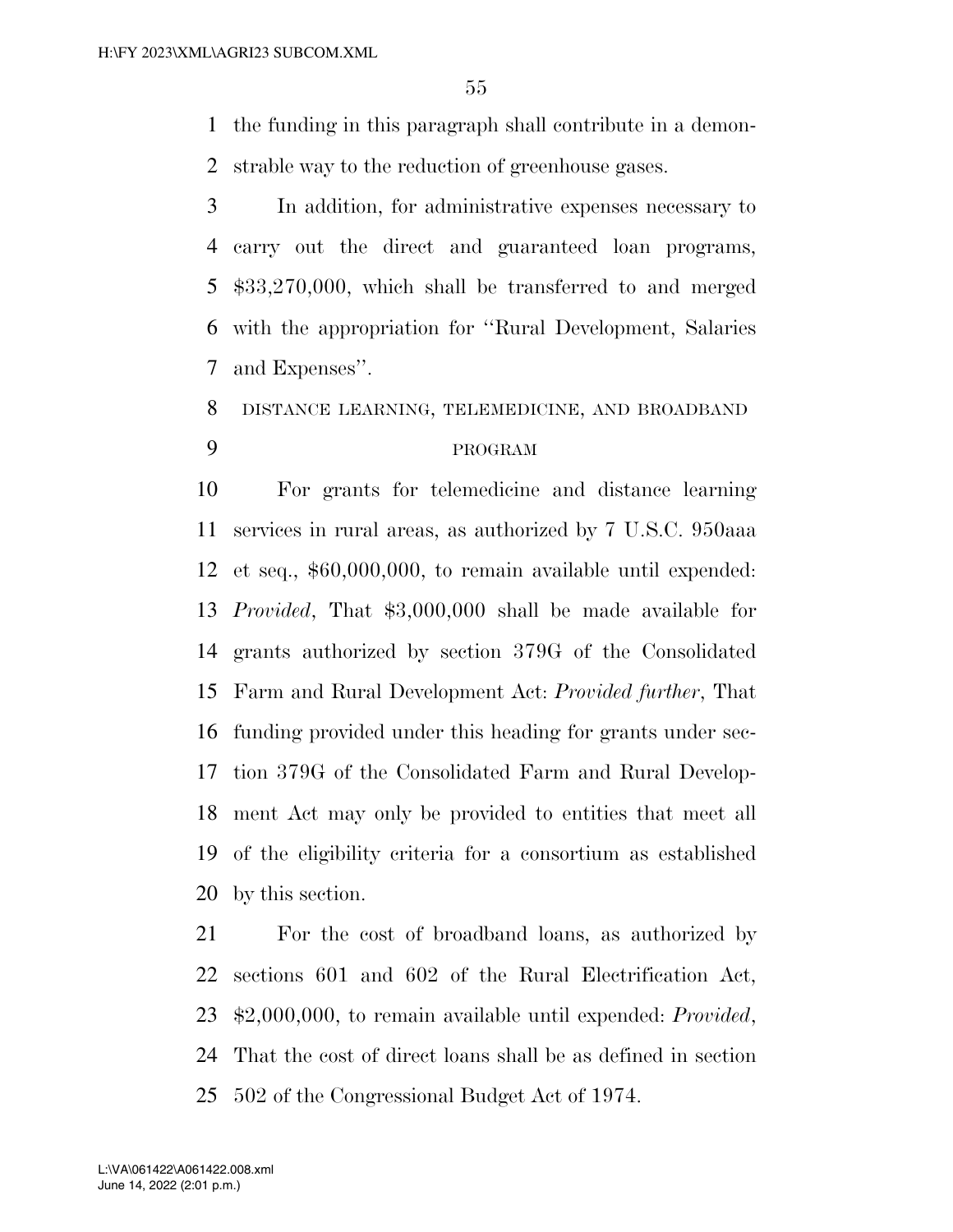For the broadband loan and grant pilot program es- tablished by section 779 of division A of the Consolidated Appropriations Act, 2018 (Public Law 115–141) under the Rural Electrification Act of 1936, as amended (7 U.S.C. 901 et seq.), \$465,513,000, to remain available until expended, of which up to \$15,513,000 shall be for the purposes, and in the amounts, specified for this ac- count in the table titled ''Community Project Funding'' in the report accompanying this Act: *Provided*, That the Secretary may award grants described in section 601(a) of the Rural Electrification Act of 1936, as amended (7 U.S.C. 950bb(a)) for the purposes of carrying out such pilot program: *Provided further*, That the cost of direct loans shall be defined in section 502 of the Congressional Budget Act of 1974: *Provided further*, That at least 90 percent of the households to be served by a project receiv- ing a loan or grant under the pilot program shall be in a rural area without sufficient access to broadband: *Pro- vided further*, That for purposes of such pilot program, a rural area without sufficient access to broadband shall be defined as twenty-five megabytes per second down- stream and three megabytes per second upstream: *Pro- vided further*, That to the extent possible, projects receiv- ing funds provided under the pilot program must build out service to at least one hundred megabytes per second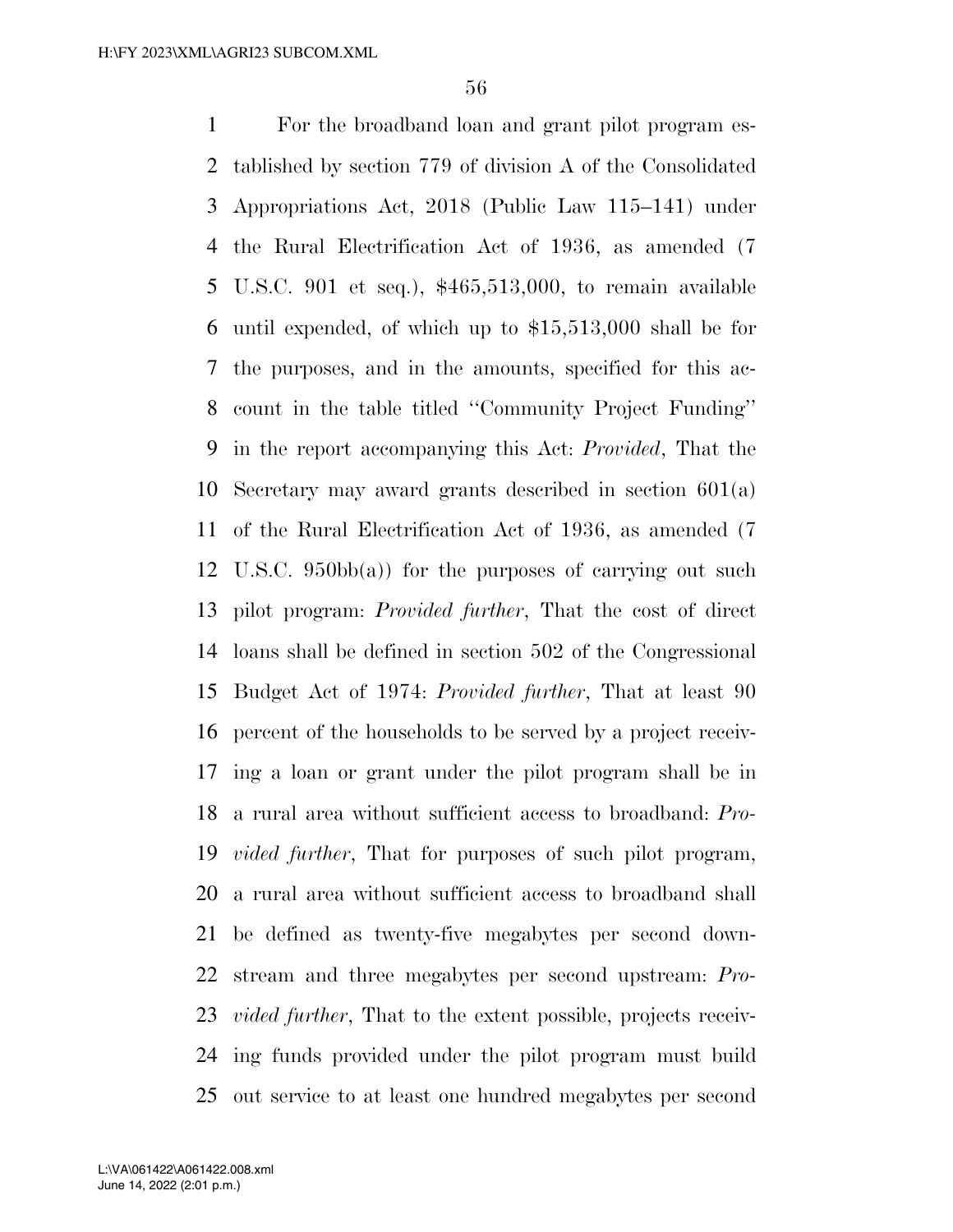downstream, and twenty megabytes per second upstream: *Provided further*, That an entity to which a loan or grant is made under the pilot program shall not use the loan or grant to overbuild or duplicate broadband service in a service area by any entity that has received a broadband loan from the Rural Utilities Service unless such service is not provided sufficient access to broadband at the min- imum service threshold: *Provided further*, That not more than four percent of the funds made available in this para- graph can be used for administrative costs to carry out the pilot program and up to three percent of funds made available in this paragraph may be available for technical assistance and pre-development planning activities to sup- port the most rural communities: *Provided further*, That the Rural Utilities Service is directed to expedite program delivery methods that would implement this paragraph: *Provided further*, That for purposes of this paragraph, the Secretary shall adhere to the notice, reporting and service area assessment requirements set forth in section 701 of the Rural Electrification Act (7 U.S.C. 950cc).

 In addition, \$35,000,000, to remain available until expended, for the Community Connect Grant Program au-thorized by 7 U.S.C. 950bb–3.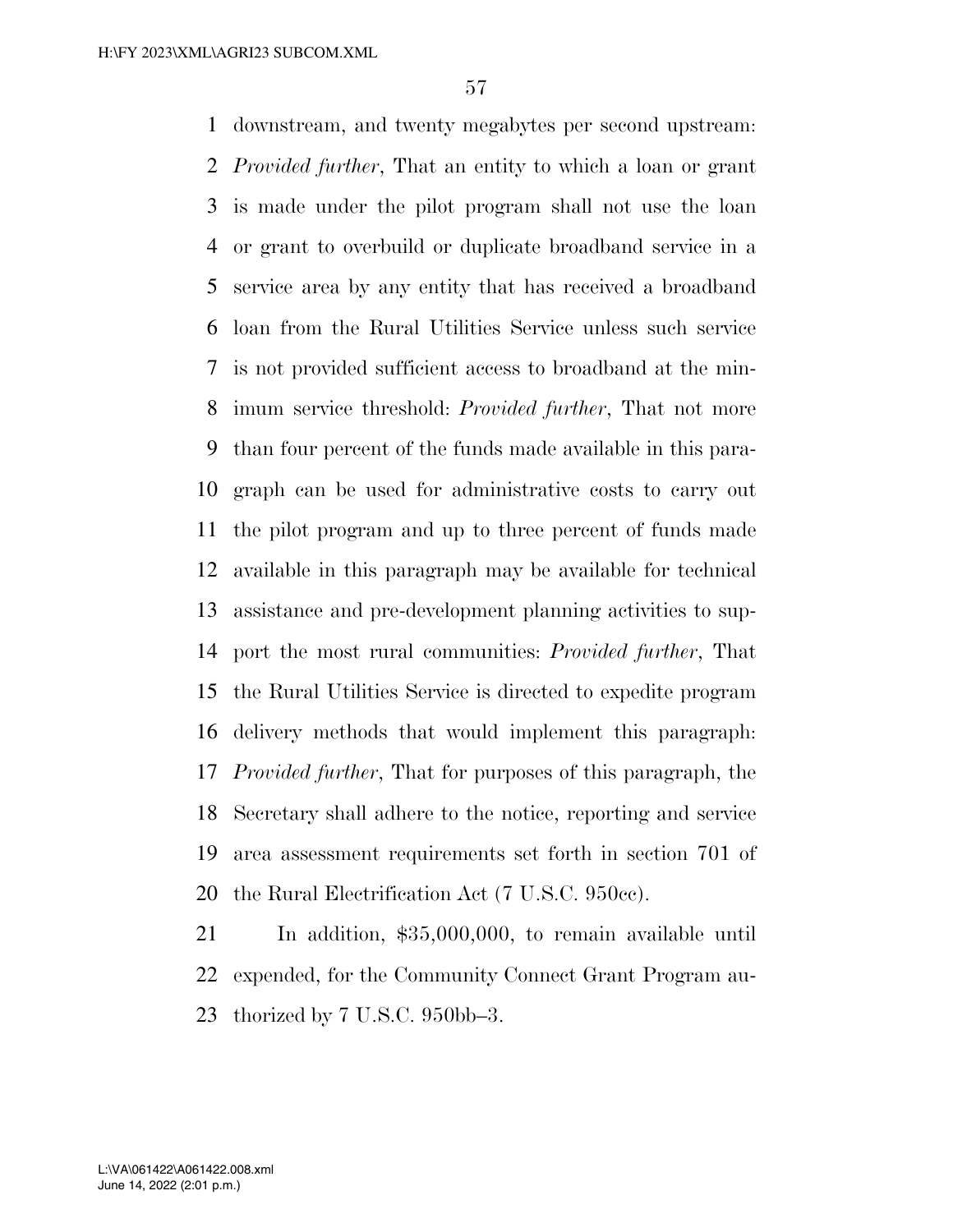| $\mathbf{1}$   | <b>TITLE IV</b>                                                    |
|----------------|--------------------------------------------------------------------|
| $\overline{2}$ | DOMESTIC FOOD PROGRAMS                                             |
| 3              | OFFICE OF THE UNDER SECRETARY FOR FOOD,                            |
| $\overline{4}$ | NUTRITION, AND CONSUMER SERVICES                                   |
| 5              | For necessary expenses of the Office of the Under                  |
| 6              | Secretary for Food, Nutrition, and Consumer Services,              |
| 7              | $$1,376,000: Provided, That funds made available by this$          |
| 8              | Act to an agency in the Food, Nutrition and Consumer               |
| 9              | Services mission area for salaries and expenses are avail-         |
| 10             | able to fund up to one administrative support staff for            |
| 11             | the Office.                                                        |
| 12             | FOOD AND NUTRITION SERVICE                                         |
| 13             | CHILD NUTRITION PROGRAMS                                           |
| 14             | (INCLUDING TRANSFERS OF FUNDS)                                     |
| 15             | For necessary expenses to carry out the Richard B.                 |
| 16             | Russell National School Lunch Act (42 U.S.C. 1751 et               |
| 17             | seq.), except section 21, and the Child Nutrition Act of           |
|                | 18 1966 (42 U.S.C. 1771 et seq.), except sections 17 and           |
| 19             | 21; $*28,619,957,000$ to remain available through Sep-             |
| 20             | tember 30, 2024, of which such sums as are made avail-             |
| 21             | able under section $14222(b)(1)$ of the Food, Conservation,        |
| 22             | and Energy Act of 2008 (Public Law 110–246), as                    |
| 23             | amended by this Act, shall be merged with and available            |
| 24             | for the same time period and purposes as provided herein:          |
| 25             | <i>Provided</i> , That of the total amount available, \$20,162,000 |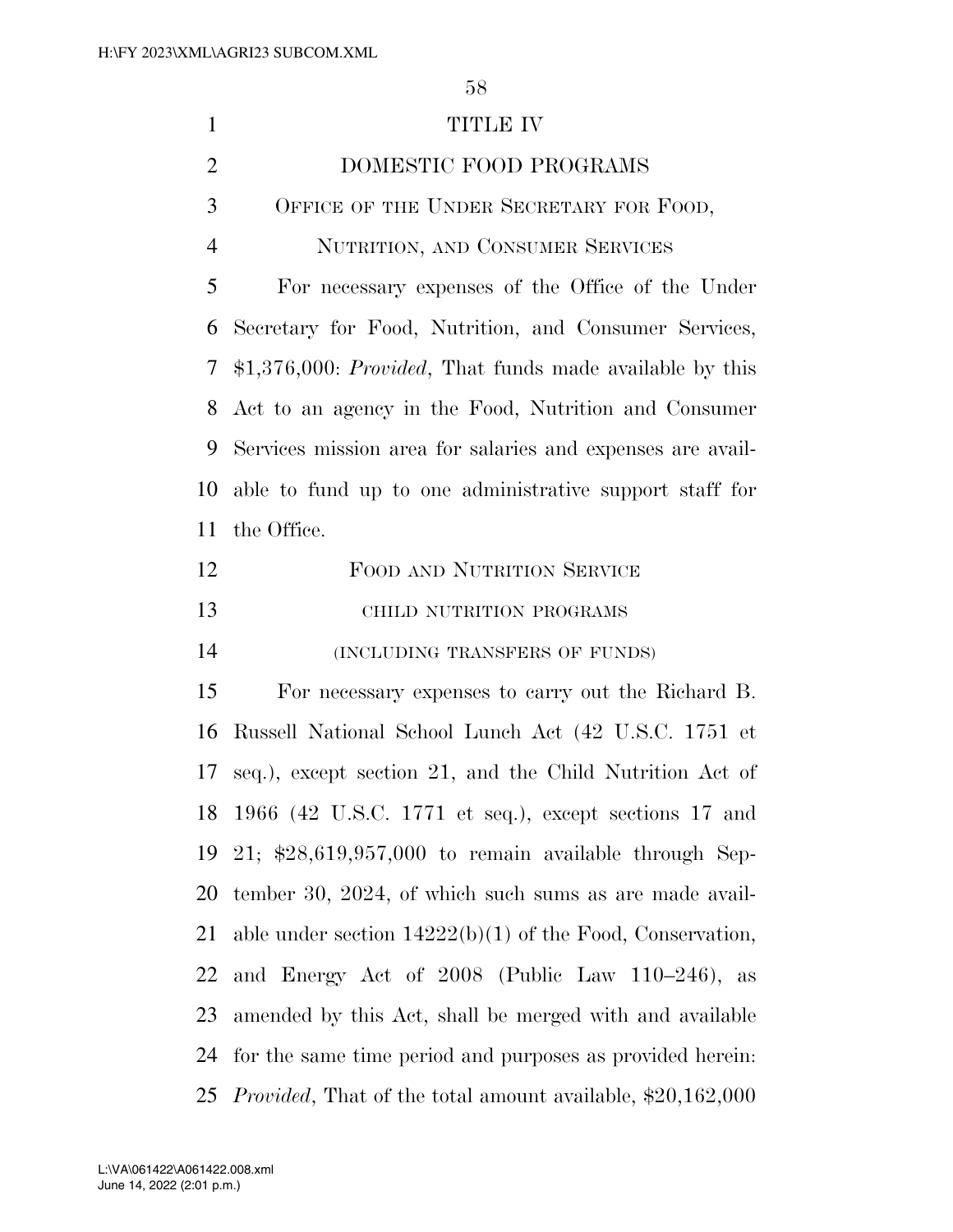shall be available to carry out section 19 of the Child Nu- trition Act of 1966 (42 U.S.C. 1771 et seq.): *Provided further*, That of the total amount available, \$21,005,000 shall be available to carry out studies and evaluations and shall remain available until expended: *Provided further*, That of the total amount available, \$12,000,000 shall re-7 main available until expended to carry out section  $18(g)$  of the Richard B. Russell National School Lunch Act (42 U.S.C. 1769(g)): *Provided further*, That notwithstanding 10 section  $18(g)(3)(C)$  of the Richard B. Russell National 11 School Lunch Act  $(42 \text{ U.S.C. } 1769(g)(3)(e))$ , the total grant amount provided to a farm to school grant recipient in fiscal year 2023 shall not exceed \$500,000: *Provided further*, That of the total amount available, \$40,000,000 shall be available to provide competitive grants to State agencies for subgrants to local educational agencies and schools to purchase the equipment, with a value of greater than \$1,000, needed to serve healthier meals, improve food safety, and to help support the establishment, mainte- nance, or expansion of the school breakfast program: *Pro- vided further*, That of the total amount available, \$50,000,000 shall remain available until expended to carry out section 749(g) of the Agriculture Appropriations Act of 2010 (Public Law 111–80): *Provided further*, That of the total amount available, \$10,000,000 shall be available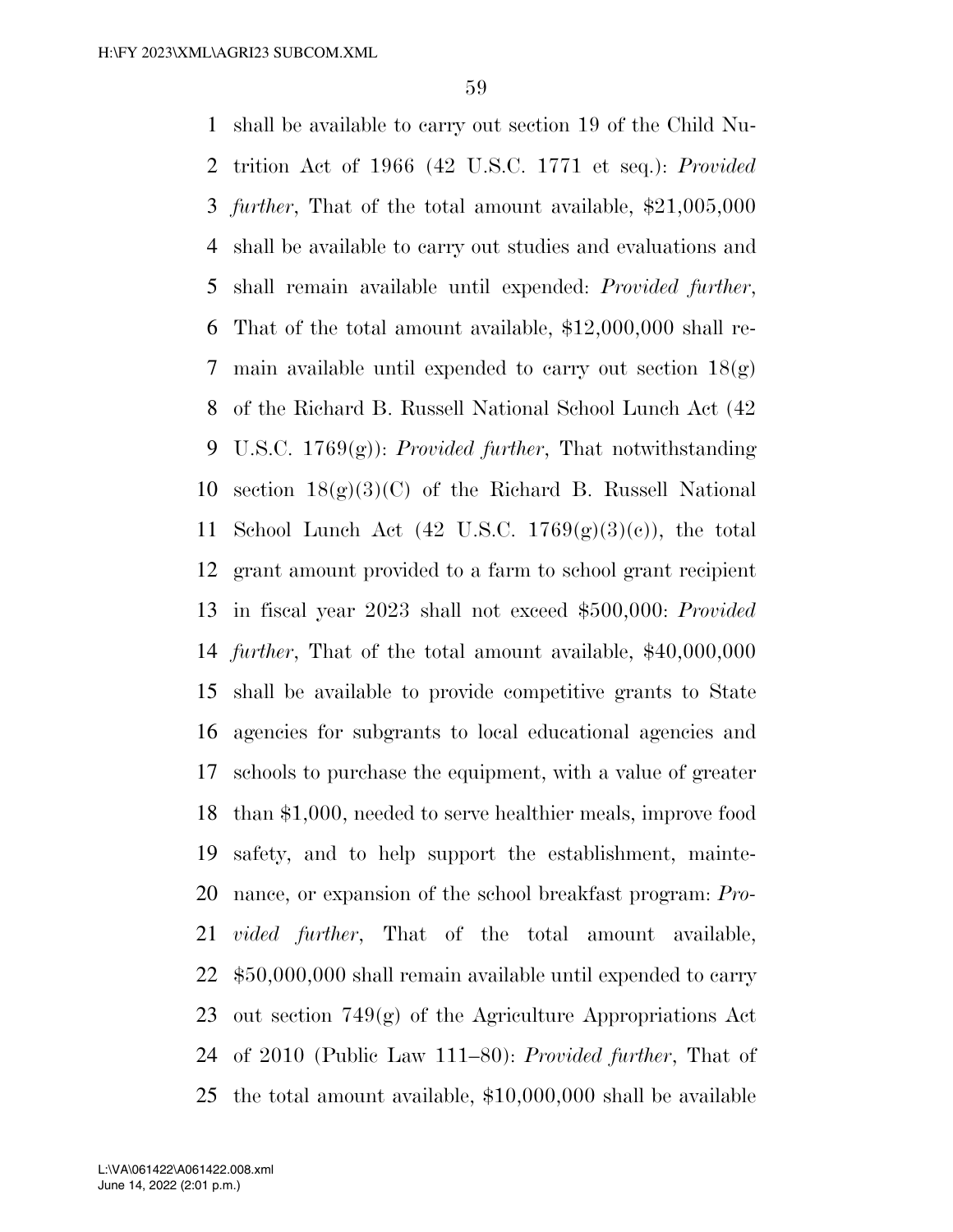until September 30, 2024 to carry out section 23 of the Child Nutrition Act of 1966 (42 U.S.C. 1793), of which \$2,000,000 shall be for grants under such section to the Commonwealth of Puerto Rico, the Commonwealth of the Northern Mariana Islands, the United States Virgin Is- lands, Guam, and American Samoa: *Provided further*, That section 26(d) of the Richard B. Russell National School Lunch Act (42 U.S.C. 1769g(d)) is amended in the first sentence by striking ''2010 through 2023'' and inserting ''2010 through 2024'': *Provided further*, That section 9(h)(3) of the Richard B. Russell National School Lunch Act (42 U.S.C. 1758(h)(3)) is amended in the first sentence by striking ''For fiscal year 2022'' and inserting ''For fiscal year 2023'': *Provided further*, That section 9(h)(4) of the Richard B. Russell National School Lunch 16 Act (42 U.S.C. 1758 $(h)(4)$ ) is amended in the first sen- tence by striking ''For fiscal year 2022'' and inserting ''For fiscal year 2023''.

# SPECIAL SUPPLEMENTAL NUTRITION PROGRAM FOR

## WOMEN, INFANTS, AND CHILDREN (WIC)

 For necessary expenses to carry out the special sup- plemental nutrition program as authorized by section 17 of the Child Nutrition Act of 1966 (42 U.S.C. 1786), \$6,000,000,000, to remain available through September 30, 2024: *Provided*, That notwithstanding section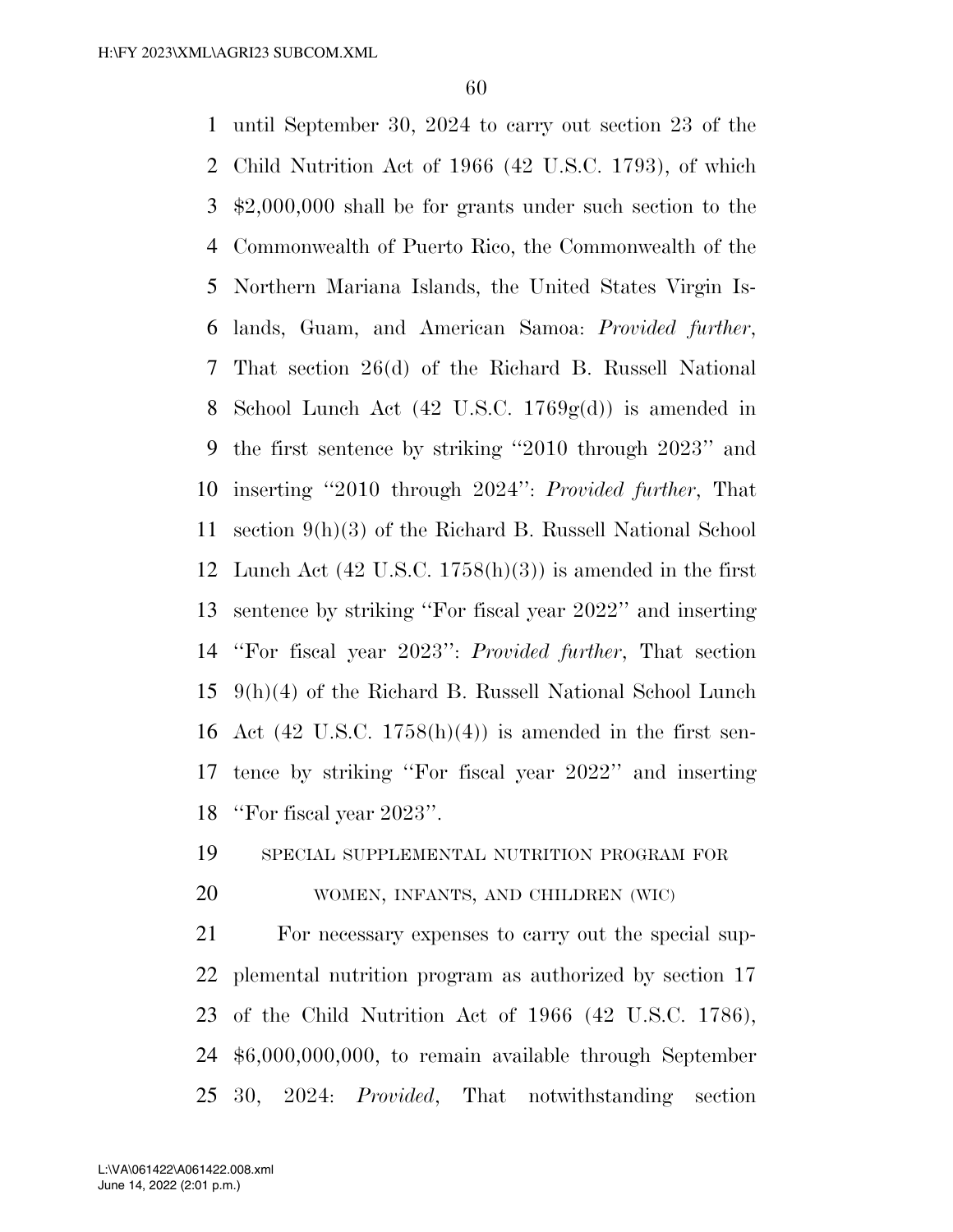17(h)(10) of the Child Nutrition Act of 1966 (42 U.S.C. 1786(h)(10)), not less than \$90,000,000 shall be used for breastfeeding peer counselors and other related activities, and \$14,000,000 shall be used for infrastructure: *Pro- vided further*, That the Secretary shall use funds made available under this heading to increase the amount of a cash-value voucher for women and children participants to an amount recommended by the National Academies of Science, Engineering and Medicine and adjusted for in- flation: *Provided further,* That none of the funds provided in this account shall be available for the purchase of infant formula except in accordance with the cost containment and competitive bidding requirements specified in section 17 of such Act: *Provided further*, That none of the funds provided shall be available for activities that are not fully reimbursed by other Federal Government departments or agencies unless authorized by section 17 of such Act: *Pro- vided further*, That upon termination of a federally man- dated vendor moratorium and subject to terms and condi- tions established by the Secretary, the Secretary may 21 waive the requirement at 7 CFR  $246.12(g)(6)$  at the re-quest of a State agency.

SUPPLEMENTAL NUTRITION ASSISTANCE PROGRAM

 For necessary expenses to carry out the Food and Nutrition Act of 2008 (7 U.S.C. 2011 et seq.),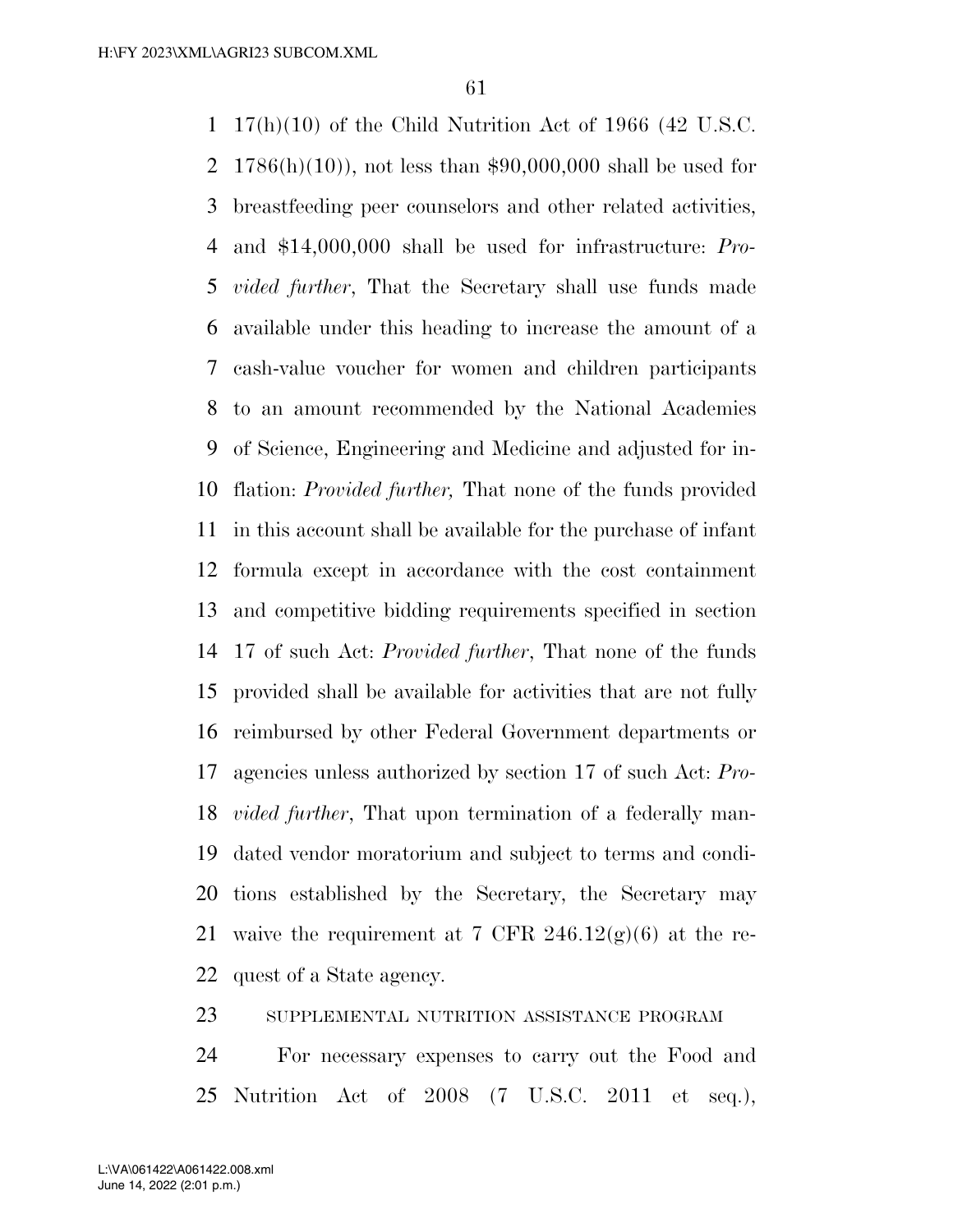\$111,180,895,000, of which \$3,000,000,000, to remain available through September 30, 2025, shall be placed in reserve for use only in such amounts and at such times as may become necessary to carry out program operations: *Provided*, That funds provided herein shall be expended in accordance with section 16 of the Food and Nutrition Act of 2008: *Provided further*, That of the funds made available under this heading, \$998,000 may be used to provide nutrition education services to State agencies and Federally Recognized Tribes participating in the Food Distribution Program on Indian Reservations: *Provided further*, That of the funds made available under this head- ing, \$3,000,000, to remain available until September 30, 2024, shall be used to carry out section 4003(b) of Public Law 115–334 relating to demonstration projects for tribal organizations: *Provided further*, That this appropriation shall be subject to any work registration or workfare re- quirements as may be required by law: *Provided further*, That funds made available for Employment and Training under this heading shall remain available through Sep- tember 30, 2024: *Provided further*, That funds made avail-22 able under this heading for section  $28(d)(1)$ , section  $4(b)$ , and section 27(a) of the Food and Nutrition Act of 2008 shall remain available through September 30, 2024: *Pro-vided further*, That none of the funds made available under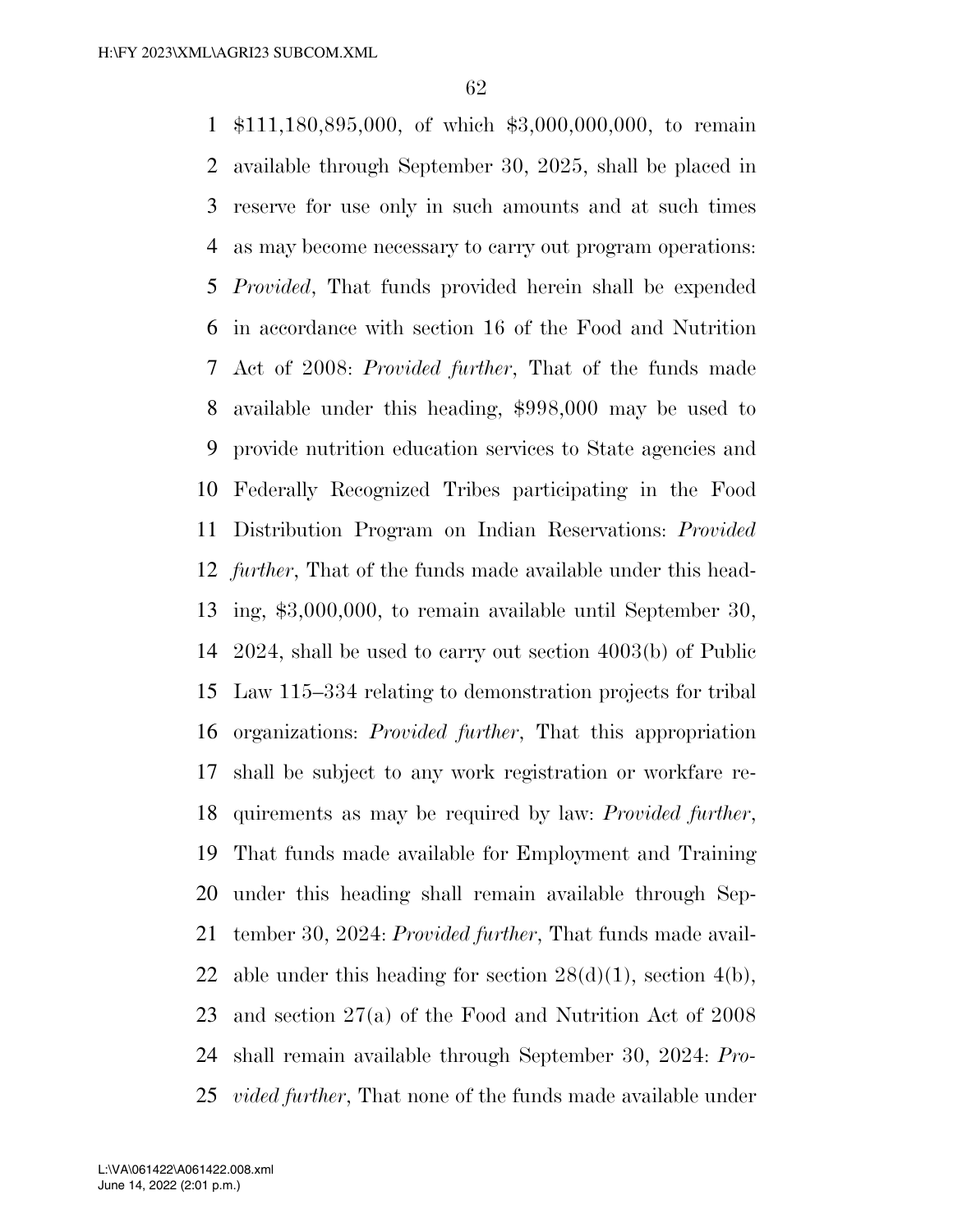this heading may be obligated or expended in contraven- tion of section 213A of the Immigration and Nationality Act (8 U.S.C. 1183A): *Provided further*, That funds made available under this heading may be used to enter into contracts and employ staff to conduct studies, evaluations, or to conduct activities related to program integrity pro- vided that such activities are authorized by the Food and Nutrition Act of 2008.

 For making, after June 30 of the current fiscal year, benefit payments to individuals, and payments to States or other non-Federal entities, pursuant to the Food and Nutrition Act of 2008 (7 U.S.C. 2011 et seq.), for unan- ticipated costs incurred for the last three months of the fiscal year, such sums as may be necessary.

#### COMMODITY ASSISTANCE PROGRAM

 For necessary expenses to carry out disaster assist- ance and the Commodity Supplemental Food Program as authorized by section 4(a) of the Agriculture and Con- sumer Protection Act of 1973 (7 U.S.C. 612c note); the Emergency Food Assistance Act of 1983; special assist- ance for the nuclear affected islands, as authorized by sec- tion 103(f)(2) of the Compact of Free Association Amend- ments Act of 2003 (Public Law 108–188); and the Farm- ers' Market Nutrition Program, as authorized by section 17(m) of the Child Nutrition Act of 1966, \$469,710,000,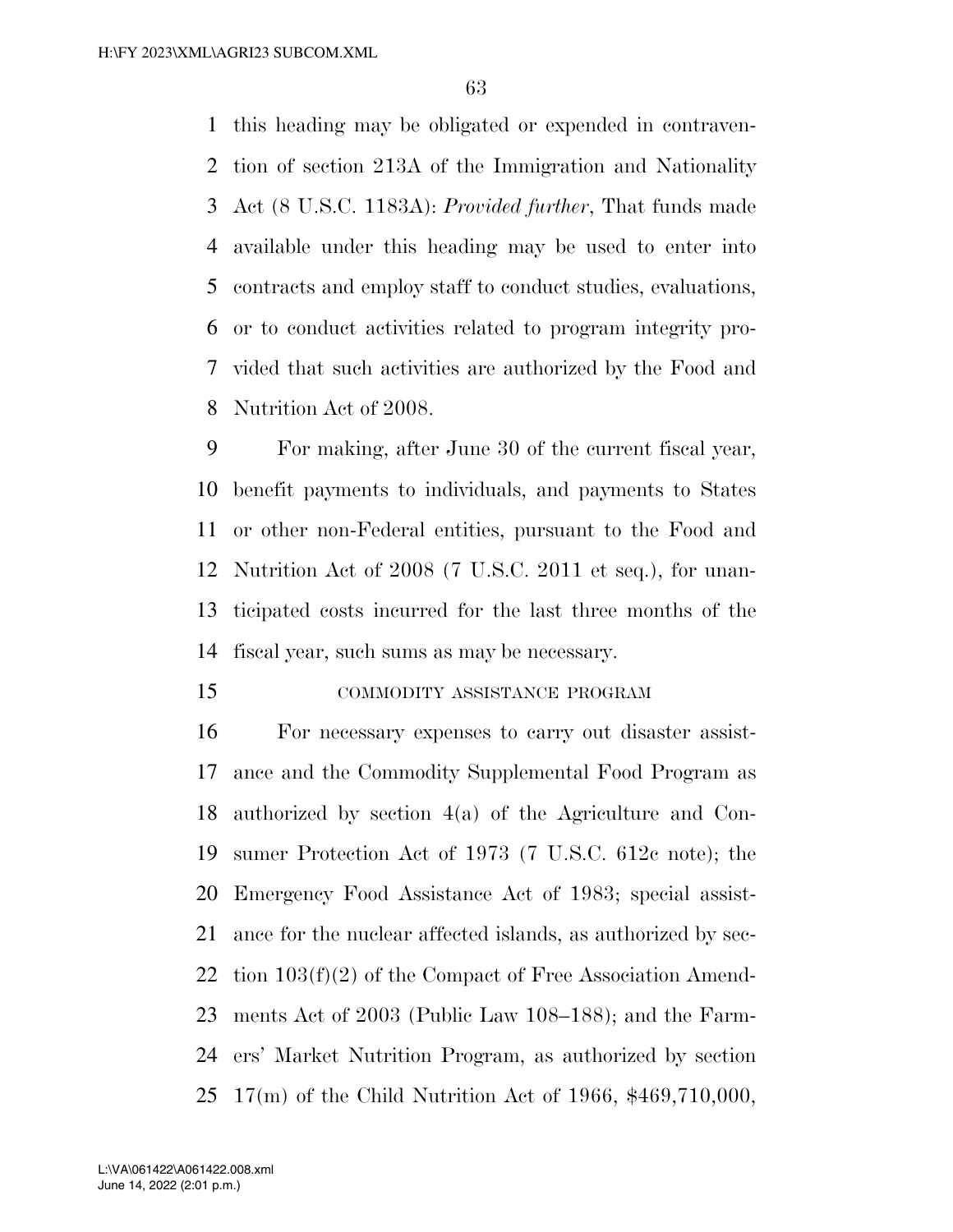to remain available through September 30, 2024: *Pro- vided*, That none of these funds shall be available to reim- burse the Commodity Credit Corporation for commodities donated to the program: *Provided further*, That notwith- standing any other provision of law, effective with funds made available in fiscal year 2023 to support the Seniors Farmers' Market Nutrition Program, as authorized by section 4402 of the Farm Security and Rural Investment Act of 2002, such funds shall remain available through September 30, 2024: *Provided further*, That of the funds made available under section 27(a) of the Food and Nutri-12 tion Act of (7 U.S.C.  $2036(a)$ ), the Secretary may use up to 20 percent for costs associated with the distribu-tion of commodities.

# NUTRITION PROGRAMS ADMINISTRATION

 For necessary administrative expenses of the Food and Nutrition Service for carrying out any domestic nutri- tion assistance program, \$231,378,000: *Provided*, That of the funds provided herein, \$2,000,000 shall be used for the purposes of section 4404 of Public Law 107–171, as amended by section 4401 of Public Law 110–246.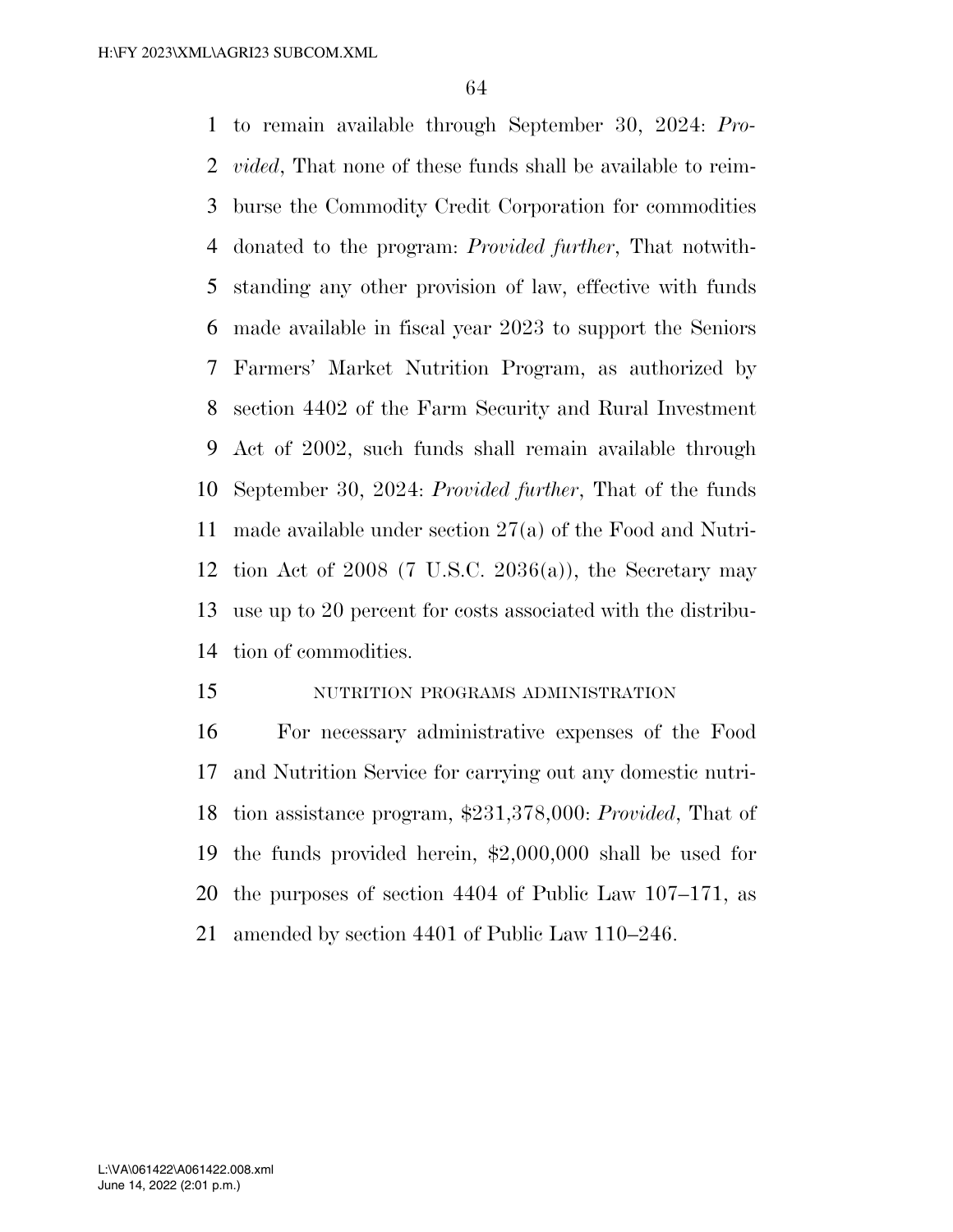| $\mathbf{1}$   | <b>TITLE V</b>                                                 |
|----------------|----------------------------------------------------------------|
| $\overline{2}$ | FOREIGN ASSISTANCE AND RELATED                                 |
| 3              | PROGRAMS                                                       |
| $\overline{4}$ | OFFICE OF THE UNDER SECRETARY FOR TRADE AND                    |
| 5              | FOREIGN AGRICULTURAL AFFAIRS                                   |
| 6              | For necessary expenses of the Office of the Under              |
| 7              | Secretary for Trade and Foreign Agricultural Affairs,          |
| 8              | \$932,000: <i>Provided</i> , That funds made available by this |
| 9              | Act to any agency in the Trade and Foreign Agricultural        |
| 10             | Affairs mission area for salaries and expenses are avail-      |
|                | 11 able to fund up to one administrative support staff for     |
| 12             | the Office.                                                    |
| 13             | OFFICE OF CODEX ALIMENTARIUS                                   |
| 14             | For necessary expenses of the Office of Codex                  |
| 15             | Alimentarius, \$4,922,000, including not to exceed             |
| 16             | \$40,000 for official reception and representation expenses.   |
| 17             | FOREIGN AGRICULTURAL SERVICE                                   |
| 18             | SALARIES AND EXPENSES                                          |
| 19             | (INCLUDING TRANSFERS OF FUNDS)                                 |
| 20             | For necessary expenses of the Foreign Agricultural             |
| 21             | Service, including not to exceed $$250,000$ for representa-    |
| 22             | tion allowances and for expenses pursuant to section 8 of      |
| 23             | the Act approved August 3, $1956$ (7 U.S.C. 1766),             |
| 24             | $$234,913,000$ , of which no more than 6 percent shall re-     |
| 25             | main available until September 30, 2024, for overseas op-      |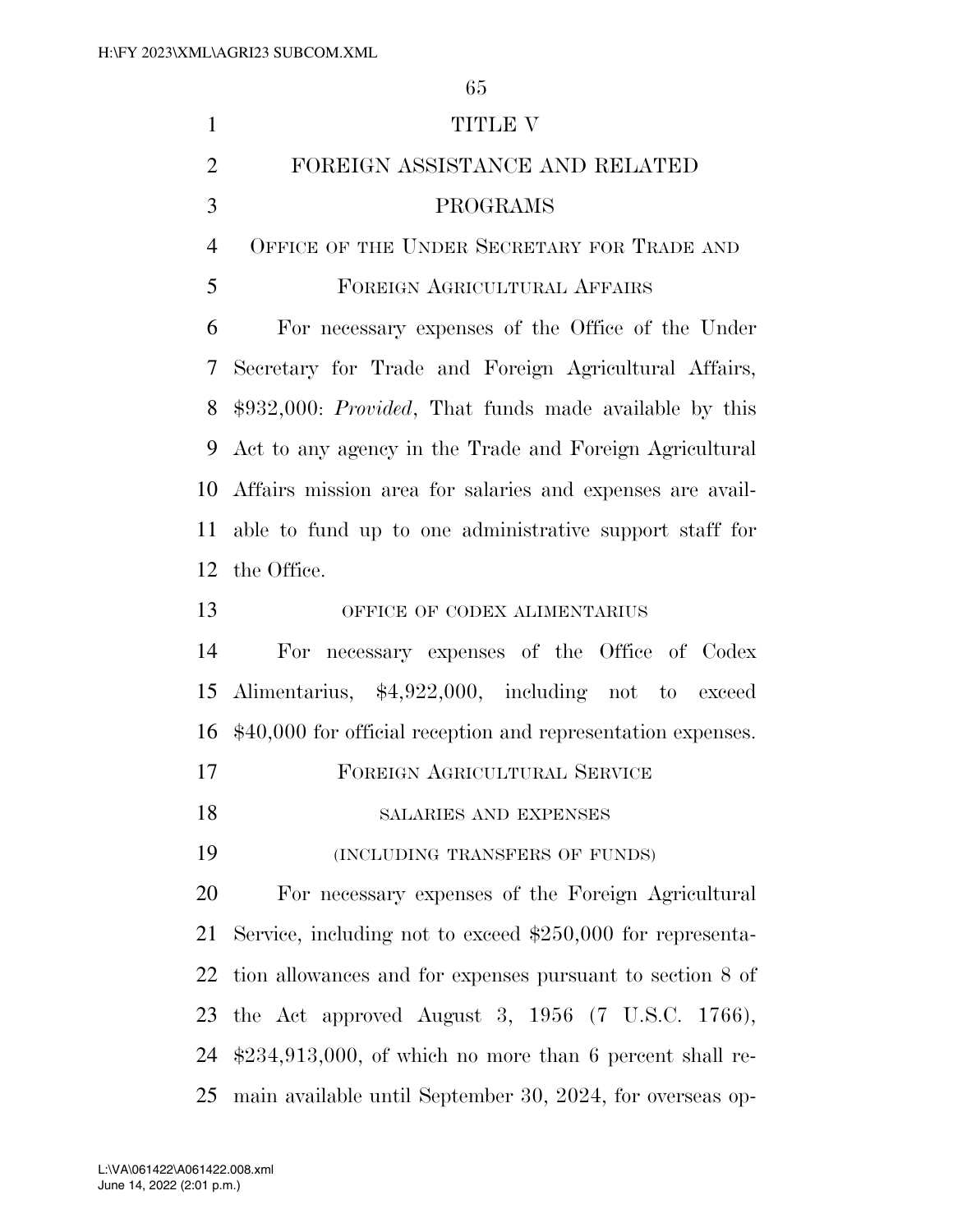erations to include the payment of locally employed staff: *Provided*, That the Service may utilize advances of funds, or reimburse this appropriation for expenditures made on behalf of Federal agencies, public and private organiza- tions and institutions under agreements executed pursu- ant to the agricultural food production assistance pro- grams (7 U.S.C. 1737) and the foreign assistance pro- grams of the United States Agency for International De- velopment: *Provided further*, That funds made available for middle-income country training programs, funds made available for the Borlaug International Agricultural Science and Technology Fellowship program, and up to \$2,000,000 of the Foreign Agricultural Service appropria- tion solely for the purpose of offsetting fluctuations in international currency exchange rates, subject to docu- mentation by the Foreign Agricultural Service, shall re-main available until expended.

## 18 FOOD FOR PEACE TITLE II GRANTS

 For expenses during the current fiscal year, not oth- erwise recoverable, and unrecovered prior years' costs, in- cluding interest thereon, under the Food for Peace Act (Public Law 83–480), for commodities supplied in connec- tion with dispositions abroad under title II of said Act, \$1,800,000,000, to remain available until expended.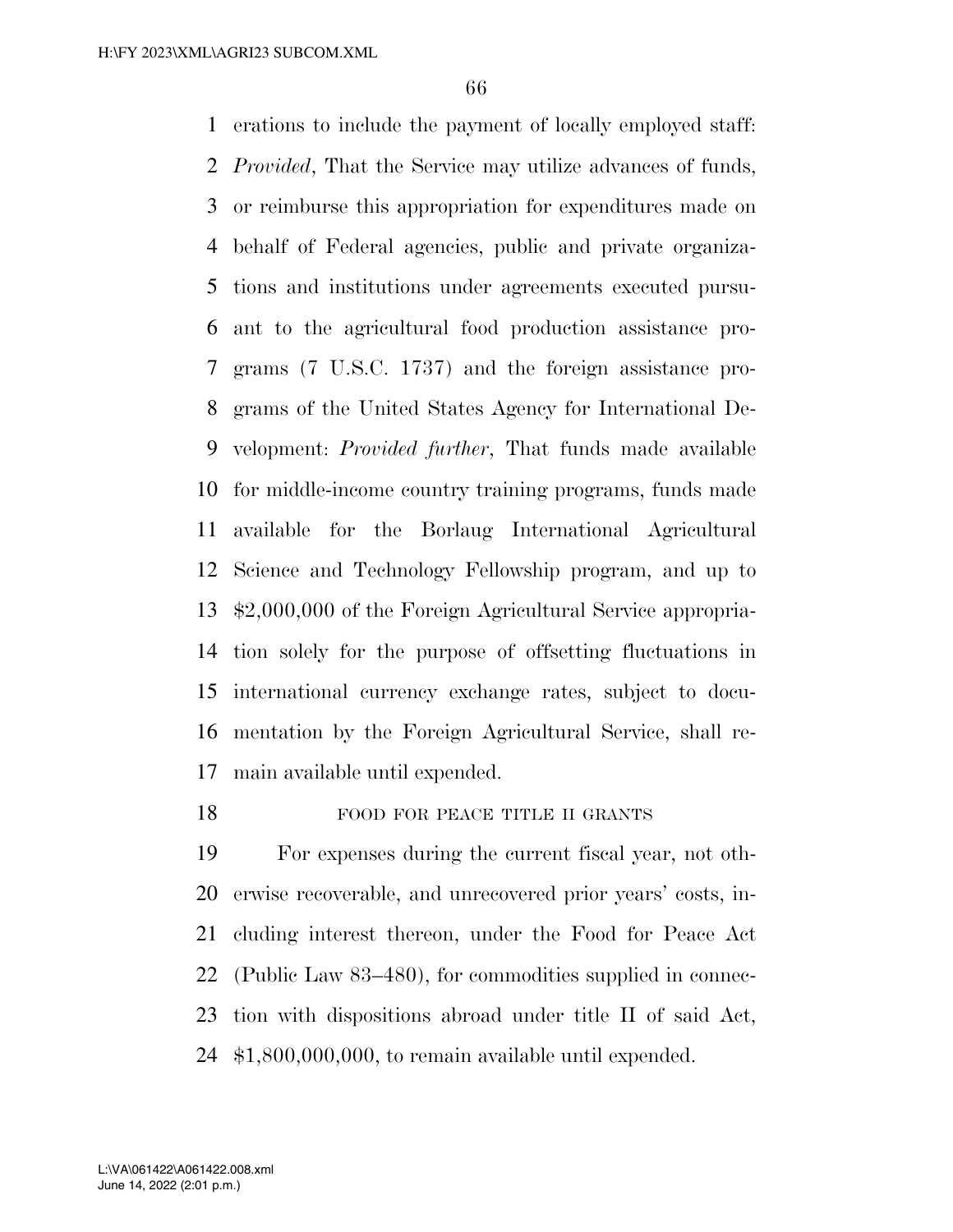MCGOVERN-DOLE INTERNATIONAL FOOD FOR EDUCATION

## 2 AND CHILD NUTRITION PROGRAM GRANTS

 For necessary expenses to carry out the provisions of section 3107 of the Farm Security and Rural Invest- ment Act of 2002 (7 U.S.C. 1736o–1), \$265,000,000, to remain available until expended: *Provided*, That the Com- modity Credit Corporation is authorized to provide the services, facilities, and authorities for the purpose of im- plementing such section, subject to reimbursement from amounts provided herein: *Provided further*, That of the amount made available under this heading, not more than 10 percent, but not less than \$26,500,000, shall remain available until expended to purchase agricultural commod-14 ities as described in subsection  $3107(a)(2)$  of the Farm Security and Rural Investment Act of 2002 (7 U.S.C.  $17360-1(a)(2)$ ).

# COMMODITY CREDIT CORPORATION EXPORT (LOANS)

CREDIT GUARANTEE PROGRAM ACCOUNT

(INCLUDING TRANSFERS OF FUNDS)

 For administrative expenses to carry out the Com- modity Credit Corporation's Export Guarantee Program, GSM 102 and GSM 103, \$6,063,000, to cover common overhead expenses as permitted by section 11 of the Com- modity Credit Corporation Charter Act and in conformity with the Federal Credit Reform Act of 1990, which shall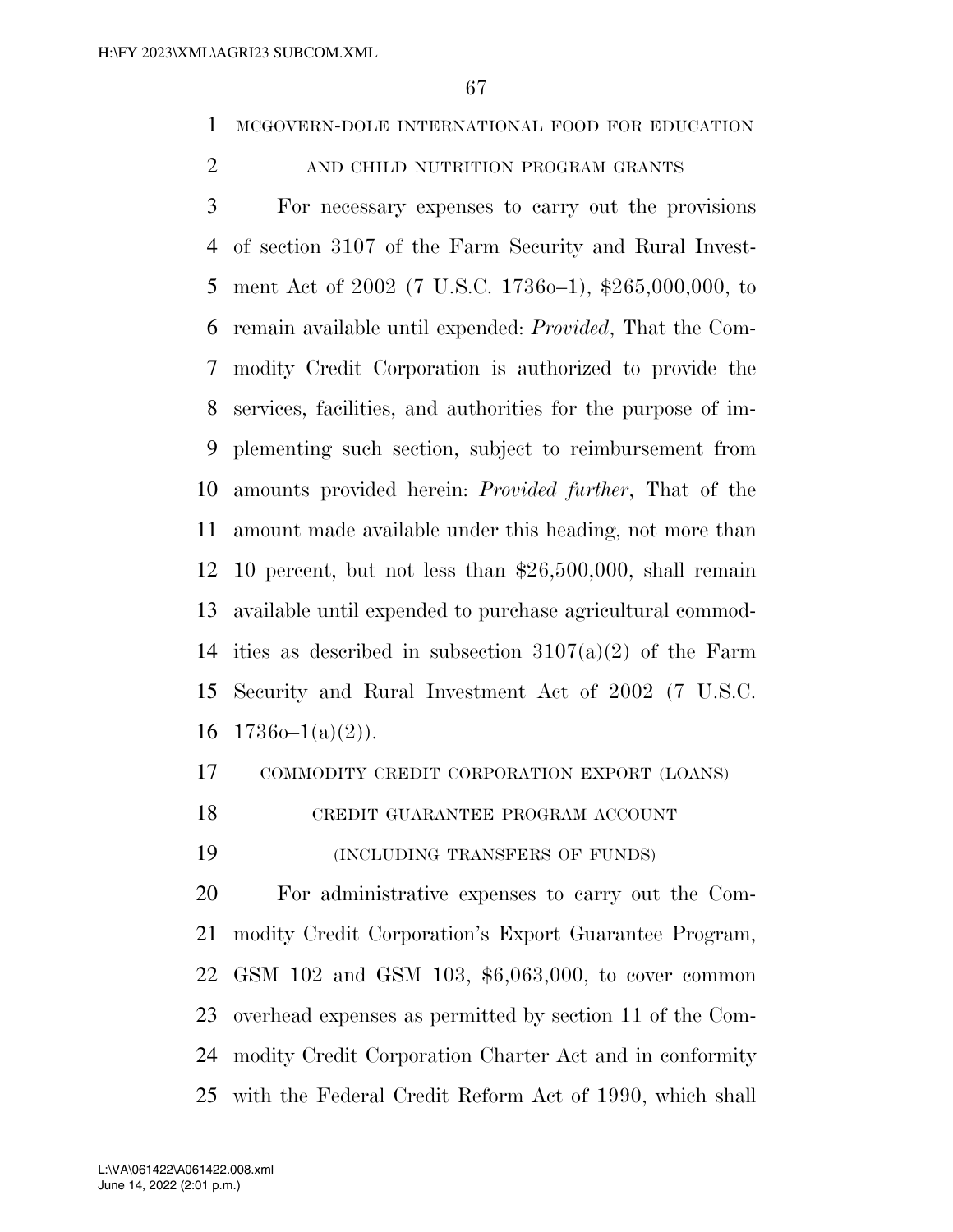| $\mathbf{1}$   | be transferred to and merged with the appropriation for       |
|----------------|---------------------------------------------------------------|
| $\overline{2}$ | "Foreign Agricultural Service, Salaries and Expenses".        |
| 3              | TITLE VI                                                      |
| $\overline{4}$ | RELATED AGENCIES AND FOOD AND DRUG                            |
| 5              | ADMINISTRATION                                                |
| 6              | DEPARTMENT OF HEALTH AND HUMAN SERVICES                       |
| 7              | FOOD AND DRUG ADMINISTRATION                                  |
| 8              | SALARIES AND EXPENSES                                         |
| 9              | (INCLUDING TRANSFERS OF FUNDS)                                |
| 10             | For necessary expenses of the Food and Drug Ad-               |
| 11             | ministration, including hire and purchase of passenger        |
| 12             | motor vehicles; for payment of space rental and related       |
| 13             | costs pursuant to Public Law 92–313 for programs and          |
| 14             | activities of the Food and Drug Administration which are      |
| 15             | included in this Act; for rental of special purpose space     |
| 16             | in the District of Columbia or elsewhere; in addition to      |
|                | 17 amounts appropriated to the FDA Innovation Account, for    |
| 18             | carrying out the activities described in section $1002(b)(4)$ |
| 19             | of the 21st Century Cures Act (Public Law $114-255$ ); for    |
| 20             | miscellaneous and emergency expenses of enforcement ac-       |
| 21             | tivities, authorized and approved by the Secretary and to     |
| 22             | be accounted for solely on the Secretary's certificate, not   |
| 23             | to exceed $$25,000$ ; and notwithstanding section 521 of      |
|                | 24 Public Law 107–188; \$6,483,171,000: Provided, That of     |
| 25             | the amount provided under this heading, $$1,224,132,000$      |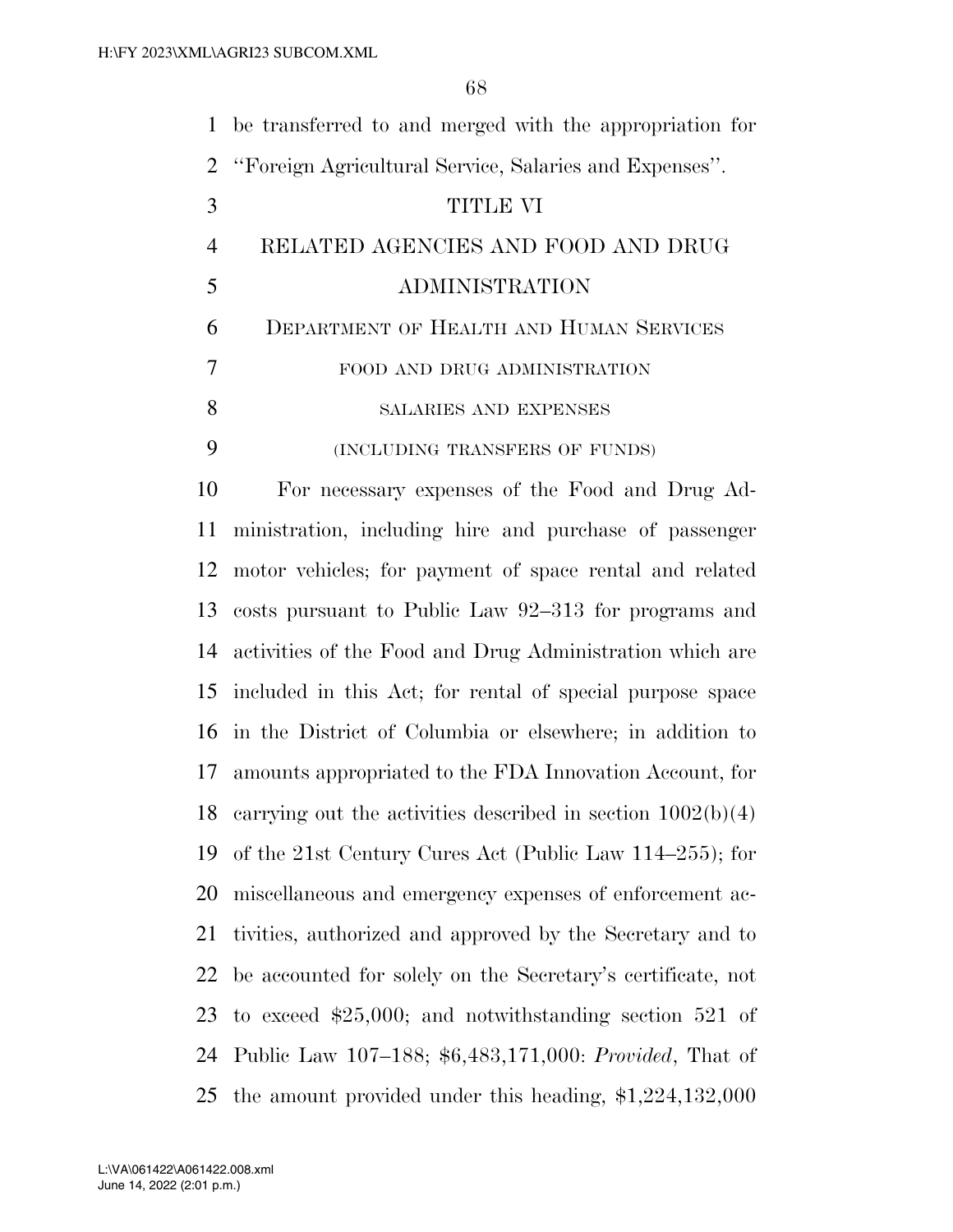shall be derived from prescription drug user fees author- ized by 21 U.S.C. 379h, and shall be credited to this ac- count and remain available until expended; \$248,342,000 shall be derived from medical device user fees authorized by 21 U.S.C. 379j, and shall be credited to this account and remain available until expended; \$550,449,000 shall be derived from human generic drug user fees authorized by 21 U.S.C. 379j–42, and shall be credited to this ac- count and remain available until expended; \$40,841,000 shall be derived from biosimilar biological product user fees authorized by 21 U.S.C. 379j–52, and shall be cred- ited to this account and remain available until expended; \$32,238,000 shall be derived from animal drug user fees authorized by 21 U.S.C. 379j–12, and shall be credited to this account and remain available until expended; \$29,459,000 shall be derived from generic new animal drug user fees authorized by 21 U.S.C. 379j–21, and shall be credited to this account and remain available until ex- pended; \$712,000,000 shall be derived from tobacco prod- uct user fees authorized by 21 U.S.C. 387s, and shall be credited to this account and remain available until ex- pended: *Provided further*, That in addition to and notwith- standing any other provision under this heading, amounts collected for prescription drug user fees, medical device user fees, human generic drug user fees, biosimilar biologi-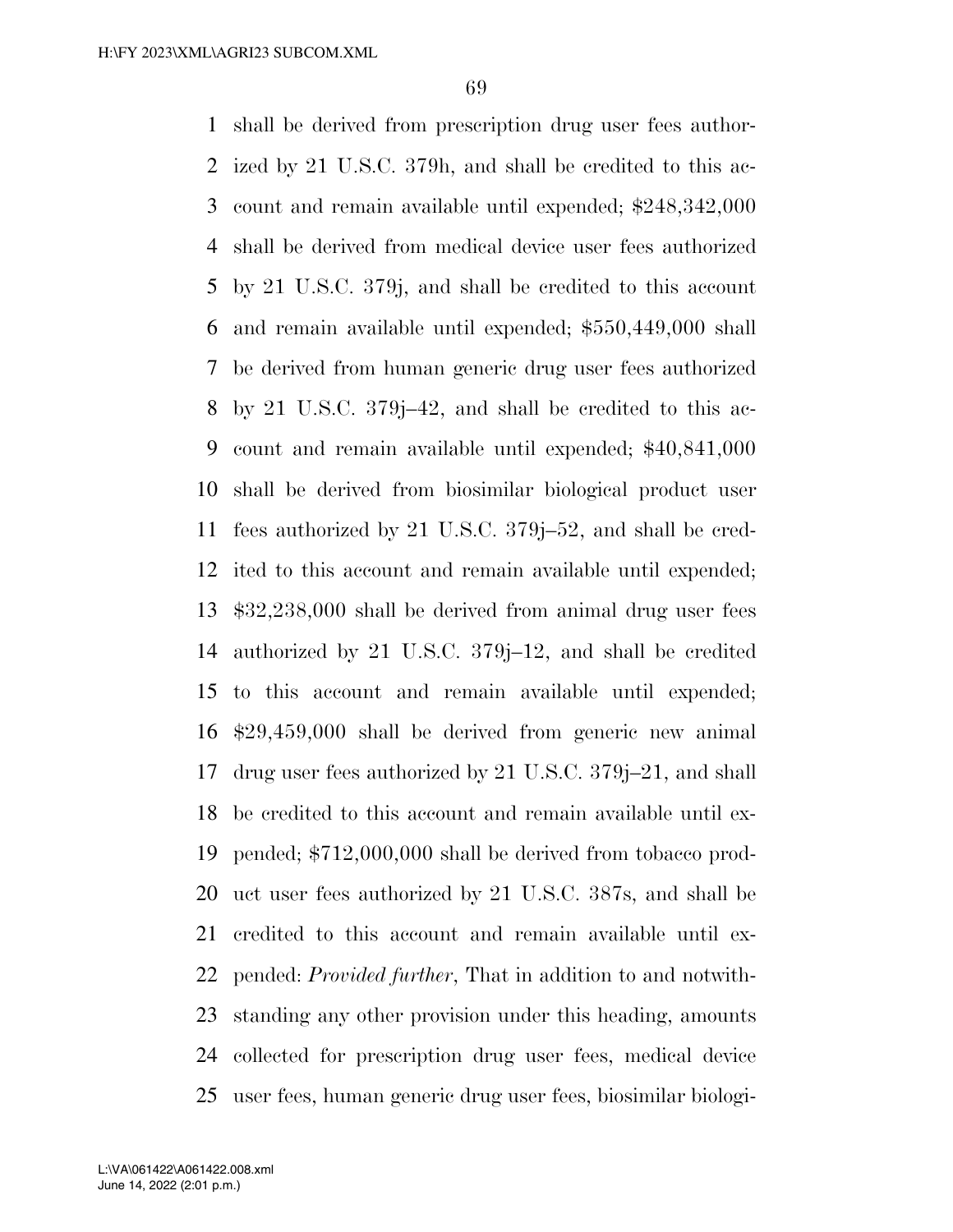cal product user fees, animal drug user fees, and generic new animal drug user fees that exceed the respective fiscal year 2023 limitations are appropriated and shall be cred- ited to this account and remain available until expended: *Provided further*, That fees derived from prescription drug, medical device, human generic drug, biosimilar biological product, animal drug, and generic new animal drug as- sessments for fiscal year 2023, including any such fees collected prior to fiscal year 2023 but credited for fiscal year 2023, shall be subject to the fiscal year 2023 limita- tions: *Provided further*, That the Secretary may accept payment during fiscal year 2023 of user fees specified under this heading and authorized for fiscal year 2024, prior to the due date for such fees, and that amounts of such fees assessed for fiscal year 2024 for which the Sec- retary accepts payment in fiscal year 2023 shall not be included in amounts under this heading: *Provided further*, That none of these funds shall be used to develop, estab- lish, or operate any program of user fees authorized by 31 U.S.C. 9701: *Provided further*, That of the total amount appropriated: (1) \$1,243,007,000 shall be for the Center for Food Safety and Applied Nutrition and related field activities in the Office of Regulatory Affairs, of which no less than \$15,000,000 shall be used for inspections of foreign seafood manufacturers and field examinations of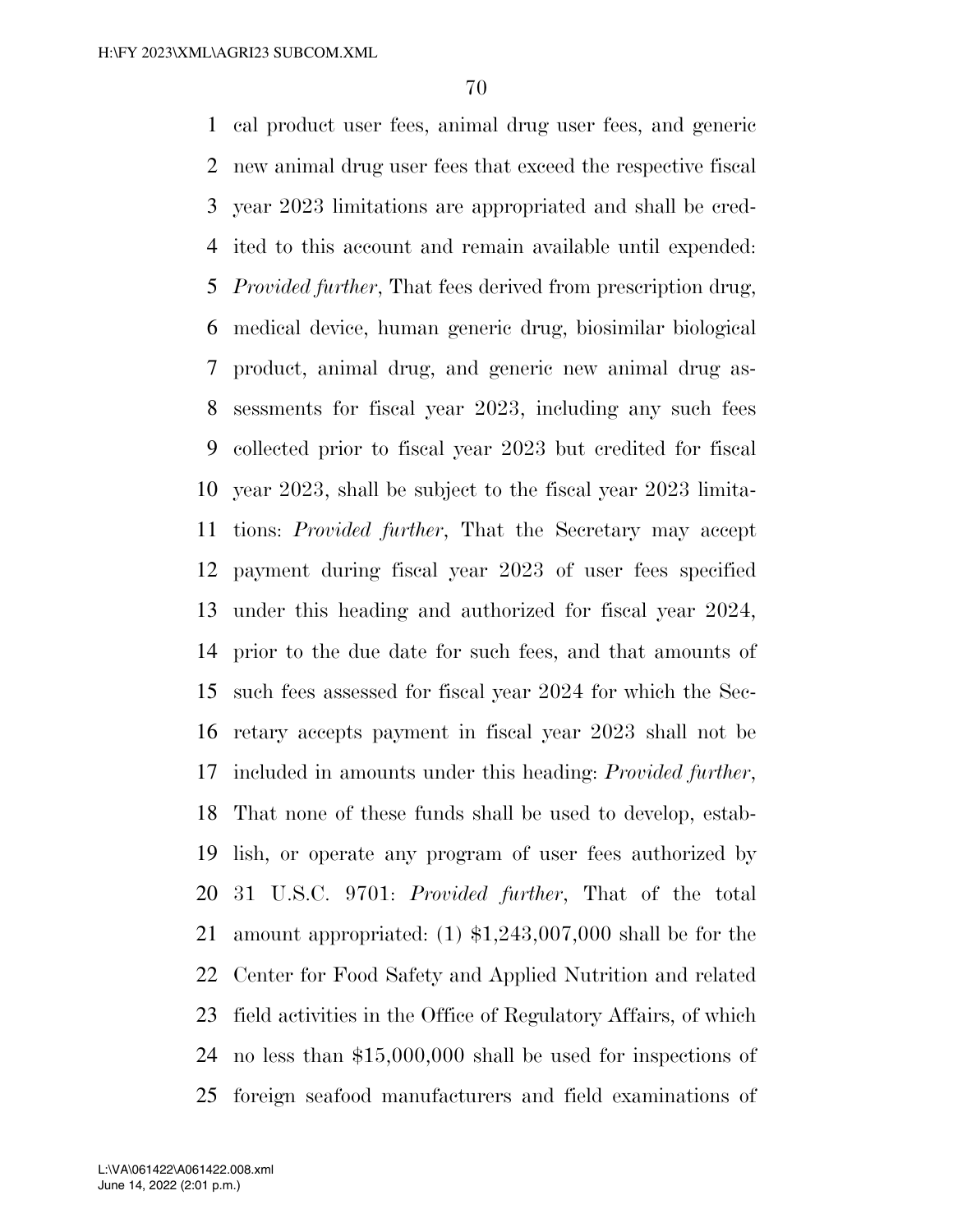imported seafood; (2) \$2,210,209,000 shall be for the Center for Drug Evaluation and Research and related field activities in the Office of Regulatory Affairs, of which no less than \$10,000,000 shall be for pilots to increase unannounced foreign inspections and shall remain avail- able until expended; (3) \$477,782,000 shall be for the Center for Biologics Evaluation and Research and for re- lated field activities in the Office of Regulatory Affairs; (4) \$295,999,000 shall be for the Center for Veterinary Medicine and for related field activities in the Office of Regulatory Affairs; (5) \$682,221,000 shall be for the Cen- ter for Devices and Radiological Health and for related field activities in the Office of Regulatory Affairs; (6) \$77,893,000 shall be for the National Center for Toxi- cological Research; (7) \$677,165,000 shall be for the Cen- ter for Tobacco Products and for related field activities in the Office of Regulatory Affairs; (8) \$216,603,000 shall be for Rent and Related activities, of which \$56,011,000 is for White Oak Consolidation, other than the amounts paid to the General Services Administration for rent; (9) \$237,917,000 shall be for payments to the General Serv- ices Administration for rent; and (10) \$364,375,000 shall be for other activities, including the Office of the Commis- sioner of Food and Drugs, the Office of Food Policy and Response, the Office of Operations, the Office of the Chief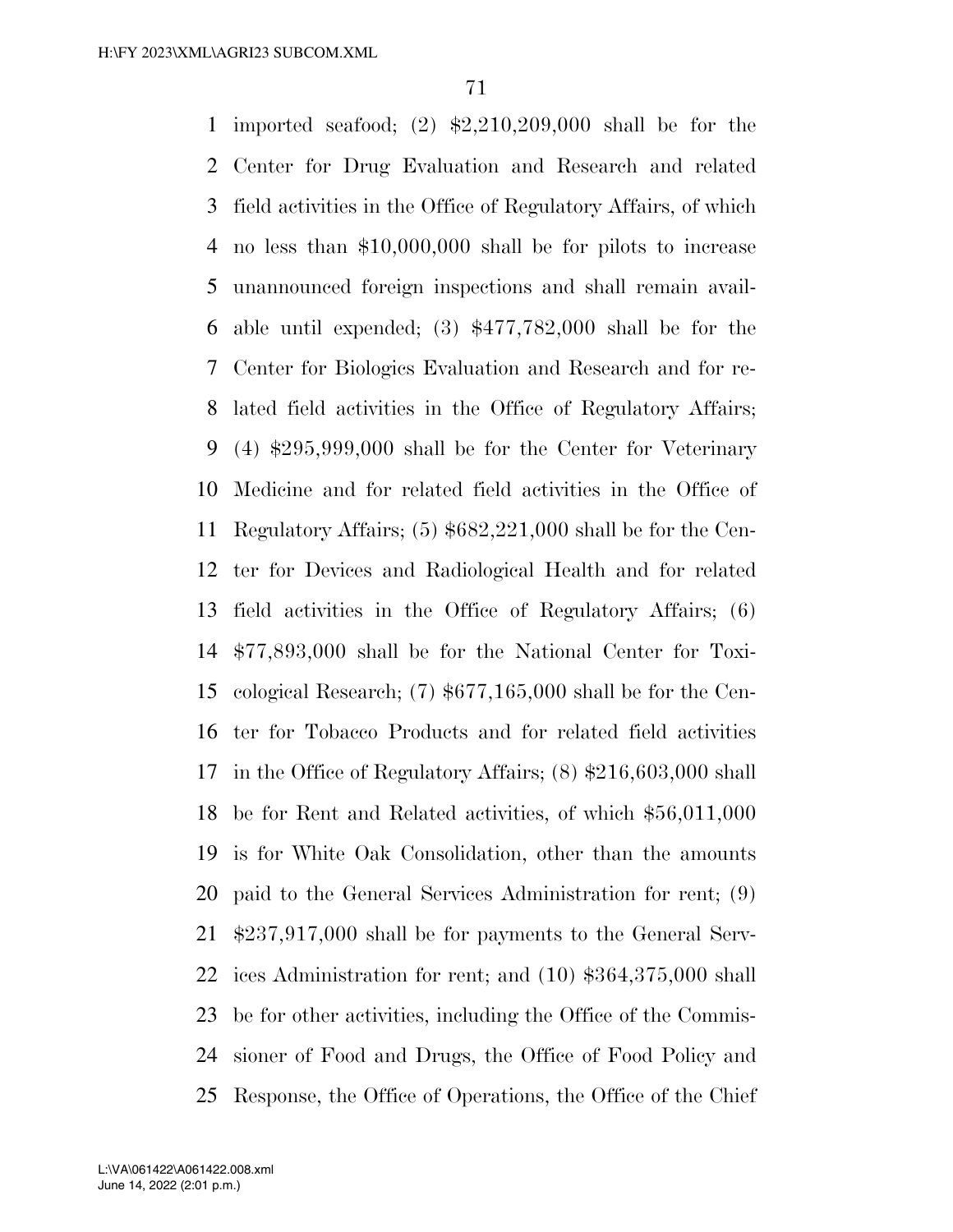Scientist, and central services for these offices: *Provided further*, That not to exceed \$25,000 of this amount shall be for official reception and representation expenses, not otherwise provided for, as determined by the Commis- sioner: *Provided further*, That any transfer of funds pursu- ant to, and for the administration of, section 770(n) of the Federal Food, Drug, and Cosmetic Act (21 U.S.C. 379dd(n)) shall only be from amounts made available under this heading for other activities and shall not exceed \$2,000,000: *Provided further*, That of the amounts that are made available under this heading for ''other activi- ties'', and that are not derived from user fees, \$1,500,000 shall be transferred to and merged with the appropriation for ''Department of Health and Human Services—Office of Inspector General'' for oversight of the programs and operations of the Food and Drug Administration and shall be in addition to funds otherwise made available for over- sight of the Food and Drug Administration: *Provided fur- ther*, That funds may be transferred from one specified activity to another with the prior approval of the Commit-tees on Appropriations of both Houses of Congress.

 In addition, mammography user fees authorized by 42 U.S.C. 263b, export certification user fees authorized by 21 U.S.C. 381, priority review user fees authorized by 21 U.S.C. 360n and 360ff, food and feed recall fees, food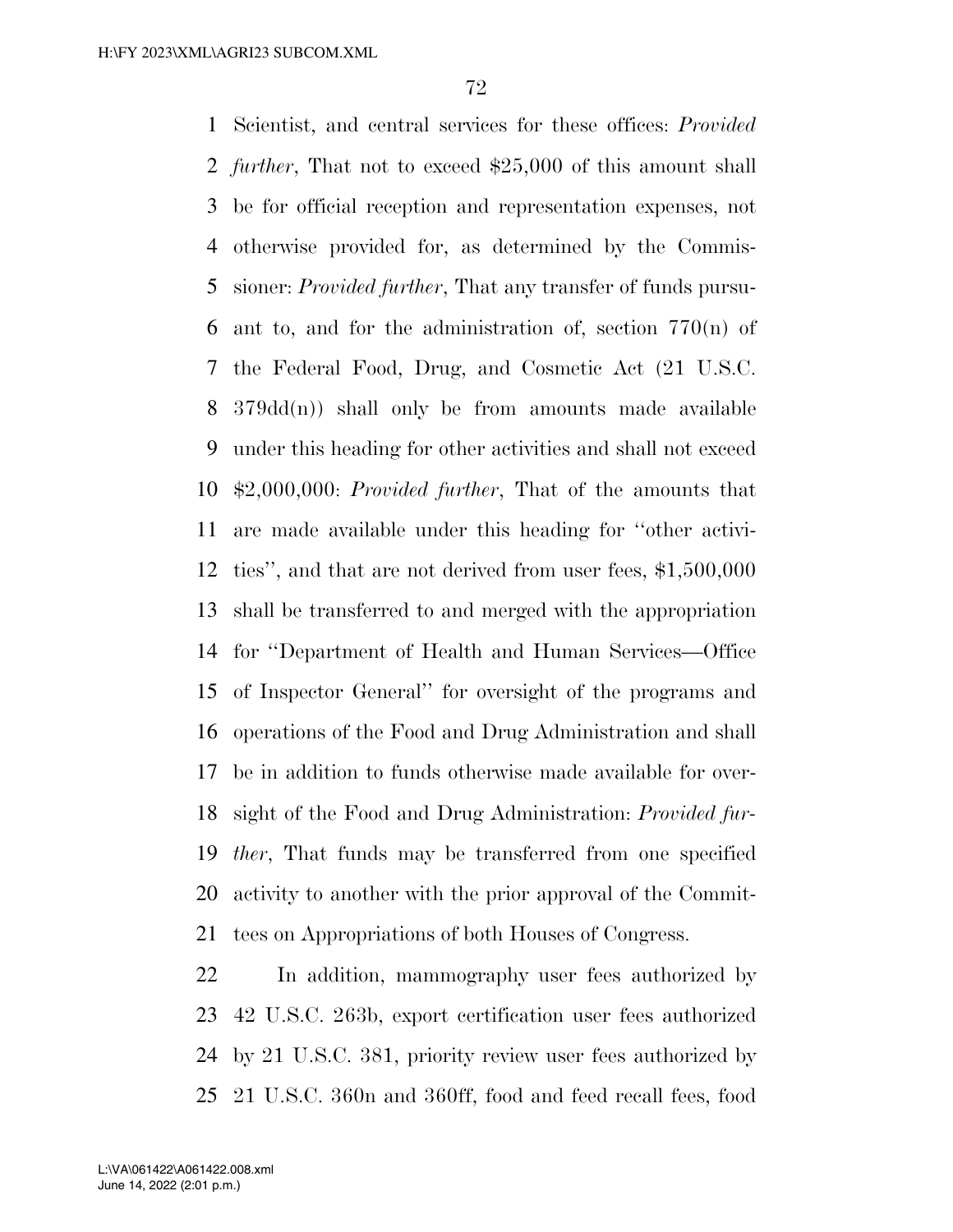reinspection fees, and voluntary qualified importer pro- gram fees authorized by 21 U.S.C. 379j–31, outsourcing facility fees authorized by 21 U.S.C. 379j–62, prescription drug wholesale distributor licensing and inspection fees authorized by 21 U.S.C. 353(e)(3), third-party logistics provider licensing and inspection fees authorized by 21 U.S.C. 360eee–3(c)(1), third-party auditor fees authorized by 21 U.S.C. 384d(c)(8), medical countermeasure priority review voucher user fees authorized by 21 U.S.C. 360bbb– 4a, and fees relating to over-the-counter monograph drugs authorized by 21 U.S.C. 379j–72 shall be credited to this account, to remain available until expended.

## 13 BUILDINGS AND FACILITIES

 For plans, construction, repair, improvement, exten- sion, alteration, demolition, and purchase of fixed equip- ment or facilities of or used by the Food and Drug Admin- istration, where not otherwise provided, \$16,000,000, to remain available until expended.

FDA INNOVATION ACCOUNT, CURES ACT

**(INCLUDING TRANSFER OF FUNDS)** 

 For necessary expenses to carry out the purposes de- scribed under section 1002(b)(4) of the 21st Century Cures Act, in addition to amounts available for such pur- poses under the heading ''Salaries and Expenses'', \$50,000,000, to remain available until expended: *Pro-*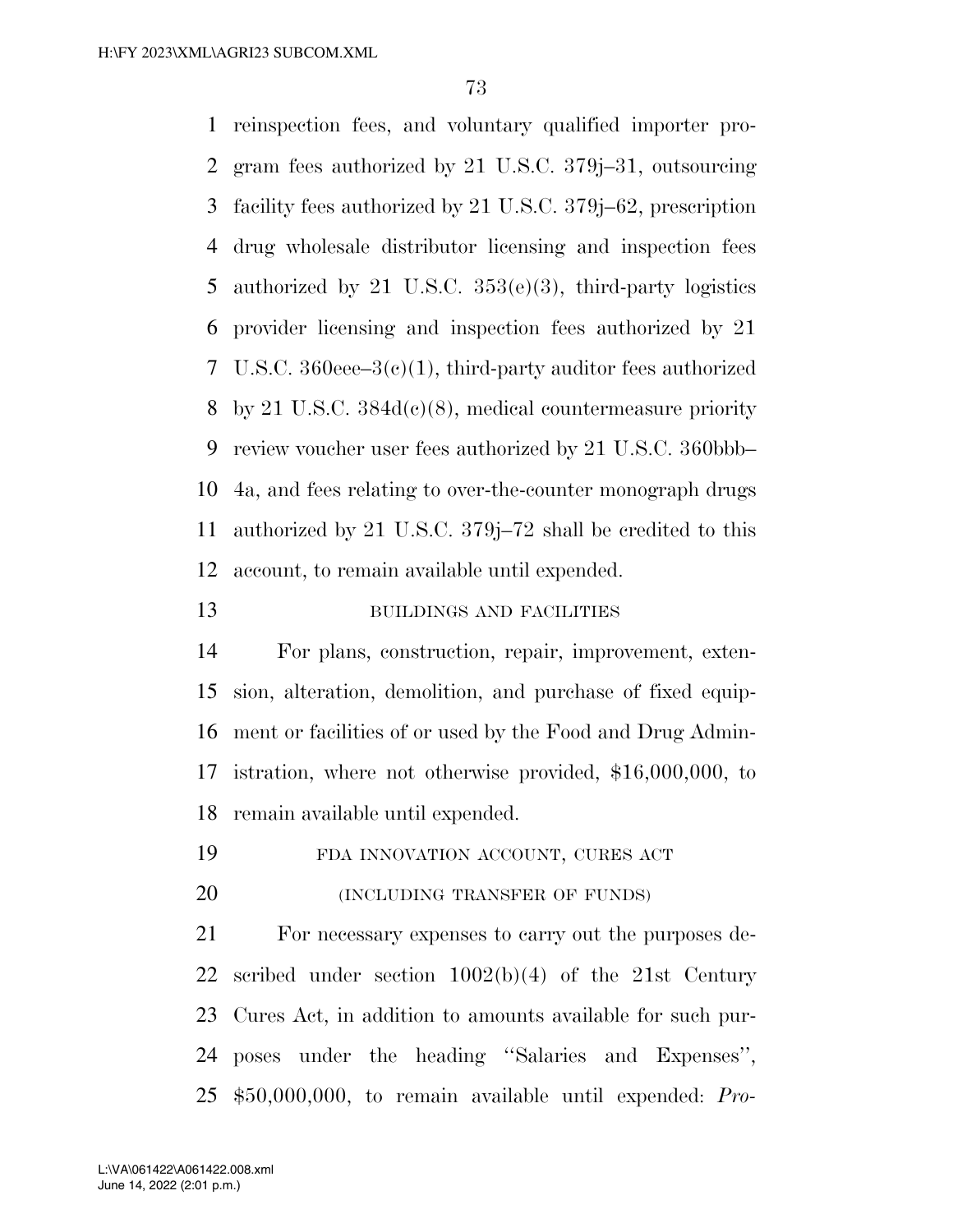*vided*, That amounts appropriated in this paragraph are appropriated pursuant to section 1002(b)(3) of the 21st Century Cures Act, are to be derived from amounts trans-4 ferred under section  $1002(b)(2)(A)$  of such Act, and may be transferred by the Commissioner of Food and Drugs to the appropriation for ''Department of Health and Human Services Food and Drug Administration Salaries and Expenses'' solely for the purposes provided in such Act: *Provided further*, That upon a determination by the Commissioner that funds transferred pursuant to the pre- vious proviso are not necessary for the purposes provided, such amounts may be transferred back to the account: *Provided further*, That such transfer authority is in addi-tion to any other transfer authority provided by law.

15 INDEPENDENT AGENCIES

COMMODITY FUTURES TRADING COMMISSION

(INCLUDING TRANSFER OF FUNDS)

 For necessary expenses to carry out the provisions of the Commodity Exchange Act (7 U.S.C. 1 et seq.), in- cluding the purchase and hire of passenger motor vehicles, and the rental of space (to include multiple year leases), in the District of Columbia and elsewhere, \$365,000,000, including not to exceed \$3,000 for official reception and representation expenses, and not to exceed \$25,000 for the expenses for consultations and meetings hosted by the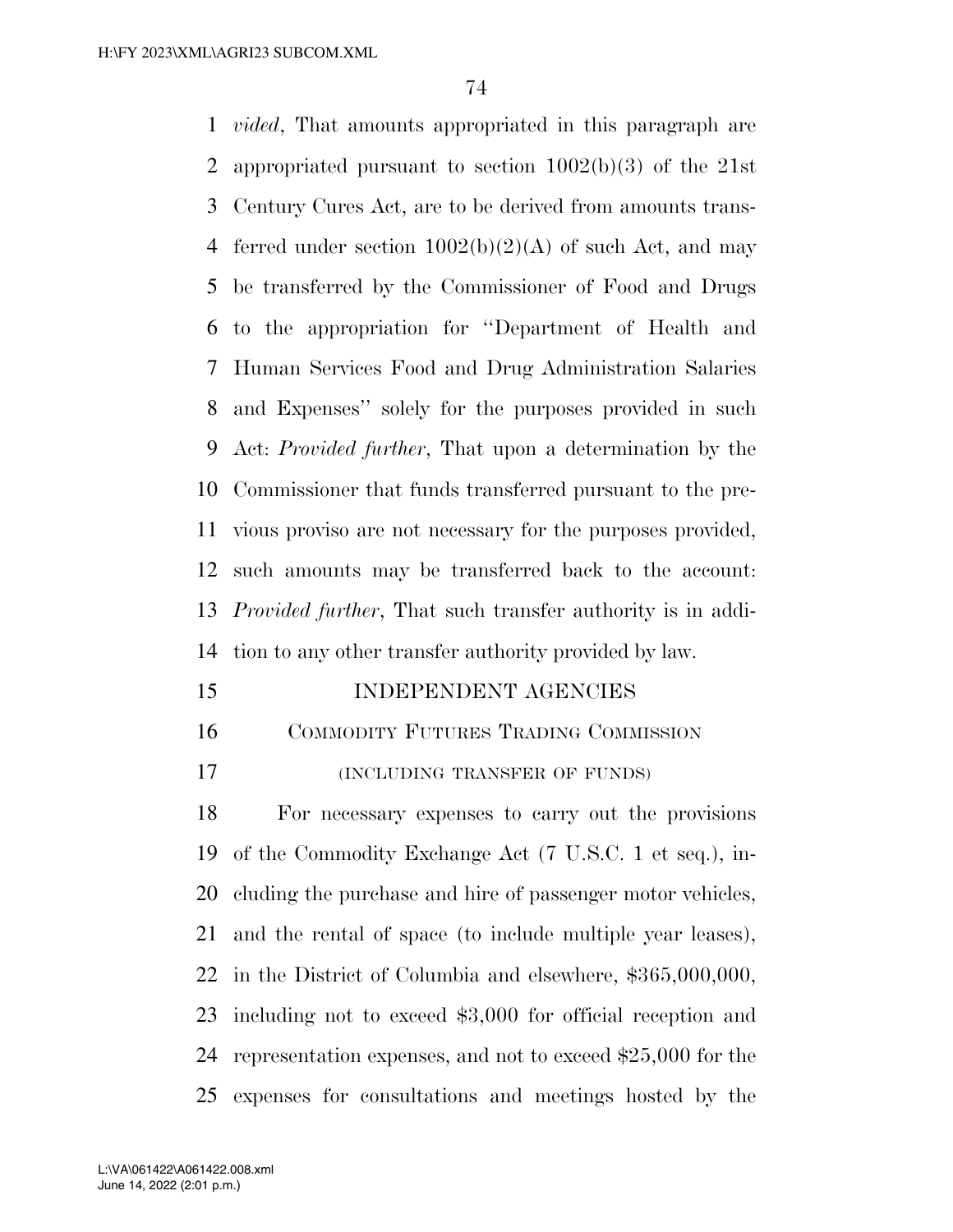Commission with foreign governmental and other regu- latory officials, of which not less than \$20,000,000 shall remain available until September 30, 2024, and of which not less than \$4,567,000 shall be for expenses of the Of- fice of the Inspector General: *Provided*, That notwith- standing the limitations in 31 U.S.C. 1553, amounts pro- vided under this heading are available for the liquidation of obligations equal to current year payments on leases entered into prior to the date of enactment of this Act: *Provided further*, That for the purpose of recording and liquidating any lease obligations that should have been re- corded and liquidated against accounts closed pursuant to 31 U.S.C. 1552, and consistent with the preceding pro- viso, such amounts shall be transferred to and recorded in a no-year account in the Treasury, which has been es- tablished for the sole purpose of recording adjustments for and liquidating such unpaid obligations.

FARM CREDIT ADMINISTRATION

LIMITATION ON ADMINISTRATIVE EXPENSES

 Not to exceed \$88,500,000 (from assessments col- lected from farm credit institutions, including the Federal Agricultural Mortgage Corporation) shall be obligated during the current fiscal year for administrative expenses as authorized under 12 U.S.C. 2249: *Provided*, That this limitation shall not apply to expenses associated with re-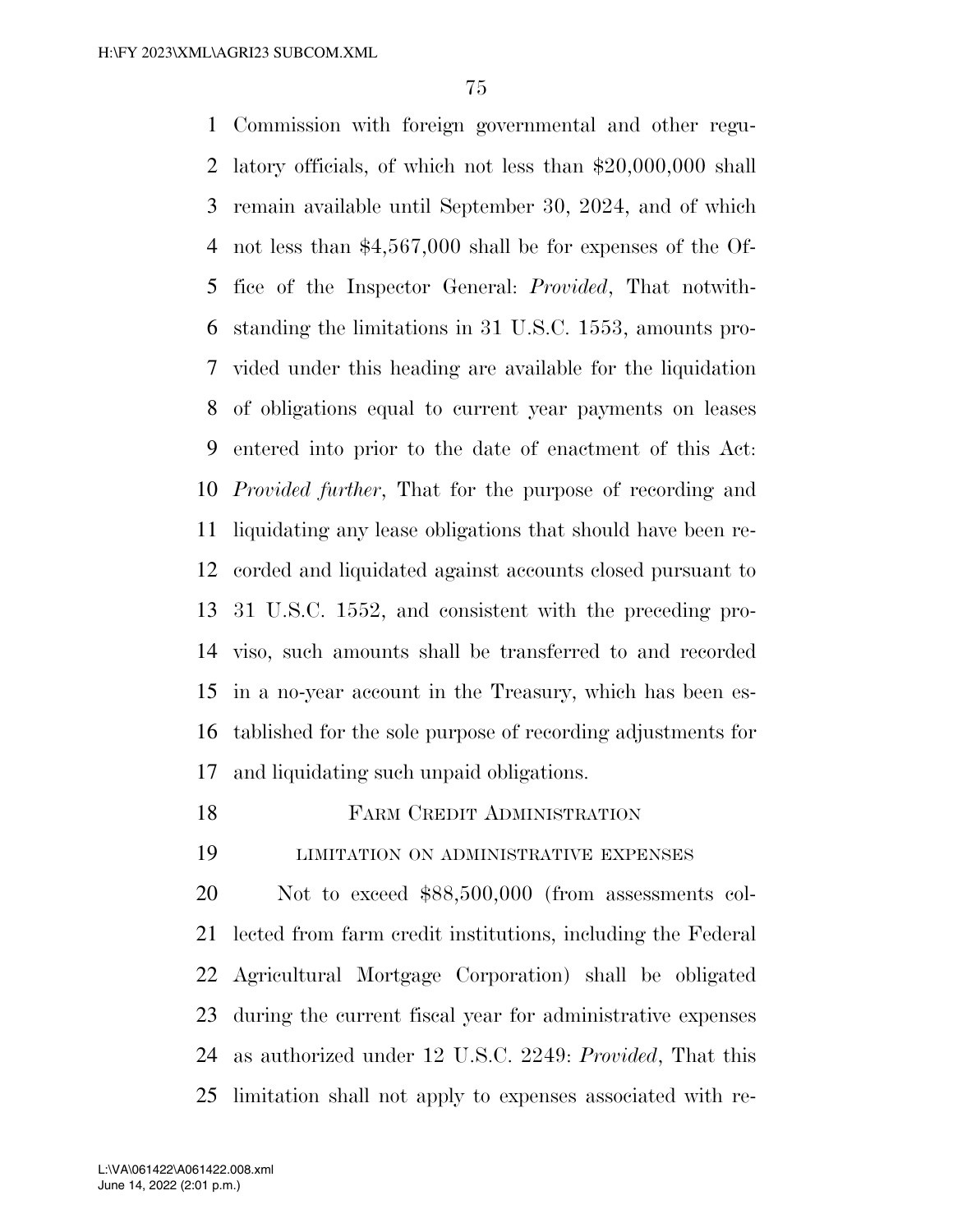ceiverships: *Provided further*, That the agency may exceed this limitation by up to 10 percent with notification to the Committees on Appropriations of both Houses of Con- gress: *Provided further*, That the purposes of section 3.7(b)(2)(A)(i) of the Farm Credit Act of 1971 (12 U.S.C. 6 2128(b)(2)(A)(i)), the Farm Credit Administration may exempt, an amount in its sole discretion, from the applica- tion of the limitation provided in that clause of export loans described in the clause guaranteed or insured in a manner other than described in subclause (II) of the clause.

- TITLE VII
- GENERAL PROVISIONS

(INCLUDING RESCISSIONS AND TRANSFERS OF FUNDS)

 SEC. 701. The Secretary may use any appropriations made available to the Department of Agriculture in this Act to purchase new passenger motor vehicles, in addition to specific appropriations for this purpose, so long as the total number of vehicles purchased in fiscal year 2023 does not exceed the number of vehicles owned or leased in fiscal year 2018: *Provided*, That, prior to purchasing additional motor vehicles, the Secretary must determine that such vehicles are necessary for transportation safety, to reduce operational costs, and for the protection of life, property, and public safety: *Provided further*, That the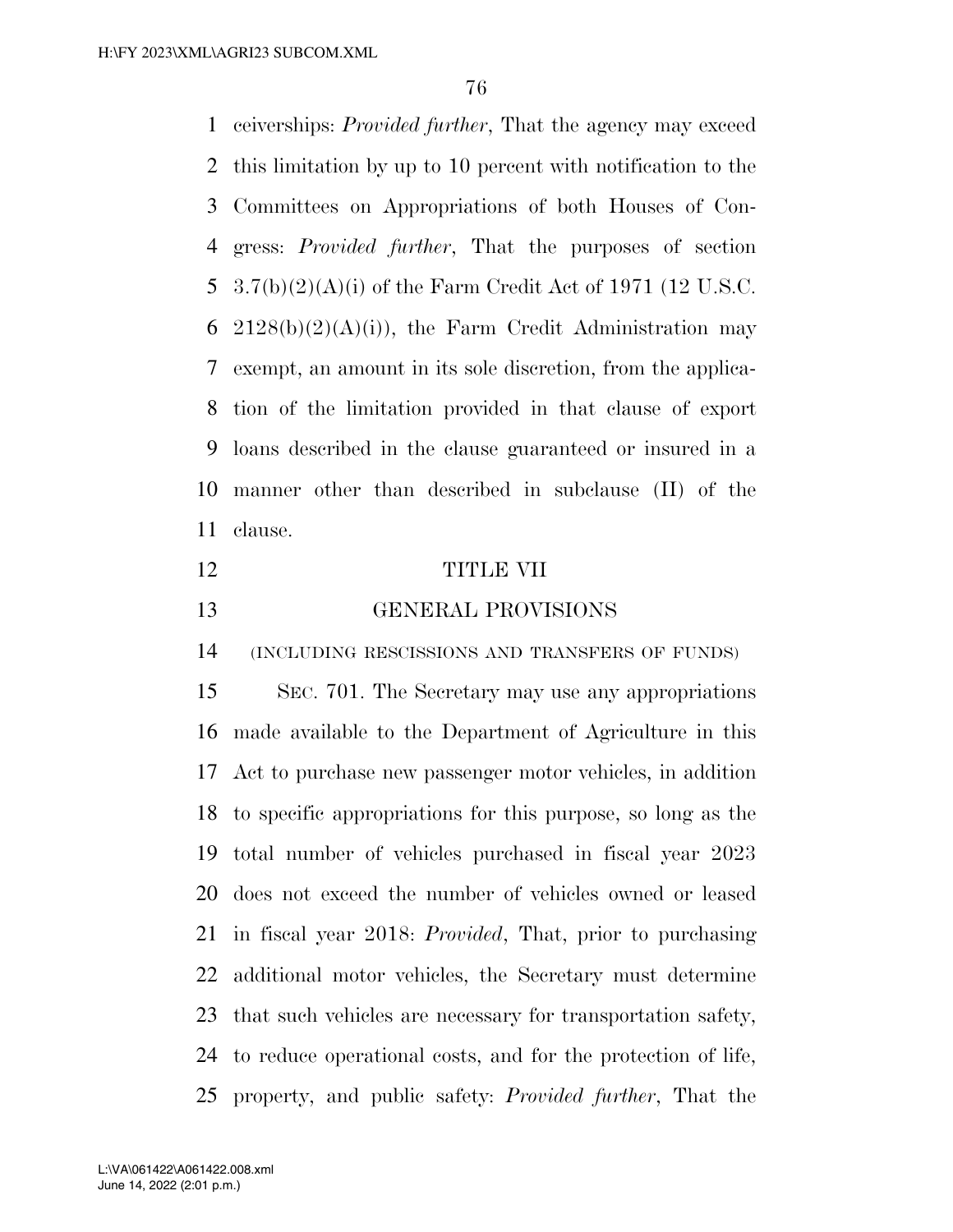Secretary may not increase the Department of Agri- culture's fleet above the 2018 level unless the Secretary notifies in writing, and receives approval from, the Com- mittees on Appropriations of both Houses of Congress within 30 days of the notification.

 SEC. 702. Notwithstanding any other provision of this Act, the Secretary of Agriculture may transfer unobli- gated balances of discretionary funds appropriated by this Act or any other available unobligated discretionary bal- ances that are remaining available of the Department of Agriculture to the Working Capital Fund for the acquisi- tion of property, plant and equipment and for the improve- ment, delivery, and implementation of Department finan- cial, and administrative information technology services, and other support systems necessary for the delivery of financial, administrative, and information technology serv- ices, including cloud adoption and migration, of primary benefit to the agencies of the Department of Agriculture, such transferred funds to remain available until expended: *Provided*, That none of the funds made available by this Act or any other Act shall be transferred to the Working Capital Fund without the prior approval of the agency ad- ministrator: *Provided further*, That none of the funds transferred to the Working Capital Fund pursuant to this section shall be available for obligation without written no-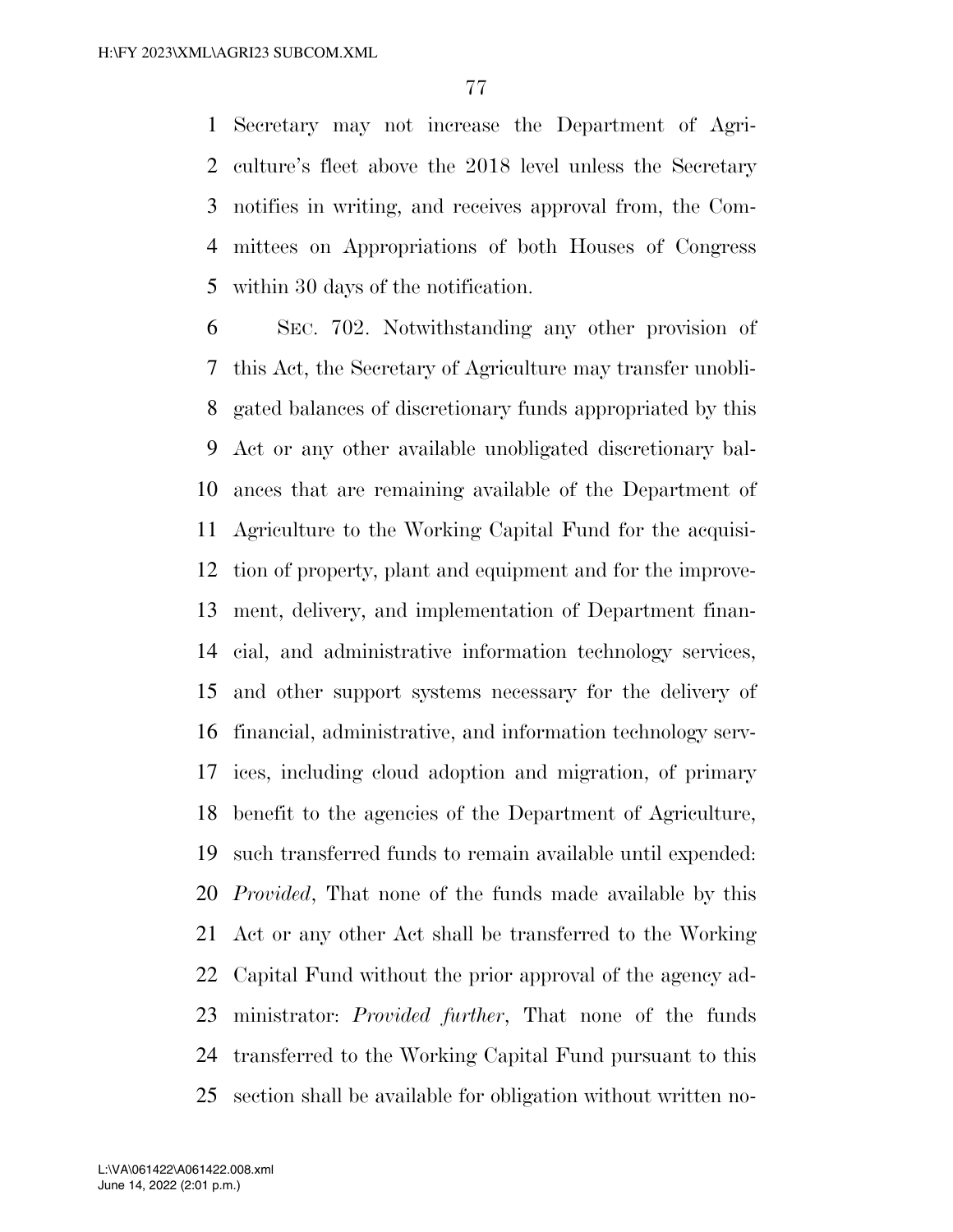tification to and the prior approval of the Committees on Appropriations of both Houses of Congress: *Provided fur- ther*, That none of the funds appropriated by this Act or made available to the Department's Working Capital Fund shall be available for obligation or expenditure to make any changes to the Department's National Finance Center without written notification to and prior approval of the Committees on Appropriations of both Houses of Congress as required by section 716 of this Act: *Provided further*, That none of the funds appropriated by this Act or made available to the Department's Working Capital Fund shall be available for obligation or expenditure to initiate, plan, develop, implement, or make any changes to remove or relocate any systems, missions, personnel, or functions of the offices of the Chief Financial Officer and the Chief Information Officer, co-located with or from the National Finance Center prior to written notification to and prior approval of the Committee on Appropriations of both Houses of Congress and in accordance with the requirements of section 716 of this Act: *Provided further*, That the National Finance Center Information Tech- nology Services Division personnel and data center man- agement responsibilities, and control of any functions, missions, and systems for current and future human re-sources management and integrated personnel and payroll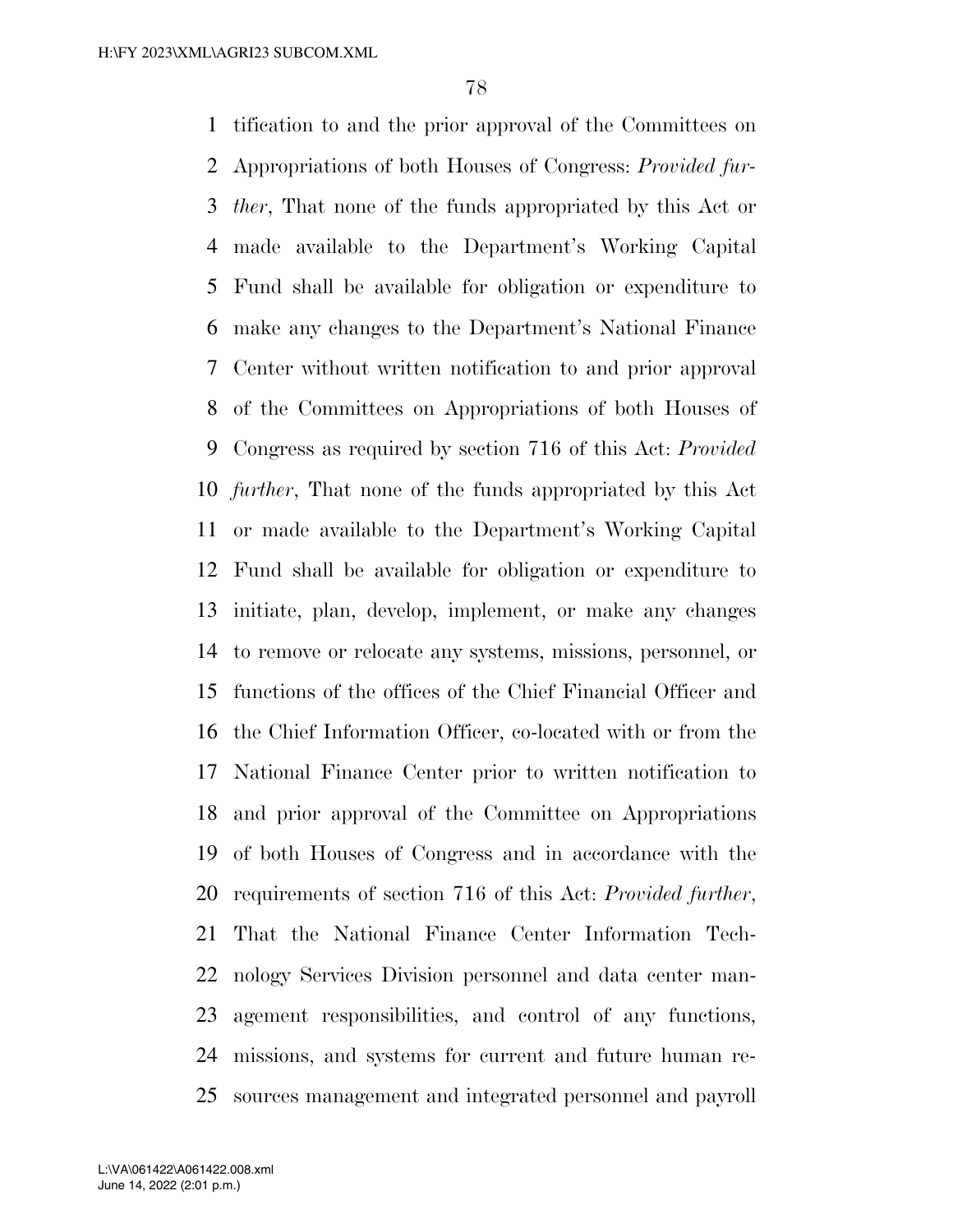systems (PPS) and functions provided by the Chief Finan- cial Officer and the Chief Information Officer shall remain in the National Finance Center and under the manage- ment responsibility and administrative control of the Na- tional Finance Center: *Provided further*, That the Sec- retary of Agriculture and the offices of the Chief Financial Officer shall actively market to existing and new Depart- ments and other government agencies National Finance Center shared services including, but not limited to, pay- roll, financial management, and human capital shared services and allow the National Finance Center to perform technology upgrades: *Provided further*, That of annual in- come amounts in the Working Capital Fund of the De- partment of Agriculture attributable to the amounts in ex- cess of the true costs of the shared services provided by the National Finance Center and budgeted for the Na- tional Finance Center, the Secretary shall reserve not more than 4 percent for the replacement or acquisition of capital equipment, including equipment for the improve- ment, delivery, and implementation of financial, adminis- trative, and information technology services, and other systems of the National Finance Center or to pay any un- foreseen, extraordinary cost of the National Finance Cen- ter: *Provided further*, That none of the amounts reserved shall be available for obligation unless the Secretary sub-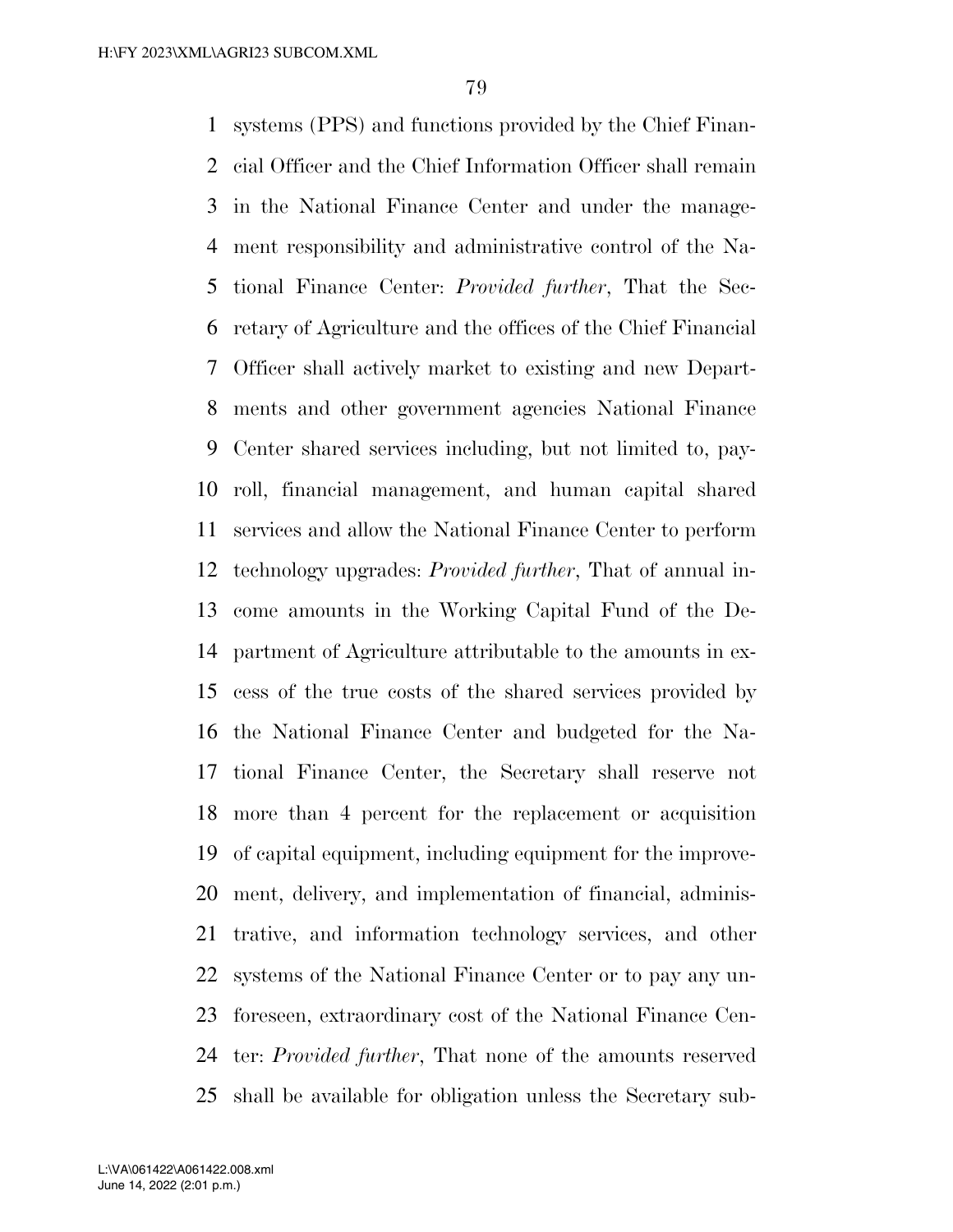mits written notification of the obligation to the Commit- tees on Appropriations of both Houses of Congress: *Pro- vided further*, That the limitations on the obligation of funds pending notification to Congressional Committees shall not apply to any obligation that, as determined by the Secretary, is necessary to respond to a declared state of emergency that significantly impacts the operations of the National Finance Center; or to evacuate employees of the National Finance Center to a safe haven to continue operations of the National Finance Center.

 SEC. 703. No part of any appropriation contained in this Act shall remain available for obligation beyond the current fiscal year unless expressly so provided herein.

 SEC. 704. No funds appropriated by this Act may be used to pay negotiated indirect cost rates on cooperative agreements or similar arrangements between the United States Department of Agriculture and nonprofit institu- tions in excess of 10 percent of the total direct cost of the agreement when the purpose of such cooperative ar- rangements is to carry out programs of mutual interest between the two parties. This does not preclude appro- priate payment of indirect costs on grants and contracts with such institutions when such indirect costs are com- puted on a similar basis for all agencies for which appro-priations are provided in this Act.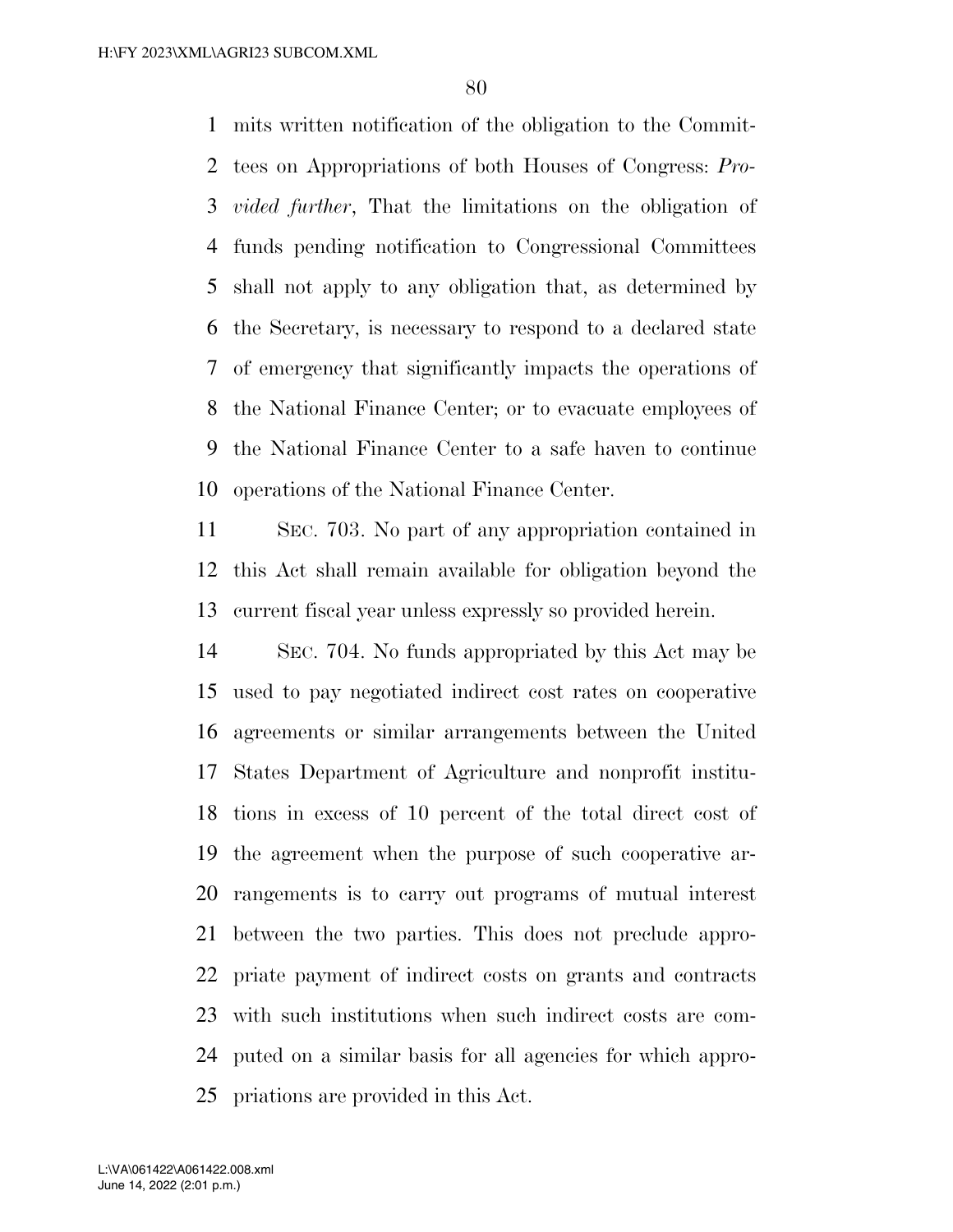SEC. 705. Appropriations to the Department of Agri- culture for the cost of direct and guaranteed loans made available in the current fiscal year shall remain available until expended to disburse obligations made in the current fiscal year for the following accounts: the Rural Develop- ment Loan Fund program account, the Rural Electrifica- tion and Telecommunication Loans program account, and the Rural Housing Insurance Fund program account.

 SEC. 706. None of the funds made available to the Department of Agriculture by this Act may be used to ac- quire new information technology systems or significant upgrades, as determined by the Office of the Chief Infor- mation Officer, without the approval of the Chief Informa- tion Officer and the concurrence of the Executive Informa- tion Technology Investment Review Board: *Provided*, That notwithstanding any other provision of law, none of the funds appropriated or otherwise made available by this Act may be transferred to the Office of the Chief Informa- tion Officer without written notification to and the prior approval of the Committees on Appropriations of both Houses of Congress: *Provided further*, That notwith- standing section 11319 of title 40, United States Code, none of the funds available to the Department of Agri- culture for information technology shall be obligated for projects, contracts, or other agreements over \$25,000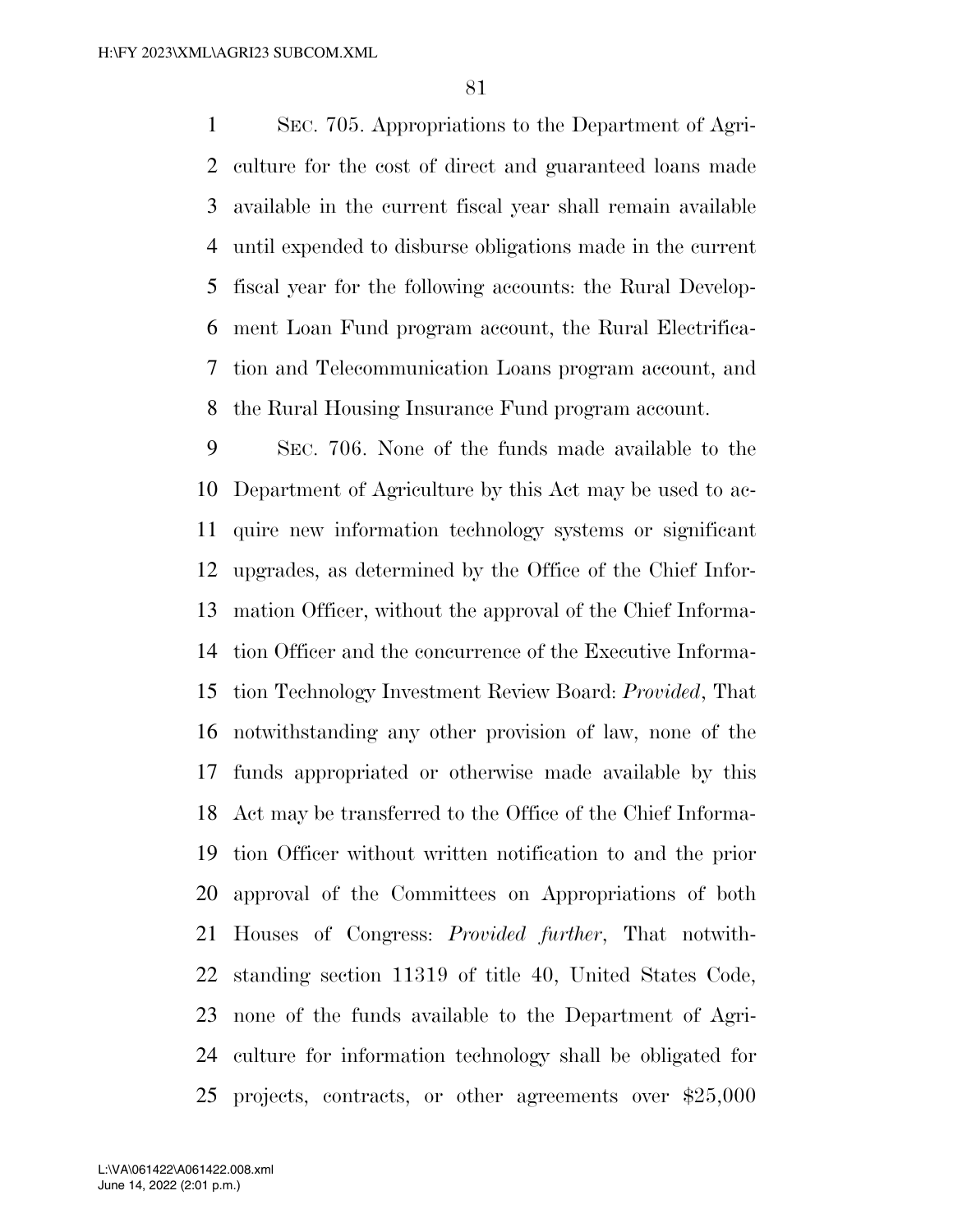prior to receipt of written approval by the Chief Informa- tion Officer: *Provided further*, That the Chief Information Officer may authorize an agency to obligate funds without written approval from the Chief Information Officer for projects, contracts, or other agreements up to \$250,000 based upon the performance of an agency measured against the performance plan requirements described in the explanatory statement accompanying Public Law 113– 235.

 SEC. 707. Funds made available under section 524(b) of the Federal Crop Insurance Act (7 U.S.C. 1524(b)) in the current fiscal year shall remain available until ex- pended to disburse obligations made in the current fiscal year.

 SEC. 708. Notwithstanding any other provision of law, any former Rural Utilities Service borrower that has repaid or prepaid an insured, direct or guaranteed loan under the Rural Electrification Act of 1936, or any not- for-profit utility that is eligible to receive an insured or direct loan under such Act, shall be eligible for assistance under section 313B(a) of such Act in the same manner as a borrower under such Act.

 SEC. 709. (a) Except as otherwise specifically pro- vided by law, not more than \$20,000,000 in unobligated balances from appropriations made available for salaries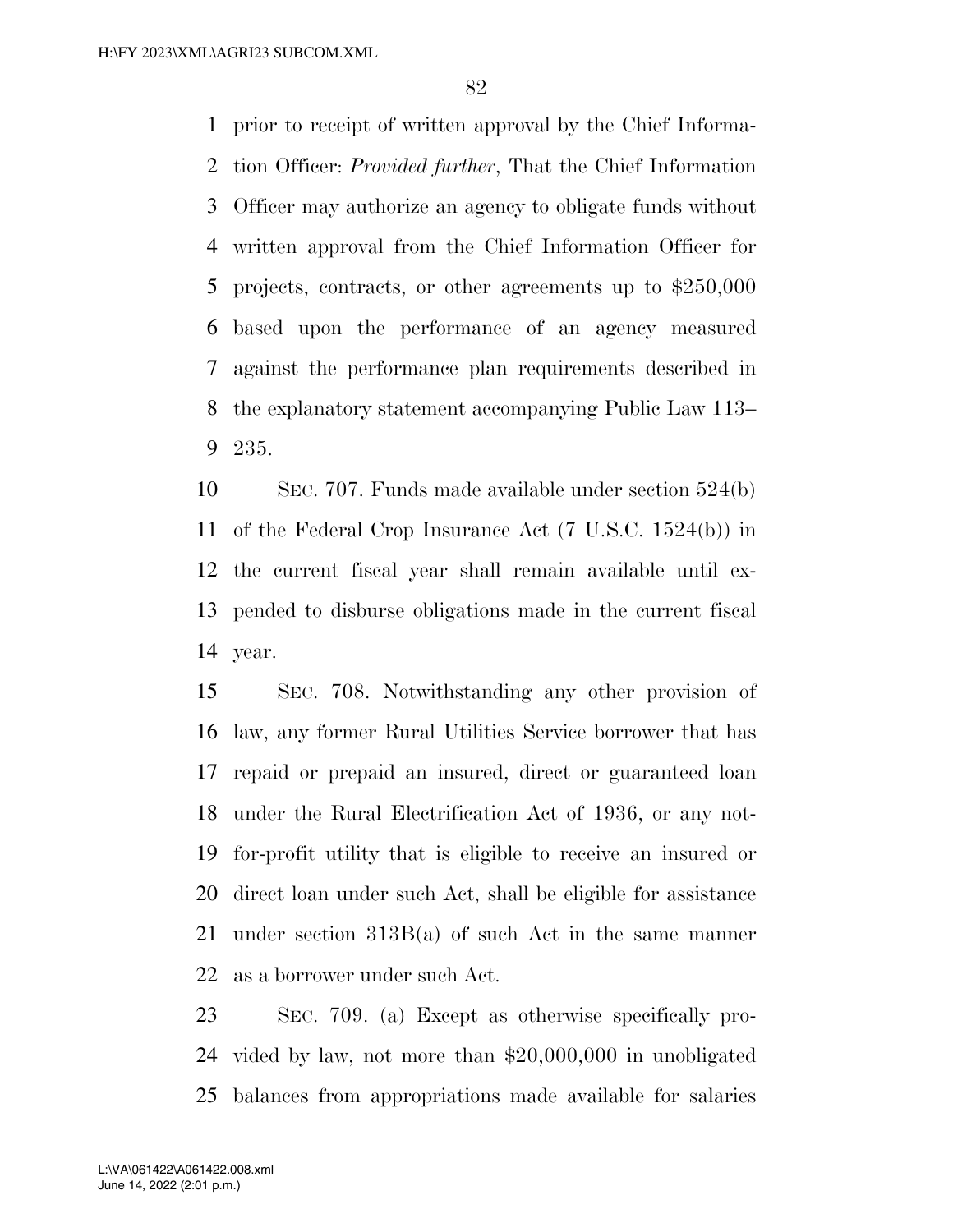and expenses in this Act for the Farm Service Agency shall remain available through September 30, 2024, for information technology expenses.

 (b) Except as otherwise specifically provided by law, not more than \$20,000,000 in unobligated balances from appropriations made available for salaries and expenses in this Act for the Rural Development mission area shall re- main available through September 30, 2024, for informa-tion technology expenses.

 SEC. 710. None of the funds appropriated or other- wise made available by this Act may be used for first-class travel by the employees of agencies funded by this Act in contravention of sections 301–10.122 through 301–10.124 of title 41, Code of Federal Regulations.

 SEC. 711. In the case of each program established or amended by the Agricultural Act of 2014 (Public Law 113–79) or by a successor to that Act, other than by title I or subtitle A of title III of such Act, or programs for which indefinite amounts were provided in that Act, that is authorized or required to be carried out using funds of the Commodity Credit Corporation—

 (1) such funds shall be available for salaries and related administrative expenses, including tech- nical assistance, associated with the implementation of the program, without regard to the limitation on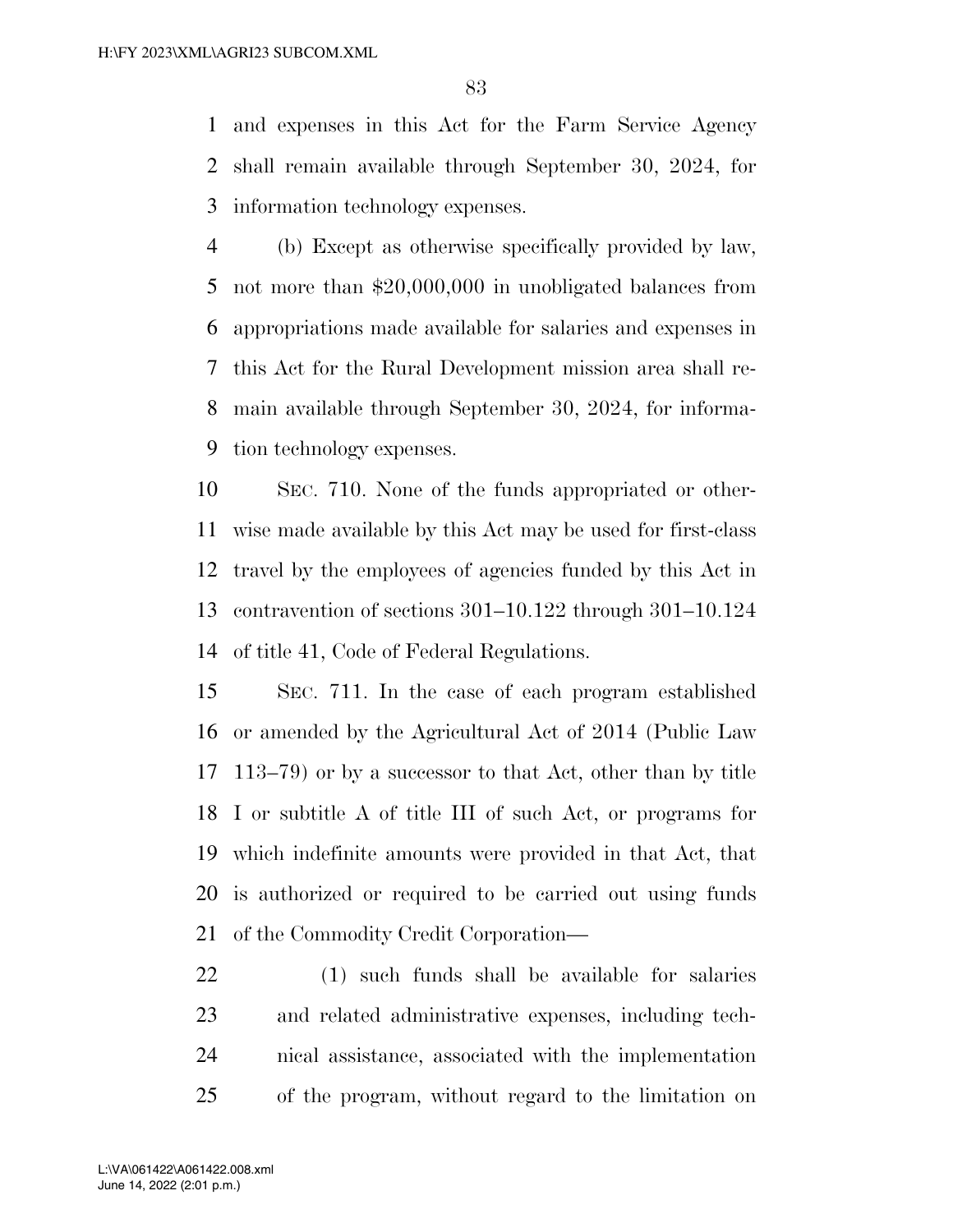the total amount of allotments and fund transfers contained in section 11 of the Commodity Credit Corporation Charter Act (15 U.S.C. 714i); and

 (2) the use of such funds for such purpose shall not be considered to be a fund transfer or allotment for purposes of applying the limitation on the total amount of allotments and fund transfers contained in such section.

 SEC. 712. Of the funds made available by this Act, not more than \$2,900,000 shall be used to cover necessary expenses of activities related to all advisory committees, panels, commissions, and task forces of the Department of Agriculture, except for panels used to comply with nego- tiated rule makings and panels used to evaluate competi-tively awarded grants.

 SEC. 713. (a) None of the funds made available in this Act may be used to maintain or establish a computer network unless such network blocks the viewing, downloading, and exchanging of pornography.

 (b) Nothing in subsection (a) shall limit the use of funds necessary for any Federal, State, tribal, or local law enforcement agency or any other entity carrying out crimi- nal investigations, prosecution, or adjudication activities. SEC. 714. Notwithstanding subsection (b) of section 14222 of Public Law 110–246 (7 U.S.C. 612c–6; in this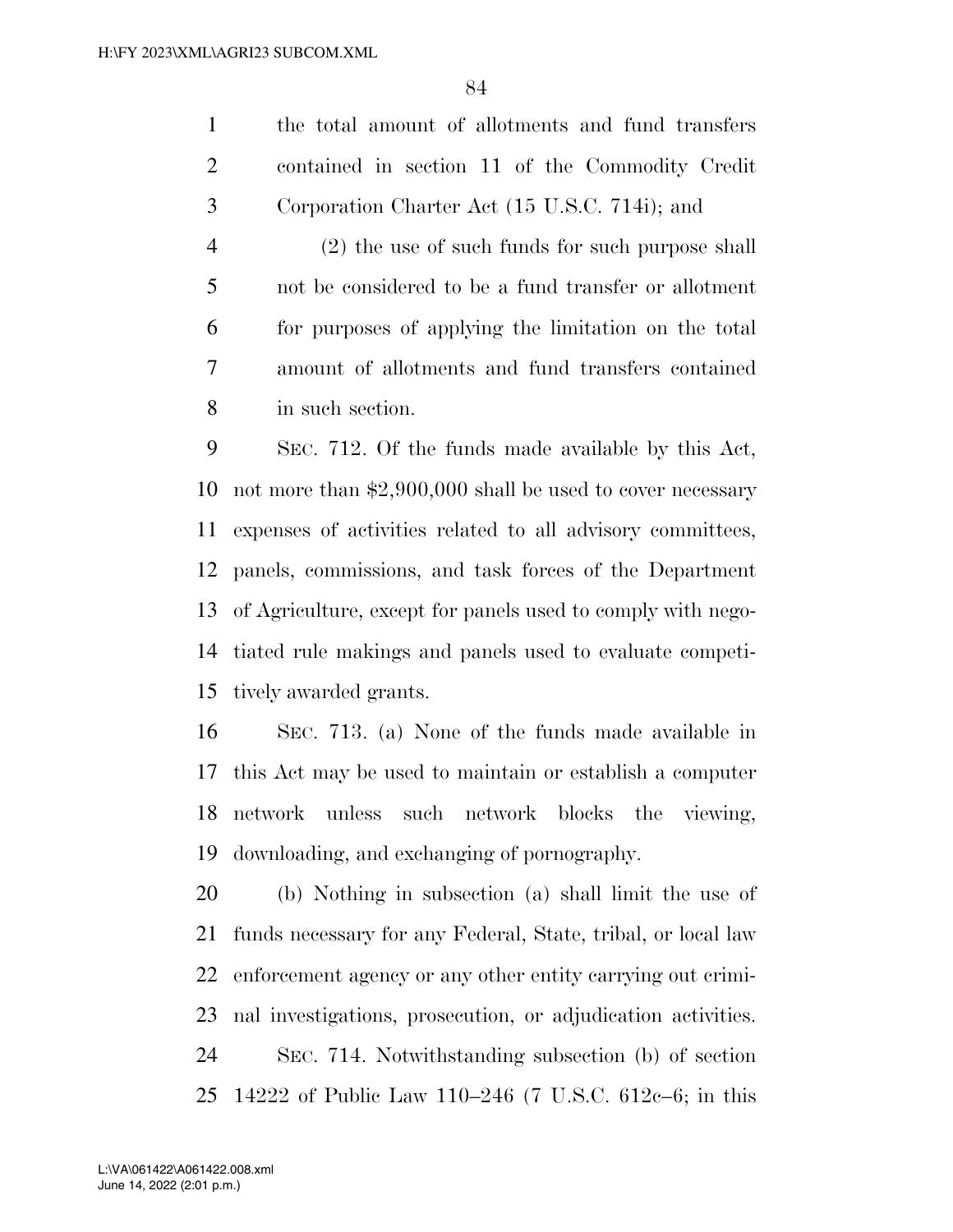section referred to as ''section 14222''), none of the funds appropriated or otherwise made available by this or any other Act shall be used to pay the salaries and expenses of personnel to carry out a program under section 32 of the Act of August 24, 1935 (7 U.S.C. 612c; in this section 6 referred to as "section ") in excess of  $$1,483,309,000$  (exclusive of carryover appropriations from prior fiscal years), as follows: Child Nutrition Programs Entitlement Commodities—\$485,000,000; State Option Contracts— \$5,000,000; Removal of Defective Commodities— \$2,500,000; Administration of section 32 Commodity Pur- chases—\$37,178,000: *Provided*, That, of the total funds made available in the matter preceding this proviso that remain unobligated on October 1, 2023, such unobligated balances shall carryover into fiscal year 2024 and shall remain available until expended for any of the purposes of section 32, except that any such carryover funds used in accordance with clause (3) of section 32 may not exceed \$350,000,000 and may not be obligated until the Sec- retary of Agriculture provides written notification of the expenditures to the Committees on Appropriations of both Houses of Congress at least two weeks in advance: *Pro- vided further*, That, with the exception of any available carryover funds authorized in any prior appropriations Act to be used for the purposes of clause (3) of section 32,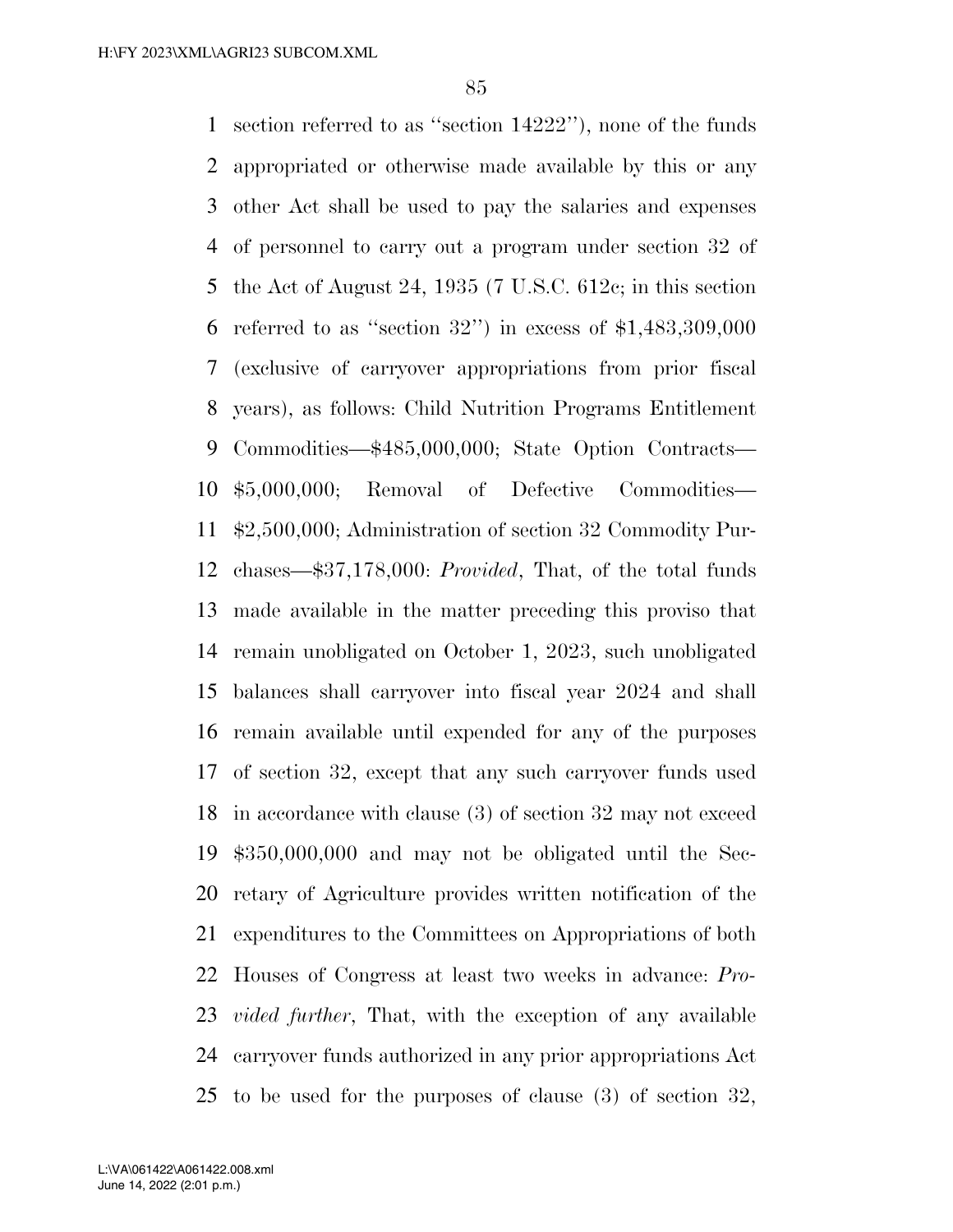none of the funds appropriated or otherwise made avail- able by this or any other Act shall be used to pay the salaries or expenses of any employee of the Department of Agriculture to carry out clause (3) of section 32.

 SEC. 715. None of the funds appropriated by this or any other Act shall be used to pay the salaries and ex- penses of personnel who prepare or submit appropriations language as part of the President's budget submission to the Congress for programs under the jurisdiction of the Appropriations Subcommittees on Agriculture, Rural De- velopment, Food and Drug Administration, and Related Agencies that assumes revenues or reflects a reduction from the previous year due to user fees proposals that have not been enacted into law prior to the submission of the budget unless such budget submission identifies which additional spending reductions should occur in the event the user fees proposals are not enacted prior to the date of the convening of a committee of conference for the fiscal year 2024 appropriations Act.

 SEC. 716. (a) None of the funds provided by this Act, or provided by previous appropriations Acts to the agen- cies funded by this Act that remain available for obligation or expenditure in the current fiscal year, or provided from any accounts in the Treasury derived by the collection of fees available to the agencies funded by this Act, shall be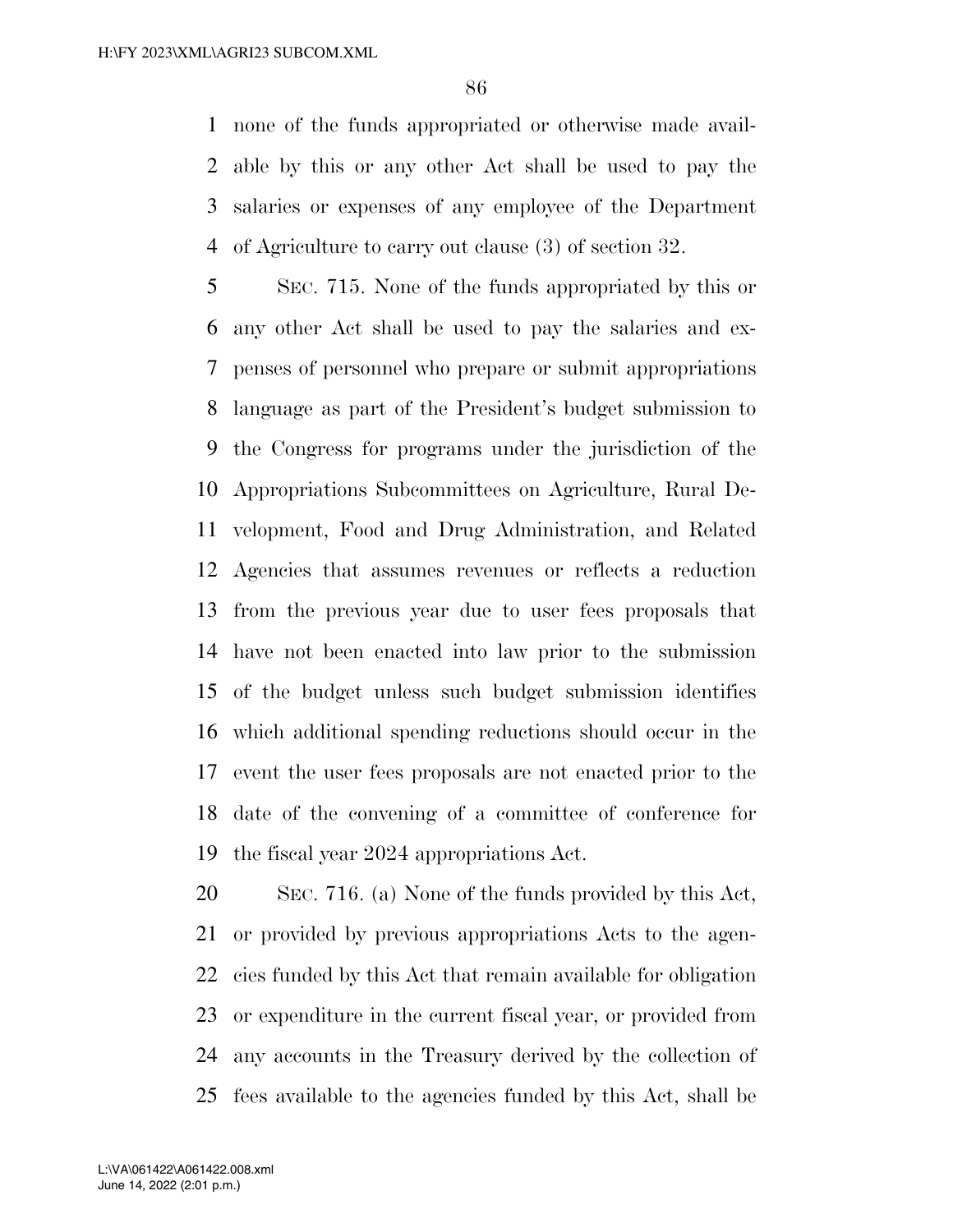available for obligation or expenditure through a re- programming, transfer of funds, or reimbursements as au- thorized by the Economy Act, or in the case of the Depart- ment of Agriculture, through use of the authority provided by section 702(b) of the Department of Agriculture Or- ganic Act of 1944 (7 U.S.C. 2257) or section 8 of Public Law 89–106 (7 U.S.C. 2263), that— (1) creates new programs; (2) eliminates a program, project, or activity; (3) increases funds or personnel by any means for any project or activity for which funds have been denied or restricted; (4) relocates an office or employees; (5) reorganizes offices, programs, or activities; or (6) contracts out or privatizes any functions or activities presently performed by Federal employees; unless the Secretary of Agriculture, the Secretary of Health and Human Services, or the Chairman of the Com- modity Futures Trading Commission (as the case may be) notifies in writing and receives approval from the Commit- tees on Appropriations of both Houses of Congress at least 30 days in advance of the reprogramming of such funds

or the use of such authority.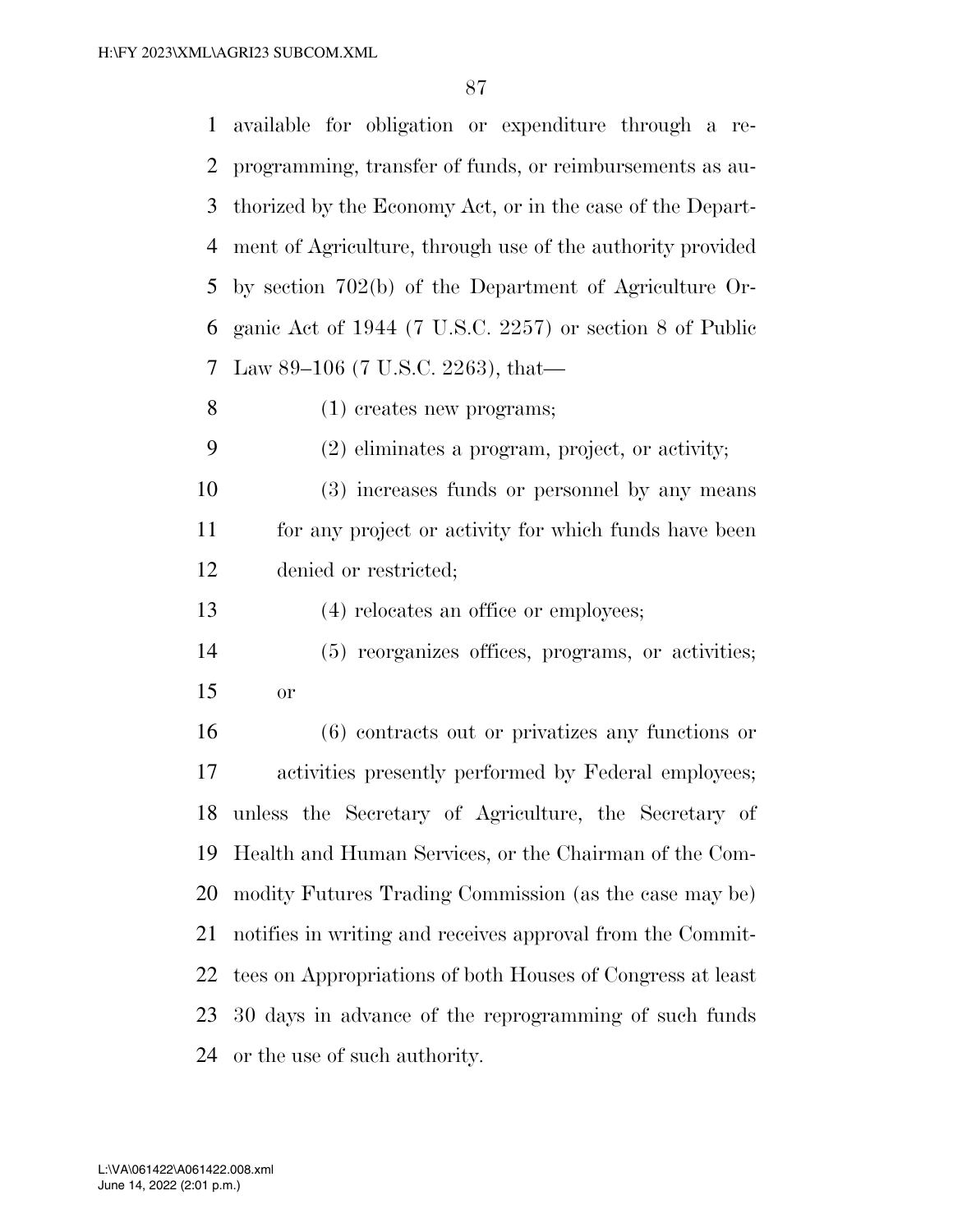(b) None of the funds provided by this Act, or pro- vided by previous Appropriations Acts to the agencies funded by this Act that remain available for obligation or expenditure in the current fiscal year, or provided from any accounts in the Treasury derived by the collection of fees available to the agencies funded by this Act, shall be available for obligation or expenditure for activities, pro- grams, or projects through a reprogramming or use of the authorities referred to in subsection (a) involving funds in excess of \$500,000 or 10 percent, whichever is less, that—

 (1) augments existing programs, projects, or ac-tivities;

 (2) reduces by 10 percent funding for any exist- ing program, project, or activity, or numbers of per-sonnel by 10 percent as approved by Congress; or

 (3) results from any general savings from a re- duction in personnel which would result in a change in existing programs, activities, or projects as ap-20 proved by Congress;

 unless the Secretary of Agriculture, the Secretary of Health and Human Services, or the Chairman of the Com- modity Futures Trading Commission (as the case may be) notifies in writing and receives approval from the Commit-tees on Appropriations of both Houses of Congress at least

June 14, 2022 (2:01 p.m.) L:\VA\061422\A061422.008.xml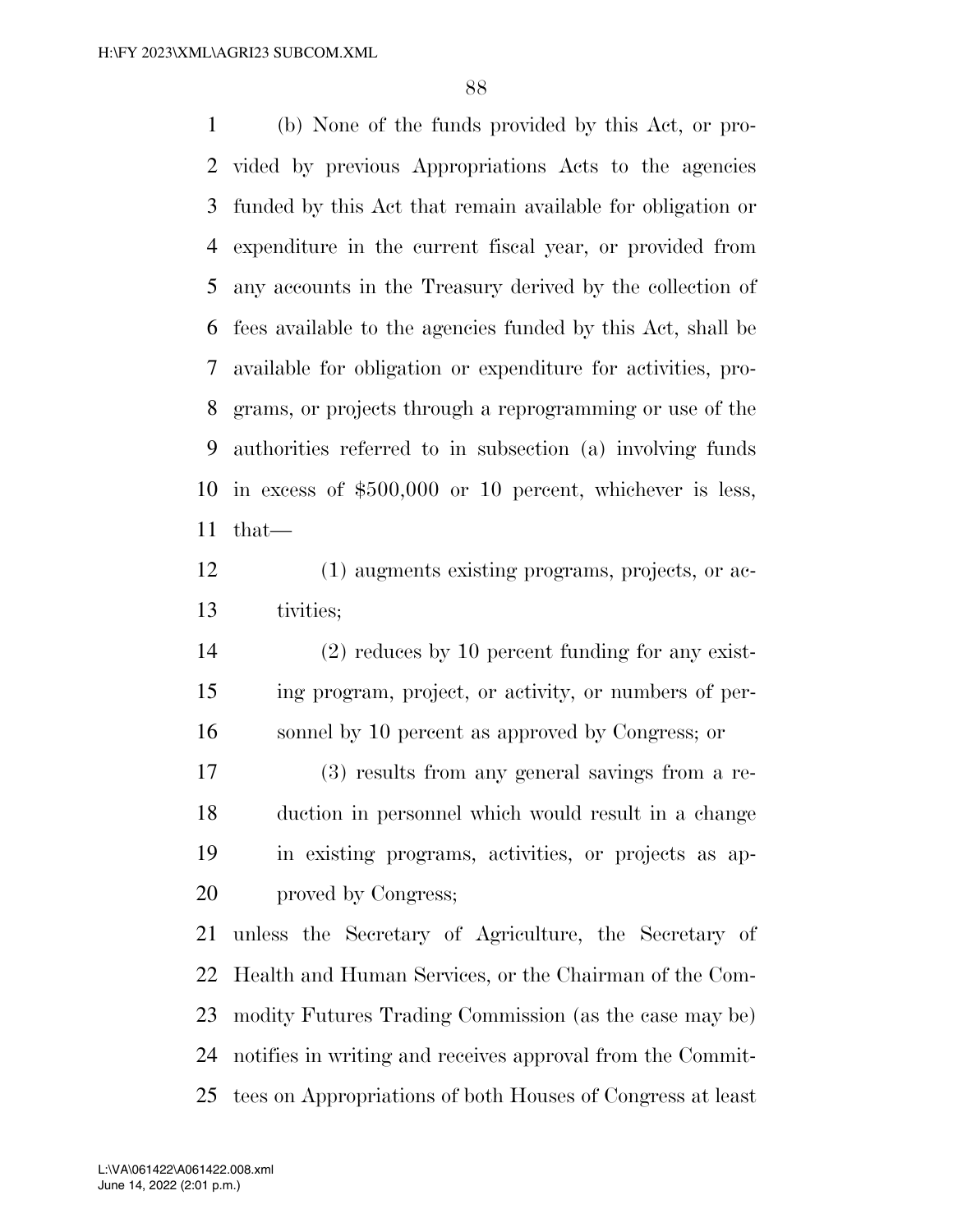30 days in advance of the reprogramming or transfer of such funds or the use of such authority.

 (c) The Secretary of Agriculture, the Secretary of Health and Human Services, or the Chairman of the Com- modity Futures Trading Commission shall notify in writ- ing and receive approval from the Committees on Appro- priations of both Houses of Congress before implementing any program or activity not carried out during the pre- vious fiscal year unless the program or activity is funded by this Act or specifically funded by any other Act.

 (d) None of the funds provided by this Act, or pro- vided by previous Appropriations Acts to the agencies funded by this Act that remain available for obligation or expenditure in the current fiscal year, or provided from any accounts in the Treasury derived by the collection of fees available to the agencies funded by this Act, shall be available for—

 (1) modifying major capital investments fund- ing levels, including information technology systems, that involves increasing or decreasing funds in the current fiscal year for the individual investment in excess of \$500,000 or 10 percent of the total cost, whichever is less;

 (2) realigning or reorganizing new, current, or vacant positions or agency activities or functions to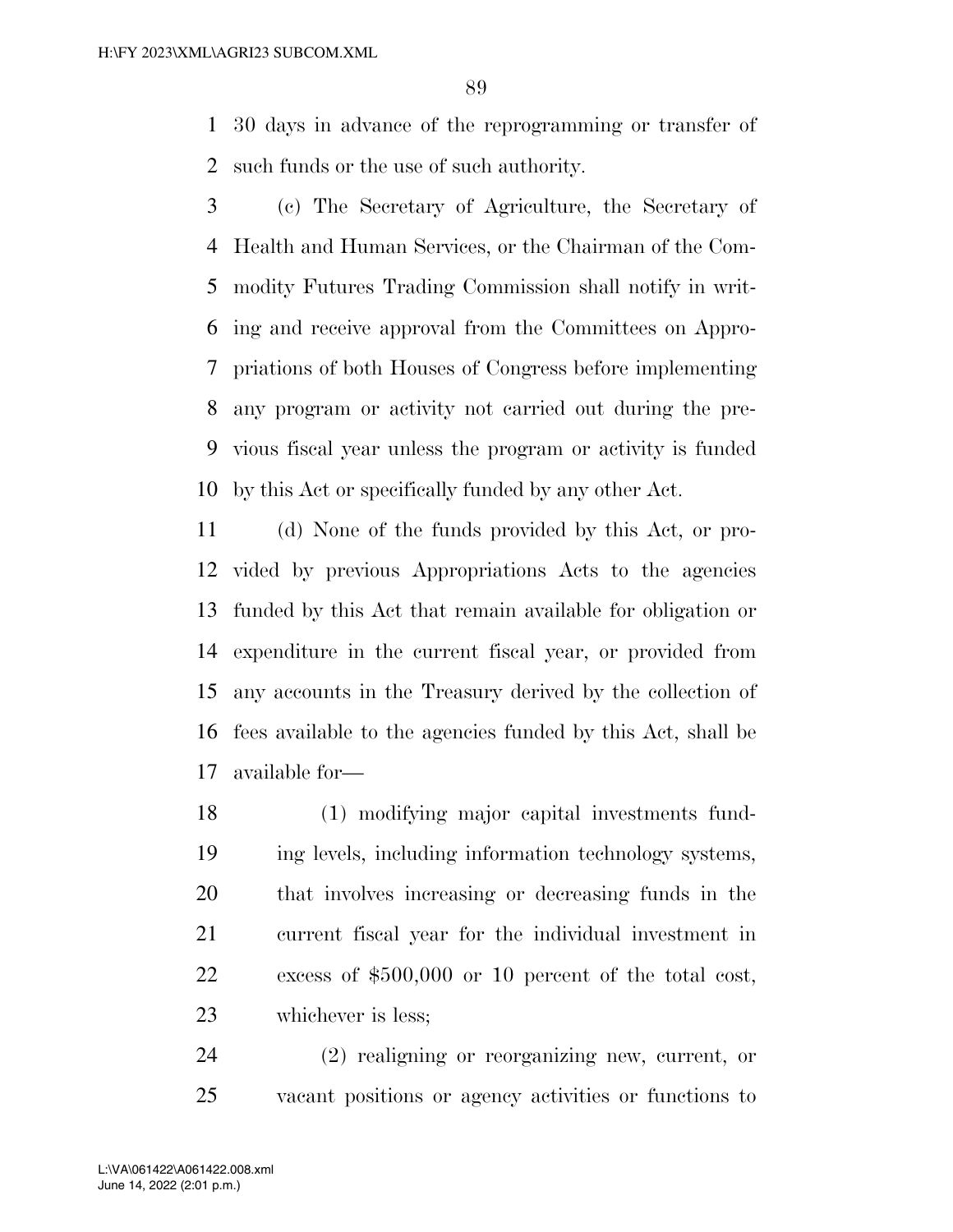establish a center, office, branch, or similar entity with five or more personnel; or

 (3) carrying out activities or functions that were not described in the budget request;

 unless the agencies funded by this Act notify, in writing, the Committees on Appropriations of both Houses of Con- gress at least 30 days in advance of using the funds for these purposes.

 (e) As described in this section, no funds may be used for any activities unless the Secretary of Agriculture, the Secretary of Health and Human Services, or the Chair- man of the Commodity Futures Trading Commission re- ceives from the Committee on Appropriations of both Houses of Congress written or electronic mail confirma- tion of receipt of the notification as required in this sec-tion.

17 SEC. 717. Notwithstanding section  $310B(g)(5)$  of the Consolidated Farm and Rural Development Act (7 U.S.C. 19 1932 $(g)(5)$ , the Secretary may assess a one-time fee for any guaranteed business and industry loan in an amount that does not exceed 3 percent of the guaranteed principal portion of the loan.

 SEC. 718. None of the funds appropriated or other- wise made available to the Department of Agriculture, the Food and Drug Administration, the Commodity Futures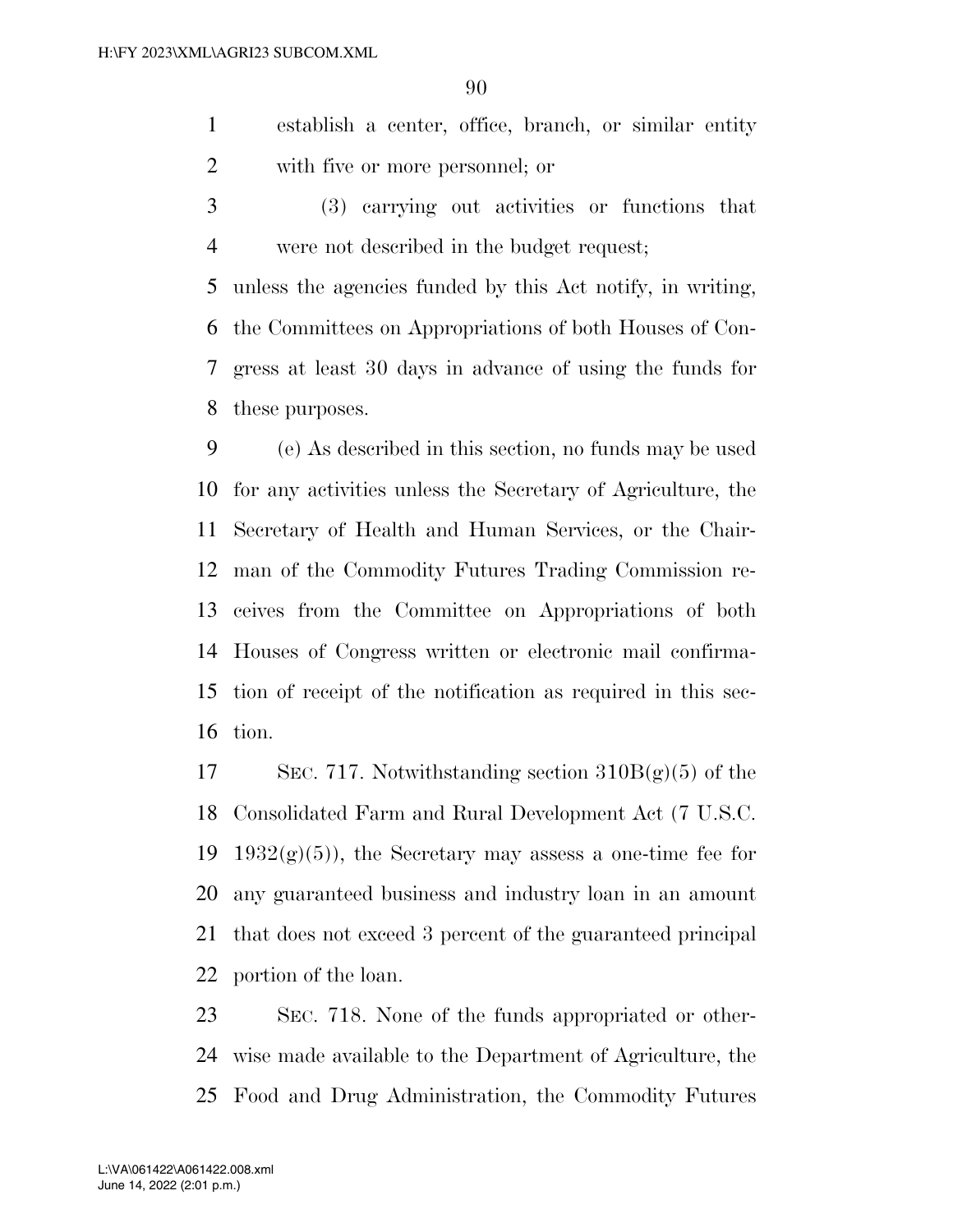Trading Commission, or the Farm Credit Administration shall be used to transmit or otherwise make available re- ports, questions, or responses to questions that are a re- sult of information requested for the appropriations hear- ing process to any non-Department of Agriculture, non- Department of Health and Human Services, non-Com- modity Futures Trading Commission, or non-Farm Credit Administration employee.

 SEC. 719. Unless otherwise authorized by existing law, none of the funds provided in this Act, may be used by an executive branch agency to produce any pre- packaged news story intended for broadcast or distribution in the United States unless the story includes a clear noti- fication within the text or audio of the prepackaged news story that the prepackaged news story was prepared or funded by that executive branch agency.

 SEC. 720. No employee of the Department of Agri- culture may be detailed or assigned from an agency or office funded by this Act or any other Act to any other agency or office of the Department for more than 60 days in a fiscal year unless the individual's employing agency or office is fully reimbursed by the receiving agency or office for the salary and expenses of the employee for the period of assignment.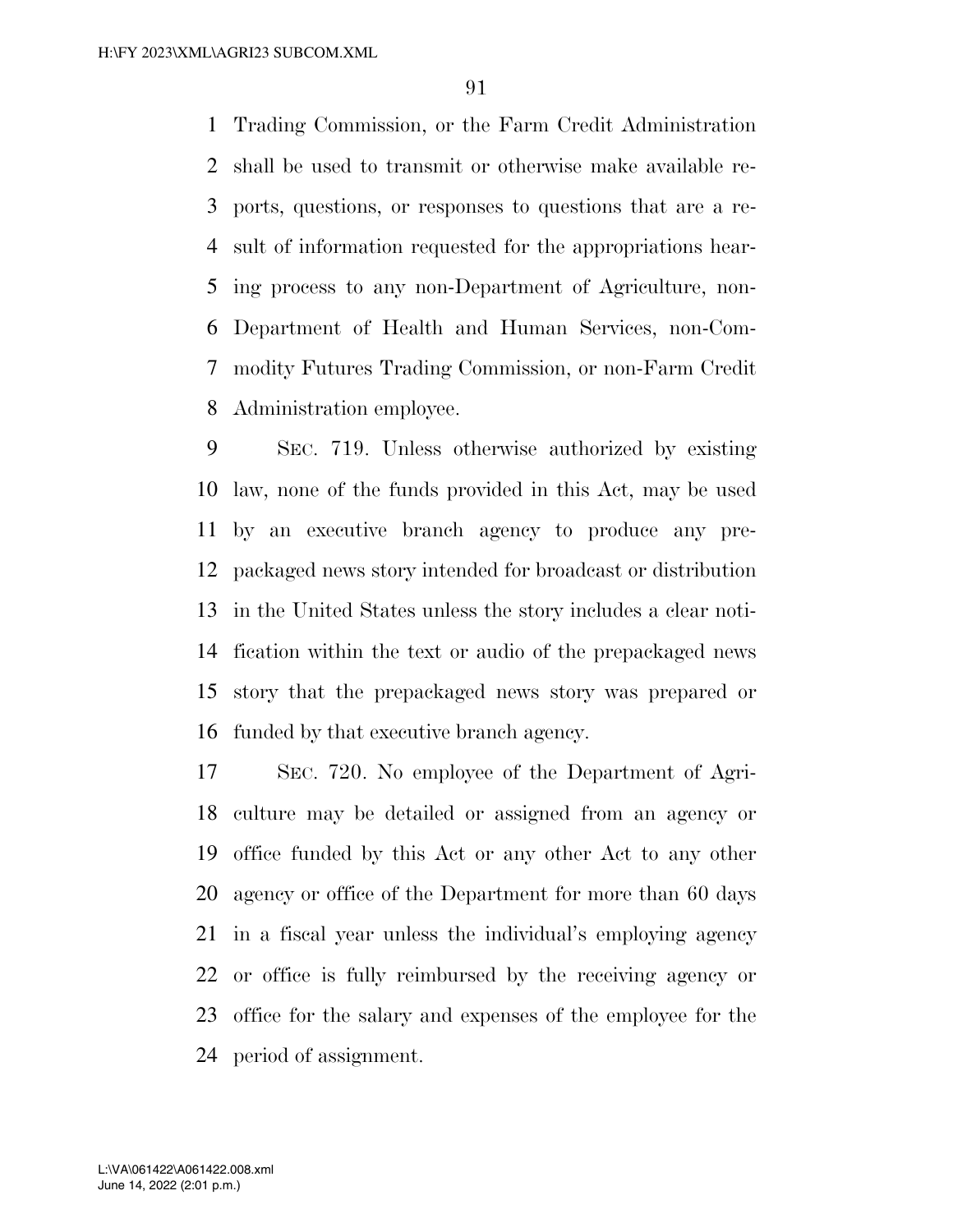SEC. 721. Not later than 30 days after the date of enactment of this Act, the Secretary of Agriculture, the Commissioner of the Food and Drug Administration, the Chairman of the Commodity Futures Trading Commis- sion, and the Chairman of the Farm Credit Administra- tion shall submit to the Committees on Appropriations of both Houses of Congress a detailed spending plan by pro- gram, project, and activity for all the funds made available under this Act including appropriated user fees, as defined in the report accompanying this Act.

 SEC. 722. None of the funds made available by this Act may be used to propose, promulgate, or implement any rule, or take any other action with respect to, allowing or requiring information intended for a prescribing health care professional, in the case of a drug or biological prod- uct subject to section 503(b)(1) of the Federal Food, Drug, and Cosmetic Act (21 U.S.C. 353(b)(1)), to be dis- tributed to such professional electronically (in lieu of in paper form) unless and until a Federal law is enacted to allow or require such distribution.

 SEC. 723. For the purposes of determining eligibility or level of program assistance for Rural Development pro- grams the Secretary shall not include incarcerated prison populations.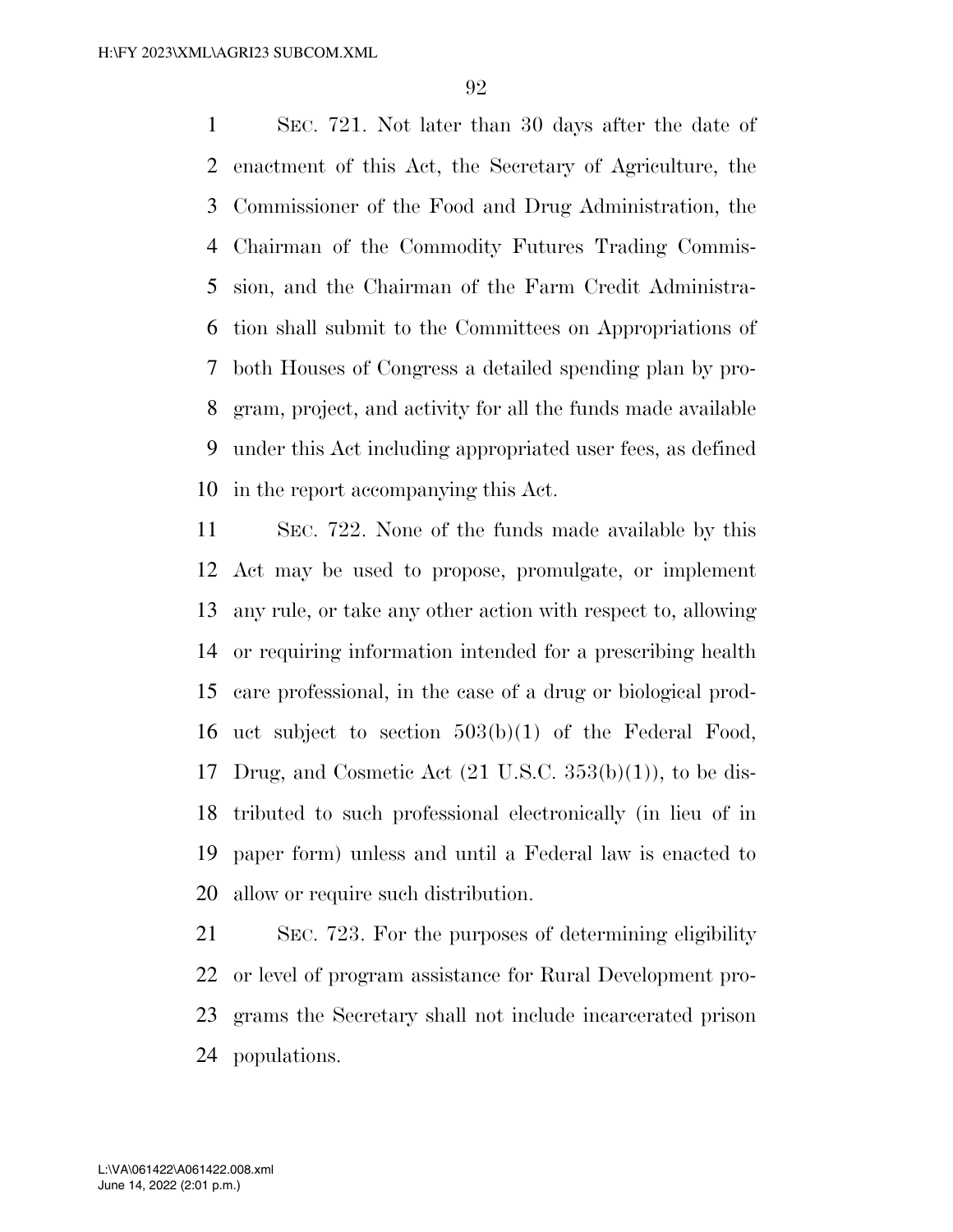SEC. 724. For loans and loan guarantees that do not require budget authority and the program level has been established in this Act, the Secretary of Agriculture may increase the program level for such loans and loan guaran- tees by not more than 25 percent: *Provided*, That prior to the Secretary implementing such an increase, the Sec- retary notifies, in writing, the Committees on Appropria- tions of both Houses of Congress at least 15 days in ad-vance.

 SEC. 725. None of the credit card refunds or rebates transferred to the Working Capital Fund pursuant to sec- tion 729 of the Agriculture, Rural Development, Food and Drug Administration, and Related Agencies Appropria- tions Act, 2002 (7 U.S.C. 2235a; Public Law 107–76) shall be available for obligation without written notifica- tion to, and the prior approval of, the Committees on Ap- propriations of both Houses of Congress: *Provided*, That the refunds or rebates so transferred shall be available for obligation only for the acquisition of property, plant and equipment, including equipment for the improvement, de- livery, and implementation of Departmental financial management, information technology, and other support systems necessary for the delivery of financial, administra-tive, and information technology services, including cloud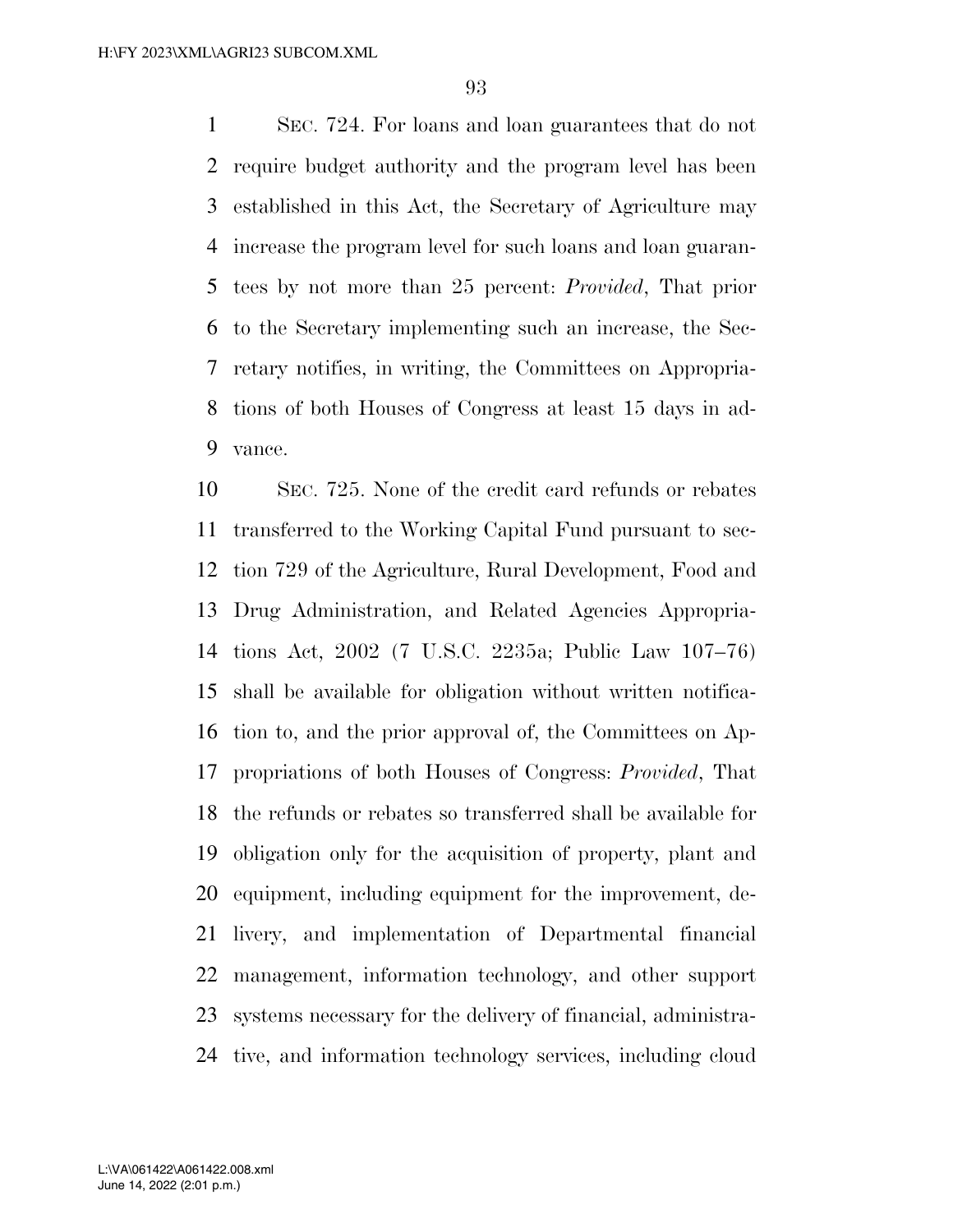adoption and migration, of primary benefit to the agencies of the Department of Agriculture.

 SEC. 726. None of the funds made available by this Act may be used to implement, administer, or enforce the ''variety'' requirements of the final rule entitled ''Enhanc- ing Retailer Standards in the Supplemental Nutrition As- sistance Program (SNAP)'' published by the Department of Agriculture in the Federal Register on December 15, 2016 (81 Fed. Reg. 90675) until the Secretary of Agri- culture amends the definition of the term ''variety'' as de-11 fined in section  $278.1(b)(1)(ii)(C)$  of title 7, Code of Fed- eral Regulations, and ''variety'' as applied in the definition of the term ''staple food'' as defined in section 271.2 of title 7, Code of Federal Regulations, to increase the num- ber of items that qualify as acceptable varieties in each staple food category so that the total number of such items in each staple food category exceeds the number of such items in each staple food category included in the final rule as published on December 15, 2016: *Provided*, That until the Secretary promulgates such regulatory amend- ments, the Secretary shall apply the requirements regard- ing acceptable varieties and breadth of stock to Supple- mental Nutrition Assistance Program retailers that were in effect on the day before the date of the enactment of the Agricultural Act of 2014 (Public Law 113–79).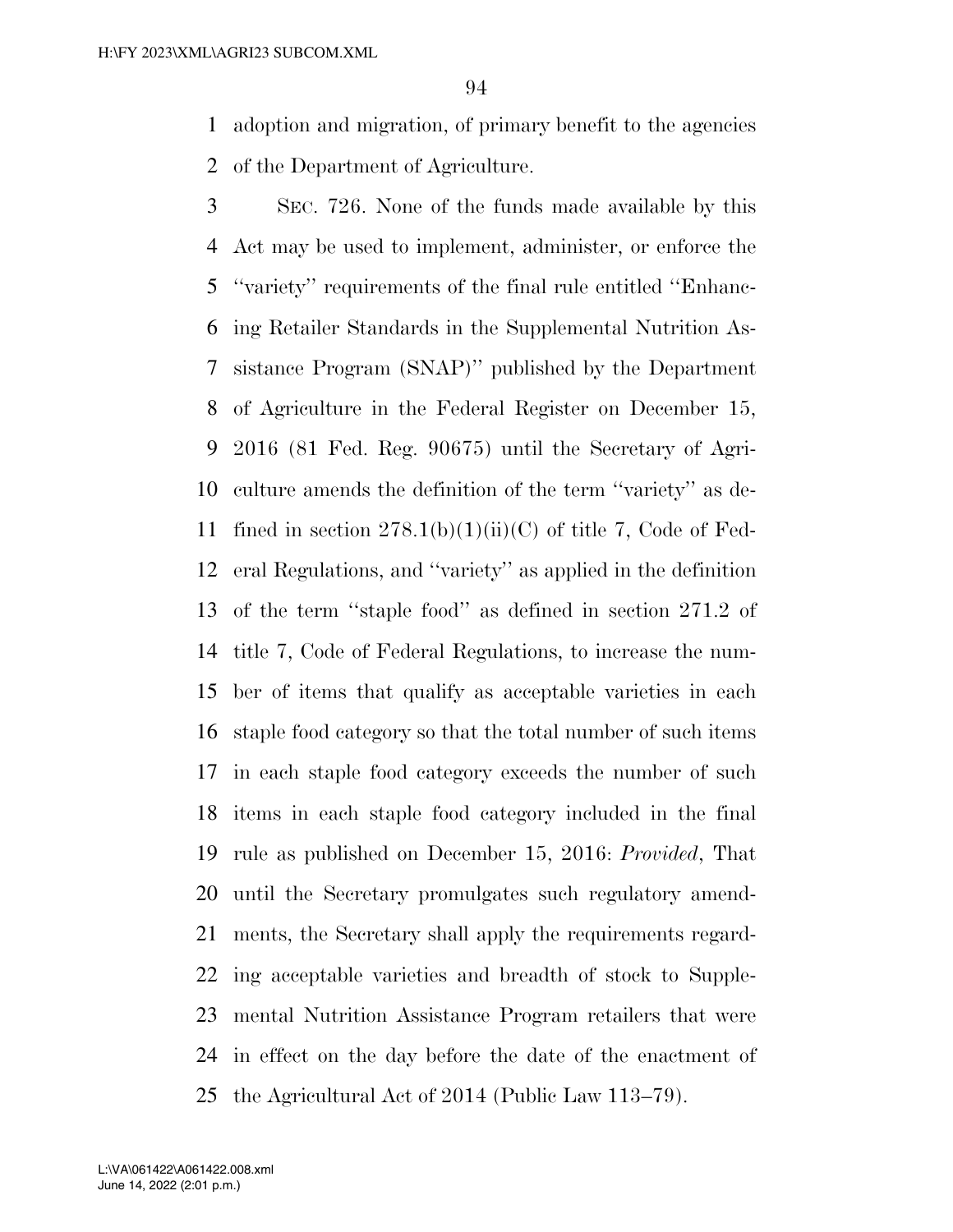SEC. 727. In carrying out subsection (h) of section 502 of the Housing Act of 1949 (42 U.S.C. 1472), the Secretary of Agriculture shall have the same authority with respect to loans guaranteed under such section and eligible lenders for such loans as the Secretary has under subsections (h) and (j) of section 538 of such Act (42 U.S.C. 1490p–2) with respect to loans guaranteed under such section 538 and eligible lenders for such loans.

 SEC. 728. None of the funds appropriated or other- wise made available by this Act shall be available for the United States Department of Agriculture to propose, fi- nalize or implement any regulation that would promulgate new user fees pursuant to 31 U.S.C. 9701 after the date of the enactment of this Act.

 SEC. 729. For fiscal year 2023, the Secretary shall establish a process under which an establishment in the Chesapeake Bay area that is subject to examination and inspection under section 6 of the Federal Meat Inspection Act solely due to the establishment's processing of domes- tic, wild caught, invasive blue catfish *(Ictalurus furcatus)*, may apply for a waiver of such examination and inspection requirements if the establishment is subject to inspection under the Seafood Hazard Analysis Critical Control Points Program of the Food and Drug Administration and the establishment attests that it applies existing Seafood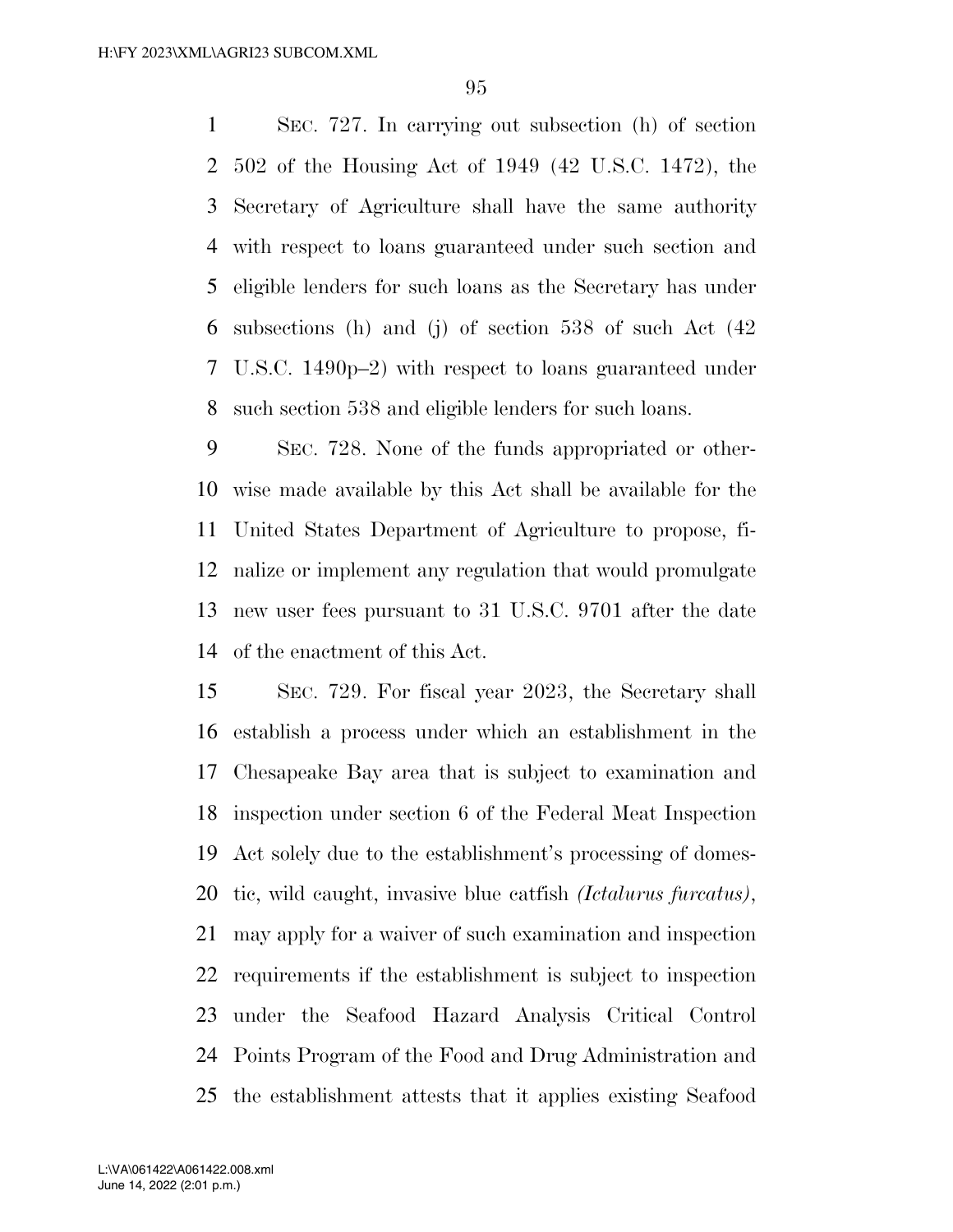Hazard Critical Control Points Program for all species processed at the establishment.

 SEC. 730. Notwithstanding any provision of law that regulates the calculation and payment of overtime and hol- iday pay for FSIS inspectors, the Secretary may charge establishments subject to the inspection requirements of the Poultry Products Inspection Act, 21 U.S.C. 451 et seq., the Federal Meat Inspection Act, 21 U.S.C. 601 et seq, and the Egg Products Inspection Act, 21 U.S.C. 1031 et seq., for the cost of inspection services provided outside of an establishment's approved inspection shifts, and for inspection services provided on Federal holidays: *Provided*, That any sums charged pursuant to this paragraph shall be deemed as overtime pay or holiday pay under section 1001(d) of the American Rescue Plan Act of 2021 (Public Law 117–2, 135 Stat. 242): *Provided further*, That sums received by the Secretary under this paragraph shall, in addition to other available funds, remain available until expended to the Secretary without further appropriation for the purpose of funding all costs associated with FSIS inspections.

 SEC. 731. (a) The Secretary of Agriculture shall— (1) conduct audits in a manner that evaluates the following factors in the country or region being audited, as applicable—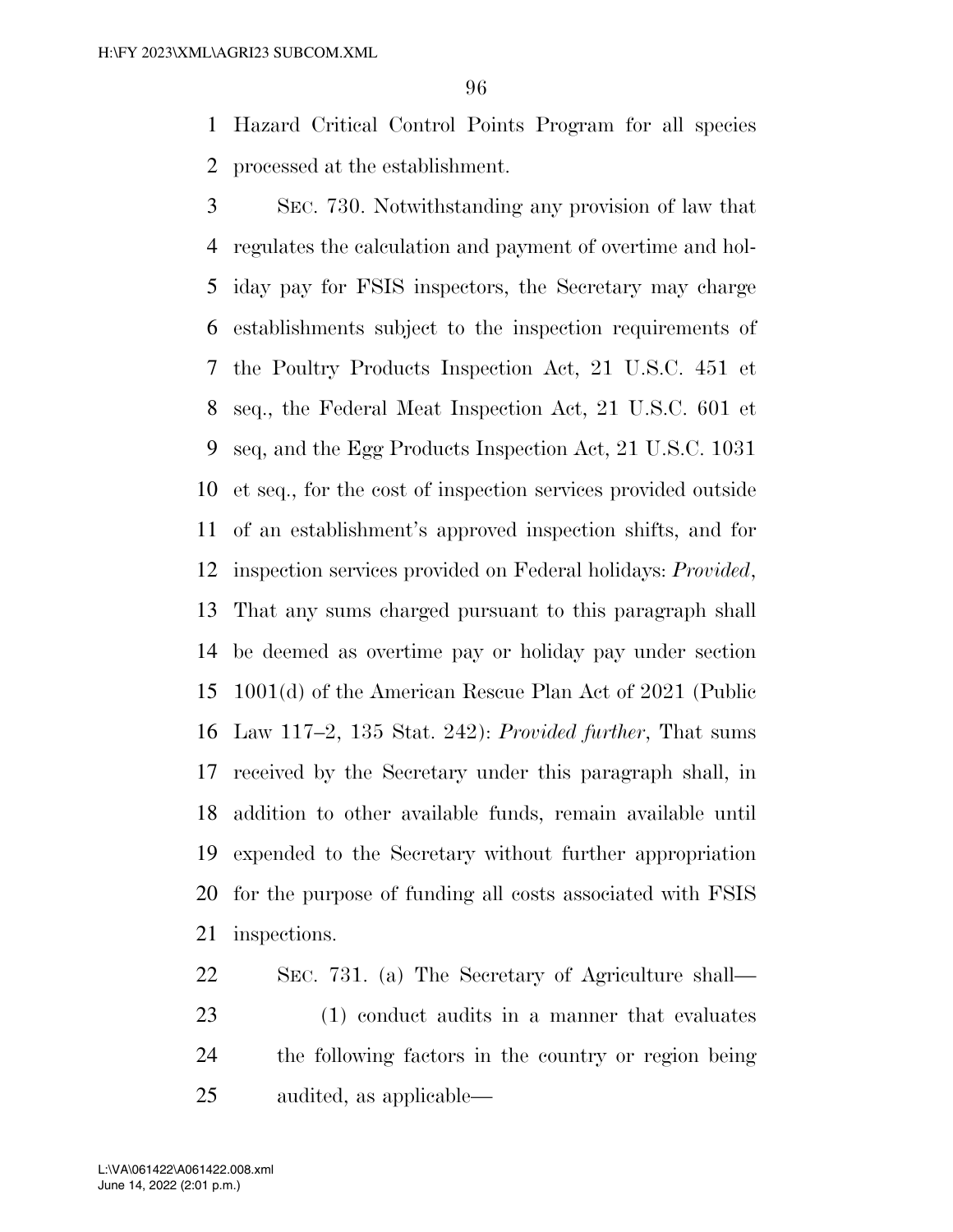| $\mathbf{1}$   | (A) veterinary control and oversight;                      |
|----------------|------------------------------------------------------------|
| $\overline{2}$ | (B) disease history and vaccination prac-                  |
| 3              | tices;                                                     |
| $\overline{4}$ | livestock<br>(C)<br>demographics<br>and                    |
| 5              | traceability;                                              |
| 6              | (D) epidemiological separation from poten-                 |
| 7              | tial sources of infection;                                 |
| 8              | (E) surveillance practices;                                |
| 9              | (F) diagnostic laboratory capabilities; and                |
| 10             | (G) emergency preparedness and response;                   |
| 11             | and                                                        |
| 12             | (2) promptly make publicly available the final             |
| 13             | reports of any audits or reviews conducted pursuant        |
| 14             | to subsection $(1)$ .                                      |
| 15             | (b) This section shall be applied in a manner con-         |
| 16             | sistent with United States obligations under its inter-    |
| 17             | national trade agreements.                                 |
| 18             | SEC. 732. None of the funds made available by this         |
| 19             | Act may be used to implement section $3.7(f)$ of the Farm  |
| 20             | Credit Act of 1971 in a manner inconsistent with section   |
| 21             | $343(a)(13)$ of the Consolidated Farm and Rural Develop-   |
| 22             | ment Act.                                                  |
| 23             | SEC. 733. In this fiscal year and thereafter, and not-     |
| 24             | withstanding any other provision of law, none of the funds |

made available by this Act may be used to carry out any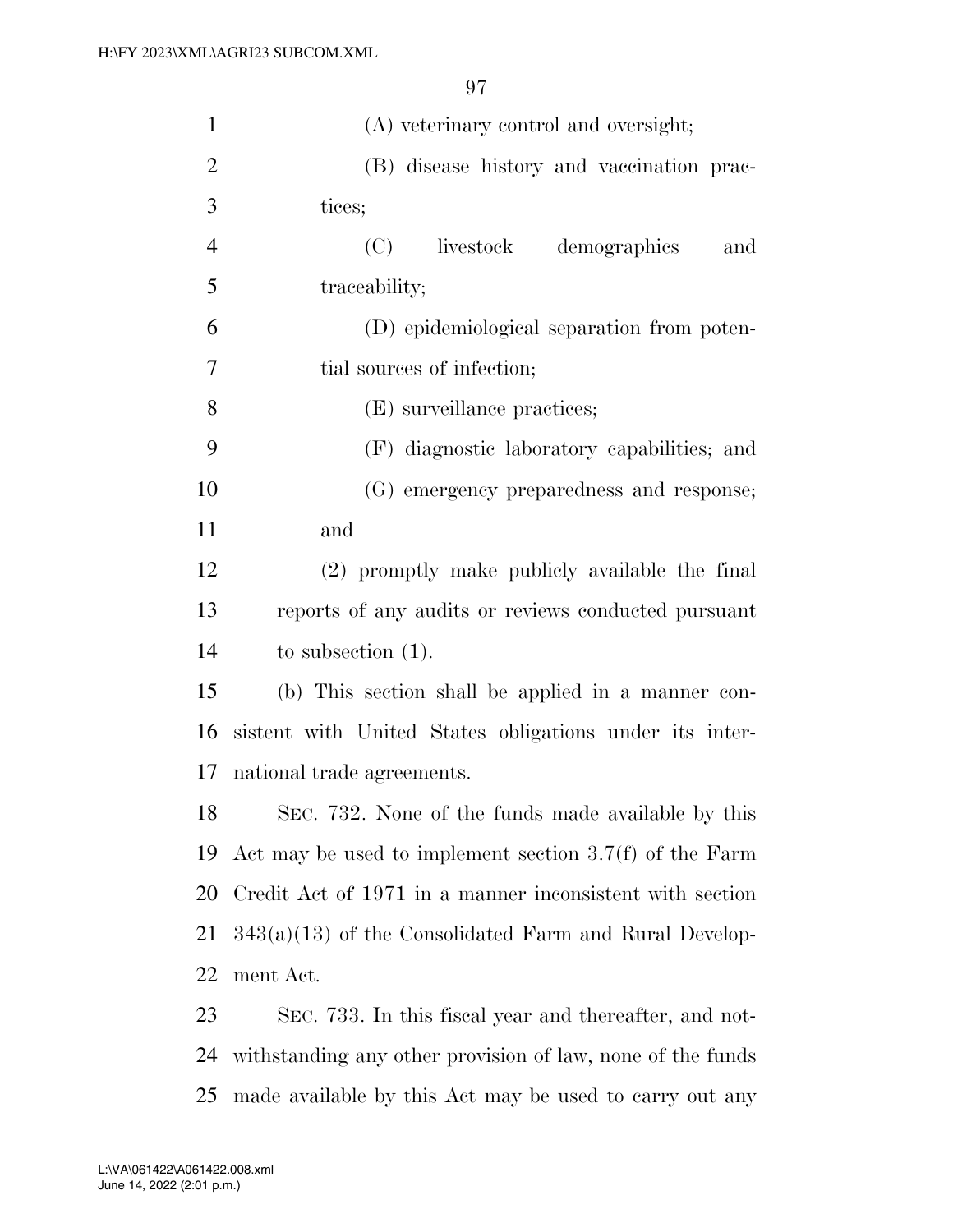activities or incur any expense related to the issuance of licenses under section 3 of the Animal Welfare Act (7 U.S.C. 2133), or the renewal of such licenses, to class B dealers who sell Random Source dogs and cats for use in research, experiments, teaching, or testing.

 SEC. 734. (a)(1) No Federal funds made available for this fiscal year for the rural water, waste water, waste dis- posal, and solid waste management programs authorized by sections 306, 306A, 306C, 306D, 306E, and 310B of the Consolidated Farm and Rural Development Act (7 U.S.C. 1926 et seq.) shall be used for a project for the construction, alteration, maintenance, or repair of a public water or wastewater system unless all of the iron and steel products used in the project are produced in the United States.

 (2) In this section, the term ''iron and steel products'' means the following products made primarily of iron or steel: lined or unlined pipes and fittings, manhole covers and other municipal castings, hydrants, tanks, flanges, pipe clamps and restraints, valves, structural steel, rein-forced precast concrete, and construction materials.

 (b) Subsection (a) shall not apply in any case or cat- egory of cases in which the Secretary of Agriculture (in this section referred to as the ''Secretary'') or the designee of the Secretary finds that—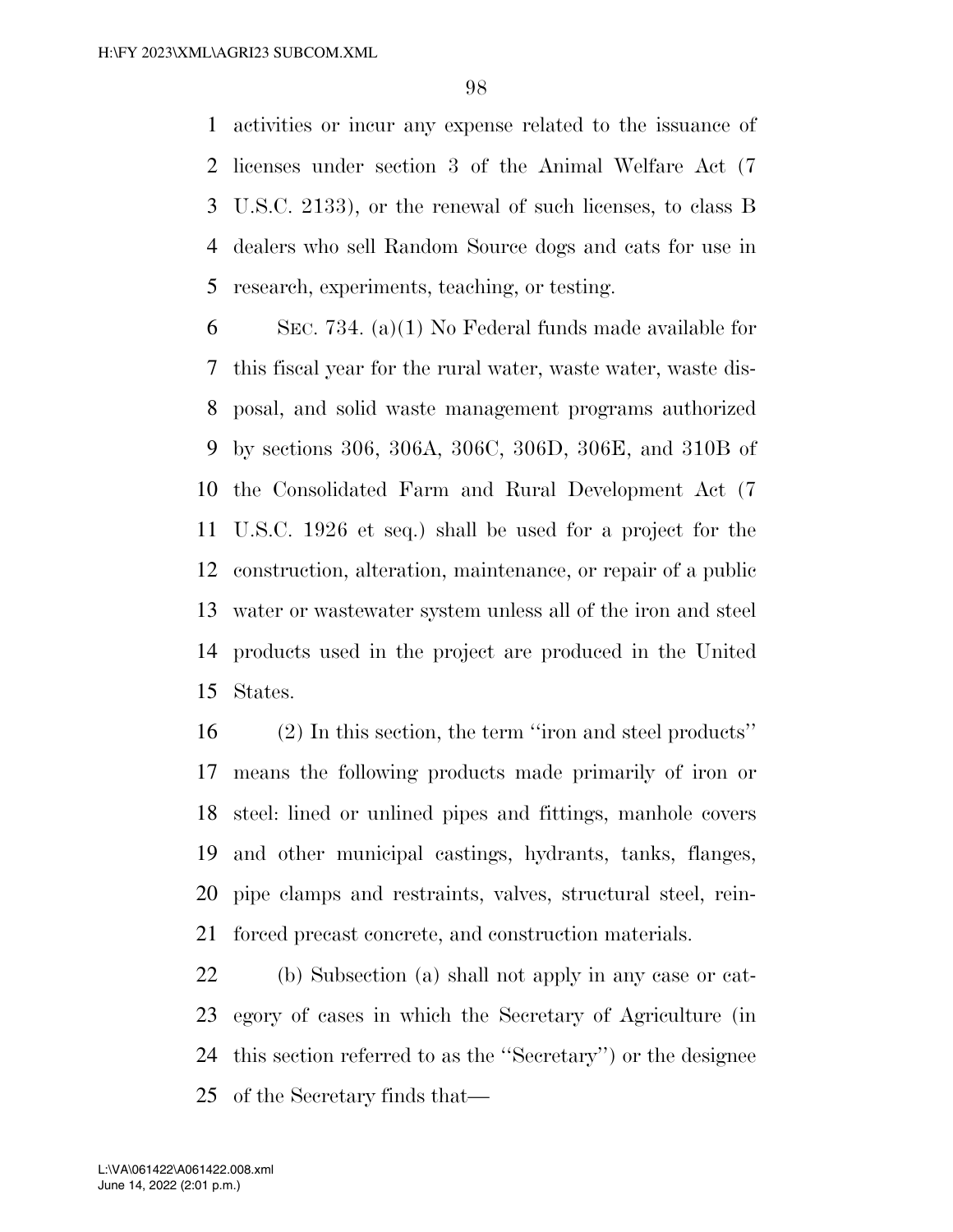(1) applying subsection (a) would be incon-sistent with the public interest;

 (2) iron and steel products are not produced in the United States in sufficient and reasonably avail-able quantities or of a satisfactory quality; or

 (3) inclusion of iron and steel products pro- duced in the United States will increase the cost of the overall project by more than 25 percent.

 (c) If the Secretary or the designee receives a request for a waiver under this section, the Secretary or the des- ignee shall make available to the public on an informal basis a copy of the request and information available to the Secretary or the designee concerning the request, and shall allow for informal public input on the request for at least 15 days prior to making a finding based on the request. The Secretary or the designee shall make the re- quest and accompanying information available by elec- tronic means, including on the official public Internet Web site of the Department.

 (d) This section shall be applied in a manner con- sistent with United States obligations under international agreements.

 (e) The Secretary may retain up to 0.25 percent of the funds appropriated in this Act for ''Rural Utilities Service—Rural Water and Waste Disposal Program Ac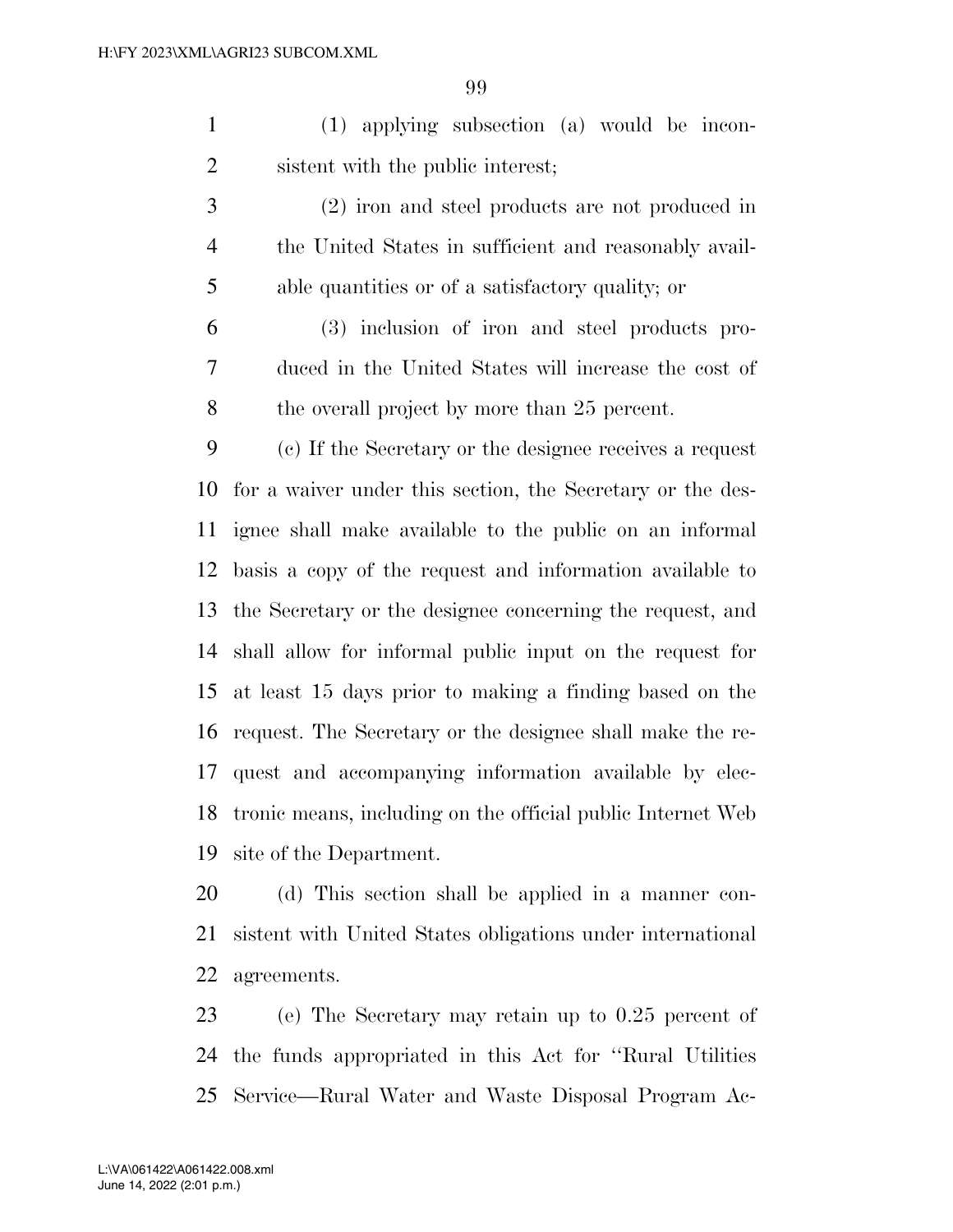count'' for carrying out the provisions described in sub- section (a)(1) for management and oversight of the re-quirements of this section.

 (f) Subsection (a) shall not apply with respect to a project for which the engineering plans and specifications include use of iron and steel products otherwise prohibited by such subsection if the plans and specifications have re- ceived required approvals from State agencies prior to the date of enactment of this Act.

 (g) For purposes of this section, the terms ''United States'' and ''State'' shall include each of the several States, the District of Columbia, and each Federally rec-ognized Indian Tribe.

 SEC. 735. None of the funds appropriated by this Act may be used in any way, directly or indirectly, to influence congressional action on any legislation or appropriation matters pending before Congress, other than to commu- nicate to Members of Congress as described in 18 U.S.C. 1913.

 SEC. 736. Of the total amounts made available by this Act for direct loans and grants under the following headings: ''Rural Housing Service—Rural Housing Insur- ance Fund Program Account''; ''Rural Housing Service— Mutual and Self-Help Housing Grants''; ''Rural Housing Service—Rural Housing Assistance Grants''; ''Rural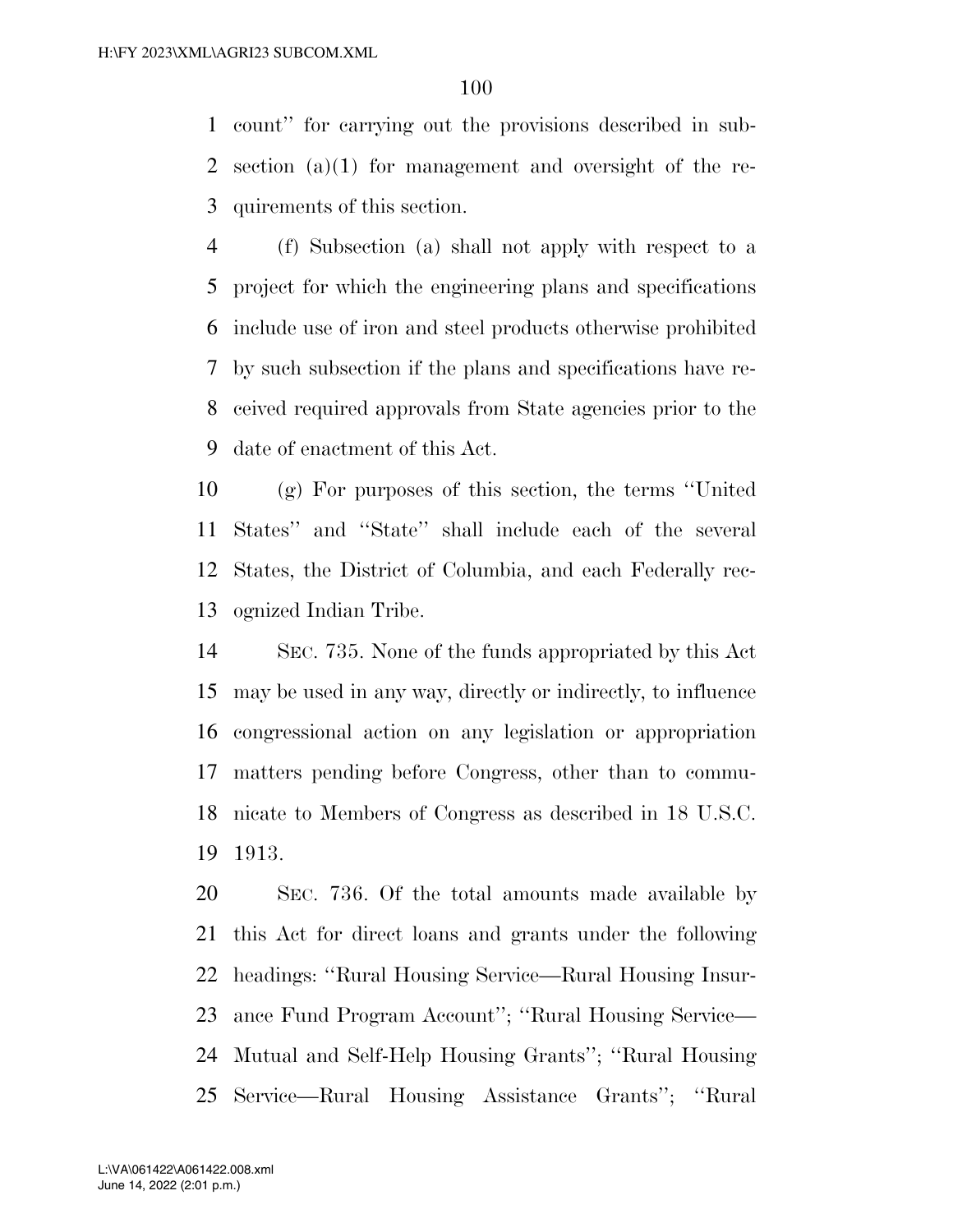Housing Service—Rural Community Facilities Program Account''; ''Rural Business-Cooperative Service—Rural Business Program Account''; ''Rural Business-Coopera- tive Service—Rural Economic Development Loans Pro- gram Account''; ''Rural Business-Cooperative Service— Rural Cooperative Development Grants''; ''Rural Busi- ness-Cooperative Service—Rural Microentrepreneur As- sistance Program''; ''Rural Utilities Service—Rural Water and Waste Disposal Program Account''; ''Rural Utilities Service—Rural Electrification and Telecommunications Loans Program Account''; and ''Rural Utilities Service— Distance Learning, Telemedicine, and Broadband Pro- gram'', to the maximum extent feasible, at least 10 per- cent of the funds shall be allocated for assistance in per- sistent poverty counties under this section, including, not- withstanding any other provision regarding population limits, any county seat of such a persistent poverty county that has a population that does not exceed the authorized population limit by more than 10 percent: *Provided*, That for purposes of this section, the term ''persistent poverty counties'' means any county that has had 20 percent or more of its population living in poverty over the past 30 years, as measured by the 1990 and 2000 decennial cen- suses, and 2007–2011 American Community Survey 5- year average, or any territory or possession of the United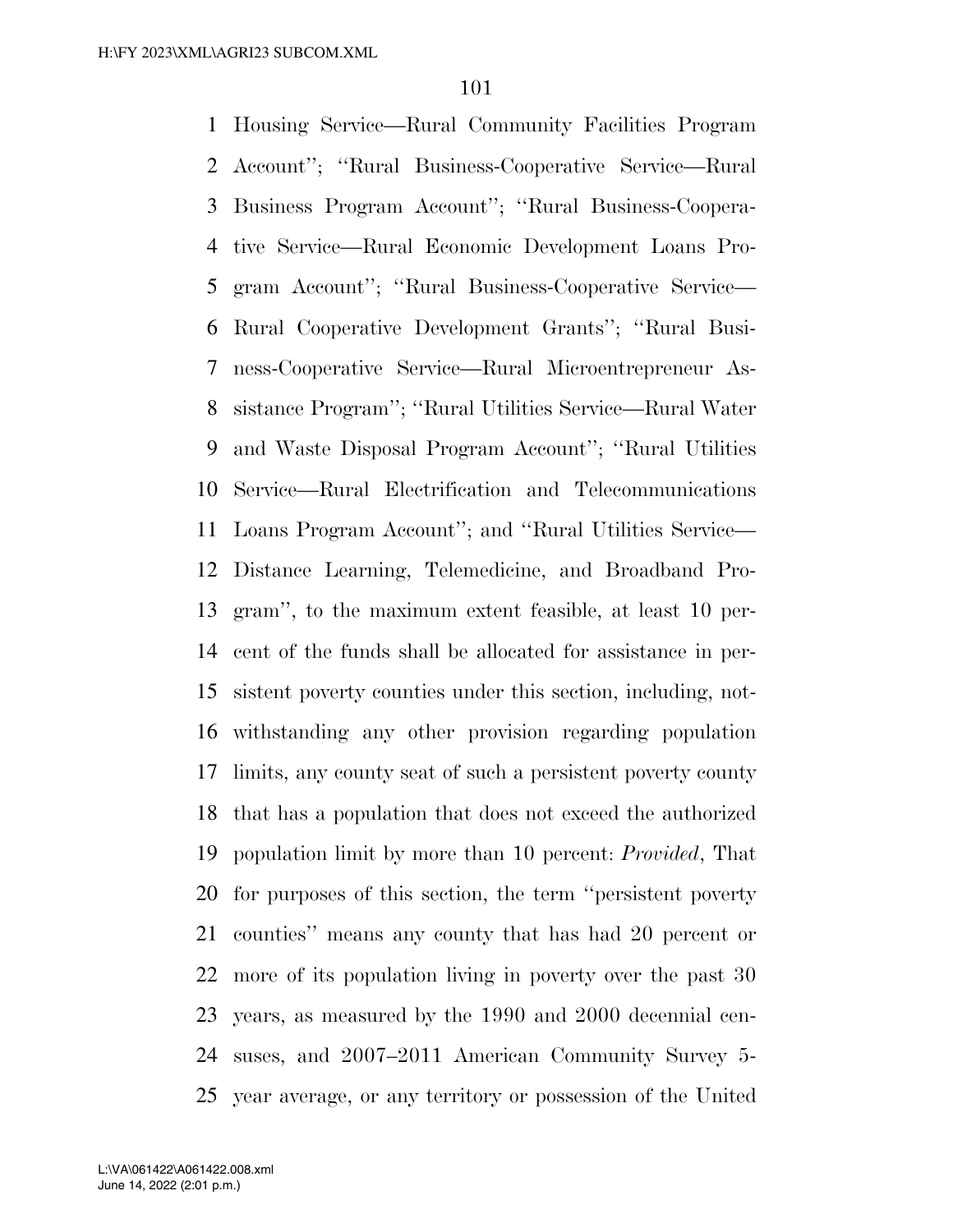States: *Provided further*, That with respect to specific ac- tivities for which program levels have been made available by this Act that are not supported by budget authority, the requirements of this section shall be applied to such program level.

 SEC. 737. None of the funds made available by this Act may be used to notify a sponsor or otherwise acknowl- edge receipt of a submission for an exemption for inves- tigational use of a drug or biological product under section 505(i) of the Federal Food, Drug, and Cosmetic Act (21 11 U.S.C.  $355(i)$  or section  $351(a)(3)$  of the Public Health 12 Service Act  $(42 \text{ U.S.C. } 262(a)(3))$  in research in which a human embryo is intentionally created or modified to include a heritable genetic modification. Any such submis- sion shall be deemed to have not been received by the Sec-retary, and the exemption may not go into effect.

 SEC. 738. None of the funds made available by this or any other Act may be used to enforce the final rule promulgated by the Food and Drug Administration enti- tled ''Standards for the Growing, Harvesting, Packing, and Holding of Produce for Human Consumption,'' and published on November 27, 2015, with respect to the regu- lation of entities that grow, harvest, pack, or hold wine grapes, hops, pulse crops, or almonds.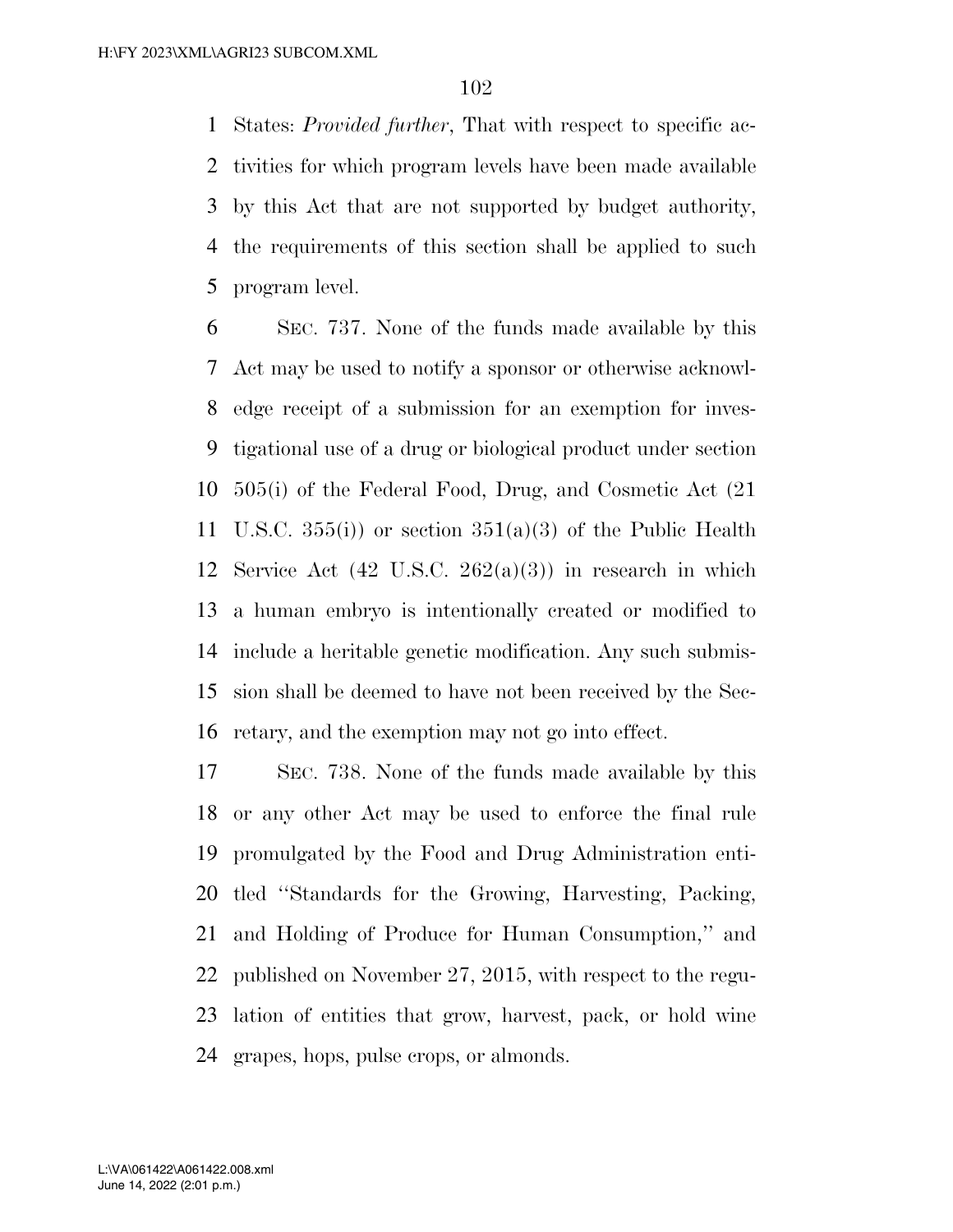SEC. 739. There is hereby appropriated \$5,000,000, to remain available until September 30, 2024, for a pilot program for the National Institute of Food and Agri- culture to provide grants to nonprofit organizations for programs and services to establish and enhance farming and ranching opportunities for military veterans.

 SEC. 740. For school years 2022–2023 and 2023– 2024, none of the funds made available by this Act may be used to implement or enforce the matter following the first comma in the second sentence of footnote (c) of sec- tion 220.8(c) of title 7, Code of Federal Regulations, with respect to the substitution of vegetables for fruits under the school breakfast program established under section 4 of the Child Nutrition Act of 1966 (42 U.S.C. 1773).

 SEC. 741. None of the funds made available by this Act or any other Act may be used—

 (1) in contravention of section 7606 of the Ag- ricultural Act of 2014 (7 U.S.C. 5940), subtitle G of the Agricultural Marketing Act of 1946, or sec- tion 10114 of the Agriculture Improvement Act of 2018; or

 (2) to prohibit the transportation, processing, sale, or use of hemp, or seeds of such plant, that is grown or cultivated in accordance with section 7606 of the Agricultural Act of 2014 or Subtitle G of the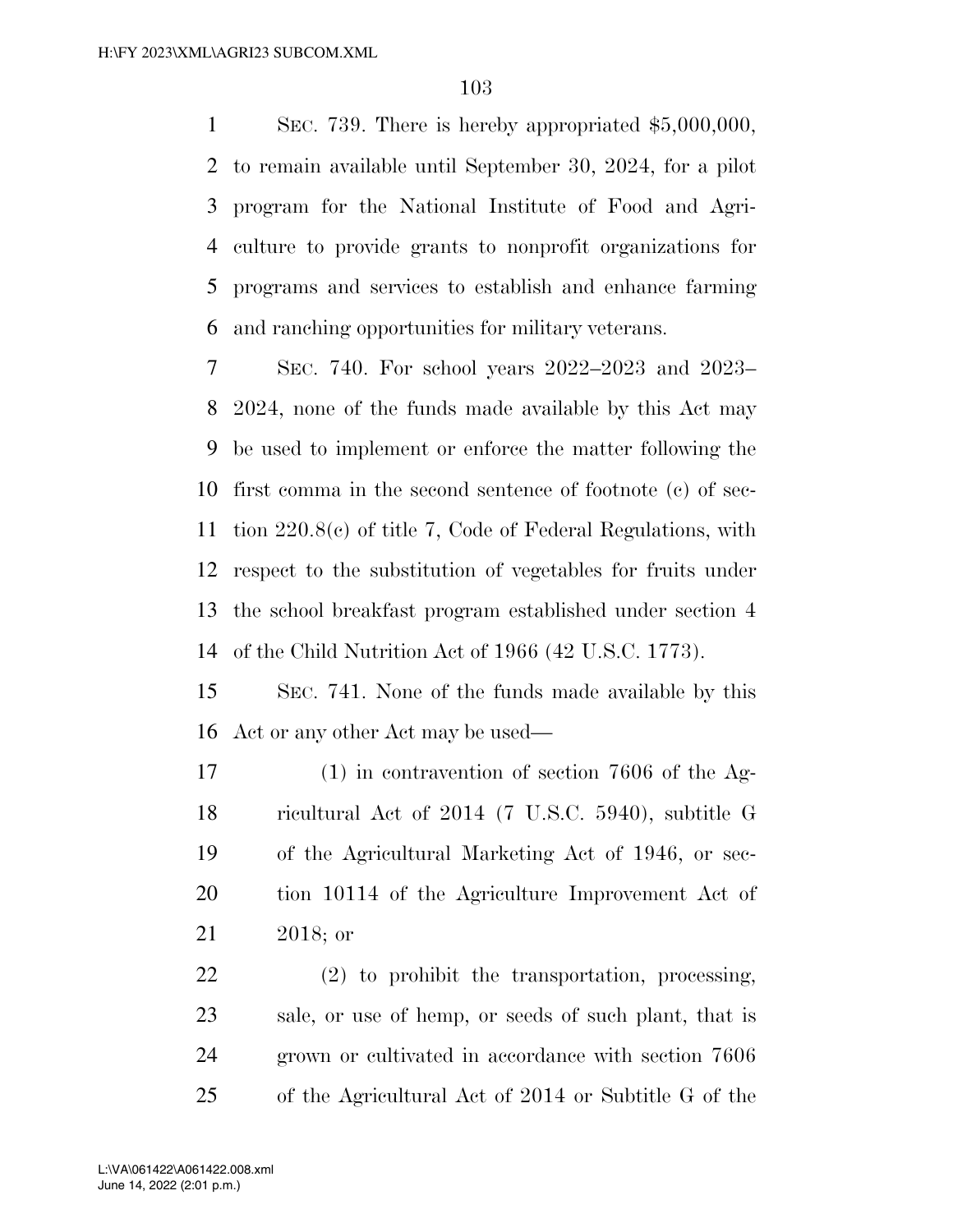Agricultural Marketing Act of 1946, within or out- side the State in which the hemp is grown or cul-tivated.

 SEC. 742. There is hereby appropriated \$3,000,000, to remain available until expended, for grants under sec-tion 12502 of Public Law 115–334.

 SEC. 743. There is hereby appropriated \$1,000,000 to carry out section 3307 of Public Law 115–334.

 SEC. 744. The Secretary of Agriculture may waive 10 the matching funds requirement under section  $412(g)$  of the Agricultural Research, Extension, and Education Re-form Act of 1998 (7 U.S.C. 7632(g)).

 SEC. 745. There is hereby appropriated \$2,000,000, to remain available until expended, for a pilot program for the Secretary to provide grants to qualified non-profit organizations and public housing authorities to provide technical assistance, including financial and legal services, to RHS multi-family housing borrowers to facilitate the acquisition of RHS multi-family housing properties in areas where the Secretary determines a risk of loss of af- fordable housing, by non-profit housing organizations and public housing authorities as authorized by law that com- mit to keep such properties in the RHS multi-family hous- ing program for a period of time as determined by the Secretary.

June 14, 2022 (2:01 p.m.) L:\VA\061422\A061422.008.xml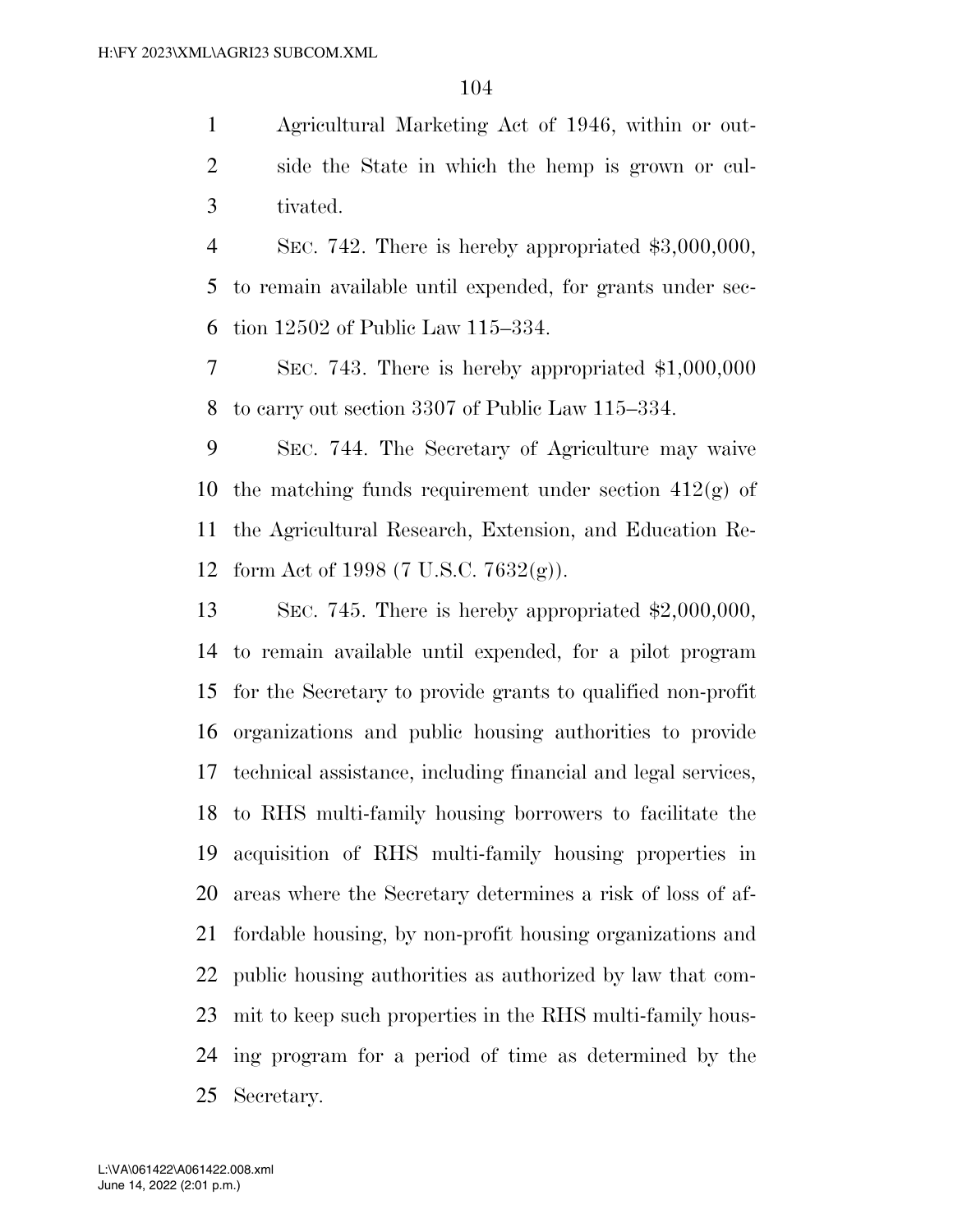SEC. 746. There is hereby appropriated \$3,000,000, to carry out section 4208 of Public Law 115–334, includ- ing for project locations in additional regions and timely completion of required reporting to Congress.

 SEC. 747. There is hereby appropriated \$5,000,000 to carry out section 12301 of Public Law 115–334, Farm-ing Opportunities Training and Outreach.

 SEC. 748. In response to an eligible community where the drinking water supplies are inadequate due to a nat- ural disaster, as determined by the Secretary, including drought or severe weather, the Secretary may provide po- table water through the Emergency Community Water As- sistance Grant Program for an additional period of time not to exceed 120 days beyond the established period pro-vided under the Program in order to protect public health.

 SEC. 749. Funds made available under title II of the Food for Peace Act (7 U.S.C. 1721 et seq.) may only be used to provide assistance to recipient nations if adequate monitoring and controls, as determined by the Adminis- trator, are in place to ensure that emergency food aid is received by the intended beneficiaries in areas affected by food shortages and not diverted for unauthorized or inap-propriate purposes.

 SEC. 750. In this fiscal year and thereafter, and not-withstanding any other provision of law, ARS facilities as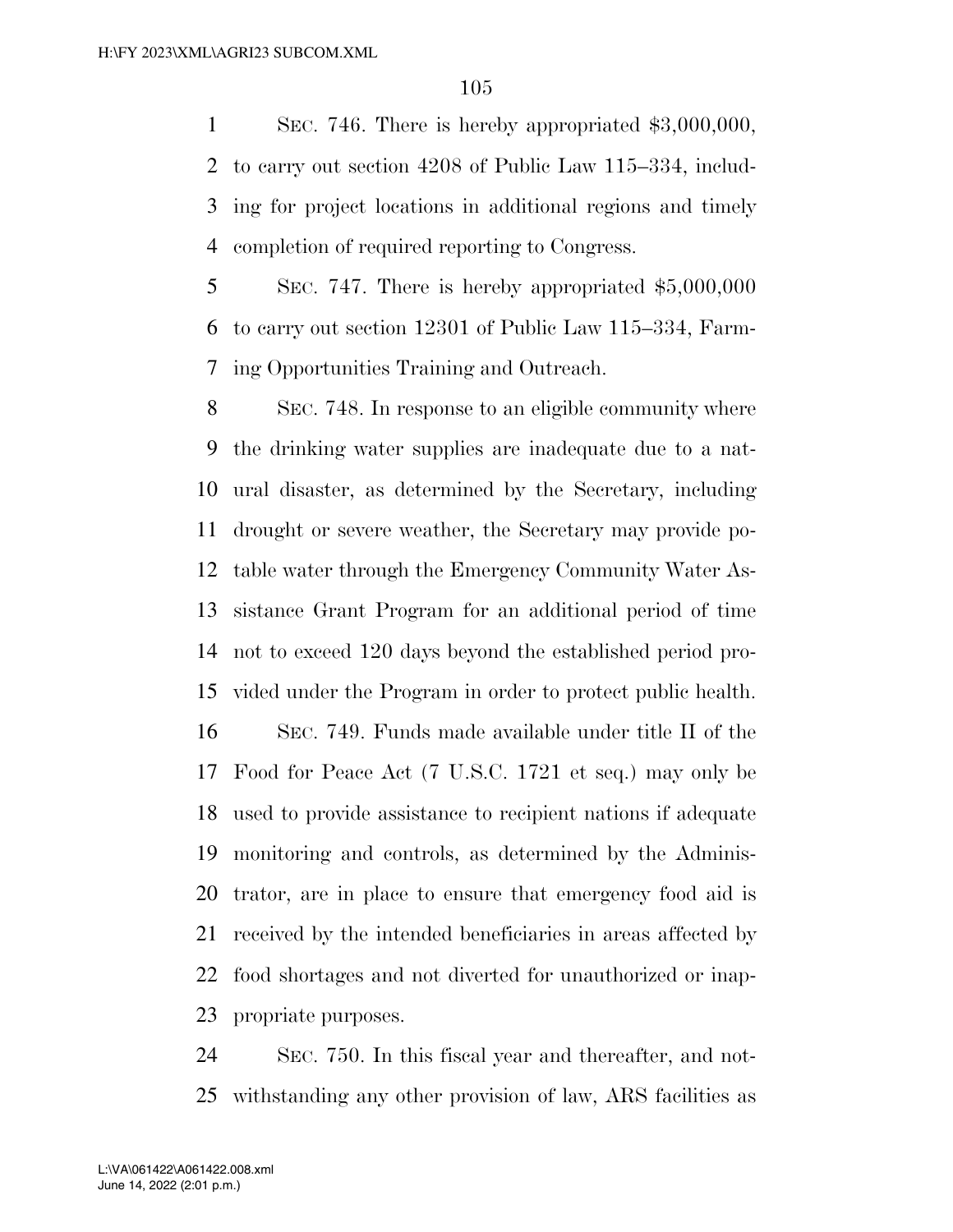described in the ''Memorandum of Understanding Be- tween the U.S. Department of Agriculture Animal and Plant Health Inspection Service (APHIS) and the U.S. Department of Agriculture Agricultural Research Service (ARS) Concerning Laboratory Animal Welfare'' (16– 6100–0103–MU Revision 16–1) shall be inspected by APHIS for compliance with the Animal Welfare Act and its regulations and standards.

 SEC. 751. None of the funds made available by this Act may be used to procure raw or processed poultry prod- ucts imported into the United States from the People's Republic of China for use in the school lunch program under the Richard B. Russell National School Lunch Act (42 U.S.C. 1751 et seq.), the Child and Adult Care Food Program under section 17 of such Act (42 U.S.C. 1766), the Summer Food Service Program for Children under section 13 of such Act (42 U.S.C. 1761), or the school breakfast program under the Child Nutrition Act of 1966 (42 U.S.C. 1771 et seq.).

 SEC. 752. For school year 2023–2024, only a school food authority that had a negative balance in the nonprofit school food service account as of June 30, 2022, shall be required to establish a price for paid lunches in accordance with section 12(p) of the Richard B. Russell National School Lunch Act (42 U.S.C. 1760(p)).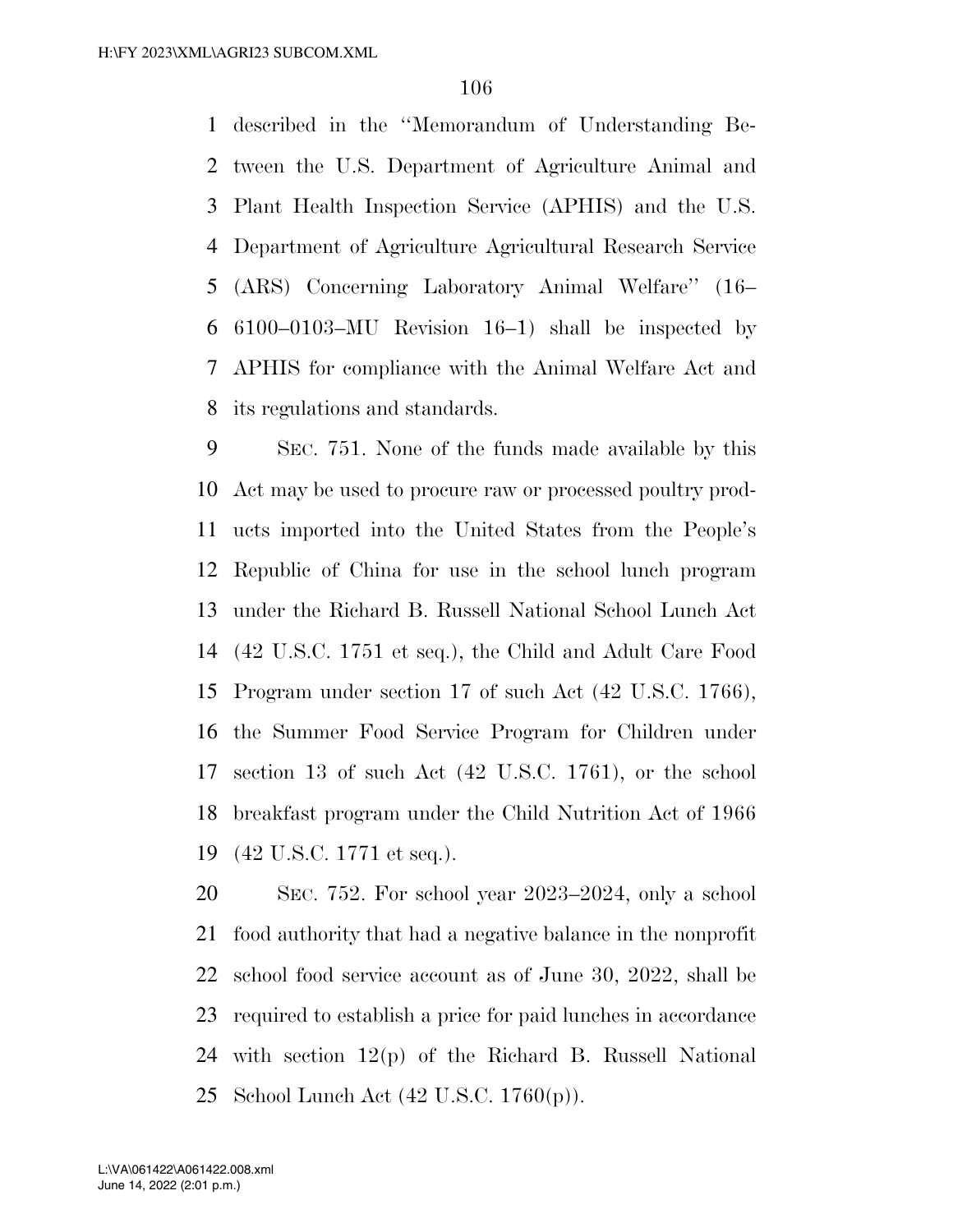SEC. 753. There is hereby appropriated \$2,000,000, to remain available until expended, for the Secretary of Agriculture to carry out a pilot program that assists rural hospitals to improve long-term operations and financial health by providing technical assistance through analysis of current hospital management practices.

 SEC. 754. Any funds made available by this or any other Act that the Secretary withholds pursuant to section 9 1668 $(g)(2)$  of the Food, Agriculture, Conservation, and 10 Trade Act of 1990 (7 U.S.C.  $5921(g)(2)$ ), as amended, shall be available for grants for biotechnology risk assess- ment research: *Provided*, That the Secretary may transfer such funds among appropriations of the Department of Agriculture for purposes of making such grants.

 SEC. 755. Hereafter, none of the funds made avail- able by this Act or any other Act, may be used to pay the salaries or expenses of personnel to implement any ac-tivities related to:

 (a) the permitting of non-recording of observed viola- tions of the Animal Welfare Act or its regulations on offi-cial inspection reports; or

 (b) the prioritizing of education or collaborative ap- proaches to violations or noncompliance ahead of enforce-ment under the Animal Welfare Act.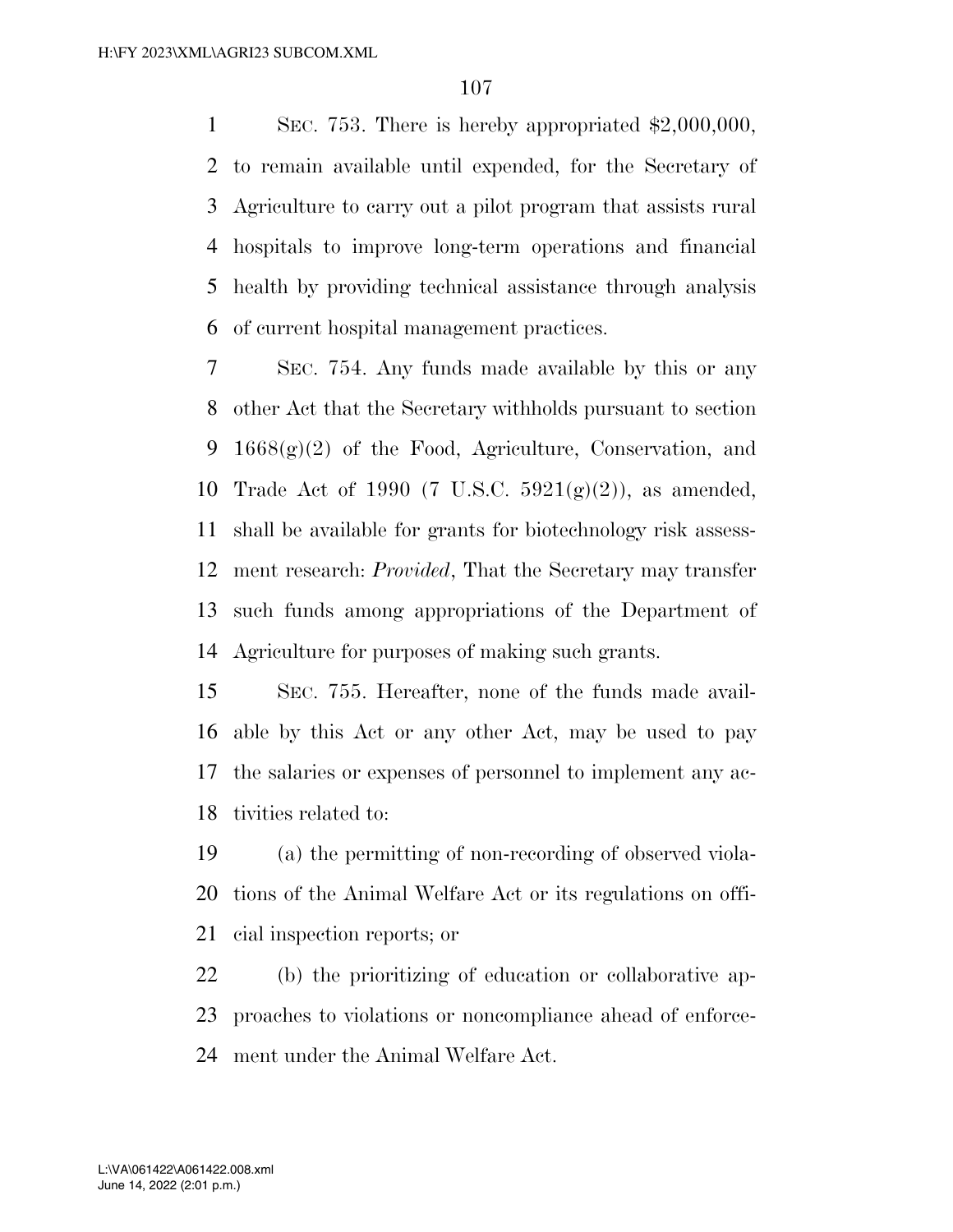SEC. 756. There is hereby appropriated \$400,000 to 2 carry out section  $1672(g)(4)(B)$  of the Food, Agriculture, Conservation, and Trade Act of 1990 (7 U.S.C. 4 5925(g)(4(B)) as amended by section 7209 of Public Law 115–334.

 SEC. 757. For necessary expenses associated with cotton classing activities pursuant to 7 U.S.C. 55, to in- clude equipment and facility upgrades, and in addition to any other funds made available for this purpose, there is appropriated \$4,000,000, to remain available until Sep- tember 30, 2024: *Provided*, That amounts made available in this section shall be treated as funds collected by fees authorized under Mar. 4, 1923, ch. 288, §5, 42 Stat. 1518, as amended (7 U.S.C. 55).

 SEC. 758. Notwithstanding any other provision of law, no funds available to the Department of Agriculture may be used to move any staff office or any agency from the mission area in which it was located on August 1, 2018, to any other mission area or office within the De- partment in the absence of the enactment of specific legis-lation affirming such move.

 SEC. 759. The Secretary, acting through the Chief of the Natural Resources Conservation Service, may use funds appropriated under this Act or any other Act for the Watershed and Flood Prevention Operations Program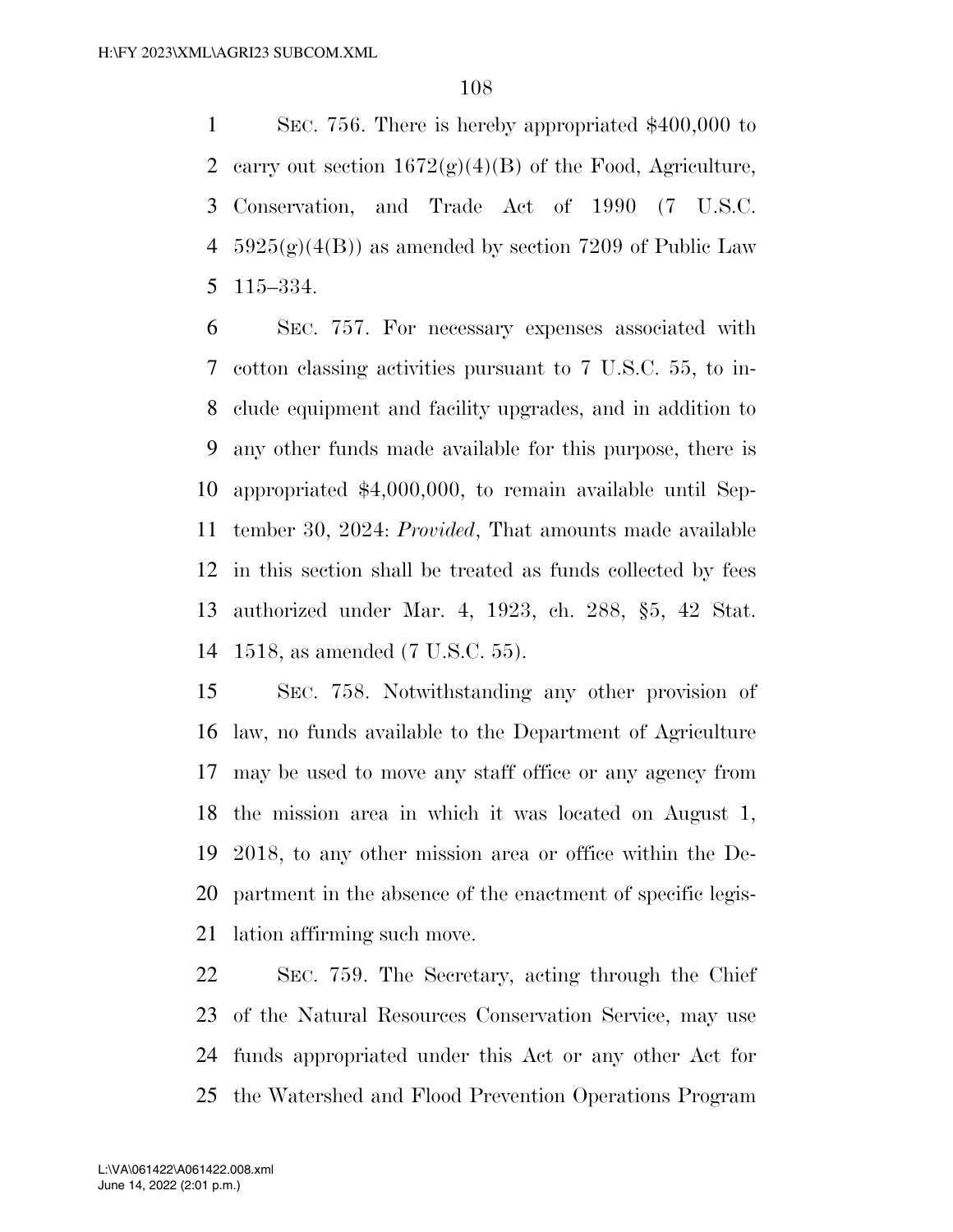and the Watershed Rehabilitation Program carried out pursuant to the Watershed Protection and Flood Preven- tion Act (16 U.S.C. 1001 et seq.), and for the Emergency Watershed Protection Program carried out pursuant to section 403 of the Agricultural Credit Act of 1978 (16 U.S.C. 2203) to provide technical services for such pro- grams pursuant to section 1252(a)(1) of the Food Secu- rity Act of 1985 (16 U.S.C. 3851(a)(1)), notwithstanding subsection (c) of such section.

 SEC. 760. In administering the pilot program estab- lished by section 779 of division A of the Consolidated Ap- propriations Act, 2018 (Public Law 115–141), the Sec- retary of Agriculture may, for purposes of determining en- tities eligible to receive assistance, consider those commu- nities which are ''Areas Rural in Character'': *Provided*, That not more than 10 percent of the funds made avail- able under the heading ''Distance Learning, Telemedicine, and Broadband Program'' for the purposes of the pilot program established by section 779 of Public Law 115– 141 may be used for this purpose.

 SEC. 761. There is hereby appropriated \$29,700,000 for the Goodfellow Federal facility, to remain available until expended, which shall be transferred to and merged with the appropriation for ''Food Safety and Inspection Service''.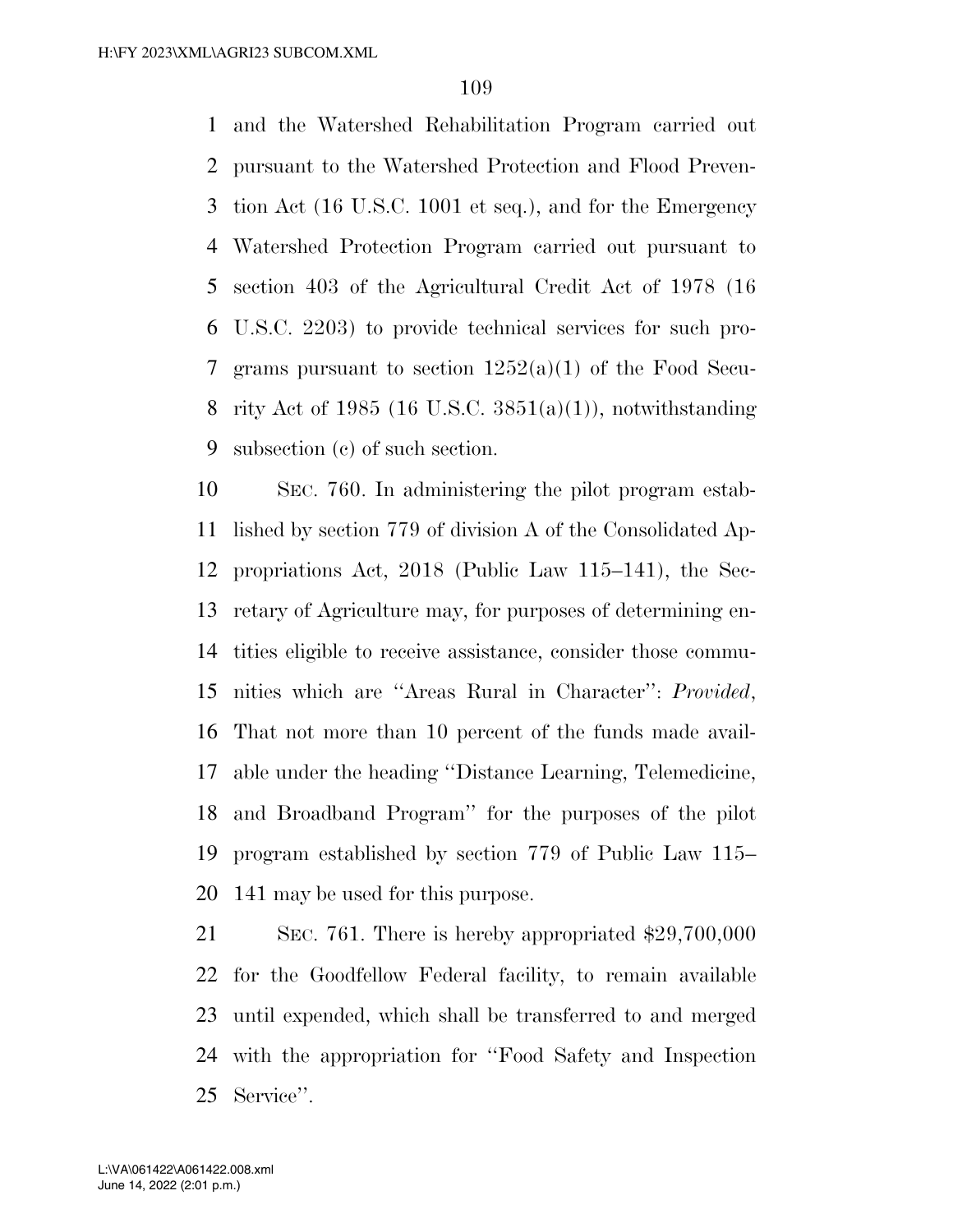SEC. 762. Hereafter, none of the funds made avail- able by this Act or any other Act may be used to pay the salaries or expenses of personnel—

- (1) to inspect horses under section 3 of the Federal Meat Inspection Act (21 U.S.C. 603);
- (2) to inspect horses under section 903 of the Federal Agriculture Improvement and Reform Act of 1996 (7 U.S.C. 1901 note; Public Law 104–127); or (3) to implement or enforce section 352.19 of title 9, Code of Federal Regulations (or a successor regulation).

 SEC. 763. For an additional amount for the ″Office of the Secretary″, \$5,000,000, which shall remain avail- able until expended, for necessary expenses, under such terms and conditions determined by the Secretary, related to testing soil, water, or agricultural products for per- and polyfluoroalkyl substances (PFAS) at the request of an agricultural producer, assisting agricultural producers af- fected by PFAS contamination with costs related to miti- gate the impacts to their operation that have resulted from such contamination and indemnifying agricultural pro- ducers for the value of unmarketable crops, livestock, and other agricultural products related to PFAS contamina- tion: Provided, That the Secretary shall prioritize such as-sistance to agricultural producers in states and territories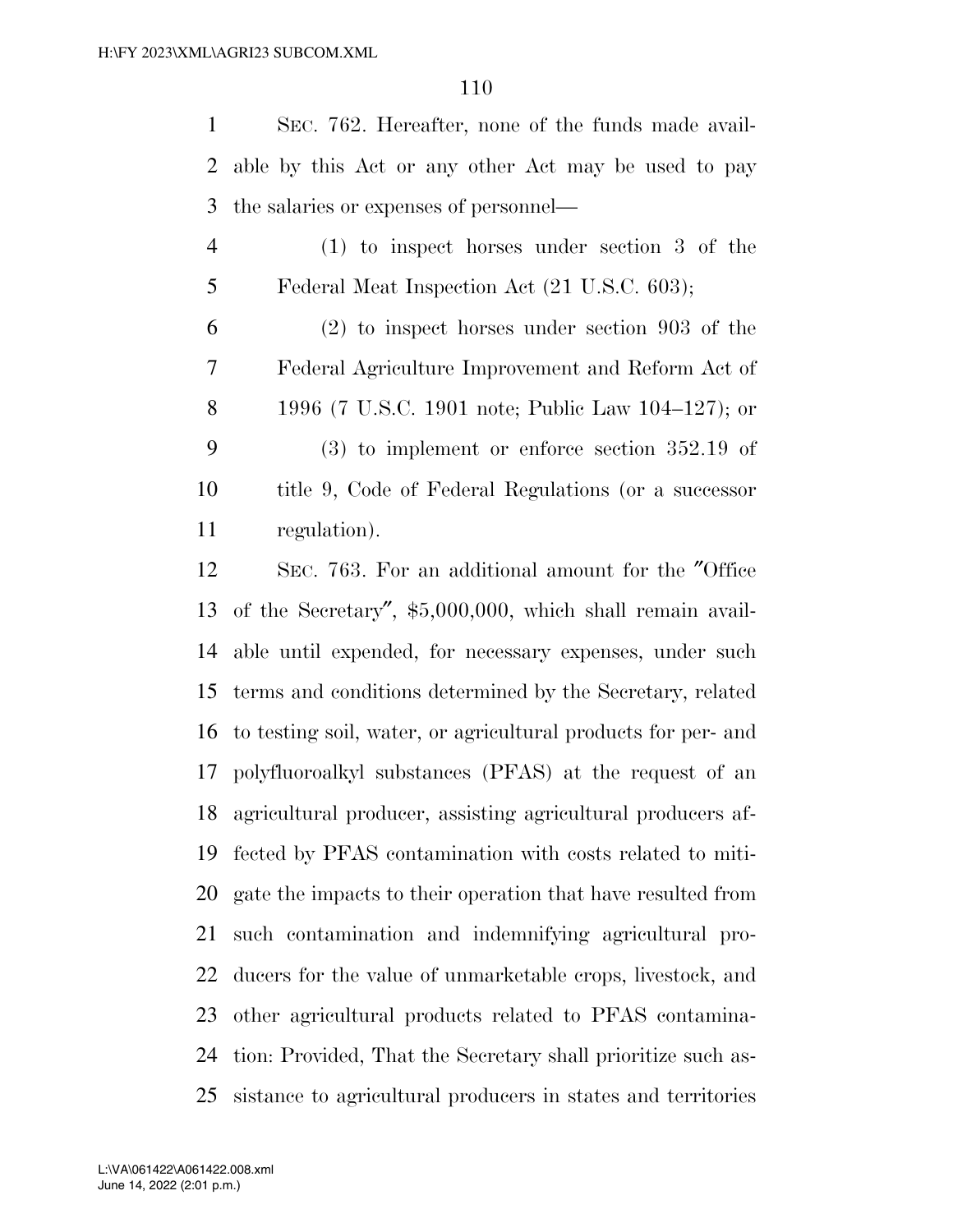that have established a tolerance threshold for PFAS in a food or agricultural product: Provided further, That, not later than 90 days after the end of fiscal year 2023, the Secretary shall submit a report to the Congress specifying the type, amount, and method of such assistance by state and territory and the status of the amounts obligated and plans for further expenditure, and include improvements that can be made to U.S. Department of Agriculture pro- grams, either administratively or legislatively, to increase support for agricultural producers impacted by PFAS con- tamination and to enhance scientific knowledge on PFAS uptake in crops and livestock and PFAS mitigation and remediation methods and disseminate such knowledge to agricultural producers.

 This division may be cited as the ''Agriculture, Rural Development, Food and Drug Administration, and Re-lated Agencies Appropriations Act, 2023''.